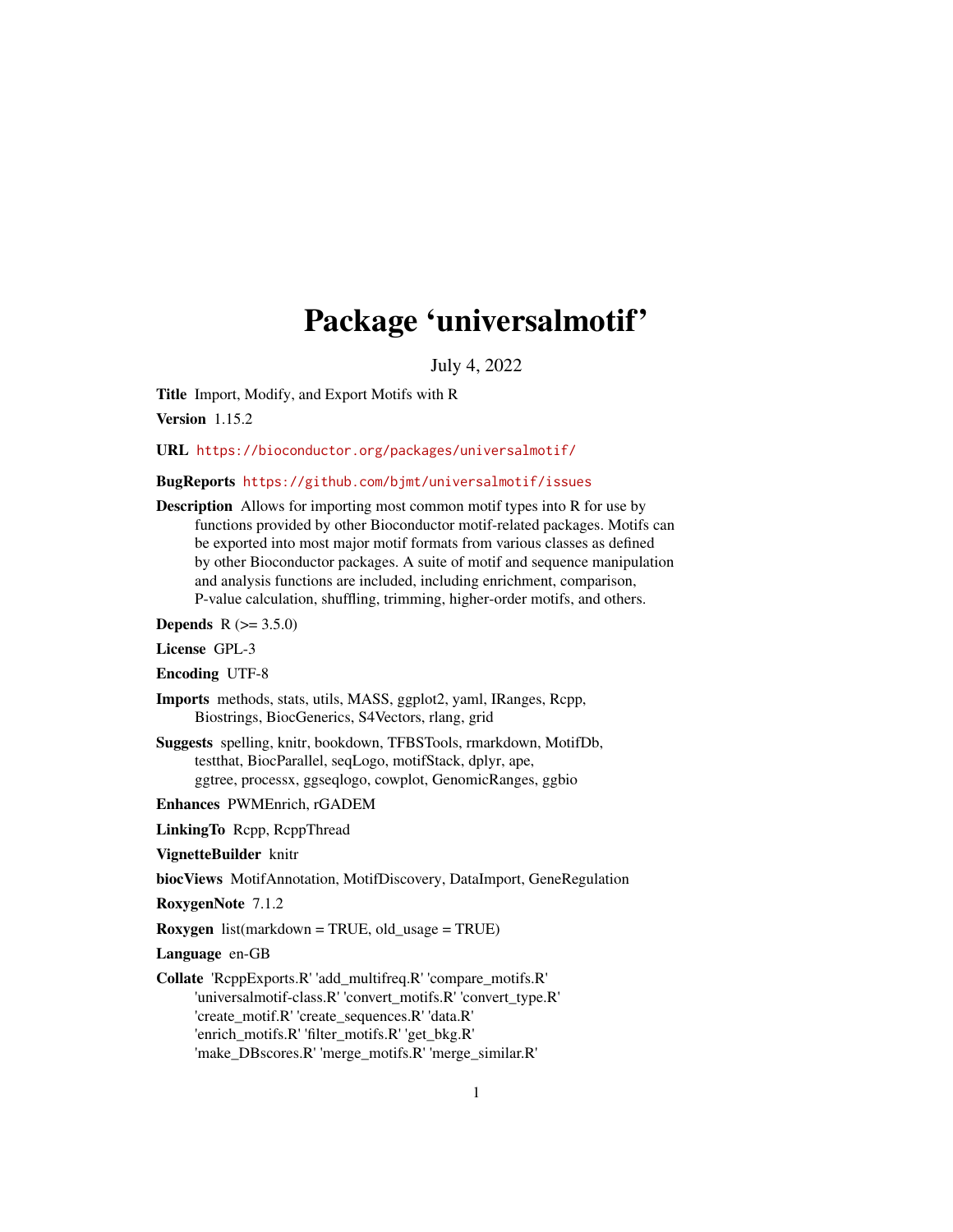'motif\_clusters.R' 'motif\_finder.R' 'motif\_peaks.R' 'motif\_pvalue.R' 'motif\_rc.R' 'motif\_tree.R' 'read\_cisbp.R' 'read\_homer.R' 'read\_jaspar.R' 'read\_matrix.R' 'read\_meme.R' 'read\_motifs.R' 'read\_transfac.R' 'read\_uniprobe.R' 'run\_meme.R' 'sample\_sites.R' 'scan\_sequences.R' 'sequence\_complexity.R' 'shuffle\_motifs.R' 'shuffle\_sequences.R' 'switch\_alph.R' 'trim\_motifs.R' 'universalmotif-methods.R' 'universalmotif.R' 'universalmotif\_df.R' 'utils-internal.R' 'utils-motif.R' 'utils-sequence.R' 'view\_logo.R' 'view\_motifs.R' 'write\_homer.R' 'write\_jaspar.R' 'write\_matrix.R' 'write\_meme.R' 'write\_motifs.R' 'write\_transfac.R' 'zzz.R'

git\_url https://git.bioconductor.org/packages/universalmotif

git\_branch master

git\_last\_commit d2aeb8f

git\_last\_commit\_date 2022-05-30

Date/Publication 2022-07-04

Author Benjamin Jean-Marie Tremblay [aut, cre] (<<https://orcid.org/0000-0002-7441-2951>>), Spencer Nystrom [ctb] (<<https://orcid.org/0000-0003-1000-1579>>)

Maintainer Benjamin Jean-Marie Tremblay <benjamin.tremblay@uwaterloo.ca>

## R topics documented:

| 3                                                                                                                          |
|----------------------------------------------------------------------------------------------------------------------------|
| 5                                                                                                                          |
| 6                                                                                                                          |
| -6                                                                                                                         |
| 10                                                                                                                         |
| 14                                                                                                                         |
| 16                                                                                                                         |
| 21                                                                                                                         |
| 22                                                                                                                         |
| 25                                                                                                                         |
|                                                                                                                            |
| - 26                                                                                                                       |
| $fontDFroboto \dots \dots \dots \dots \dots \dots \dots \dots \dots \dots \dots \dots \dots \dots \dots \dots \dots$<br>27 |
| 28                                                                                                                         |
| 30                                                                                                                         |
| 30                                                                                                                         |
| 32                                                                                                                         |
| 34                                                                                                                         |
| 36                                                                                                                         |
| 38                                                                                                                         |
| 42                                                                                                                         |
| 43                                                                                                                         |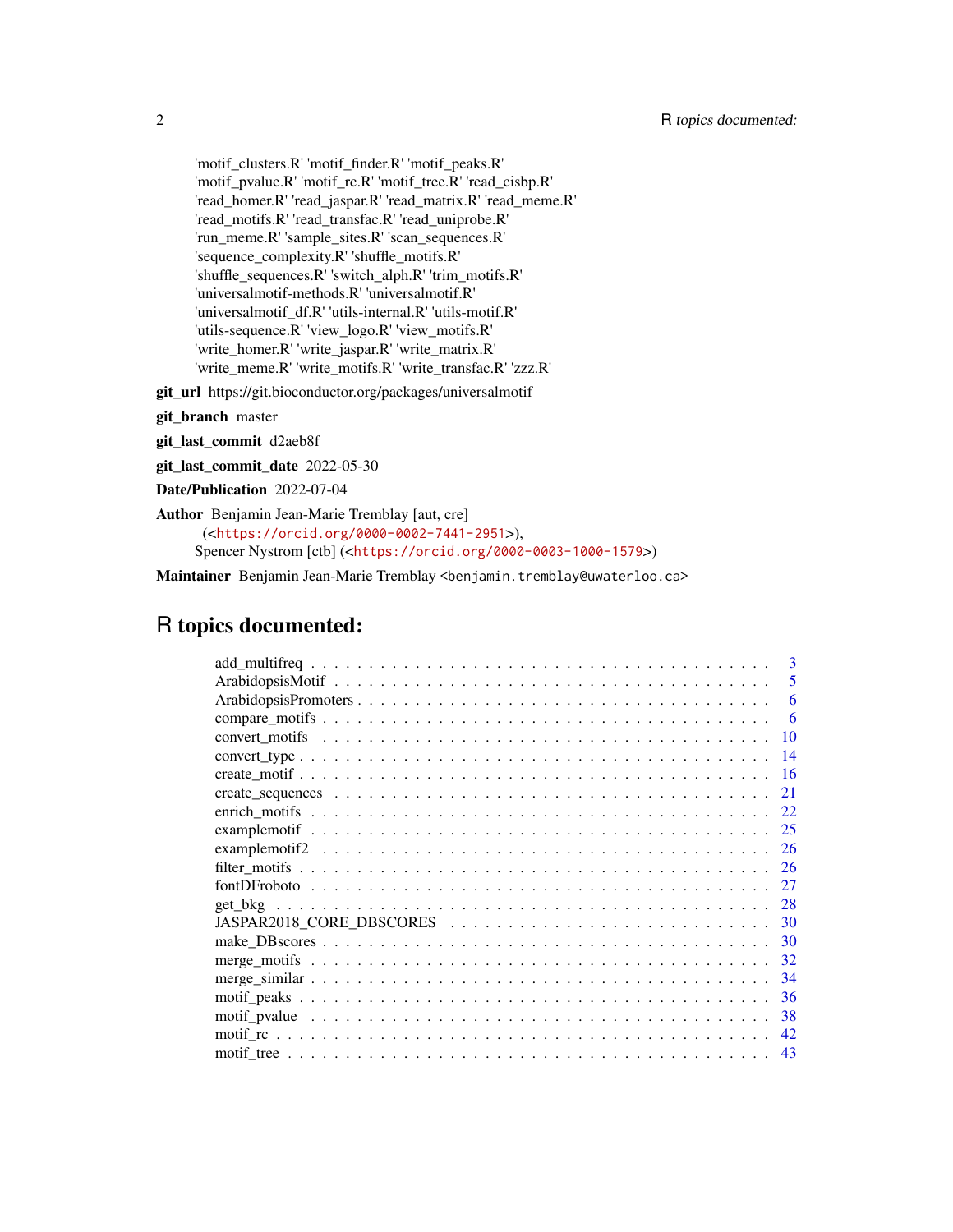<span id="page-2-0"></span>

| Index | 98       |
|-------|----------|
|       |          |
|       | 97       |
|       | 96       |
|       | 95       |
|       | 94       |
|       | 93       |
|       | 91       |
|       | 88       |
|       | 86       |
|       | 82       |
|       | 76       |
|       | 75       |
|       | 75       |
|       | 71       |
|       | 70       |
|       | 68       |
|       | 68       |
|       | 65<br>66 |
|       | 61       |
|       | 58       |
|       | 57       |
|       | 54       |
|       | 53       |
|       | 52       |
|       | 51       |
|       | 50       |
|       | 49       |
|       | 48       |
|       | 47       |
|       | 45       |

<span id="page-2-1"></span>add\_multifreq *Add multi-letter information to a motif.*

### Description

If the original sequences are available for a particular motif, then they can be used to generate higher-order PPM matrices. See the "Motif import, export, and manipulation" vignette for more information.

### Usage

```
add_multifreq(motif, sequences, add.k = 2:3, RC = FALSE,
  threshold = 0.001, threshold.type = "pvalue", motifs.perseq = 1,
  add.bkg = FALSE)
```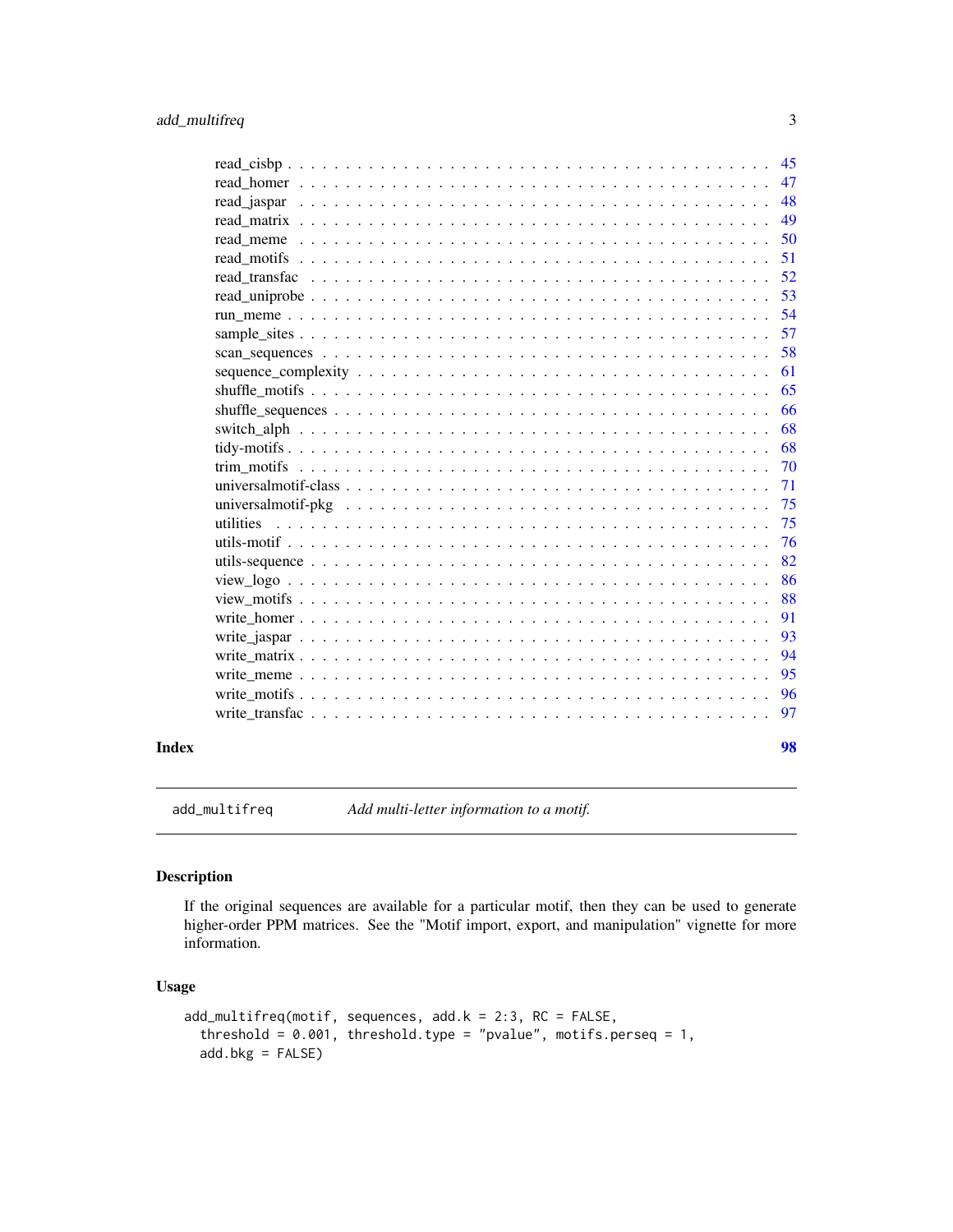### **Arguments**

| motif          | See convert_motifs() for acceptable formats. If the motif is not a univer-<br>salmotif motif, then it will be converted.                                                                                                                                                      |  |
|----------------|-------------------------------------------------------------------------------------------------------------------------------------------------------------------------------------------------------------------------------------------------------------------------------|--|
| sequences      | XStringSet The alphabet must match that of the motif. If these sequences are<br>all the same length as the motif, then they are all used to generate the multi-freq<br>matrices. Otherwise scan_sequences() is first run to find the best sequence<br>stretches within these. |  |
| add.k          | numeric(1) The k-let lengths to add.                                                                                                                                                                                                                                          |  |
| <b>RC</b>      | logical(1) If TRUE, check reverse complement of the input sequences. Only<br>available for DNA/RNA.                                                                                                                                                                           |  |
| threshold      | numeric(1) See details.                                                                                                                                                                                                                                                       |  |
| threshold.type | character(1) One of c('pvalue', 'qvalue', 'logodds', 'logodds.abs').<br>See details.                                                                                                                                                                                          |  |
| motifs.perseq  | numeric(1) If $scan\_sequences()$ is run, then this indicates how many hits<br>from each sequence is to be used.                                                                                                                                                              |  |
| add.bkg        | logical(1) Indicate whether to add corresponding higher order background<br>information to the motif. Can sometimes be detrimental when the input consists<br>of few short sequences, which can increase the likelihood of adding zero or<br>near-zero probabilities.         |  |

### Details

See [scan\\_sequences\(\)](#page-57-1) for more info on scanning parameters.

At each position in the motif, then the probability of each k-let covering from the initial position to ncol - 1 is calculated. Only positions within the motif are considered: this means that the final  $k$ -let probability matrix will have ncol  $-1$  fewer columns. Calculating k-let probabilities for the missing columns would be trivial however, as you would only need the background frequencies. Since these would not be useful for [scan\\_sequences\(\)](#page-57-1) though, they are not calculated.

Currently [add\\_multifreq\(\)](#page-2-1) does not try to stay faithful to the default motif matrix when generating multifreq matrices. This means that if the sequences used for training are completely different from the actual motif, the multifreq matrices will be as well. However this is only really a problem if you supply [add\\_multifreq\(\)](#page-2-1) with a set of sequences of the same length as the motif. In this case [add\\_multifreq\(\)](#page-2-1) is forced to create the multifreq matrices from these sequences. Otherwise [add\\_multifreq\(\)](#page-2-1) will scan the input sequences for the motif and use the best matches to construct the multifreq matrices.

This 'multifreq' representation is only really useful within the **universalmotif** environment. Despite this, if you wish it can be preserved in text using [write\\_motifs\(\)](#page-95-1).

### A note on motif size:

The number of rows for each k-let matrix is  $n^k$ , with n being the number of letters in the alphabet being used. This means that the size of the k-let matrix can become quite large as k increases. For example, if one were to wish to represent a DNA motif of length 10 as a 10-let, this would require a matrix with 1,048,576 rows (though at this point if what you want is to search for exact sequence matches, the motif format itself is not very useful).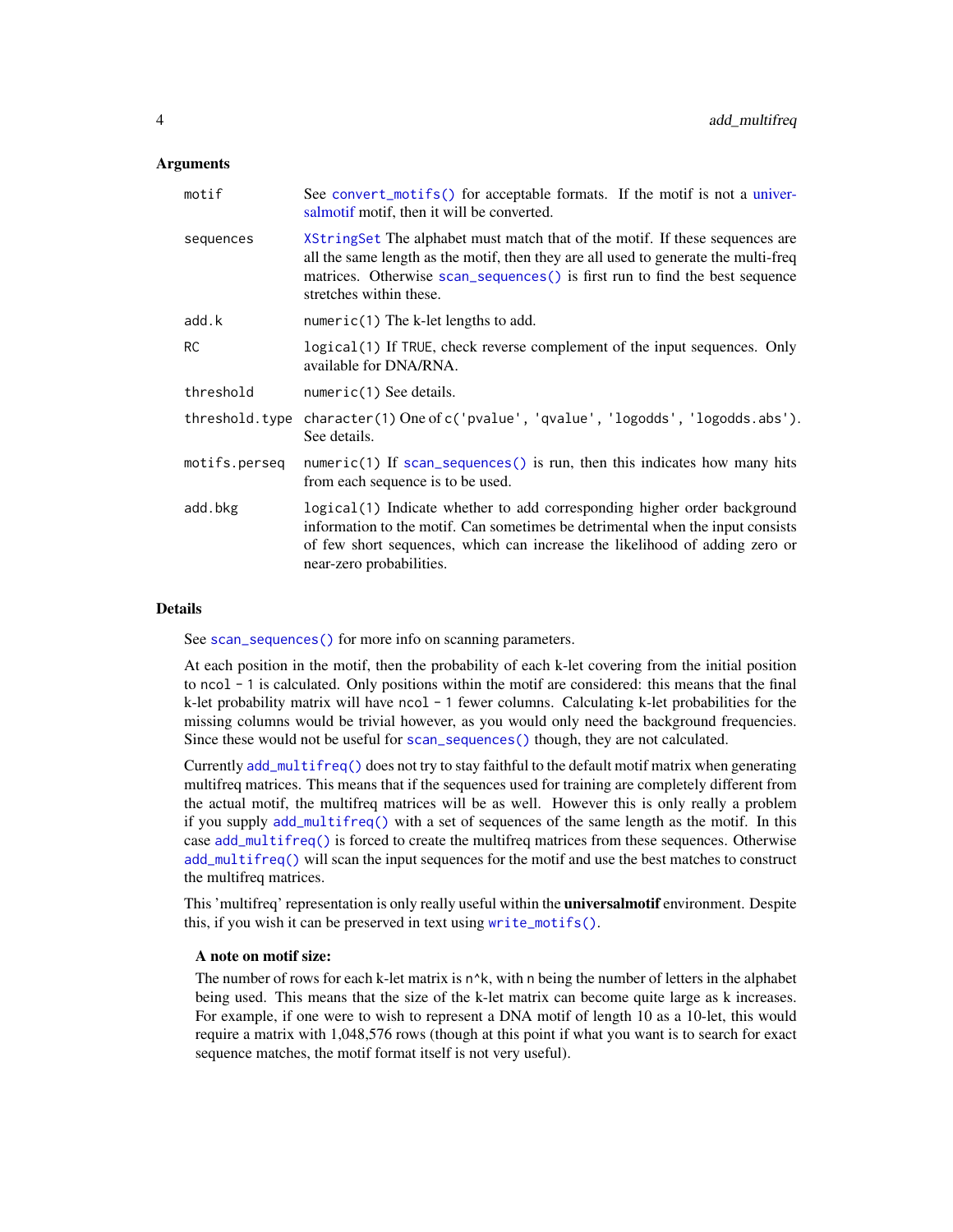### <span id="page-4-0"></span>ArabidopsisMotif 5

### Value

A [universalmotif](#page-70-1) object with filled multifreq slot. The bkg slot is also expanded with corresponding higher order probabilities if add.bkg = TRUE.

### Author(s)

Benjamin Jean-Marie Tremblay, <benjamin.tremblay@uwaterloo.ca>

### See Also

```
scan_sequences(), convert_motifs(), write_motifs()
```
### Examples

```
sequences <- create_sequences(seqlen = 10)
motif <- create_motif()
motif.trained <- add_multifreq(motif, sequences, add.k = 2:4)
## peek at the 2-let matrix:
motif <- create_motif()<br>motif.trained <- add_multifreq<br>## peek at the 2-let matrix:<br>motif.trained["multifreq"]$`2`
```
ArabidopsisMotif *Arabidopsis motif in* universalmotif *format.*

### Description

Arabidopsis motif trained from [ArabidopsisPromoters](#page-5-1) using MEME version 4. This motif was generated at the command line using the following command: meme promoters.fa -revcomp -nmotifs 3 -mod anr -dna.

### Usage

```
ArabidopsisMotif
```
### Format

[universalmotif](#page-70-1)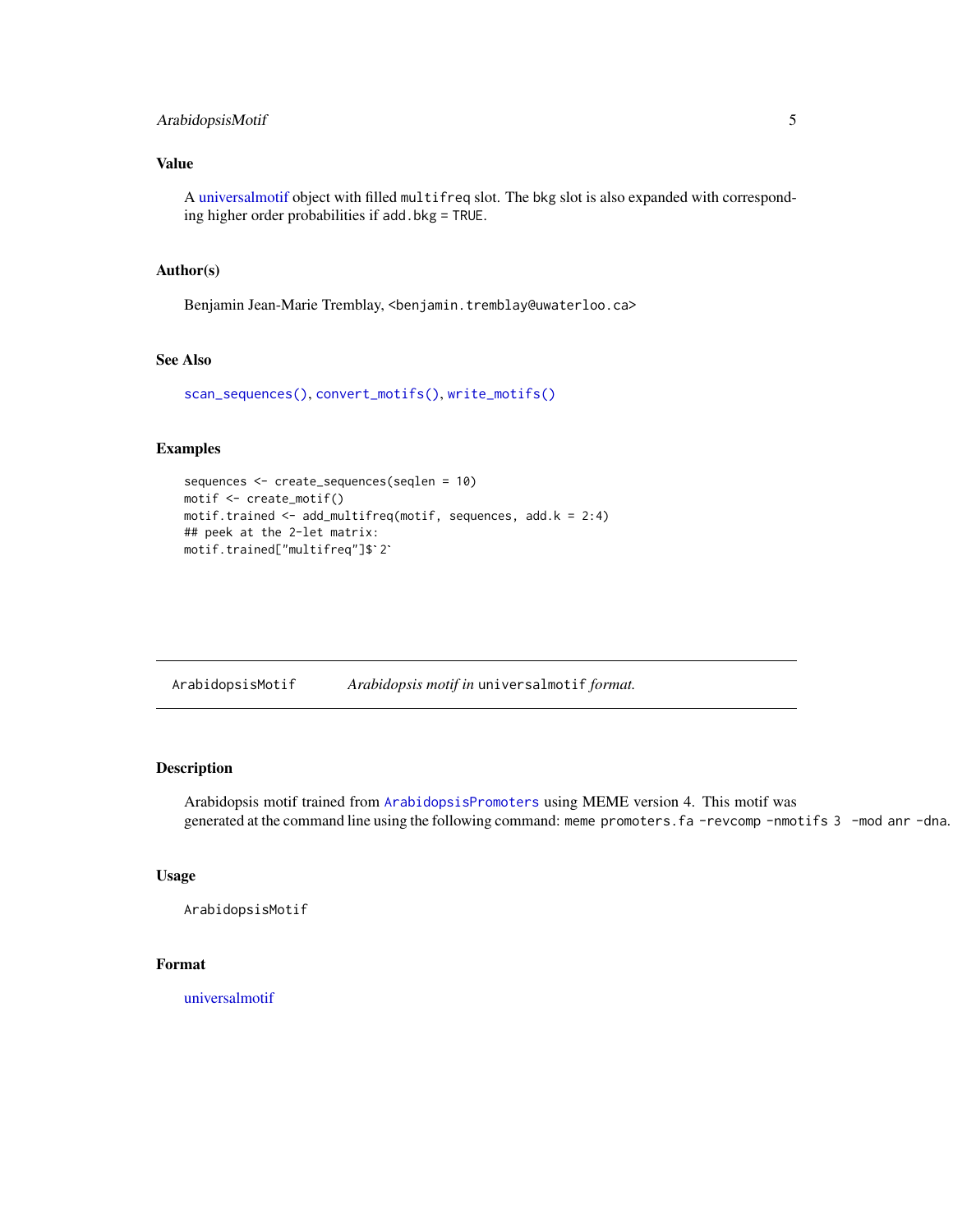<span id="page-5-1"></span><span id="page-5-0"></span>ArabidopsisPromoters *Arabidopsis promoters as a* DNAStringSet*.*

#### Description

50 Arabidopsis promoters, each 1000 bases long. See the "Sequence manipulation and scanning" vignette for an example workflow describing extracting promoter sequences.

### Usage

ArabidopsisPromoters

### Format

[DNAStringSet](#page-0-0)

<span id="page-5-2"></span>compare\_motifs *Compare motifs.*

### Description

Compare motifs using one of the several available metrics. See the "Motif comparisons and Pvalues" vignette for detailed information.

#### Usage

```
compare_motifs(motifs, compare.to, db.scores, use.freq = 1,
 use.type = "PPM", method = "PCC", tryRC = TRUE, min.overlap = 6,
 min.mean.ic = 0.25, min.position.ic = 0, relative_entropy = FALSE,
 normalise.scores = FALSE, max.p = 0.01, max.e = 10, nthreads = 1,
  score.strat = "a.mean", output.report, output.report.max.print = 10)
```

| motifs     | See convert_motifs() for acceptable motif formats.                                                                                                                                                                  |  |
|------------|---------------------------------------------------------------------------------------------------------------------------------------------------------------------------------------------------------------------|--|
| compare.to | numeric If missing, compares all motifs to all other motifs. Otherwise compares<br>all motifs to the specified motif(s).                                                                                            |  |
| db.scores  | data. frame or DataFrame. See details.                                                                                                                                                                              |  |
| use.freq   | $numeric(1)$ . For comparing the multifreq slot.                                                                                                                                                                    |  |
| use.type   | character(1) One of 'PPM' and 'ICM'. The latter allows for taking into ac-<br>count the background frequencies if relative_entropy = TRUE. Note that 'ICM'<br>is not allowed when method = $c("ALLR", "ALLR_LL")$ . |  |
| method     | character(1) One of PCC, EUCL, SW, KL, ALLR, BHAT, HELL, SEUCL,<br>MAN, ALLR_LL, WEUCL, WPCC. See details.                                                                                                          |  |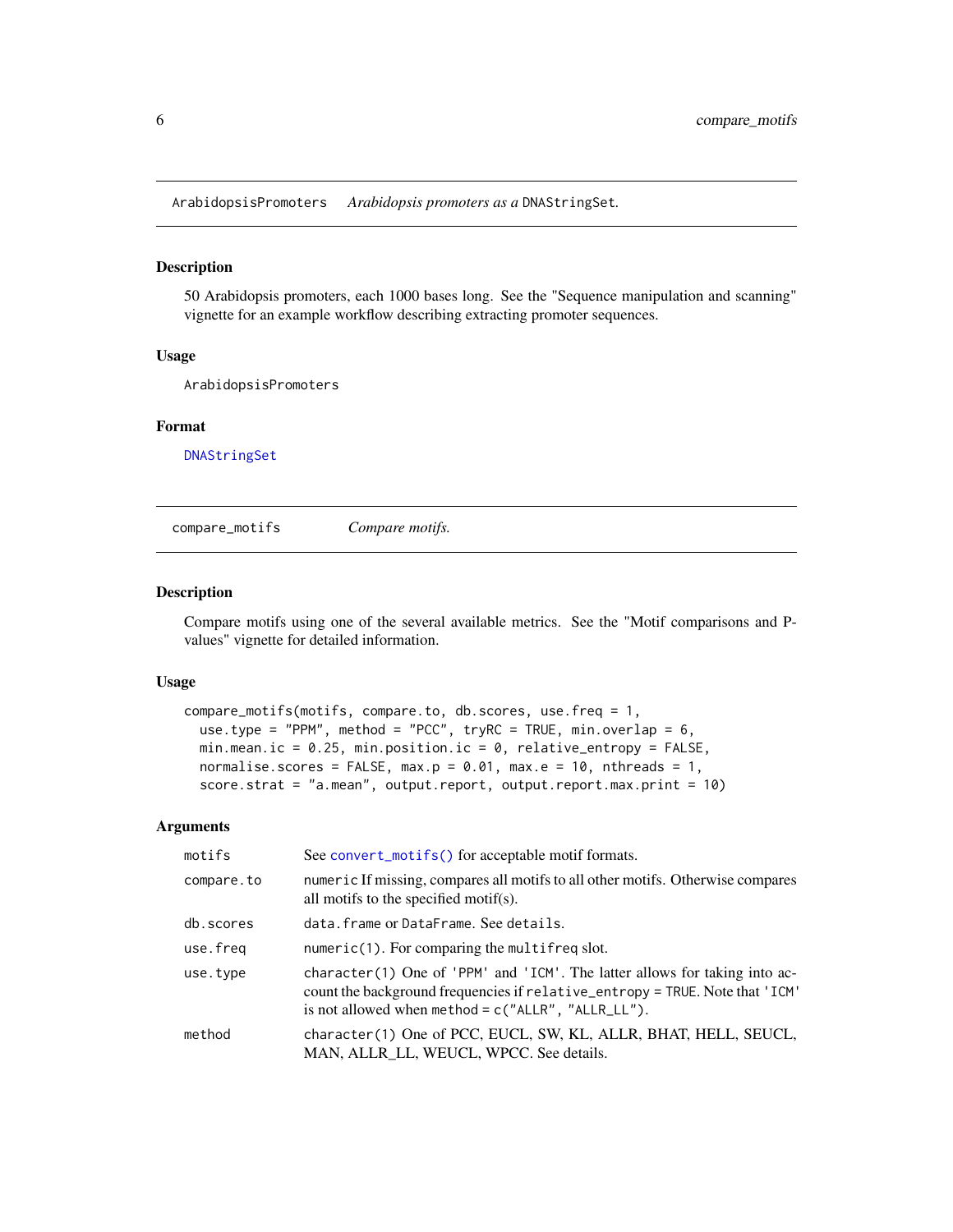| tryRC                   | logical (1) Try the reverse complement of the motifs as well, report the best<br>score.                                                                                                                                                                                                                                                                                                                                            |  |  |
|-------------------------|------------------------------------------------------------------------------------------------------------------------------------------------------------------------------------------------------------------------------------------------------------------------------------------------------------------------------------------------------------------------------------------------------------------------------------|--|--|
| min.overlap             | $numeric(1)$ Minimum overlap required when aligning the motifs. Setting this<br>to a number higher then the width of the motifs will not allow any overhangs.<br>Can also be a number between 0 and 1, representing the minimum fraction that<br>the motifs must overlap.                                                                                                                                                          |  |  |
| min.mean.ic             | numeric(1) Minimum mean information content between the two motifs for<br>an alignment to be scored. This helps prevent scoring alignments between<br>low information content regions of two motifs. Note that this can result in<br>some comparisons failing if no alignment passes the mean IC threshold. Use<br>average_ic() to filter out low IC motifs to get around this if you want to avoid<br>getting NAs in your output. |  |  |
| min.position.ic         |                                                                                                                                                                                                                                                                                                                                                                                                                                    |  |  |
|                         | numeric(1) Minimum information content required between individual align-<br>ment positions for it to be counted in the final alignment score. It is recom-<br>mended to use this together with normalise.scores = TRUE, as this will help<br>punish scores resulting from only a fraction of an alignment.                                                                                                                        |  |  |
| relative_entropy        |                                                                                                                                                                                                                                                                                                                                                                                                                                    |  |  |
|                         | logical(1) Change the ICM calculation affecting min.position.ic and min.mean.ic.<br>See convert_type().                                                                                                                                                                                                                                                                                                                            |  |  |
| normalise.scores        |                                                                                                                                                                                                                                                                                                                                                                                                                                    |  |  |
|                         | logical(1) Favour alignments which leave fewer unaligned positions, as well<br>as alignments between motifs of similar length. Similarity scores are multiplied<br>by the ratio of aligned positions to the total number of positions in the larger<br>motif, and the inverse for distance scores.                                                                                                                                 |  |  |
| max.p                   | numeric(1) Maximum P-value allowed in reporting matches. Only used if<br>compare. to is set.                                                                                                                                                                                                                                                                                                                                       |  |  |
| max.e                   | numeric(1) Maximum E-value allowed in reporting matches. Only used if<br>compare to is set. The E-value is the P-value multiplied by the number of<br>input motifs times two.                                                                                                                                                                                                                                                      |  |  |
| nthreads                | numeric(1) Run compare_motifs() in parallel with nthreads threads. nthreads<br>$= 0$ uses all available threads.                                                                                                                                                                                                                                                                                                                   |  |  |
| score.strat             | character(1) How to handle column scores calculated from motif alignments.<br>"sum": add up all scores. "a.mean": take the arithmetic mean. "g.mean":<br>take the geometric mean. "median": take the median. "wa.mean", "wg.mean":<br>weighted arithmetic/geometric mean. "fzt": Fisher Z-transform. Weights are the<br>total information content shared between aligned columns.                                                  |  |  |
| output.report           | character(1) Provide a filename for compare_motifs() to write an html ouput<br>report to. The top matches are shown alongside figures of the match alignments.<br>This requires the knitr and rmarkdown packages. (Note: still in development.)                                                                                                                                                                                    |  |  |
| output.report.max.print |                                                                                                                                                                                                                                                                                                                                                                                                                                    |  |  |
|                         | numeric(1) Maximum number of top matches to print.                                                                                                                                                                                                                                                                                                                                                                                 |  |  |

### Details

### Available metrics:

The following metrics are available: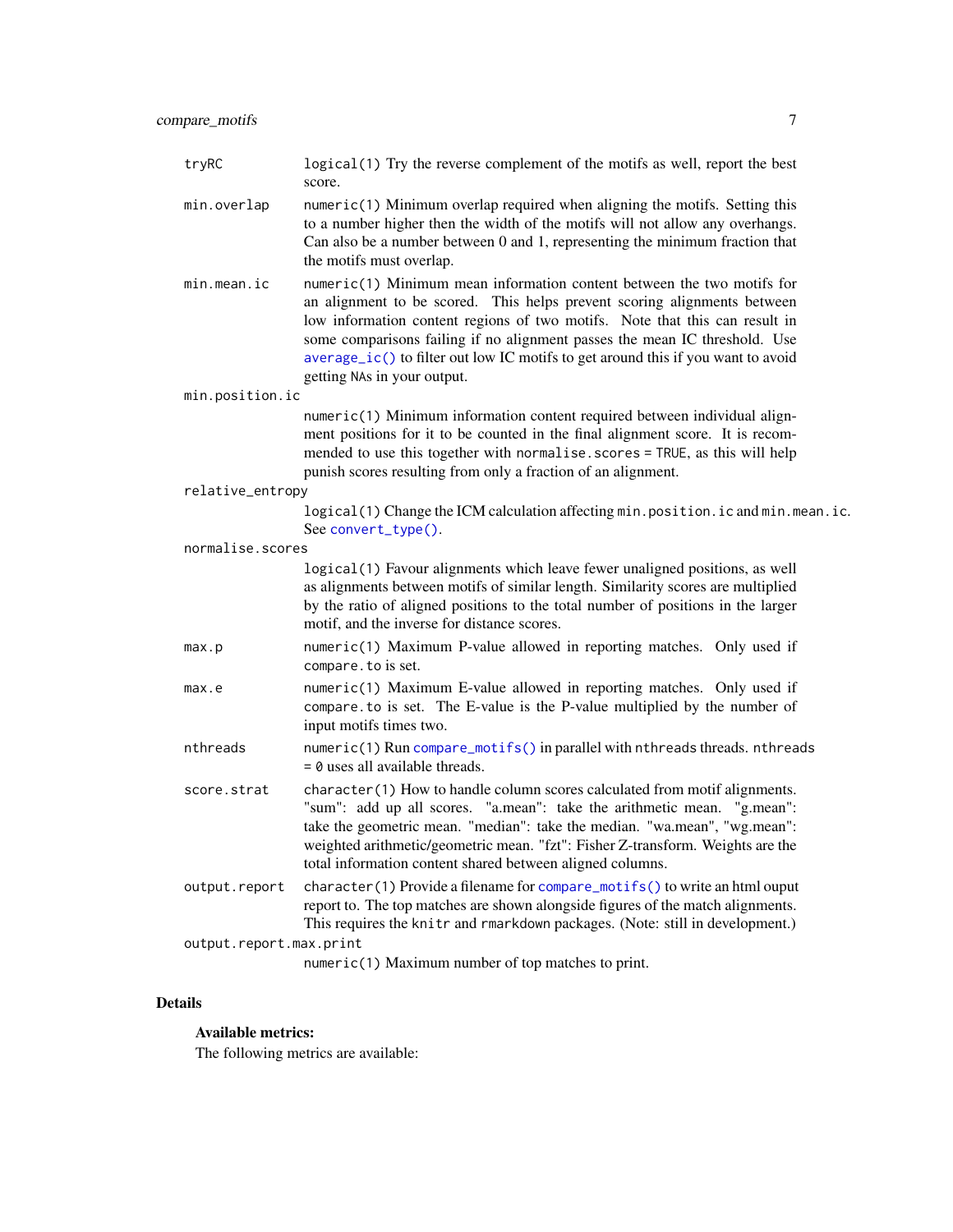- Euclidean distance (EUCL) (Choi et al. 2004)
- Weighted Euclidean distance (WEUCL)
- Kullback-Leibler divergence (KL) (Kullback and Leibler 1951; Roepcke et al. 2005)
- Hellinger distance (HELL) (Hellinger 1909)
- Squared Euclidean distance (SEUCL)
- Manhattan distance (MAN)
- Pearson correlation coefficient (PCC)
- Weighted Pearson correlation coefficient (WPCC)
- Sandelin-Wasserman similarity (SW), or sum of squared distances (Sandelin and Wasserman 2004)
- Average log-likelihood ratio (ALLR) (Wang and Stormo 2003)
- Lower limit ALLR (ALLR\_LL) (Mahony et al. 2007)
- Bhattacharyya coefficient (BHAT) (Bhattacharyya 1943)

Comparisons are calculated between two motifs at a time. All possible alignments are scored, and the best score is reported. In an alignment scores are calculated individually between columns. How those scores are combined to generate the final alignment scores depends on score.strat.

See the "Motif comparisons and P-values" vignette for a description of the various metrics. Note that PCC, WPCC, SW, ALLR, ALLR\_LL and BHAT are similarities; higher values mean more similar motifs. For the remaining metrics, values closer to zero represent more similar motifs.

Small pseudocounts are automatically added when one of the following methods is used: KL, ALLR, ALLR\_LL, IS. This is avoid zeros in the calculations.

### Calculating P-values:

To note regarding p-values: P-values are pre-computed using the [make\\_DBscores\(\)](#page-29-1) function. If not given, then uses a set of internal precomputed P-values from the JASPAR2018 CORE motifs. These precalculated scores are dependent on the length of the motifs being compared. This takes into account that comparing small motifs with larger motifs leads to higher scores, since the probability of finding a higher scoring alignment is higher.

The default P-values have been precalculated for regular DNA motifs. They are of little use for motifs with a different number of alphabet letters (or even the multifreq slot).

### Value

matrix if compare.to is missing; DataFrame otherwise. For the latter, function args are stored in the metadata slot.

### Author(s)

Benjamin Jean-Marie Tremblay, <benjamin.tremblay@uwaterloo.ca>

### References

Bhattacharyya A (1943). "On a measure of divergence between two statistical populations defined by their probability distributions." *Bulletin of the Calcutta Mathematical Society*, 35, 99-109.

Choi I, Kwon J, Kim S (2004). "Local feature frequency profile: a method to measure structural similarity in proteins." *PNAS*, 101, 3797-3802.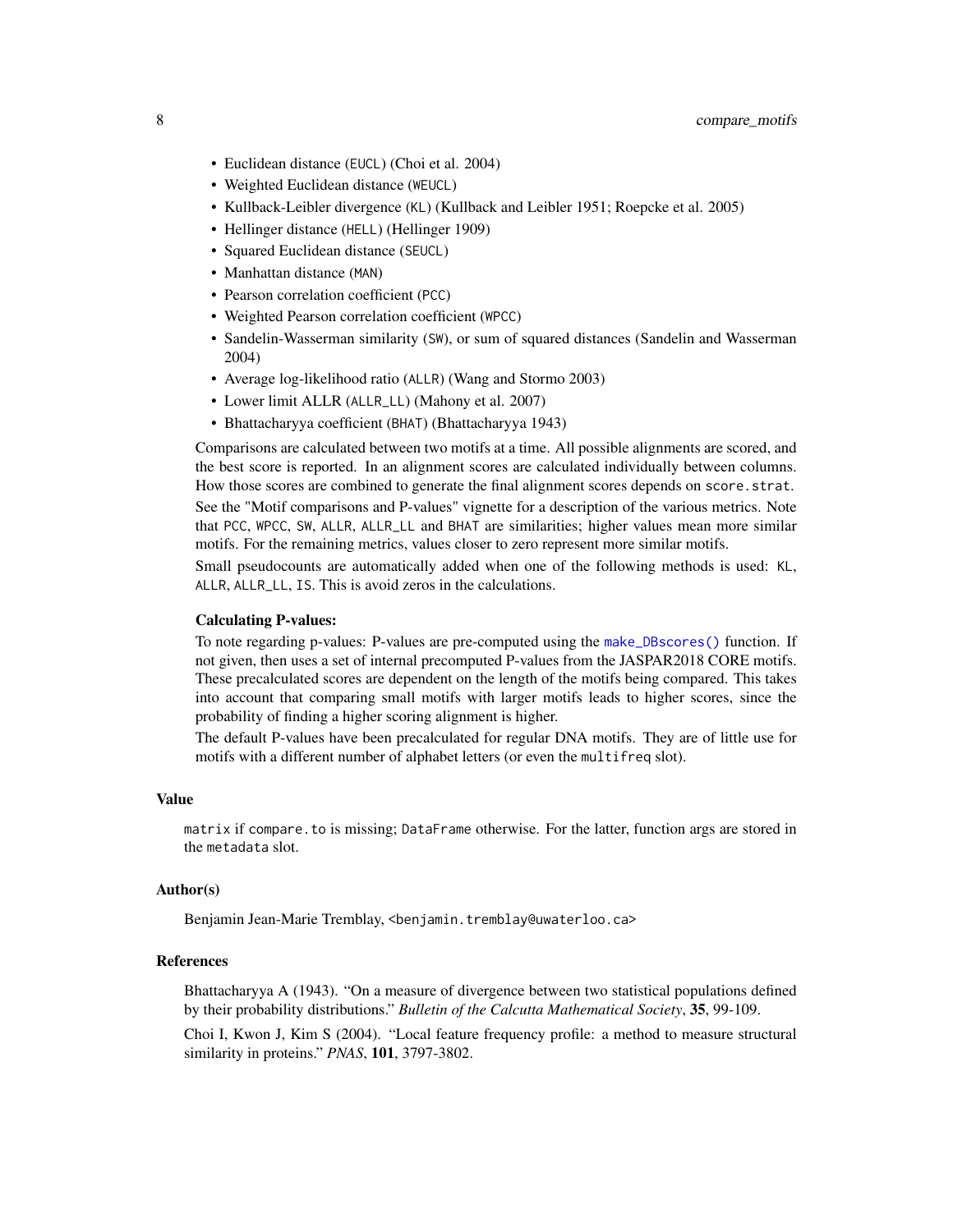compare\_motifs 9

Hellinger E (1909). "Neue Begrundung der Theorie quadratischer Formen von unendlichvielen Veranderlichen." *Journal fur die reine und angewandte Mathematik*, 136, 210-271.

Khan A, Fornes O, Stigliani A, Gheorghe M, Castro-Mondragon JA, van der Lee R, Bessy A, Cheneby J, Kulkarni SR, Tan G, Baranasic D, Arenillas DJ, Sandelin A, Vandepoele K, Lenhard B, Ballester B, Wasserman WW, Parcy F, Mathelier A (2018). "JASPAR 2018: update of the open-access database of transcription factor binding profiles and its web framework." *Nucleic Acids Research*, 46, D260-D266.

Kullback S, Leibler RA (1951). "On information and sufficiency." *The Annals of Mathematical Statistics*, 22, 79-86.

Itakura F, Saito S (1968). "Analysis synthesis telephony based on the maximum likelihood method." In *6th International Congress on Acoustics*, C-17.

Mahony S, Auron PE, Benos PV (2007). "DNA Familial Binding Profiles Made Easy: Comparison of Various Motif Alignment and Clustering Strategies." *PLoS Computational Biology*, 3.

Pietrokovski S (1996). "Searching databases of conserved sequence regions by aligning protein multiple-alignments." *Nucleic Acids Research*, 24, 3836-3845.

Roepcke S, Grossmann S, Rahmann S, Vingron M (2005). "T-Reg Comparator: an analysis tool for the comparison of position weight matrices." *Nucleic Acids Research*, 33, W438-W441.

Sandelin A, Wasserman WW (2004). "Constrained binding site diversity within families of transcription factors enhances pattern discovery bioinformatics." *Journal of Molecular Biology*, 338, 207-215.

Wang T, Stormo GD (2003). "Combining phylogenetic data with co-regulated genes to identify motifs." *Bioinformatics*, 19, 2369-2380.

#### See Also

[convert\\_motifs\(\)](#page-9-1), [motif\\_tree\(\)](#page-42-1), [view\\_motifs\(\)](#page-87-1), [make\\_DBscores\(\)](#page-29-1)

### Examples

```
motif1 \le create_motif(name = "1")
motif2 <- create_motif(name = "2")
motif1vs2 <- compare_motifs(c(motif1, motif2), method = "PCC")
## To get a dist object:
as.dist(1 - motif1vs2)
motif3 \le create_motif(name = "3")
motif4 \le create_motif(name = "4")
motifs <- c(motif1, motif2, motif3, motif4)
## Compare motif "2" to all the other motifs:
if (R.Version()$arch != "i386") {
compare_motifs(motifs, compare.to = 2, max.p = 1, max.e = Inf)
}
## If you are working with a large list of motifs and the mean.min.ic
## option is not set to zero, you may get a number of failed comparisons
## due to low IC. To filter the list of motifs to avoid these, use
## the average_ic() function to remove motifs with low average IC:
## Not run:
```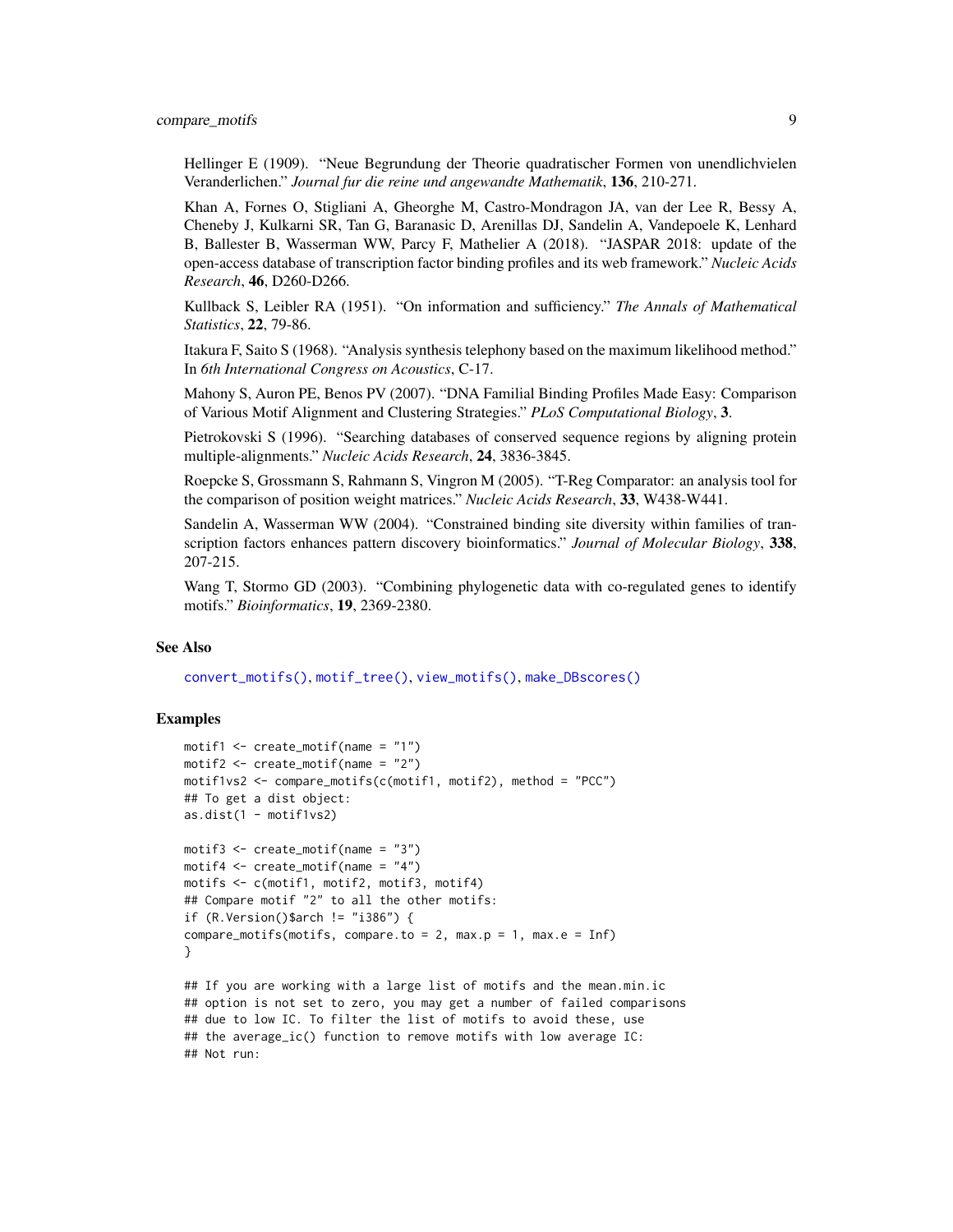```
library(MotifDb)
motifs <- convert_motifs(MotifDb)[1:100]
compare_motifs(motifs)
#> Warning in compare_motifs(motifs) :
#> Some comparisons failed due to low IC
motifs <- motifs[average_ic(motifs) > 0.5]
compare_motifs(motifs)
```
## End(Not run)

<span id="page-9-1"></span>convert\_motifs *Convert motif class.*

### Description

Allows for easy transfer of motif information between different classes as defined by other Bioconductor packages. This function is also used by nearly all other functions in this package, so any motifs of a compatible class can be used without needing to be converted beforehand.

#### Usage

```
convert_motifs(motifs, class = "universalmotif-universalmotif")
## S4 method for signature 'AsIs'
convert_motifs(motifs, class = "universalmotif-universalmotif")
## S4 method for signature 'list'
convert_motifs(motifs, class = "universalmotif-universalmotif")
## S4 method for signature 'universalmotif'
convert_motifs(motifs, class = "universalmotif-universalmotif")
## S4 method for signature 'MotifList'
convert_motifs(motifs, class = "universalmotif-universalmotif")
## S4 method for signature 'TFFMFirst'
convert_motifs(motifs, class = "universalmotif-universalmotif")
## S4 method for signature 'PFMatrix'
convert_motifs(motifs, class = "universalmotif-universalmotif")
## S4 method for signature 'PWMatrix'
convert_motifs(motifs, class = "universalmotif-universalmotif")
## S4 method for signature 'ICMatrix'
convert_motifs(motifs, class = "universalmotif-universalmotif")
```
<span id="page-9-0"></span>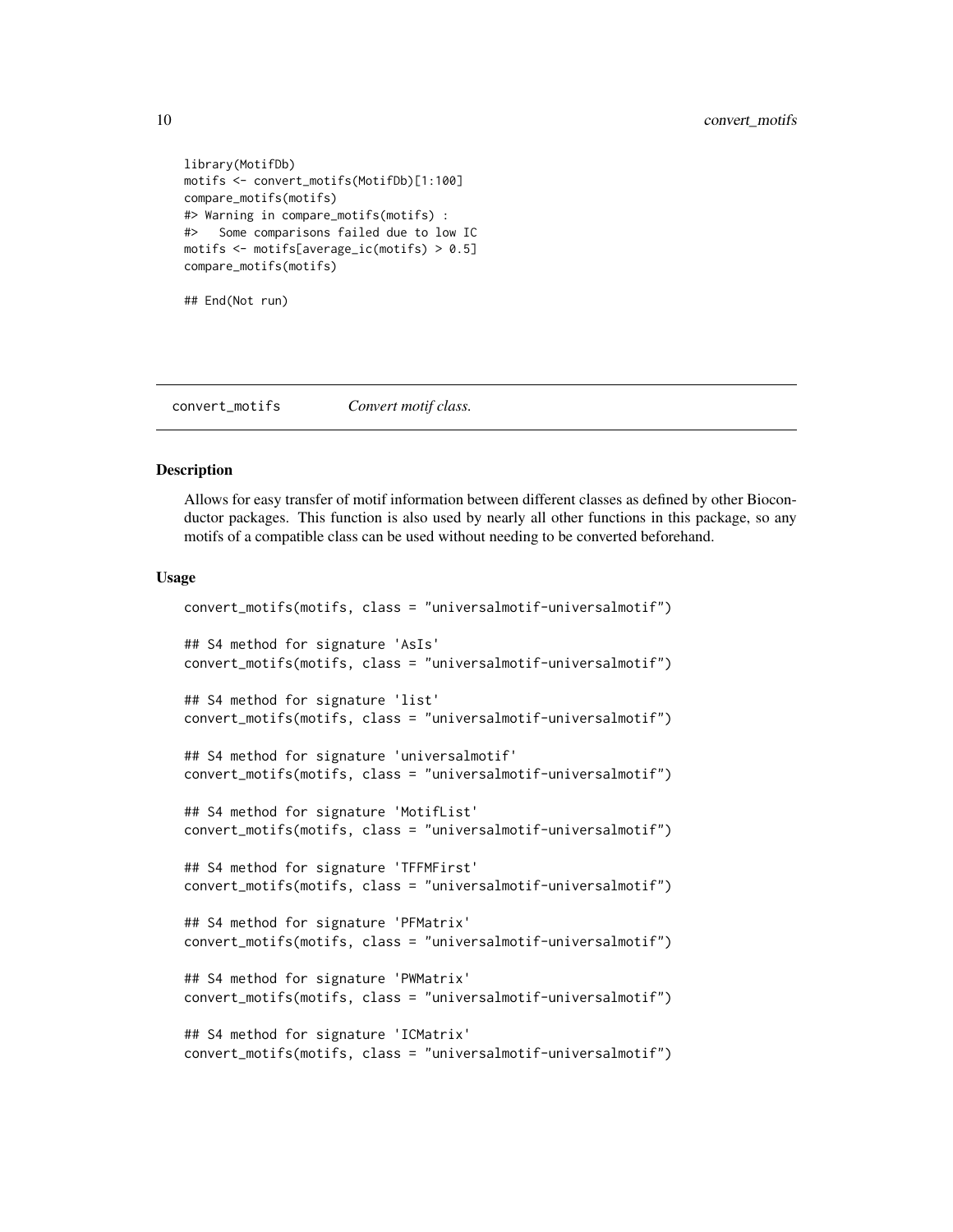```
## S4 method for signature 'XMatrixList'
convert_motifs(motifs, class = "universalmotif-universalmotif")
## S4 method for signature 'pwm'
convert_motifs(motifs, class = "universalmotif-universalmotif")
## S4 method for signature 'pcm'
convert_motifs(motifs, class = "universalmotif-universalmotif")
## S4 method for signature 'pfm'
convert_motifs(motifs, class = "universalmotif-universalmotif")
## S4 method for signature 'PWM'
convert_motifs(motifs, class = "universalmotif-universalmotif")
## S4 method for signature 'Motif'
convert_motifs(motifs, class = "universalmotif-universalmotif")
```

```
## S4 method for signature 'matrix'
convert_motifs(motifs, class = "universalmotif-universalmotif")
```
### **Arguments**

| motifs | Single motif object or list. See details.                                                                                                 |
|--------|-------------------------------------------------------------------------------------------------------------------------------------------|
| class  | character(1) Desired motif class. Input as 'package-class'. If left empty,<br>defaults to 'universalmotif-universalmotif'. (See details.) |

### Details

### Input:

The following packge-class combinations can be used as input:

- MotifDb-MotifList
- TFBSTools-PFMatrix
- TFBSTools-PWMatrix
- TFBSTools-ICMatrix
- TFBSTools-PFMatrixList
- TFBSTools-PWMatrixList
- TFBSTools-ICMatrixList
- TFBSTools-TFFMFirst
- seqLogo-pwm
- motifStack-pcm
- motifStack-pfm
- PWMEnrich-PWM
- motifRG-Motif
- universalmotif-universalmotif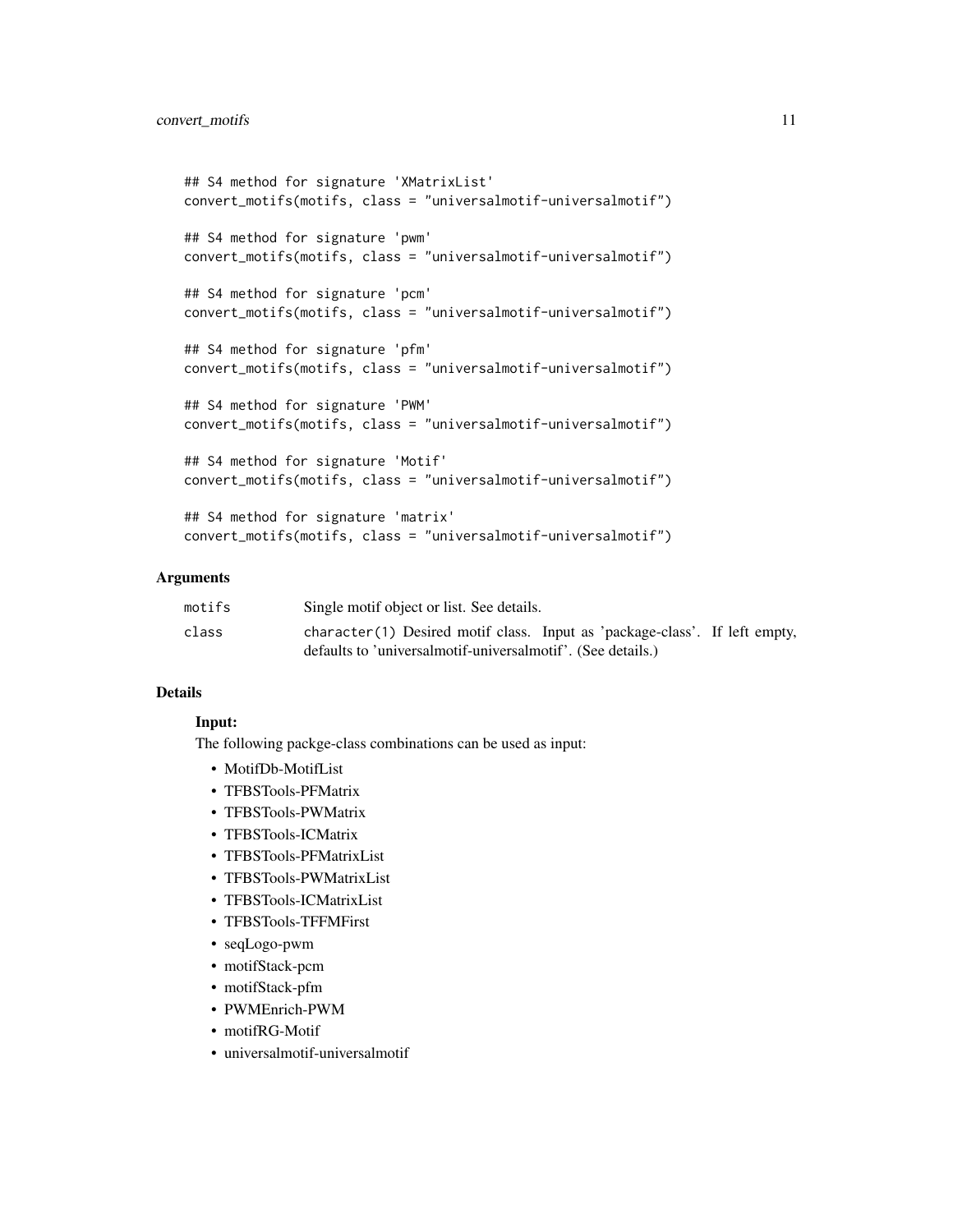• matrix

#### Output:

The following package-class combinations can be output:

- MotifDb-MotifList
- TFBSTools-PFMatrix
- TFBSTools-PWMatrix
- TFBSTools-ICMatrix
- TFBSTools-TFFMFirst
- seqLogo-pwm
- motifStack-pcm
- motifStack-pfm
- PWMEnrich-PWM
- Biostrings-PWM (type = 'log2prob')
- rGADEM-motif
- universalmotif-universalmotif (the default, no need to specify this)

Note: MotifDb-MotifList output was a later addition to [convert\\_motifs\(\)](#page-9-1). As a result, to stay consistent with previous behaviour most functions will always convert MotifDb-MotifList objects to a list of universalmotif motifs, even if other formats would be simply returned as is (e.g. for other formats, [filter\\_motifs\(\)](#page-25-1) will return the input format; for MotifDb-MotifList, a list of universalmotif objects will be returned).

### Value

Single motif object or list.

#### Methods (by class)

- AsIs: Generate an error to remind users to run [to\\_list\(\)](#page-67-1) instead of using the column from [to\\_df\(\)](#page-67-1) directly.
- list: Convert a list of motifs.
- universalmotif: Convert a [universalmotif](#page-70-1) object.
- MotifList: Convert MotifList motifs. (MotifDb)
- TFFMFirst: Convert TFFMFirst motifs. (TFBSTools)
- PFMatrix: Convert PFMatrix motifs. (TFBSTools)
- PWMatrix: Convert PWMatrix motifs. (TFBSTools)
- ICMatrix: Convert ICMatrix motifs. (TFBSTools)
- XMatrixList: Convert XMatrixList motifs. (TFBSTools)
- pwm: Convert pwm motifs. (seqLogo)
- pcm: Convert pcm motifs. (motifStack)
- pfm: Convert pfm motifs. (motifStack)
- PWM: Convert PWM motifs. (PWMEnrich)
- Motif: Convert Motif motifs. (motifRG)
- matrix: Create motif from matrices.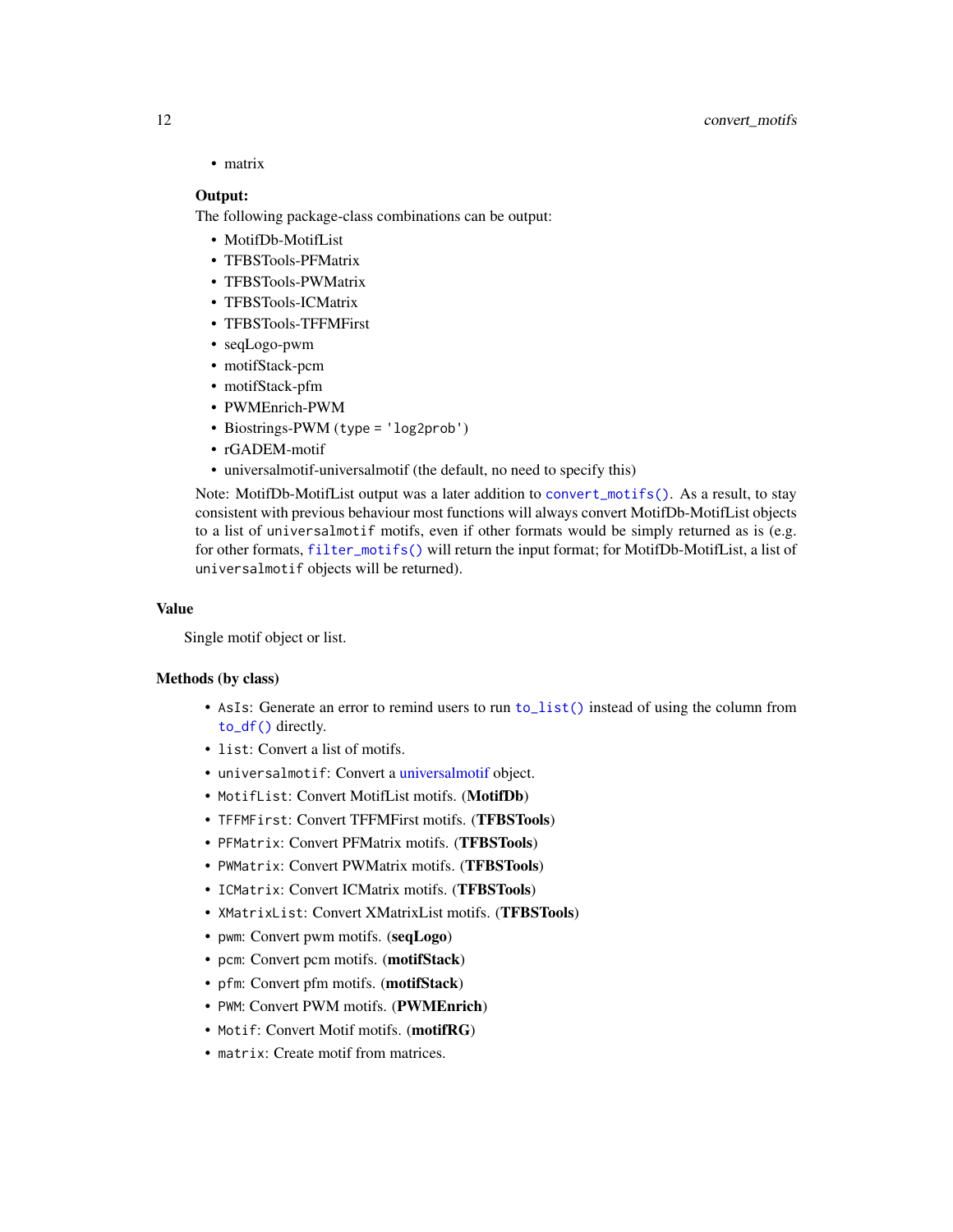#### Author(s)

Benjamin Jean-Marie Tremblay, <benjamin.tremblay@uwaterloo.ca>

#### References

Bembom O (2018). *seqLogo: Sequence logos for DNA sequence alignments*. R package version 1.46.0.

Droit A, Gottardo R, Robertson G, Li L (2014). *rGADEM: de novo motif discovery*. R package version 2.28.0.

Mercier E, Gottardo R (2014). *MotIV: Motif Identification and Validation*. R package version 1.36.0.

Ou J, Wolfe SA, Brodsky MH, Zhu LJ (2018). "motifStack for the analysis of transcription factor binding site evolution." *Nature Methods*, 15, 8-9. doi: 10.1038/nmeth.4555.

Shannon P, Richards M (2018). *MotifDb: An Annotated Collection of Protein-DNA Binding Sequence Motifs*. R package version 1.22.0.

Stojnic R, Diez D (2015). *PWMEnrich: PWM enrichment analysis*. R package version 4.16.0.

Tan G, Lenhard B (2016). "TFBSTools: an R/Bioconductor package for transcription factor binding site analysis." *Bioinformatics*, 32, 1555-1556. doi: 10.1093/bioinformatics/btw024.

Yao Z (2012). *motifRG: A package for discriminative motif discovery, designed for high throughput sequencing dataset*. R package version 1.24.0.

### Examples

```
# Convert from universalmotif:
jaspar <- read_jaspar(system.file("extdata", "jaspar.txt",
                                  package = "universalmotif"))
if (requireNamespace("motifStack", quietly = TRUE)) {
  jaspar.motifstack.pfm <- convert_motifs(jaspar, "motifStack-pfm")
}
# Convert from another class to universalmotif:
if (requireNamespace("TFBSTools", quietly = TRUE)) {
library(TFBSTools)
data(MA0003.2)
motif <- convert_motifs(MA0003.2)
# Convert from another class to another class
if (requireNamespace("PWMEnrich", quietly = TRUE)) {
  motif <- convert_motifs(MA0003.2, "PWMEnrich-PWM")
}
# The 'convert_motifs' function is embedded in the rest of the universalmotif
# functions: non-universalmotif class motifs can be used
MA0003.2.trimmed <- trim_motifs(MA0003.2)
# Note: if the motif object going in has information that the
# 'universalmotif' class can't hold, it will be lost
}
```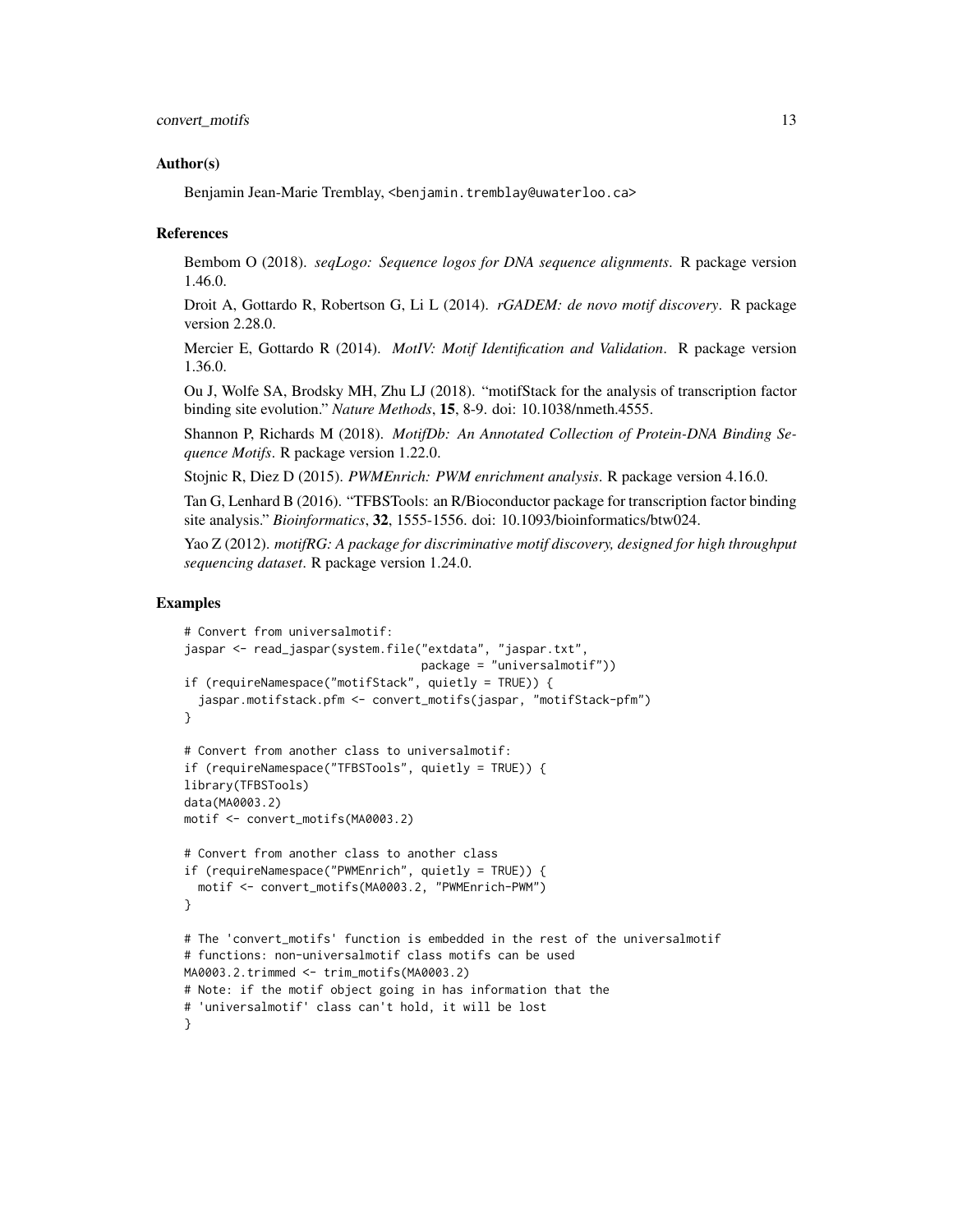<span id="page-13-1"></span><span id="page-13-0"></span>

#### Description

Switch between position count matrix (PCM), position probability matrix (PPM), position weight matrix (PWM), and information count matrix (ICM) types. See the "Introduction to sequence motifs" vignette for details. Please also note that type conversion occurs implicitly throughout the universalmotif package, so there is generally no need to perform this manual conversion. Also please be aware that the message concerning pseudocount-adjusting motifs can be disabled via options(pseudocount.warning=FALSE).

### Usage

```
convert_type(motifs, type, pseudocount, nsize_correction = FALSE,
  relative_entropy = FALSE)
```
### Arguments

| motifs           | See convert_motifs() for acceptable formats.                                                                                                                                         |  |  |
|------------------|--------------------------------------------------------------------------------------------------------------------------------------------------------------------------------------|--|--|
| type             | character(1) One of c('PCM', 'PPM', 'PWM', 'ICM').                                                                                                                                   |  |  |
| pseudocount      | numeric(1) Correction to be applied to prevent -Inf from appearing in PWM<br>matrices. If missing, the pseudocount stored in the universal motif 'pseudocount'<br>slot will be used. |  |  |
| nsize_correction |                                                                                                                                                                                      |  |  |
|                  | $logical(1)$ If true, the ICM at each position will be corrected to account for<br>small sample sizes. Only used if relative_entropy = FALSE.                                        |  |  |
|                  |                                                                                                                                                                                      |  |  |

relative\_entropy

logical(1) If true, the ICM will be calculated as relative entropy. See details.

#### Details

### PCM:

Position count matrix (PCM), also known as position frequency matrix (PFM). For n sequences from which the motif was built, each position is represented by the numbers of each letter at that position. In theory all positions should have sums equal to n, but not all databases are this consistent. If converting from another type to PCM, column sums will be equal to the 'nsites' slot. If empty, 100 is used.

#### PPM:

Position probability matrix (PPM), also known as position frequency matrix (PFM). At each position, the probability of individual letters is calculated by dividing the count for that letter by the total sum of counts at that position (letter\_count / position\_total). As a result, each position will sum to 1. Letters with counts of 0 will thus have a probability of 0, which can be undesirable when searching for motifs in a set of sequences. To avoid this a pseudocount can be added ((letter\_count + pseudocount) / (position\_total + pseudocount)).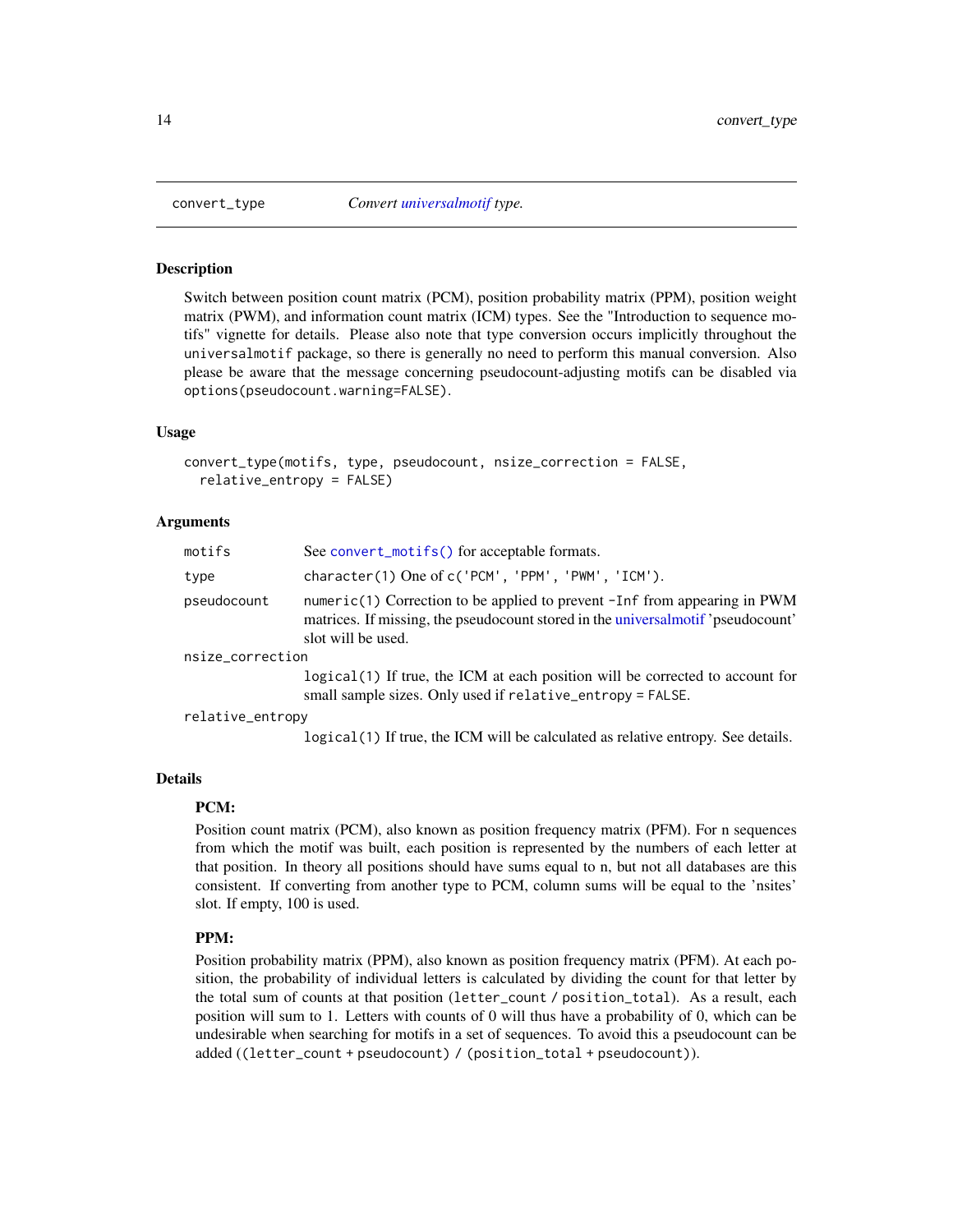### PWM:

Position weight matrix (PWM; Stormo et al. (1982)), also known as position-specific weight matrix (PSWM), position-specific scoring matrix (PSSM), or log-odds matrix. At each position, each letter is represented by it's log-likelihood (log2(letter\_probability / background\_probility)), which is normalized using the background letter frequencies. A PWM matrix is constructed from a PPM. If any position has 0-probability letters to which pseudocounts were not added, then the final log-likelihood of these letters will be -Inf.

### ICM:

Information content matrix (ICM; Schneider and Stephens 1990). An ICM is a PPM where each letter probability is multiplied by the total information content at that position. The information content of each position is determined as: totalIC - Hi, where the total information totalIC

totalIC <- log2(alphabet\_length), and the Shannon entropy (Shannon 1948) for a specific position (Hi)

Hi  $\leq$  -sum(sapply(alphabet\_frequencies, function(x)  $x * log(2)$ ).

As a result, the total sum or height of each position is representative of it's sequence conservation, measured in the unit 'bits', which is a unit of energy (Schneider 1991; see [https://](https://fr-s-schneider.ncifcrf.gov/logorecommendations.html) [fr-s-schneider.ncifcrf.gov/logorecommendations.html](https://fr-s-schneider.ncifcrf.gov/logorecommendations.html) for more information). However not all programs will calculate information content the same. Some will 'correct' the total information content at each position using a correction factor as described by Schneider et al. (1986). This correction can applied by setting nsize\_correction = TRUE, however it will only be applied if the 'nsites' slot is not empty. This is done using TFBSTools:::schneider\_correction (Tan and Lenhard 2016). As such, converting from an ICM to which some form of correction has been applied will result in a PCM/PPM/PWM with slight inaccuracies.

Another method of calculating information content is calculating the relative entropy, also known as Kullback-Leibler divergence (Kullback and Leibler 1951). This accounts for background frequencies, which can be useful for genomes with a heavy imbalance in letter frequencies. For each position, the individual letter frequencies are calculated as letter\_freq \* log2(letter\_freq / bkg\_freq). When calculating information content using Shannon entropy, the maximum content for each position will always be log2(alphabet\_length). This does not hold for information content calculated as relative entropy. Please note that conversion from ICM assumes the information content was *not* calculated as relative entropy.

### Value

See [convert\\_motifs\(\)](#page-9-1) for possible output motif objects.

#### Author(s)

Benjamin Jean-Marie Tremblay, <benjamin.tremblay@uwaterloo.ca>

### References

Kullback S, Leibler RA (1951). "On information and sufficiency." *The Annals of Mathematical Statistics*, 22, 79-86.

Nishida K, Frith MC, Nakai K (2009). "Pseudocounts for transcription factor binding sites." *Nucleic Acids Research*, 37, 939-944.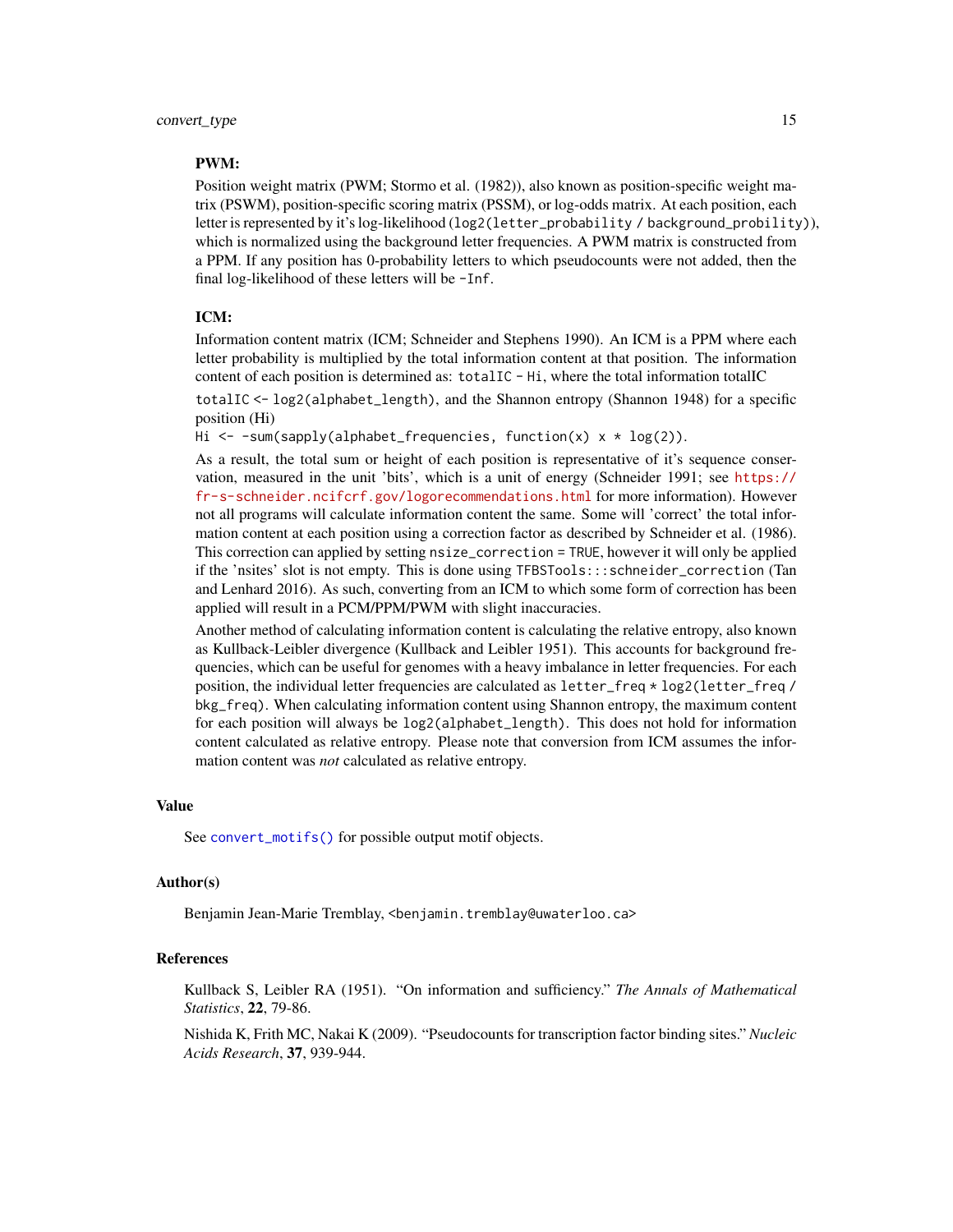Schneider TD, Stormo GD, Gold L, Ehrenfeucht A (1986). "Information content of binding sites on nucleotide sequences." *Journal of Molecular Biology*, 188, 415-431.

Schneider TD, Stephens RM (1990). "Sequence Logos: A New Way to Display Consensus Sequences." *Nucleic Acids Research*, 18, 6097-6100.

Schneider TD (1991). "Theory of Molecular Machines. II. Energy Dissipation from Molecular Machines." *Journal of Theoretical Biology*, 148, 125-137.

Shannon CE (1948). "A Mathematical Theory of Communication." *Bell System Technical Journal*, 27, 379-423.

Stormo GD, Schneider TD, Gold L, Ehrenfeucht A (1982). "Use of the Perceptron algorithm to distinguish translational initiation sites in E. coli." *Nucleic Acids Research*, 10, 2997-3011.

Tan G, Lenhard B (2016). "TFBSTools: an R/Bioconductor package for transcription factor binding site analysis." *Bioinformatics*, 32, 1555-1556. doi: 10.1093/bioinformatics/btw024.

#### See Also

[convert\\_motifs\(\)](#page-9-1)

#### Examples

```
jaspar.pcm <- read_jaspar(system.file("extdata", "jaspar.txt",
                                      package = "universalmotif"))
## The motifs pseudocounts are 1: these will be used in the PCM->PPM
## calculation
jaspar.pwm <- convert_type(jaspar.pcm, type = "PPM")
## Setting pseudocount to 0 will prevent any correction from being
## applied to PPM/PWM matrices, overriding the motifs own pseudocounts
jaspar.pwm <- convert_type(jaspar.pcm, type = "PWM", pseudocount = 0)
```
<span id="page-15-1"></span>create\_motif *Create a motif.*

### **Description**

Create a motif from a set of sequences, a matrix, or generate a random motif. See the "Motif import, export and manipulation" vignette for details.

### Usage

```
create_motif(input, alphabet, type = "PPM", name = "motif",
  pseudocount = 0, bkg, nsites, altname, family, organism, bkgsites, strand,
 pval, qval, eval, extrainfo, add.multifreq)
## S4 method for signature 'missing'
create_motif(input, alphabet, type = "PPM",
```
<span id="page-15-0"></span>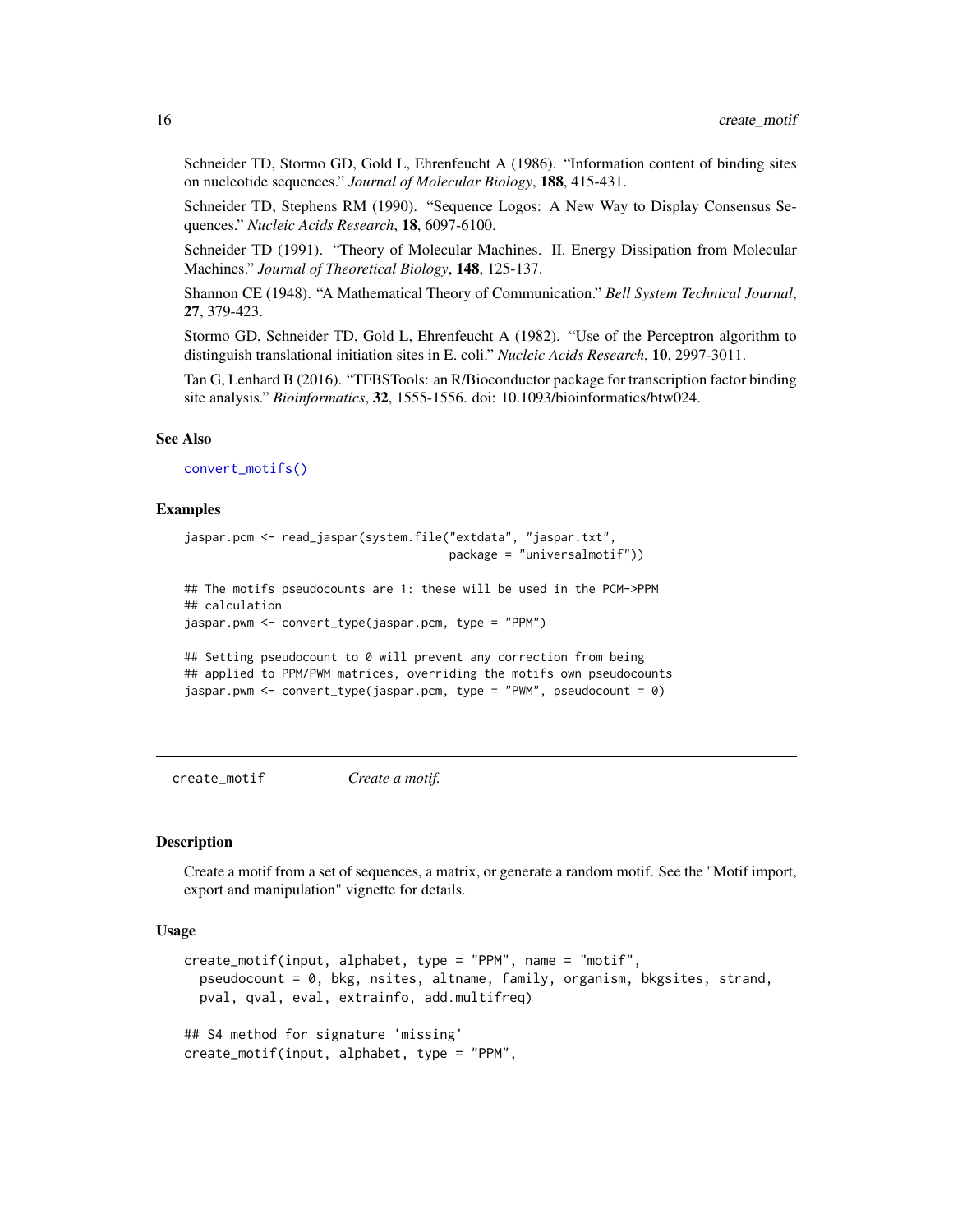```
name = "motif", pseudocount = 0, bkg, nsites, altname, family, organism,
 bkgsites, strand, pval, qval, eval, extrainfo, add.multifreq)
## S4 method for signature 'numeric'
create_motif(input, alphabet, type = "PPM",
  name = "motif", pseudocount = 0, bkg, nsites, altname, family, organism,
 bkgsites, strand, pval, qval, eval, extrainfo, add.multifreq)
## S4 method for signature 'character'
create_motif(input, alphabet, type = "PPM",
  name = "motif", pseudocount = 0, bkg, nsites, altname, family, organism,
 bkgsites, strand, pval, qval, eval, extrainfo, add.multifreq)
## S4 method for signature 'matrix'
create_motif(input, alphabet, type = "PPM",
  name = "motif", pseudocount = 0, bkg, nsites, altname, family, organism,
 bkgsites, strand, pval, qval, eval, extrainfo, add.multifreq)
## S4 method for signature 'DNAStringSet'
create_motif(input, alphabet, type = "PPM",
  name = "motif", pseudocount = 0, bkg, nsites, altname, family, organism,
 bkgsites, strand, pval, qval, eval, extrainfo, add.multifreq)
## S4 method for signature 'RNAStringSet'
create_motif(input, alphabet, type = "PPM",
 name = "motif", pseudocount = 0, bkg, nsites, altname, family, organism,
 bkgsites, strand, pval, qval, eval, extrainfo, add.multifreq)
## S4 method for signature 'AAStringSet'
create_motif(input, alphabet, type = "PPM",
  name = "motif", pseudocount = 0, bkg, nsites, altname, family, organism,
 bkgsites, strand, pval, qval, eval, extrainfo, add.multifreq)
## S4 method for signature 'BStringSet'
create_motif(input, alphabet, type = "PPM",
  name = "motif", pseudocount = 0, bkg, nsites, altname, family, organism,
 bkgsites, strand, pval, qval, eval, extrainfo, add.multifreq)
```

| input       | character, numeric, matrix, XStringSet, or missing.                                                                                                                                     |
|-------------|-----------------------------------------------------------------------------------------------------------------------------------------------------------------------------------------|
| alphabet    | character (1) One of $c('DNA', 'RNA', 'AA'),$ or a combined string represent-<br>ing the letters. If no alphabet is provided then it will try and guess the alphabet<br>from the input. |
| type        | character(1) One of c('PCM', 'PPM', 'PWM', 'ICM').                                                                                                                                      |
| name        | character(1) Motif name.                                                                                                                                                                |
| pseudocount | numeric(1) Correction to be applied to prevent $-I$ nf from appearing in PWM<br>matrices. Defaults to 0.                                                                                |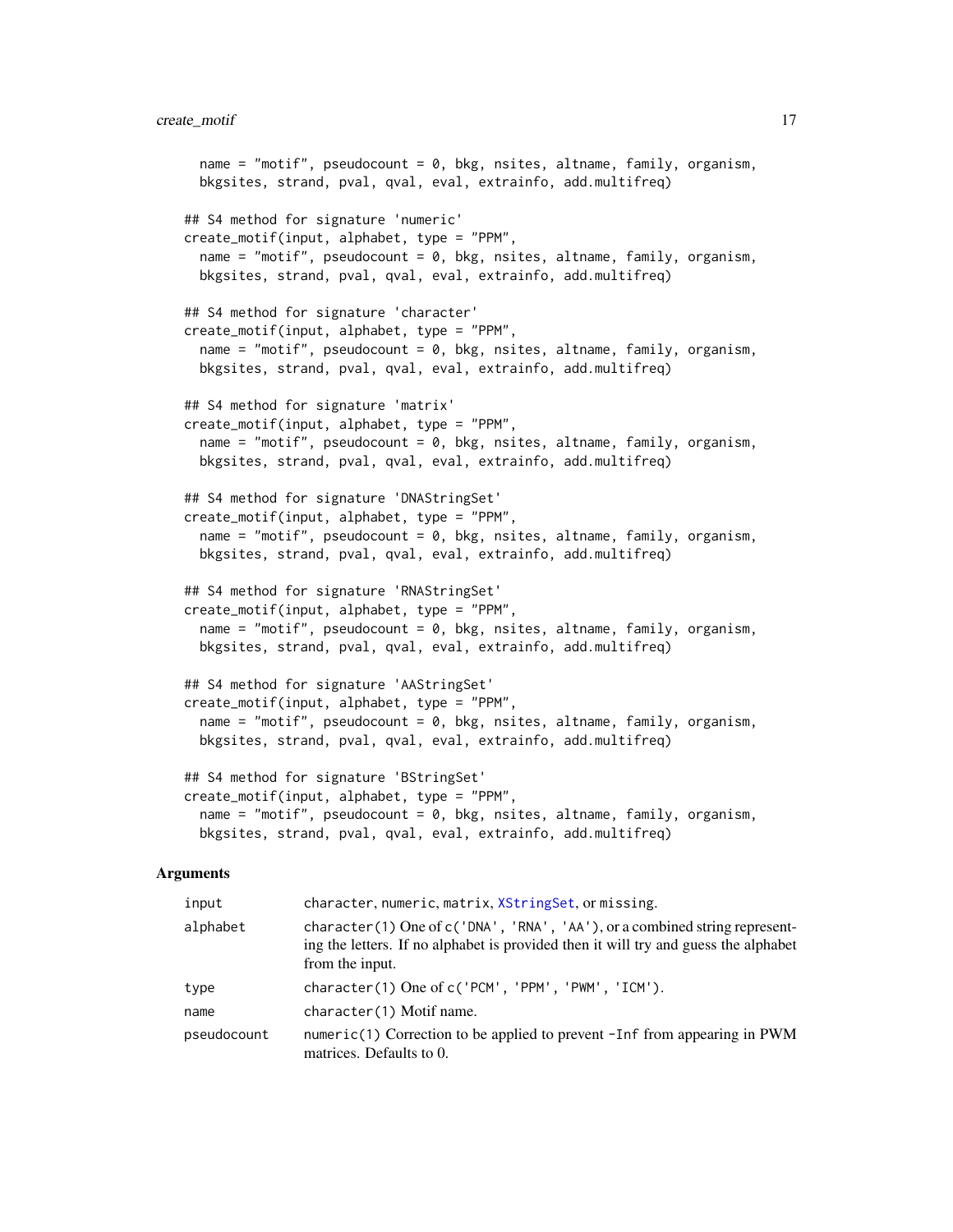| bkg           | numeric A vector of probabilities, each between 0 and 1. If higher order back-<br>grounds are provided, then the elements of the vector must be named. If un-<br>named, then the order of probabilities must be in the same order as the alphabet-<br>ically sorted sequence alphabet.           |
|---------------|--------------------------------------------------------------------------------------------------------------------------------------------------------------------------------------------------------------------------------------------------------------------------------------------------|
| nsites        | numeric(1) Number of sites the motif was constructed from. If blank, then<br>create_motif() will guess the appropriate number if possible. To prevent this,<br>$provide \text{nsites} = numeric()$ .                                                                                             |
| altname       | character(1) Alternate motif name.                                                                                                                                                                                                                                                               |
| family        | character(1) Transcription factor family.                                                                                                                                                                                                                                                        |
| organism      | character(1) Species of origin.                                                                                                                                                                                                                                                                  |
| bkgsites      | numeric(1) Total number of sites used to find the motif.                                                                                                                                                                                                                                         |
| strand        | $character(1)$ Whether the motif is specific to a certain strand. Acceptable<br>strands are '+', '-', and '+-' (to represent both strands). Note that '-+' and<br>'*' can also be provided to represent both strands, but the final strand in the<br>universalmotif object will be set to $'+$ . |
| pval          | numeric(1) P-value associated with motif.                                                                                                                                                                                                                                                        |
| qval          | numeric(1) Adjusted P-value associated with motif.                                                                                                                                                                                                                                               |
| eval          | $numeric(1)$ E-value associated with motif.                                                                                                                                                                                                                                                      |
| extrainfo     | character Any other extra information, represented as a named character vec-<br>tor.                                                                                                                                                                                                             |
| add.multifreq | numeric If the motif is created from a set of sequences, then the add_multifreq()<br>function can be run at the same time (with $RC = FALSE$ ).                                                                                                                                                  |
|               |                                                                                                                                                                                                                                                                                                  |

### Details

The aim of this function is provide an easy interface to creating [universalmotif](#page-70-1) motifs, as an alternative to the default class constructor (i.e. new('universalmotif', name=...)). See examples for potential use cases.

Note: when generating random motifs, the nsites slot is also given a random value.

See the examples section for more info on motif creation.

### Value

[universalmotif](#page-70-1) object.

### Methods (by class)

- missing: Create a random motif of length 10.
- numeric: Create a random motif with a specified length.
- character: Create motif from a consensus string.
- matrix: Create motif from a matrix.
- DNAStringSet: Create motif from a [DNAStringSet](#page-0-0).
- RNAStringSet: Create motif from a [RNAStringSet](#page-0-0).
- AAStringSet: Create motif from a [AAStringSet](#page-0-0).
- BStringSet: Create motif from a [BStringSet](#page-0-0).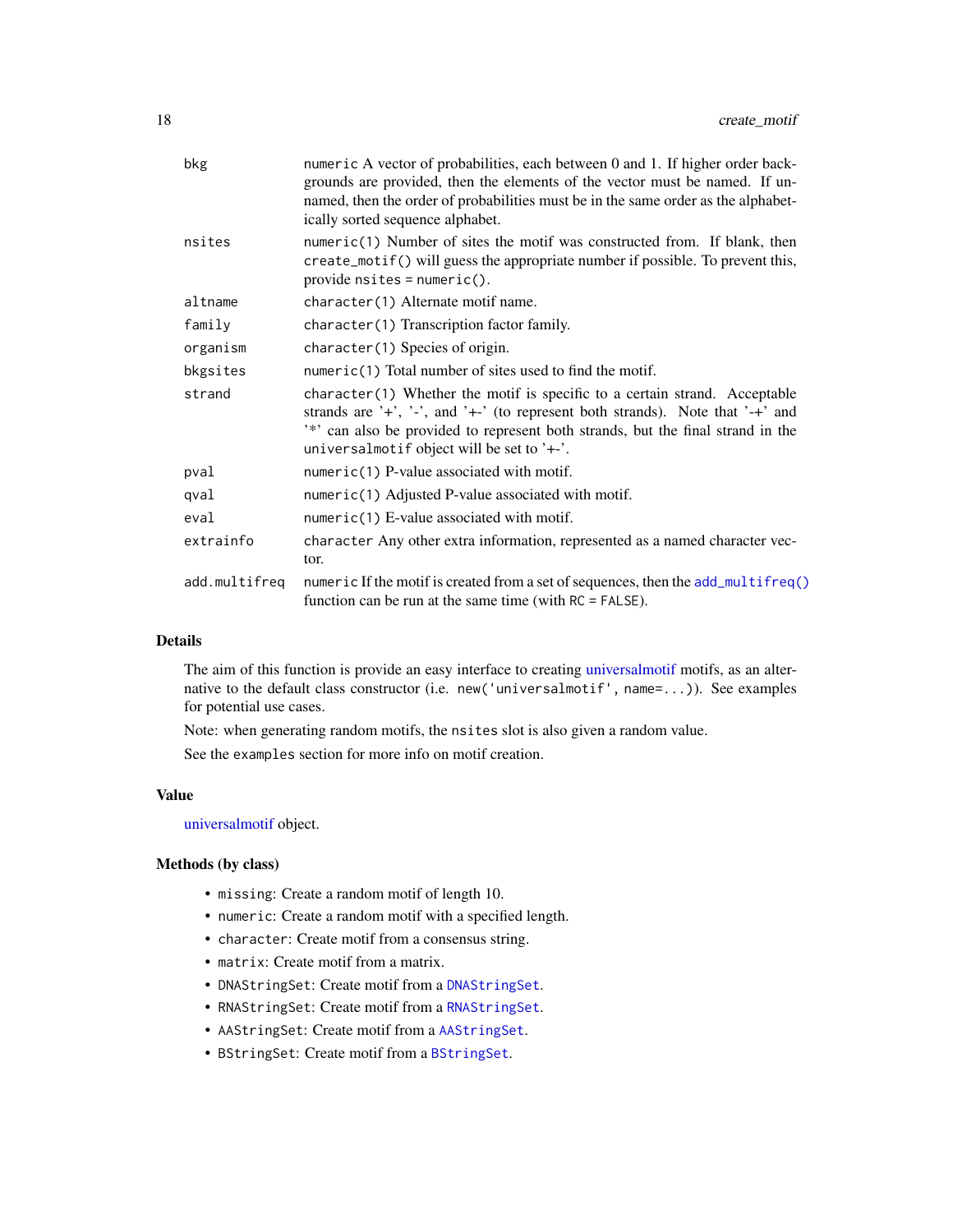### create\_motif 19

### Author(s)

Benjamin Jean-Marie Tremblay, <benjamin.tremblay@uwaterloo.ca>

### See Also

[convert\\_type\(\)](#page-13-1), [add\\_multifreq\(\)](#page-2-1), [create\\_sequences\(\)](#page-20-1), [shuffle\\_motifs\(\)](#page-64-1).

### Examples

```
##### create motifs from a single string
```

```
# Motif is by default generated as a PPM: change final type as desired
DNA.motif <- create_motif("TATAWAW")
DNA.motif <- create_motif("TATAWAW", type = "PCM")
```

```
# Nsites will be set to the number of input sequences unless specified or
# a single string is used as input
DNA.motif <- create_motif("TTTTTTT", nsites = 10)
```

```
# Ambiguity letters can be used:
DNA.motif <- create_motif("TATAWAW")
DNA.motif <- create_motif("NNVVWWAAWWDDN")
```

```
# Be careful about setting nsites when using ambiguity letters!
DNA.motif <- create_motif("NNVVWWAAWWDDN", nsites = 1)
```

```
RNA.motif <- create_motif("UUUCCG")
```

```
# 'create_motif' will try to detect the alphabet type; this can be
# unreliable for AA and custom alphabets as DNA and RNA alphabets are
# detected first
AA.motif <- create_motif("AVLK", alphabet = "AA")
```

```
custom.motif <- create_motif("QWER", alphabet = "QWER")
# Specify custom alphabet
custom.motif <- create_motif("QWER", alphabet = "QWERASDF")
```

```
###### Create motifs from multiple strings of equal length
```

```
DNA.motif <- create_motif(c("TTTT", "AAAA", "AACC", "TTGG"), type = "PPM")
DNA.motif <- create_motif(c("TTTT", "AAAA", "AACC", "TTGG"), nsites = 20)
RNA.motif <- create_motif(c("UUUU", "AAAA", "AACC", "UUGG"), type = "PWM")
AA.motif <- create_motif(c("ARNDCQ", "EGHILK", "ARNDCQ"), alphabet = "AA")
custom.motif <- create_motif(c("POIU", "LKJH", "POIU", "CVBN"),
                             alphabet = "POIULKJHCVBN")
```

```
# Ambiguity letters are only allowed for single consensus strings: the
# following fails
## Not run:
create_motif(c("WWTT", "CCGG"))
create_motif(c("XXXX", "XXXX"), alphabet = "AA")
```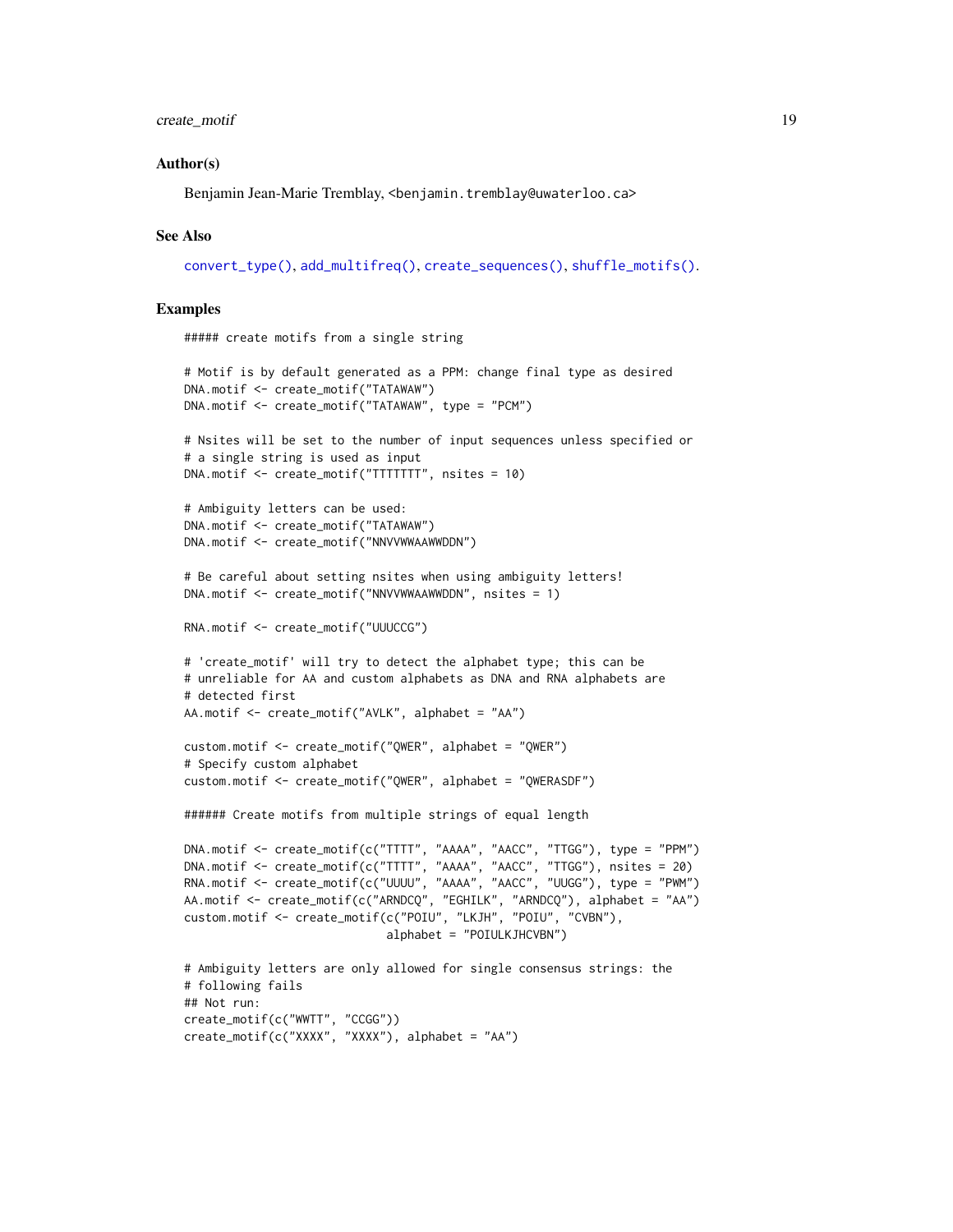```
##### Create motifs from XStringSet objects
library(Biostrings)
DNA.set <- DNAStringSet(c("TTTT", "AAAA", "AACC", "TTGG"))
DNA.motif <- create_motif(DNA.set)
RNA.set <- RNAStringSet(c("UUUU", "AACC", "UUCC"))
RNA.motif <- create_motif(RNA.set)
AA.set <- AAStringSet(c("VVVLLL", "AAAIII"))
AA.motif <- create_motif(AA.set)
# Custom motifs can be created from BStringSet objects
B.set <- BStringSet(c("QWER", "ASDF", "ZXCV", "TYUI"))
custom.motif <- create_motif(B.set)
##### Create motifs with filled 'multifreq' slot
DNA.motif.k2 <- create_motif(DNA.set, add.multifreq = 2)
##### Create motifs from matrices
mat <- matrix(c(1, 1, 1, 1,
                2, 0, 2, 0,
                0, 2, 0, 2,
                0, 0, 0, 0),
                nrow = 4, byrow = TRUE)
DNA.motif <- create_motif(mat, alphabet = "DNA")
RNA.motif <- create_motif(mat, alphabet = "RNA", nsites = 20)
custom.motif <- create_motif(mat, alphabet = "QWER")
# Specify custom alphabet
custom.motif <- create_motif(mat, alphabet = "QWER")
# Alphabet can be detected from rownames
rownames(mat) <- DNA_BASES
DNA.motif <- create_motif(mat)
rownames(mat) <- c("Q", "W", "E", "R")
custom.motif <- create_motif(mat)
# Matrices can also be used as input
mat.ppm <- matrix(c(0.1, 0.1, 0.1, 0.1,
                    0.5, 0.5, 0.5, 0.5,
                    0.1, 0.1, 0.1, 0.1,
                    0.3, 0.3, 0.3, 0.3),
                    nrow = 4, byrow = TRUE)
DNA.motif <- create_motif(mat.ppm, alphabet = "DNA", type = "PPM")
##### Create random motifs
# These are generated as PPMs with 10 positions
```
## End(Not run)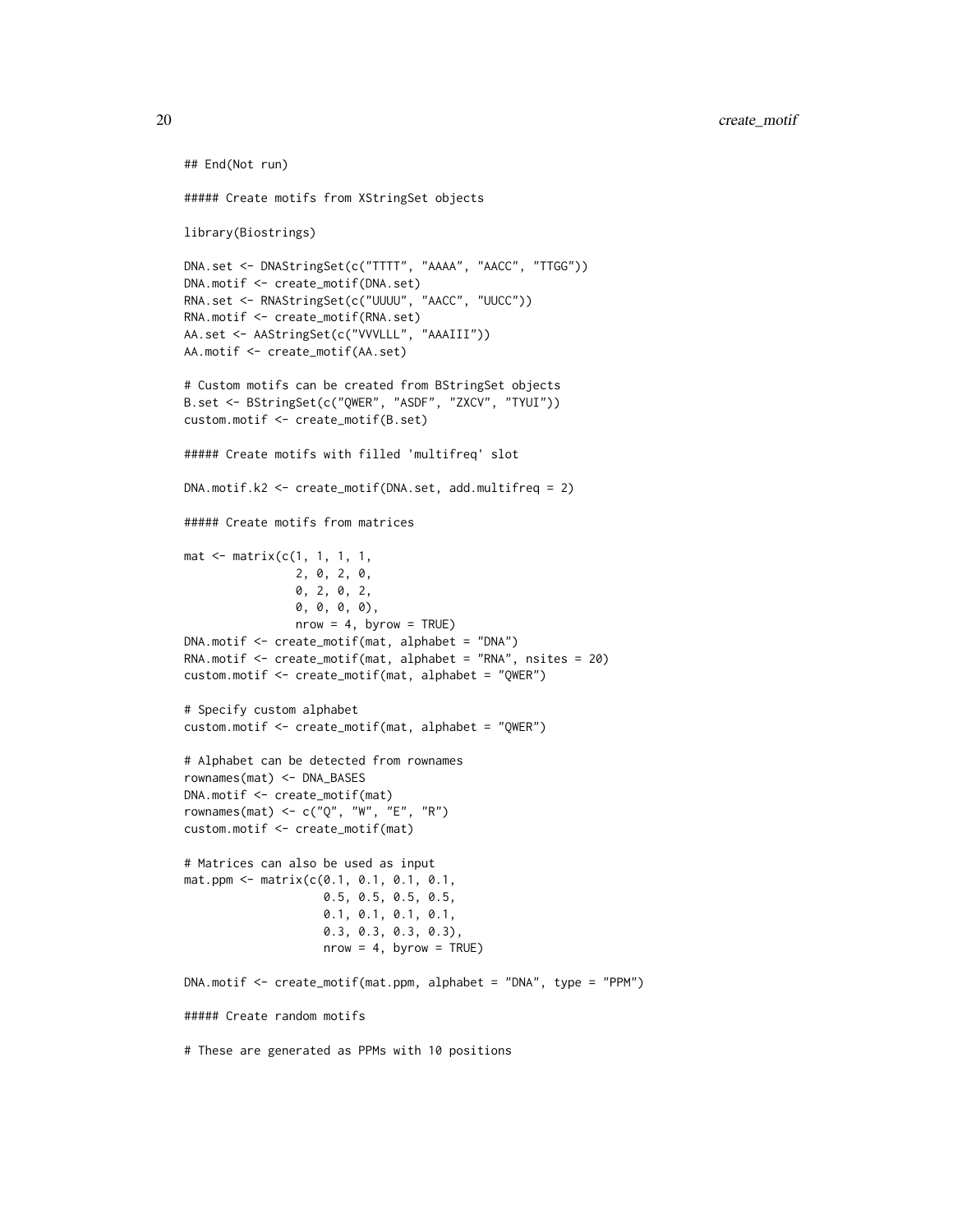```
DNA.motif <- create_motif()
RNA.motif <- create_motif(alphabet = "RNA")
AA.motif <- create_motif(alphabet = "AA")
custom.motif <- create_motif(alphabet = "QWER")
# The number of positions can be specified
DNA.motif <- create_motif(5)
# If the background frequencies are not provided, they are generated
%<br># If the background frequencies are not provided, they are generate<br># using `rpois`; positions are created using `rdirichlet(1, bkg)`.
# using `rpois`; positions are created using `rdirichlet(1, bkg)`.<br># (calling `create_motif()` creates motifs with an average
# positional IC of 1)
DNA.motif < -create_motif(bkg = c(0.3, 0.2, 0.2, 0.3))DNA.motif <- create_motif(10, bkg = c(0.1, 0.4, 0.4, 0.1))
```
<span id="page-20-1"></span>create\_sequences *Create random sequences.*

### Description

Generate random sequences from any set of characters, represented as [XStringSet](#page-0-0) objects.

### Usage

```
create_sequences(alphabet = "DNA", seqnum = 100, seqlen = 100, freqs,
  nthreads = 1, rng.seed = sample.int(10000, 1))
```

| alphabet | character (1) One of $c('DNA', 'RNA', 'AA'),$ or a string of characters to be<br>used as the alphabet.                                                                                                                                                                                                                        |
|----------|-------------------------------------------------------------------------------------------------------------------------------------------------------------------------------------------------------------------------------------------------------------------------------------------------------------------------------|
| segnum   | $numeric(1)$ Number of sequences to generate.                                                                                                                                                                                                                                                                                 |
| seglen   | numeric(1) Length of random sequences.                                                                                                                                                                                                                                                                                        |
| freqs    | numeric A named vector of probabilities. The length of the vector must be the<br>power of the number of letters in the sequence alphabet. Probabilities can only<br>be provided for a single size k.                                                                                                                          |
| nthreads | numeric(1) Run create_sequences() in parallel with nthreads threads. nthreads<br>$= 0$ uses all available threads. Note that no speed up will occur for jobs with<br>$seqnum = 1$ .                                                                                                                                           |
| rng.seed | numeric(1) Set random number generator seed. Since sequence creation can<br>occur simultaneously in multiple threads using $C_{++}$ , it cannot communicate<br>with the regular R random number generator state and thus requires an inde-<br>pendent seed. Each individual sequence creation instance is given the following |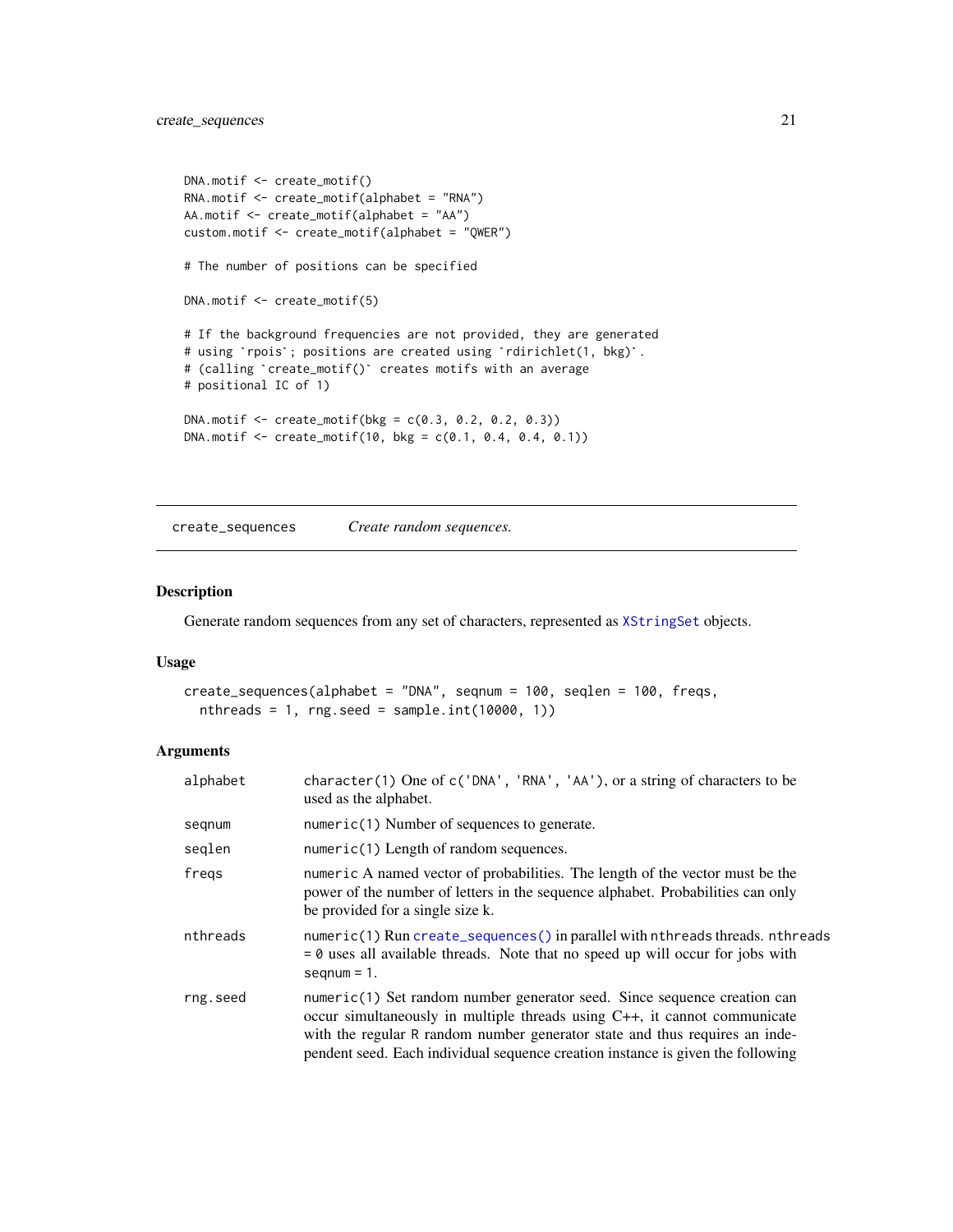seed:  $rng.$  seed  $*$  index. The default is to pick a random number as chosen by [sample\(\)](#page-0-0), which effectively is making [create\\_sequences\(\)](#page-20-1) dependent on the R RNG state.

#### <span id="page-21-0"></span>Value

[XStringSet](#page-0-0) The returned sequences are *unnamed*.

### Author(s)

Benjamin Jean-Marie Tremblay, <benjamin.tremblay@uwaterloo.ca>

#### See Also

[create\\_motif\(\)](#page-15-1), [shuffle\\_sequences\(\)](#page-65-1)

### Examples

```
## Create DNA sequences with slightly increased AT content:
sequences <- create_sequences(freqs = c(A=0.3, C=0.2, G=0.2, T=0.3))
## Create custom sequences:
sequences.QWER <- create_sequences("QWER")
## You can include non-alphabet characters are well, even spaces:
sequences.custom <- create_sequences("!@#$ ")
```

| enrich_motifs |  | Enrich for input motifs in a set of sequences. |
|---------------|--|------------------------------------------------|
|               |  |                                                |

### Description

Given a set of target and background sequences, test if the input motifs are significantly enriched in the targets sequences relative to the background sequences. See the "Sequence manipulation and scanning" vignette.

#### Usage

```
enrich_motifs(motifs, sequences, bkg.sequences, max.p = 0.001,
 max.q = 0.001, max.e = 0.001, qval.method = "fdr", threshold = 1e-04,
  threshold.type = "pvalue", verbose = 0, RC = TRUE, use.freq = 1,
  shuffle.k = 2, shuffle.method = "euler", return.scan.results = FALSE,
  nthreads = 1, rng.seed = sample.int(10000, 1), motif_pvalue.k = 8,
  use.gaps = TRUE, allow.nonfinite = FALSE, warn.NA = TRUE,
  no.overlaps = TRUE, no.overlaps.by.strand = FALSE,
  no.overlaps.strat = "score", respect.strand = FALSE,
 motif_pvalue.method = c("dynamic", "exhaustive"),
  scan_sequences.qvals.method = c("BH", "fdr", "bonferroni"),
 mode = c("total.hits", "seq.hits"), pseudocount = 1)
```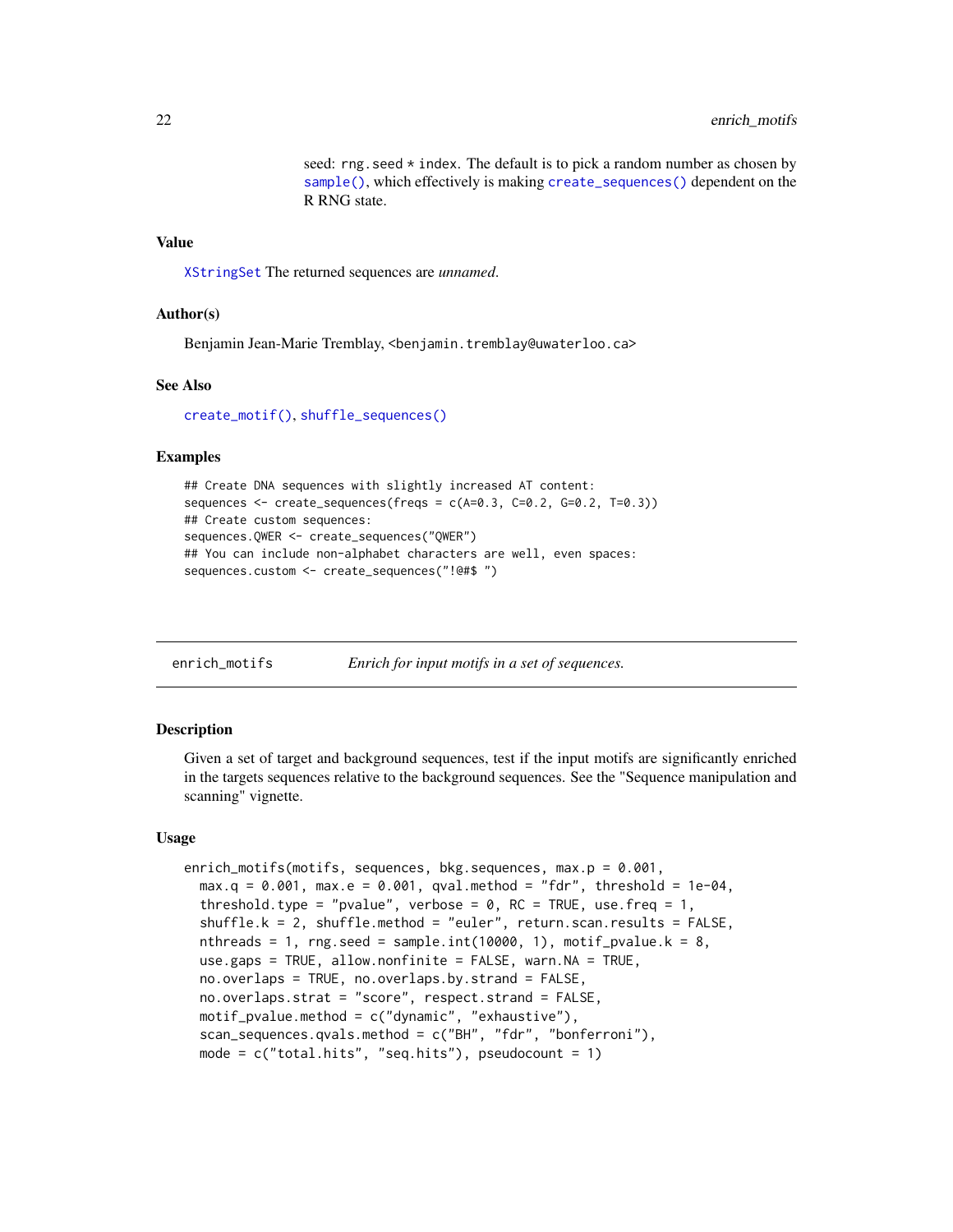### enrich\_motifs 23

| motifs              | See convert_motifs() for acceptable motif formats.                                                                                                                                                                                                                                                                                                                                |  |  |
|---------------------|-----------------------------------------------------------------------------------------------------------------------------------------------------------------------------------------------------------------------------------------------------------------------------------------------------------------------------------------------------------------------------------|--|--|
| sequences           | XStringSet Sequences to scan. Alphabet should match motif.                                                                                                                                                                                                                                                                                                                        |  |  |
| bkg.sequences       | XStringSet Optional. If missing, shuffle_sequences() is used to create<br>background sequences from the input sequences.                                                                                                                                                                                                                                                          |  |  |
| max.p               | numeric(1) P-value threshold.                                                                                                                                                                                                                                                                                                                                                     |  |  |
| max.q               | numeric(1) Adjusted P-value threshold. This is only useful if multiple motifs<br>are being enriched for.                                                                                                                                                                                                                                                                          |  |  |
| max.e               | $numeric(1)$ . The E-value is calculated by multiplying the P-value with the<br>number of input motifs times two (McLeay and Bailey 2010).                                                                                                                                                                                                                                        |  |  |
| qval.method         | character(1) See stats::p.adjust().                                                                                                                                                                                                                                                                                                                                               |  |  |
| threshold           | $numeric(1)$ See details.                                                                                                                                                                                                                                                                                                                                                         |  |  |
|                     | threshold.type character(1) One of c('pvalue', 'qvalue', 'logodds', 'logodds.abs').<br>See details.                                                                                                                                                                                                                                                                               |  |  |
| verbose             | numeric(1) 0 for no output, 4 for max verbosity.                                                                                                                                                                                                                                                                                                                                  |  |  |
| RC                  | logical(1) If TRUE, check reverse complement of the input sequences. Only<br>available for DNA/RNA.                                                                                                                                                                                                                                                                               |  |  |
| use.freq            | numeric(1) The default, 1, uses the motif matrix (from the motif['motif']<br>slot) to search for sequences. If a higher number is used, then the matching k-let<br>matrix from the motif['multifreq'] slot is used. See add_multifreq().                                                                                                                                          |  |  |
| shuffle.k           | $numeric(1)$ The k-let size to use when shuffling input sequences. Only used if<br>no background sequences are input. See shuffle_sequences().                                                                                                                                                                                                                                    |  |  |
|                     | shuffle.method character(1)One ofc('euler', 'markov', 'linear').See shuffle_sequences().                                                                                                                                                                                                                                                                                          |  |  |
| return.scan.results |                                                                                                                                                                                                                                                                                                                                                                                   |  |  |
|                     | logical(1) Return output from scan_sequences(). For large jobs, leaving<br>this as FALSE can save a small amount time by preventing construction of the<br>complete results data. frame from scan_sequences().                                                                                                                                                                    |  |  |
| nthreads            | numeric(1) Run scan_sequences() in parallel with nthreads threads. nthreads<br>$= 0$ uses all available threads. Note that no speed up will occur for jobs with only<br>a single motif and sequence.                                                                                                                                                                              |  |  |
| rng.seed            | numeric(1) Set random number generator seed. Since shuffling can occur si-<br>multaneously in multiple threads using $C++$ , it cannot communicate with the<br>regular R random number generator state and thus requires an independent seed.<br>Each individual sequence in an XStringSet object will be given the following<br>seed: rng.seed * index. See shuffle_sequences(). |  |  |
|                     | motif_pvalue.k numeric(1) Control motif_pvalue() approximation. See motif_pvalue().                                                                                                                                                                                                                                                                                               |  |  |
| use.gaps            | logical (1) Set this to FALSE to ignore motif gaps, if present.                                                                                                                                                                                                                                                                                                                   |  |  |
| allow.nonfinite     |                                                                                                                                                                                                                                                                                                                                                                                   |  |  |
|                     | logical(1) If FALSE, then apply a pseudocount if non-finite values are found<br>in the PWM. Note that if the motif has a pseudocount greater than zero and<br>the motif is not currently of type PWM, then this parameter has no effect as<br>the pseudocount will be applied automatically when the motif is converted to a                                                      |  |  |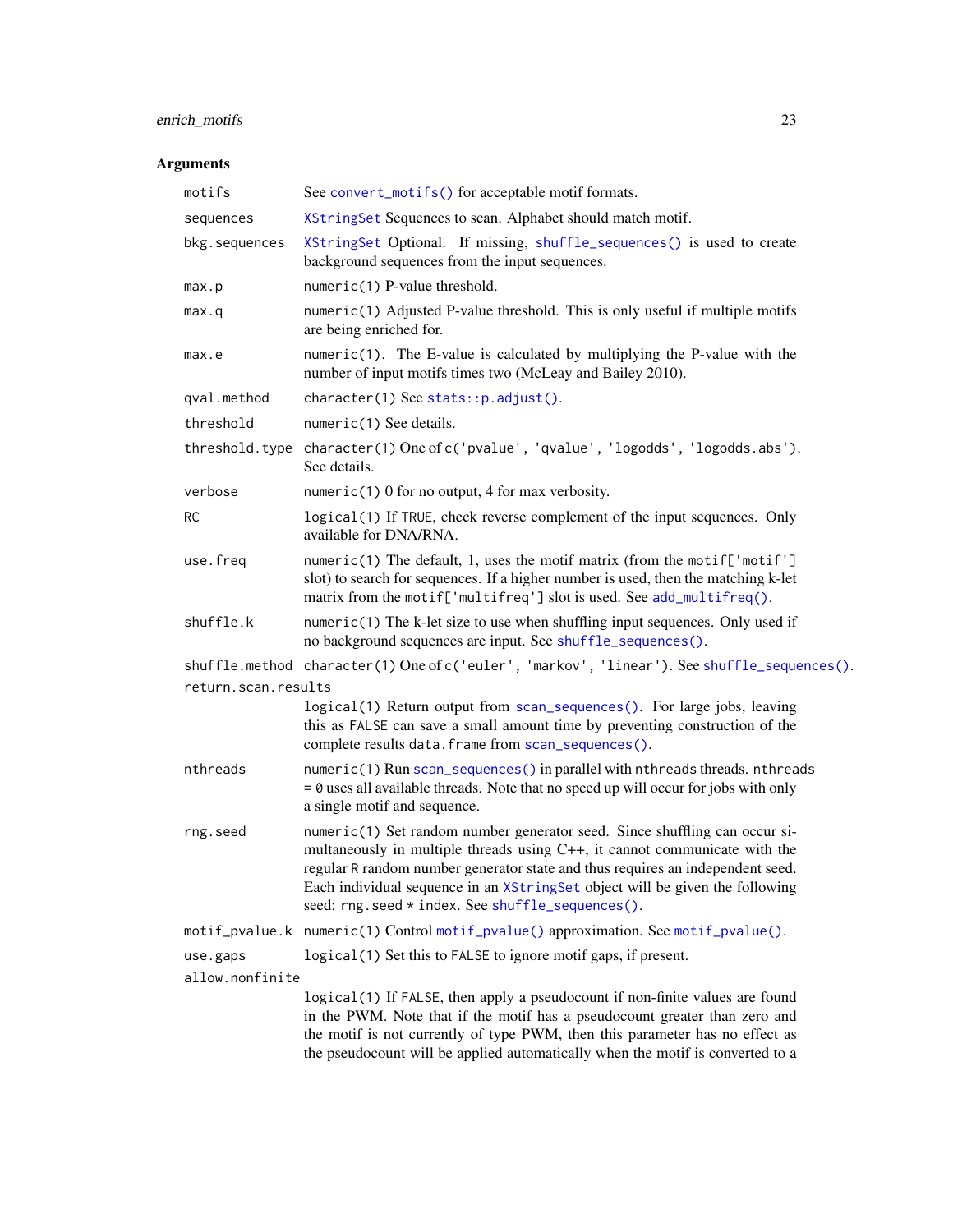|                             | PWM internally. This value is set to FALSE by default in order to stay consistent<br>with pre-version 1.8.0 behaviour. A message will be printed if a pseudocount is<br>applied. To disable this, set options (pseudocount.warning=FALSE).                                                                                                                                                                                                                                                                                                                                                                                                                                                   |
|-----------------------------|----------------------------------------------------------------------------------------------------------------------------------------------------------------------------------------------------------------------------------------------------------------------------------------------------------------------------------------------------------------------------------------------------------------------------------------------------------------------------------------------------------------------------------------------------------------------------------------------------------------------------------------------------------------------------------------------|
| warn.NA                     | logical(1) Whether to warn about the presence of non-standard letters in the<br>input sequence, such as those in masked sequences.                                                                                                                                                                                                                                                                                                                                                                                                                                                                                                                                                           |
| no.overlaps                 | logical(1) Remove overlapping hits from the same motifs. Overlapping hits<br>from different motifs are preserved. Please note that the current implementation<br>of this feature can add significantly to the run time for large inputs.                                                                                                                                                                                                                                                                                                                                                                                                                                                     |
| no.overlaps.by.strand       |                                                                                                                                                                                                                                                                                                                                                                                                                                                                                                                                                                                                                                                                                              |
|                             | logical (1) Whether to discard overlapping hits from the opposite strand (TRUE),<br>or to only discard overlapping hits on the same strand (FALSE).                                                                                                                                                                                                                                                                                                                                                                                                                                                                                                                                          |
| no.overlaps.strat           |                                                                                                                                                                                                                                                                                                                                                                                                                                                                                                                                                                                                                                                                                              |
|                             | character(1) One of c("score", "order"). The former option keeps the<br>highest scoring overlapping hit (and the first of these within ties), and the latter<br>simply keeps the first overlapping hit.                                                                                                                                                                                                                                                                                                                                                                                                                                                                                      |
| respect.strand              | logical (1) If motifs are DNA/RNA, then setting this option to TRUE will make<br>scan_sequences() only scan the strands of the input sequences as indicated in<br>the motif strand slot.                                                                                                                                                                                                                                                                                                                                                                                                                                                                                                     |
| motif_pvalue.method         |                                                                                                                                                                                                                                                                                                                                                                                                                                                                                                                                                                                                                                                                                              |
|                             | character(1) One of c("dynamic", "exhaustive"). Algorithm used for cal-<br>culating P-values. The "exhaustive" method involves finding all possible mo-<br>tif matches at or above the specified score using a branch-and-bound algorithm,<br>which can be computationally intensive (Hartman et al., 2013). Additionally,<br>the computation must be repeated for each hit. The "dynamic" method cal-<br>culates the distribution of possible motif scores using a much faster dynamic<br>programming algorithm, and can be recycled for multiple scores (Grant et al.,<br>2011). The only disadvantage is the inability to use allow. nonfinite = TRUE.<br>See motif_pvalue() for details. |
| scan_sequences.qvals.method |                                                                                                                                                                                                                                                                                                                                                                                                                                                                                                                                                                                                                                                                                              |
|                             | character(1) One of c("fdr", "BH", "bonferroni"). The method for cal-<br>culating adjusted P-values for individual motif hits. These are described in depth<br>in the Sequence Searches vignette.                                                                                                                                                                                                                                                                                                                                                                                                                                                                                            |
| mode                        | character(1) One of c("total.hits", "seq.hits"). The former enriches<br>for the total count of motif hits across all sequences, whereas the latter only<br>counts motif hits once per sequence (useful for cases where there are many small<br>sequences).                                                                                                                                                                                                                                                                                                                                                                                                                                   |
| pseudocount                 | integer(1) Add a pseudocount to the motif hit counts when performing the<br>Fisher test.                                                                                                                                                                                                                                                                                                                                                                                                                                                                                                                                                                                                     |
|                             |                                                                                                                                                                                                                                                                                                                                                                                                                                                                                                                                                                                                                                                                                              |

### Details

To find enriched motifs, [scan\\_sequences\(\)](#page-57-1) is run on both target and background sequences. [stats::fisher.test\(\)](#page-0-0) is run to test for enrichment.

See [scan\\_sequences\(\)](#page-57-1) for more info on scanning parameters.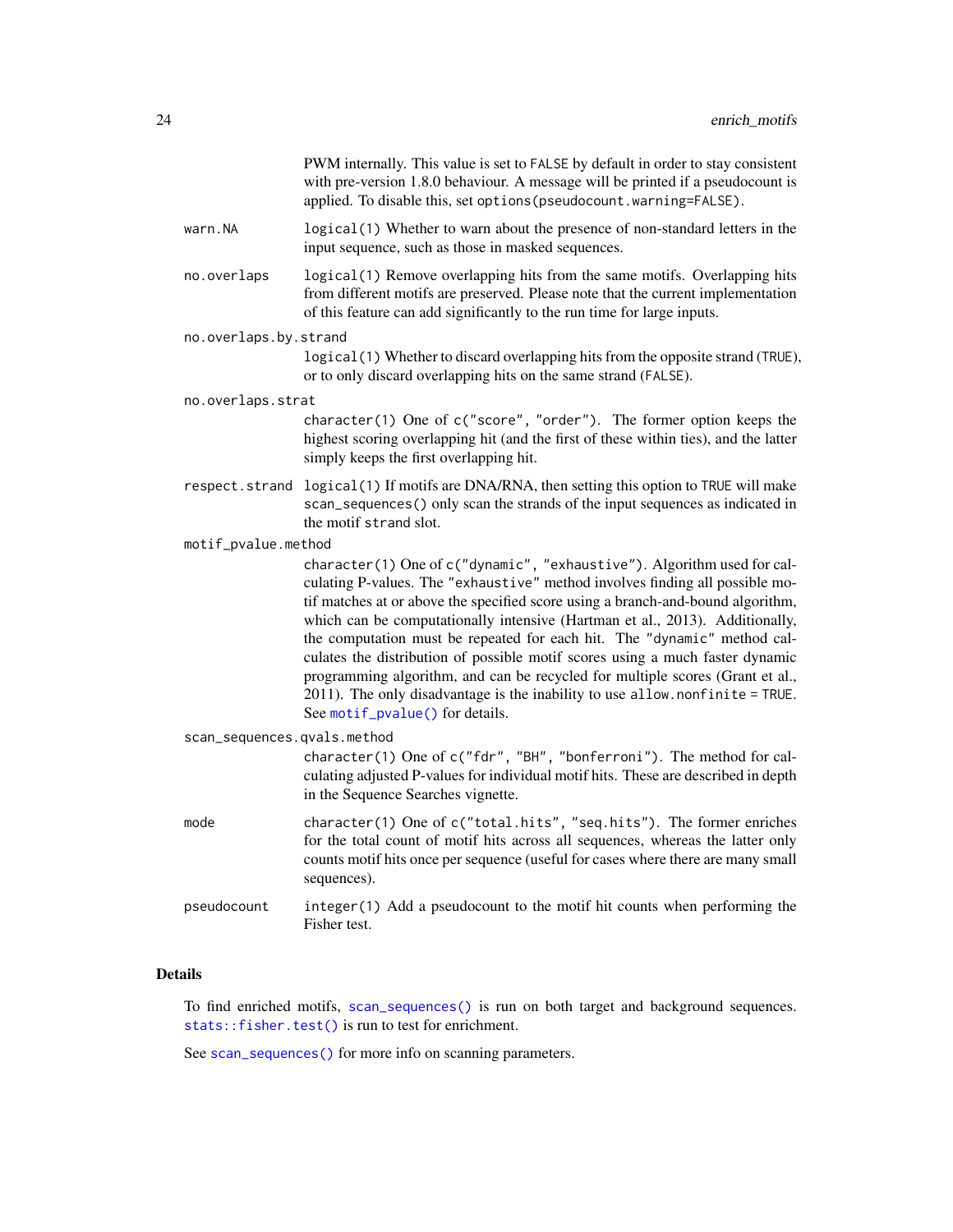### <span id="page-24-0"></span>examplemotif 25

### Value

DataFrame Enrichment results in a DataFrame. Function args and (optionally) scan results are stored in the metadata slot.

### Author(s)

Benjamin Jean-Marie Tremblay <benjamin.tremblay@uwaterloo.ca>

### References

McLeay R, Bailey TL (2010). "Motif Enrichment Analysis: A unified framework and method evaluation." *BMC Bioinformatics*, 11.

### See Also

[scan\\_sequences\(\)](#page-57-1), [shuffle\\_sequences\(\)](#page-65-1), [add\\_multifreq\(\)](#page-2-1), [motif\\_pvalue\(\)](#page-37-1)

#### Examples

```
data(ArabidopsisPromoters)
data(ArabidopsisMotif)
if (R.Version()$arch != "i386") {
enrich_motifs(ArabidopsisMotif, ArabidopsisPromoters, threshold = 0.01)
}
```
examplemotif *Example motif in* universalmotif *format.*

#### Description

A simple DNA motif. To recreate this motif: create\_motif("TATAWAW", nsites = numeric())

### Usage

examplemotif

### Format

[universalmotif](#page-70-1)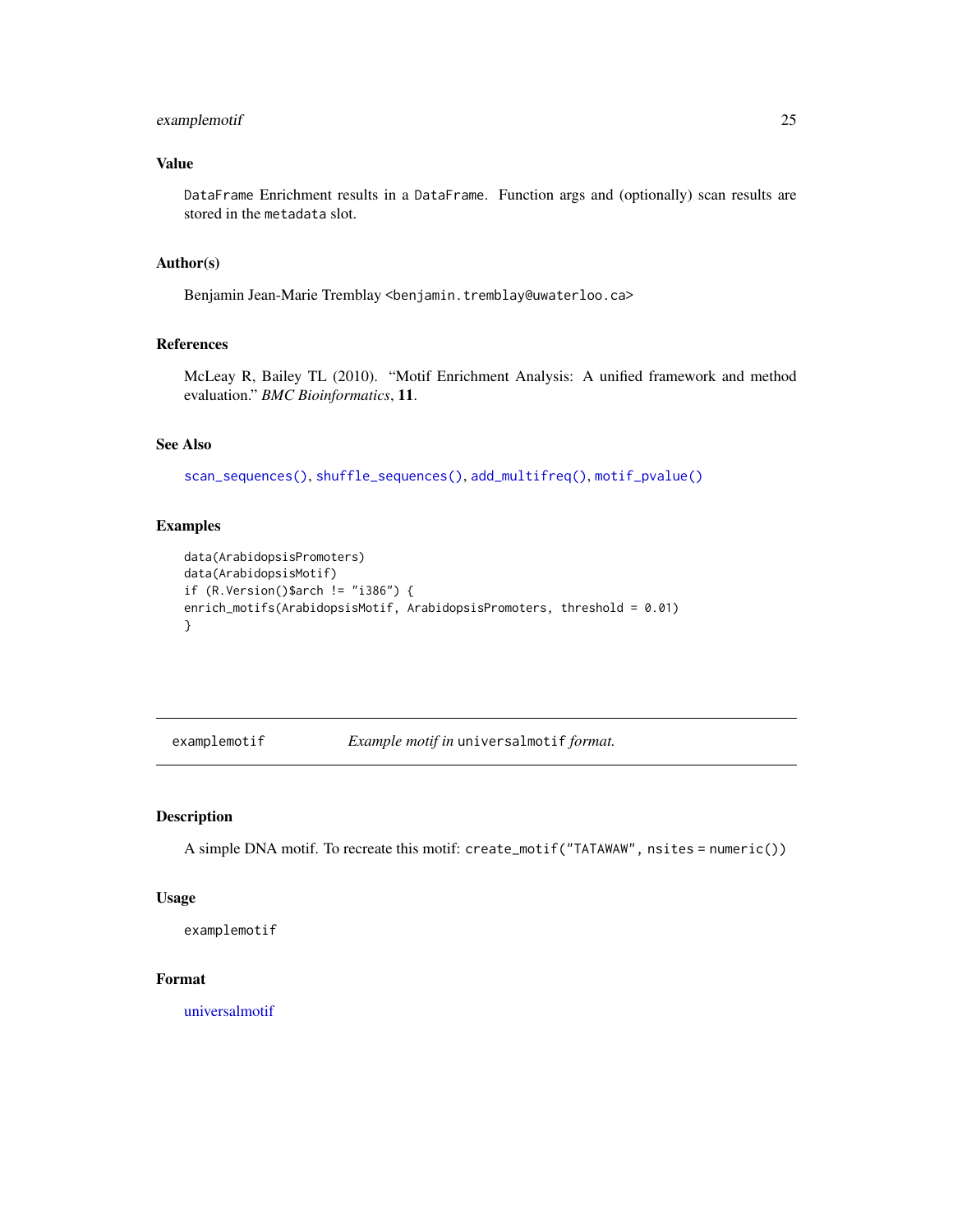<span id="page-25-0"></span>

### Description

A simple DNA motif with a non-empty multifreq slot. To recreate to this motif: add\_multifreq(examplemotif, DNAStringSet(rep(c("CAAAACC", "CTTTTCC"), 3)))

### Usage

examplemotif2

### Format

[universalmotif](#page-70-1)

<span id="page-25-1"></span>filter\_motifs *Filter a list of motifs.*

### Description

Filter motifs based on the contents of available [universalmotif](#page-70-1) slots. If the input motifs are not of [universalmotif,](#page-70-1) then they will be converted for the duration of the [filter\\_motifs\(\)](#page-25-1) operation.

### Usage

```
filter_motifs(motifs, name, altname, family, organism, width, alphabet, type,
  icscore, nsites, strand, pval, qval, eval, extrainfo)
```

| motifs   | list See convert_motifs() for acceptable formats.             |
|----------|---------------------------------------------------------------|
| name     | character Keep motifs by names.                               |
| altname  | character Keep motifs by altnames.                            |
| family   | character Keep motifs by family.                              |
| organism | character Keep motifs by organism.                            |
| width    | $numeric(1)$ Keep motifs with minimum width.                  |
| alphabet | character Keep motifs by alphabet.                            |
| type     | character Keep motifs by type.                                |
| icscore  | numeric(1) Keep motifs with minimum total IC.                 |
| nsites   | $numeric(1)$ Keep motifs with minimum number of target sites. |
| strand   | character Keeps motifs by strand.                             |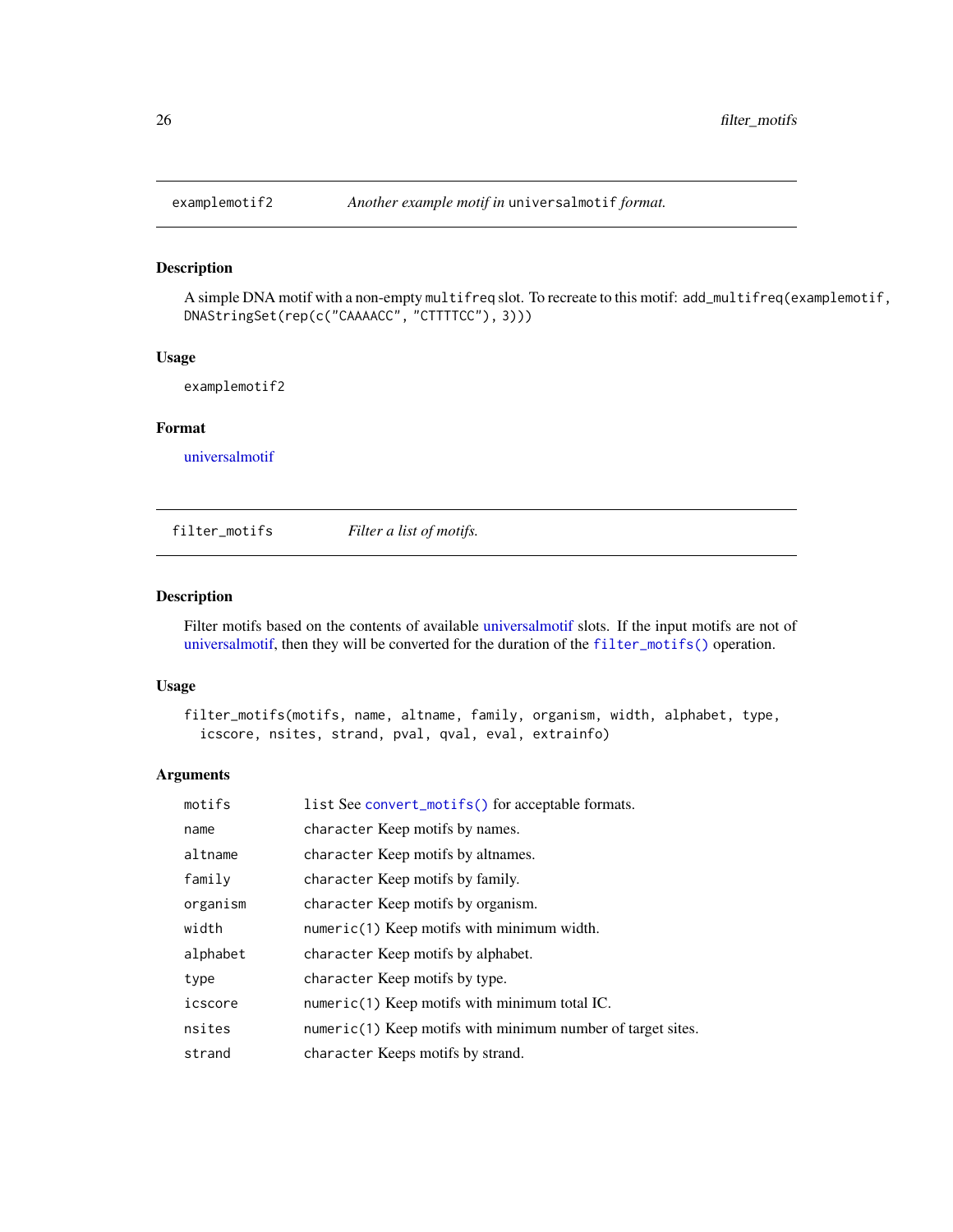### <span id="page-26-0"></span>fontDFroboto 27

| pval      | numeric(1) Keep motifs by max P-value.                                                      |
|-----------|---------------------------------------------------------------------------------------------|
| qval      | numeric(1) Keep motifs by max $Q$ -value.                                                   |
| eval      | numeric(1) Keep motifs by max $E$ -val.                                                     |
| extrainfo | character Named character vector of items that must be present in motif extrainfo<br>slots. |

### Value

list Motifs. An attempt will be made to preserve the original class, see [convert\\_motifs\(\)](#page-9-1) for limitations.

### Author(s)

Benjamin Jean-Marie Tremblay, <benjamin.tremblay@uwaterloo.ca>

#### Examples

```
## By minimum IC:
jaspar <- read_jaspar(system.file("extdata", "jaspar.txt",
                                  package = "universalmotif"))
jaspar.ic3 <- filter_motifs(jaspar, icscore = 3)
## Starting from version 1.10.0 of the universalmotif package, one
## could instead make use of the universalmotif_df structure:
jaspar.ic3 <- jaspar |> to_df() |> subset(icscore > 3) |> to_list()
## By organism:
## Not run:
library(MotifDb)
motifs <- convert_motifs(MotifDb)
motifs <- filter_motifs(motifs, organism = c("Athaliana", "Mmusculus"),
                        extrainfo = c("dataSource" = "cisbp_1.02"))
## Or:
motifs <- convert_motifs(MotifDb) |> to_df() |>
  subset(organism %in% c("Athaliana", "Mmusculus") &
    dataSource == "cisbp_1.02") |> to_list()
## End(Not run)
```
fontDFroboto *Polygon coordinates for plotting letters.*

### Description

DataFrame of polygon coordinates used by [view\\_motifs\(\)](#page-87-1) for plotting letters. It was generated using the createPolygons function from the gglogo package for the font Roboto Medium.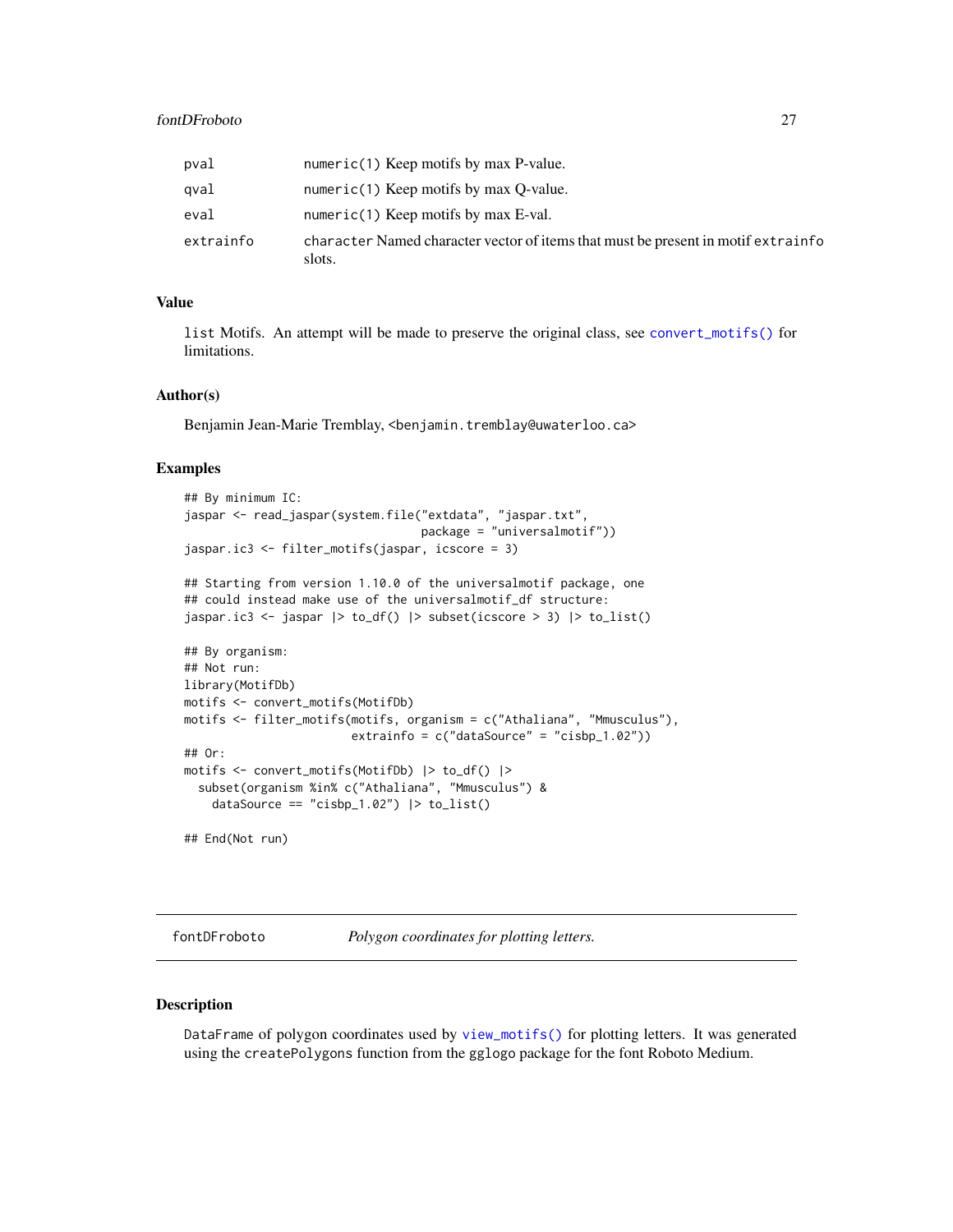### Usage

fontDFroboto

### Format

[DataFrame](#page-0-0)

<span id="page-27-1"></span>get\_bkg *Calculate sequence background.*

### Description

For a set of input sequences, calculate the overall sequence background for any k-let size. For very large sequences DNA and RNA sequences (in the billions of bases), please be aware of the much faster and more efficient [Biostrings::oligonucleotideFrequency\(\)](#page-0-0). [get\\_bkg\(\)](#page-27-1) can still be used in these cases, though it may take several seconds or minutes to calculate the results (depending on requested k-let sizes).

### Usage

```
get_bkg(sequences, k = 1:3, as.prob = NULL, pseudocount = 0,
 alphabet = NULL, to.meme = NULL, RC = FALSE, list.out = NULL,
 nthreads = 1, merge.res = TRUE, window = FALSE, window.size = 0.1,
 window.overlap = 0)
```

| sequences   | XString Set Input sequences. Note that if multiple sequences are present, the<br>results will be combined into one (unless merge.res = FALSE).                                                                                                                                                                                                                                                                             |
|-------------|----------------------------------------------------------------------------------------------------------------------------------------------------------------------------------------------------------------------------------------------------------------------------------------------------------------------------------------------------------------------------------------------------------------------------|
| k           | integer Size of k-let. Background can be calculated for any k-let size.                                                                                                                                                                                                                                                                                                                                                    |
| as.prob     | Deprecated.                                                                                                                                                                                                                                                                                                                                                                                                                |
| pseudocount | integer (1) Add a count to each possible k-let. Prevents any k-let from having<br>0 or 1 probabilities.                                                                                                                                                                                                                                                                                                                    |
| alphabet    | character (1) Provide a custom alphabet to calculate a background for. If NULL,<br>then standard letters will be assumed for DNA, RNA and AA sequences, and all<br>unique letters found will be used for BString Set type sequences. Note that<br>letters which are not a part of the standard DNA/RNA/AA alphabets or in the<br>provided alphabet will not be counted in the totals during probability calcula-<br>tions. |
| to.meme     | If not NULL, then get_bkg() will return the sequence background in MEME<br>Markov Background Model format. Input for this argument will be used for<br>$cat(, file = to.$ meme) within $get_bkg(.)$ . See http://meme-suite.org/<br>doc/bfile-format.html for a description of the format.                                                                                                                                 |
| <b>RC</b>   | logical (1) Calculate the background of the reverse complement of the input<br>sequences as well. Only valid for DNA/RNA.                                                                                                                                                                                                                                                                                                  |

<span id="page-27-0"></span>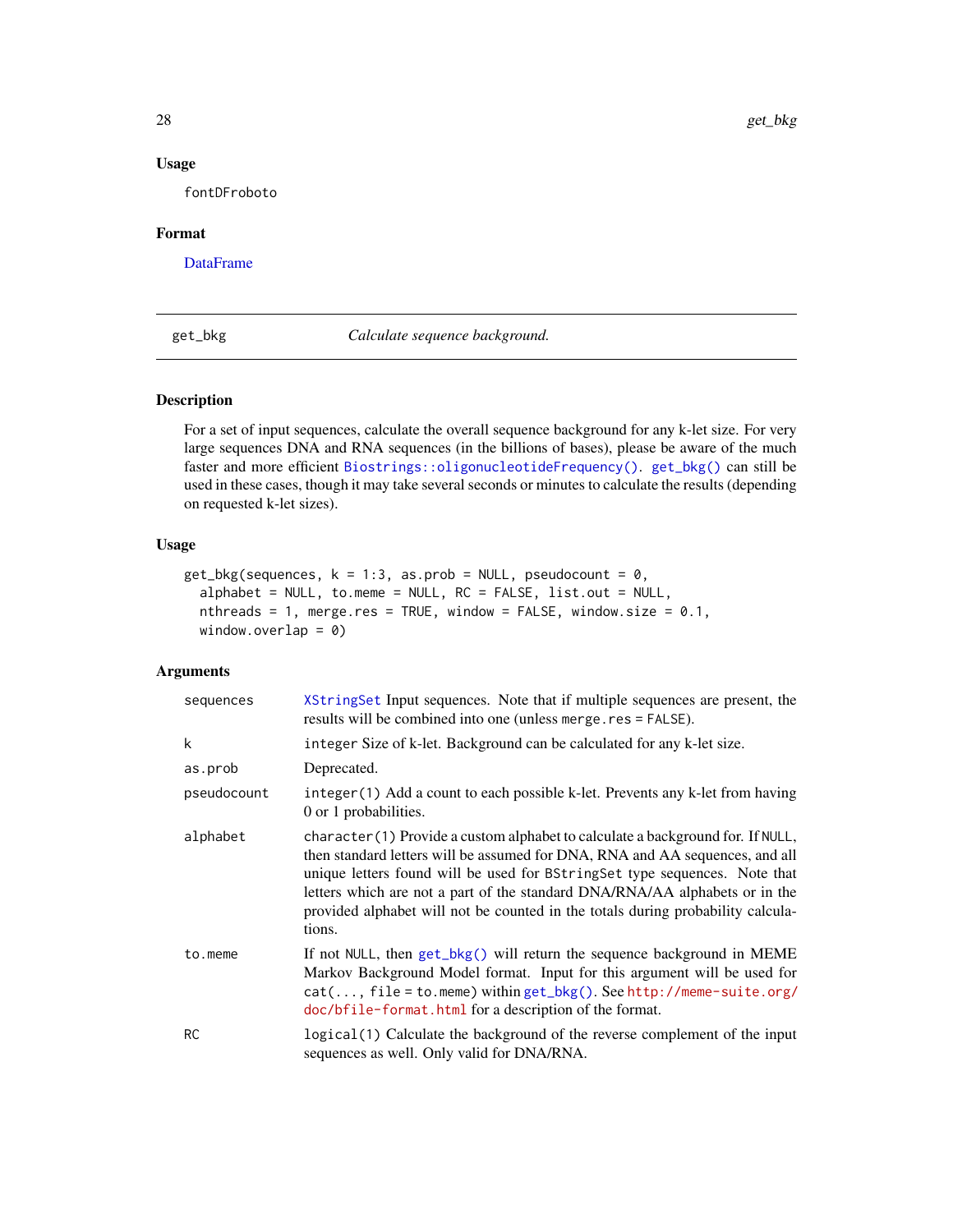| list.out       | Deprecated.                                                                                                                                                                         |
|----------------|-------------------------------------------------------------------------------------------------------------------------------------------------------------------------------------|
| nthreads       | numeric(1) Run get_bkg() in parallel with nthreads threads. nthreads = $0$<br>uses all available threads. Note that no speed up will occur for jobs with only a<br>single sequence. |
| merge.res      | logical(1) Whether to merge results from all sequences or return background<br>data for individual sequences.                                                                       |
| window         | logical(1) Determine background in windows.                                                                                                                                         |
| window.size    | numeric Window size. If a number between $0$ and $1$ is provided, the value is<br>calculated as the number multiplied by the sequence length.                                       |
| window.overlap | numeric Overlap between windows. If a number between 0 and 1 is provided,<br>the value is calculated as the number multiplied by the sequence length.                               |

### Value

If to.meme = NULL, a DataFrame with columns klet, count, and probability. If merge.res = FALSE, there will be an additional sequence column. If window = TRUE, there will be an additional start and stop columns.

If to.meme is not NULL, then NULL is returned, invisibly.

### Author(s)

Benjamin Jean-Marie Tremblay, <benjamin.tremblay@uwaterloo.ca>

#### References

Bailey TL, Elkan C (1994). "Fitting a mixture model by expectation maximization to discover motifs in biopolymers." *Proceedings of the Second International Conference on Intelligent Systems for Molecular Biology*, 2, 28-36.

### See Also

```
create_sequences(), scan_sequences(), shuffle_sequences()
```
### Examples

```
## Compare to Biostrings version
library(Biostrings)
seqs.DNA <- create_sequences()
bkg.DNA \leq get_bkg(seqs.DNA, k = 3)
bkg.DNA2 <- oligonucleotideFrequency(seqs.DNA, 3, 1, as.prob = FALSE)
bkg.DNA2 <- colSums(bkg.DNA2)
all(bkg.DNA$count == bkg.DNA2)
## Create a MEME background file
get_bkg(segs.DNA, k = 1:3, to.meme = stdout(), pseudocount = 1)
```

```
## Non-DNA/RNA/AA alphabets
seqs.QWERTY <- create_sequences("QWERTY")
bkg.QWERTY <- get_bkg(seqs.QWERTY, k = 1:2)
```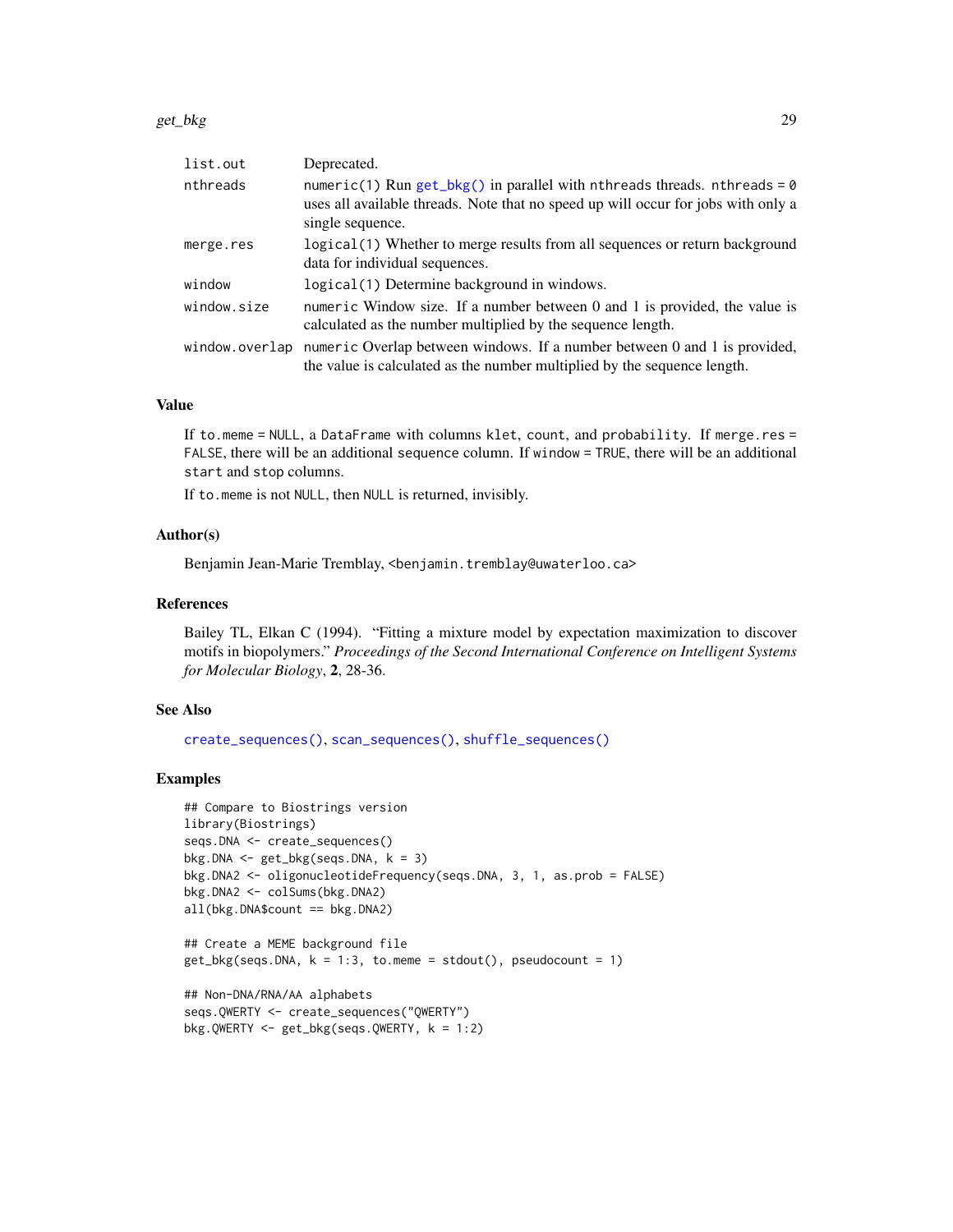<span id="page-29-0"></span>JASPAR2018\_CORE\_DBSCORES

*JASPAR2018 CORE database scores*

### Description

For use with [compare\\_motifs\(\)](#page-5-2). The precomputed scores allow for fast P-value estimation. These scores were generated using [make\\_DBscores\(\)](#page-29-1) with the JASPAR2018 CORE motif set. The scores are organized in a DataFrame. In this DataFrame is the location and scale of scores resulting from a statistical distribution using the the comparisons of JASPAR2018 CORE motifs with randomized motifs of the specified subject and target motif length. Created using [make\\_DBscores\(\)](#page-29-1) from universalmotif v1.4.0. The parameters used can be seen via S4Vectors: : metadata(JASPAR2018\_CORE\_DBSCORES).

#### Usage

JASPAR2018\_CORE\_DBSCORES

### Format

DataFrame with function args in the metadata slot.

<span id="page-29-1"></span>make\_DBscores *Create P-value databases.*

### Description

Generate data used by [compare\\_motifs\(\)](#page-5-2) for P-value calculations. By default, [compare\\_motifs\(\)](#page-5-2) uses an internal database based on the JASPAR2018 core motifs (Khan et al. 2018). Parameters for distributions are are estimated for every combination of motif widths.

#### Usage

```
make_DBscores(db.motifs, method = c("PCC", "EUCL", "SW", "KL", "WEUCL",
  "ALLR", "BHAT", "HELL", "WPCC", "SEUCL", "MAN", "ALLR_LL"),
  shuffle.db = TRUE, shuffle.k = 3, shuffle.method = "linear",
  rand.tries = 1000, widths = 5:30, min.position.ic = 0,
  normalise.scores = c(FALEE, TRUE), min.overlap = 6, min.mean.ic = 0.25,
  progress = TRUE, nthreads = 1, tryRC = TRUE, score.strat = c("sum","a.mean", "g.mean", "median", "wa.mean", "wg.mean", "fzt"))
```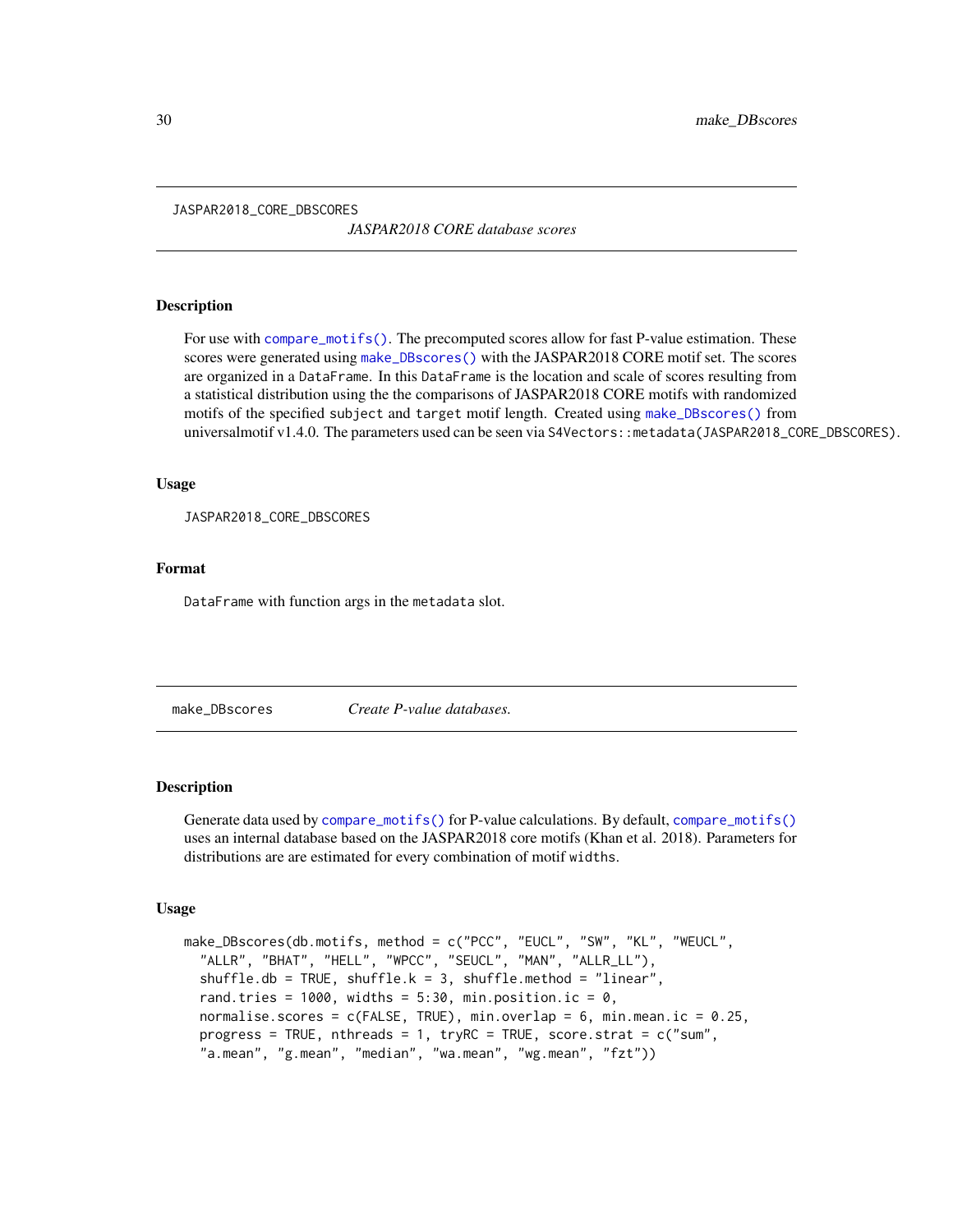### make\_DBscores 31

### Arguments

| db.motifs        | list Database motifs.                                                                                                                                                                                                                                                                                                                                                                                                                |
|------------------|--------------------------------------------------------------------------------------------------------------------------------------------------------------------------------------------------------------------------------------------------------------------------------------------------------------------------------------------------------------------------------------------------------------------------------------|
| method           | character(1) One of PCC, EUCL, SW, KL, ALLR, BHAT, HELL, SEUCL,<br>MAN, ALLR_LL, WEUCL, WPCC. See details.                                                                                                                                                                                                                                                                                                                           |
| shuffle.db       | logical(1) Deprecated. Does nothing. generate random motifs with create_motif().                                                                                                                                                                                                                                                                                                                                                     |
| shuffle.k        | numeric(1) See shuffle_motifs().                                                                                                                                                                                                                                                                                                                                                                                                     |
|                  | shuffle.method character(1) See shuffle_motifs().                                                                                                                                                                                                                                                                                                                                                                                    |
| rand.tries       | numeric(1) Approximate number of comparisons to perform for every combi-<br>nation of widths.                                                                                                                                                                                                                                                                                                                                        |
| widths           | numeric Motif widths to use in P-value database calculation.                                                                                                                                                                                                                                                                                                                                                                         |
| min.position.ic  |                                                                                                                                                                                                                                                                                                                                                                                                                                      |
|                  | numeric(1) Minimum information content required between individual align-<br>ment positions for it to be counted in the final alignment score. It is recom-<br>mended to use this together with normalise. scores = TRUE, as this will help<br>punish scores resulting from only a fraction of an alignment.                                                                                                                         |
| normalise.scores |                                                                                                                                                                                                                                                                                                                                                                                                                                      |
|                  | logical(1) Favour alignments which leave fewer unaligned positions, as well<br>as alignments between motifs of similar length. Similarity scores are multiplied<br>by the ratio of aligned positions to the total number of positions in the larger<br>motif, and the inverse for distance scores.                                                                                                                                   |
| min.overlap      | $numeric(1)$ Minimum overlap required when aligning the motifs. Setting this<br>to a number higher then the width of the motifs will not allow any overhangs.<br>Can also be a number between 0 and 1, representing the minimum fraction that<br>the motifs must overlap.                                                                                                                                                            |
| min.mean.ic      | $numeric(1)$ Minimum mean information content between the two motifs for<br>an alignment to be scored. This helps prevent scoring alignments between<br>low information content regions of two motifs. Note that this can result in<br>some comparisons failing if no alignment passes the mean IC threshold. Use<br>average_ic() to filter out low IC motifs to get around this if you want to avoid<br>getting NAs in your output. |
| progress         | logical(1) Show progress.                                                                                                                                                                                                                                                                                                                                                                                                            |
| nthreads         | numeric(1) Run compare_motifs() in parallel with nthreads threads. nthreads<br>$= 0$ uses all available threads.                                                                                                                                                                                                                                                                                                                     |
| tryRC            | logical(1) Try the reverse complement of the motifs as well, report the best<br>score.                                                                                                                                                                                                                                                                                                                                               |
| score.strat      | character(1) How to handle column scores calculated from motif alignments.<br>"sum": add up all scores. "a.mean": take the arithmetic mean. "g.mean":<br>take the geometric mean. "median": take the median. "wa.mean", "wg.mean":<br>weighted arithmetic/geometric mean. "fzt": Fisher Z-transform. Weights are the<br>total information content shared between aligned columns.                                                    |

### Details

See [compare\\_motifs\(\)](#page-5-2) for more info on comparison parameters.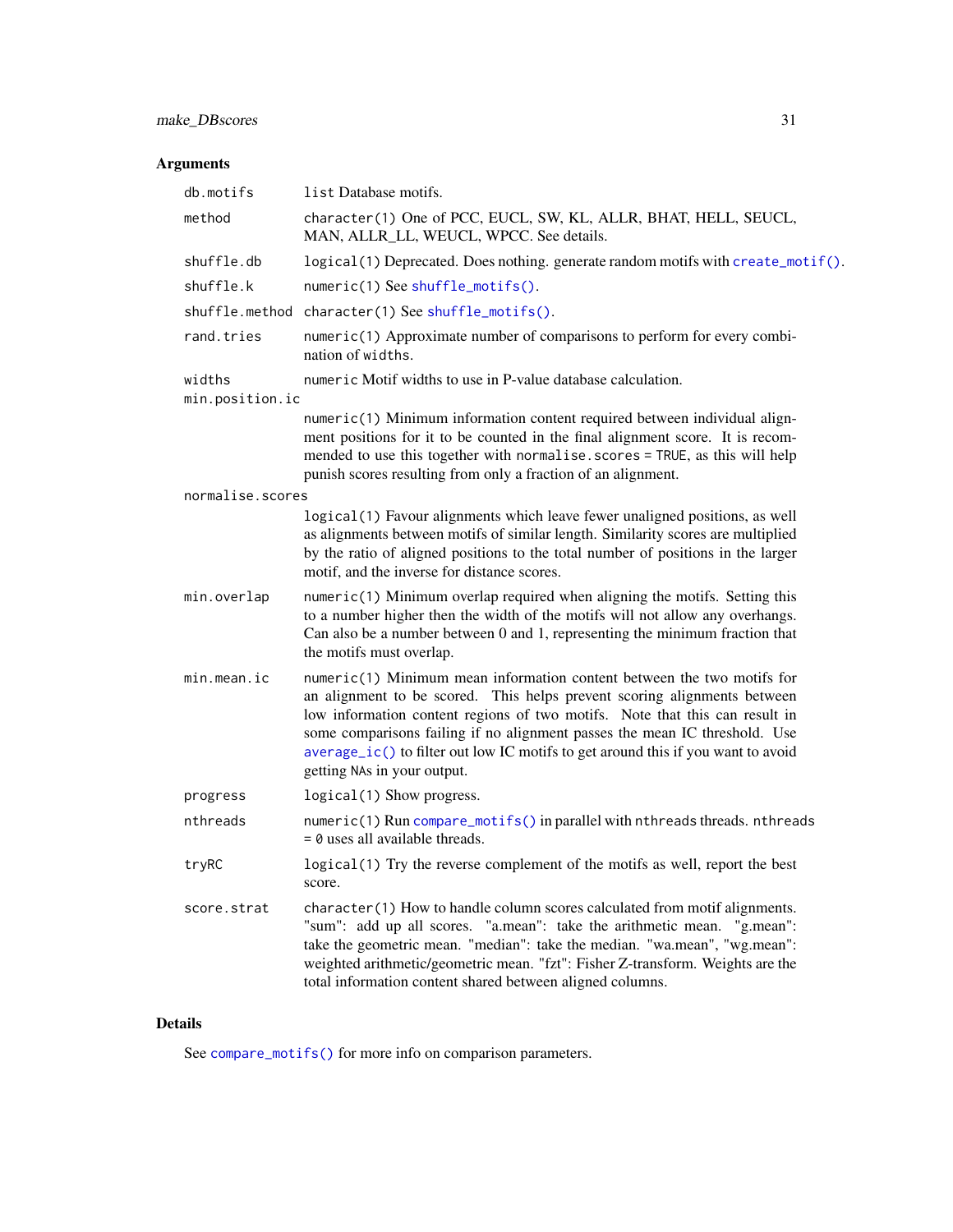<span id="page-31-0"></span>To replicate the internal **universalmotif** DB scores, run [make\\_DBscores\(\)](#page-29-1) with the default settings. Note that this will be a slow process.

Arguments widths, method, normalise.scores and score.strat are vectorized; all combinations will be attempted.

#### Value

A DataFrame with score distributions for the input database. If more than one [make\\_DBscores\(\)](#page-29-1) run occurs (i.e. args method, normalise.scores or score.strat are longer than 1), then the function args are included in the metadata slot.

### Author(s)

Benjamin Jean-Marie Tremblay, <benjamin.tremblay@uwaterloo.ca>

#### References

Khan A, Fornes O, Stigliani A, Gheorghe M, Castro-Mondragon JA, van der Lee R, Bessy A, Cheneby J, Kulkarni SR, Tan G, Baranasic D, Arenillas DJ, Sandelin A, Vandepoele K, Lenhard B, Ballester B, Wasserman WW, Parcy F, Mathelier A (2018). "JASPAR 2018: update of the open-access database of transcription factor binding profiles and its web framework." *Nucleic Acids Research*, 46, D260-D266.

### See Also

[compare\\_motifs\(\)](#page-5-2)

### Examples

```
## Not run:
library(MotifDb)
motifs <- convert_motifs(MotifDb[1:100])
scores <- make_DBscores(motifs, method = "PCC")
compare_motifs(motifs, 1:100, db.scores = scores)
```
## End(Not run)

<span id="page-31-1"></span>merge\_motifs *Merge motifs.*

### **Description**

Aligns the motifs using [compare\\_motifs\(\)](#page-5-2), then averages the motif PPMs. Currently the multifreq slot, if filled in any of the motifs, will be dropped. Only 0-order background probabilities will be kept. Motifs are merged one at a time, starting with the first entry in the list.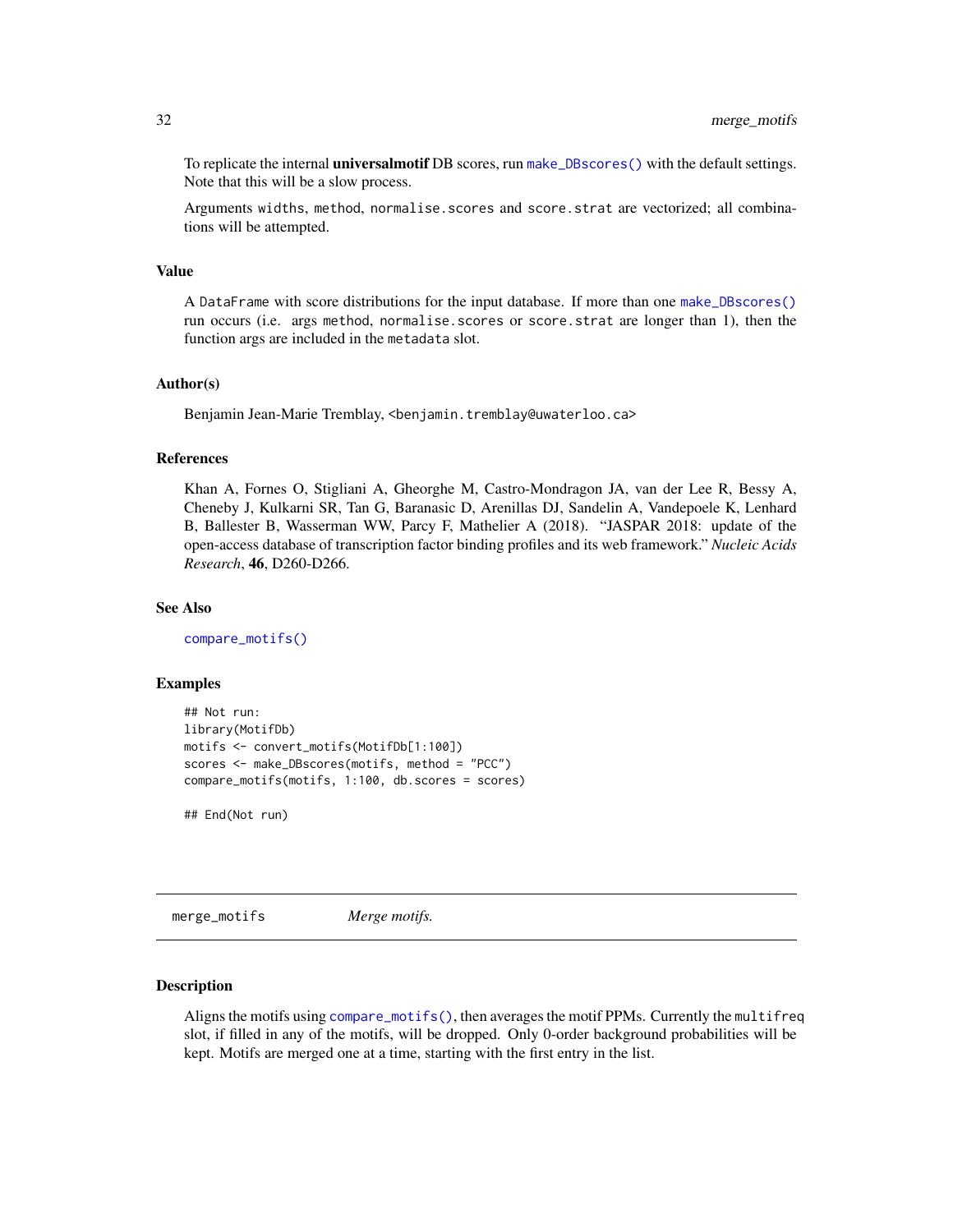### merge\_motifs 33

### Usage

```
merge_motifs(motifs, method = "ALLR", use.type = "PPM", min.overlap = 6,
  min.mean.ic = 0.25, tryRC = TRUE, relative_entropy = FALSE,
  normalise.scores = FALSE, min.position.ic = 0, score.strat = "sum",
  new.name = NULL)
```

| motifs           | See convert_motifs() for acceptable motif formats.                                                                                                                                                                                                                                                                                                                                                                                 |
|------------------|------------------------------------------------------------------------------------------------------------------------------------------------------------------------------------------------------------------------------------------------------------------------------------------------------------------------------------------------------------------------------------------------------------------------------------|
| method           | character(1) One of PCC, EUCL, SW, KL, ALLR, BHAT, HELL, SEUCL,<br>MAN, ALLR_LL, WEUCL, WPCC. See details.                                                                                                                                                                                                                                                                                                                         |
| use.type         | character(1) One of 'PPM' and 'ICM'. The latter allows for taking into ac-<br>count the background frequencies if relative_entropy = TRUE. Note that 'ICM'<br>is not allowed when method = $c("ALLR", "ALLR_LLL").$                                                                                                                                                                                                                |
| min.overlap      | numeric(1) Minimum overlap required when aligning the motifs. Setting this<br>to a number higher then the width of the motifs will not allow any overhangs.<br>Can also be a number between 0 and 1, representing the minimum fraction that<br>the motifs must overlap.                                                                                                                                                            |
| min.mean.ic      | numeric(1) Minimum mean information content between the two motifs for<br>an alignment to be scored. This helps prevent scoring alignments between<br>low information content regions of two motifs. Note that this can result in<br>some comparisons failing if no alignment passes the mean IC threshold. Use<br>average_ic() to filter out low IC motifs to get around this if you want to avoid<br>getting NAs in your output. |
| tryRC            | logical(1) Try the reverse complement of the motifs as well, report the best<br>score.                                                                                                                                                                                                                                                                                                                                             |
| relative_entropy |                                                                                                                                                                                                                                                                                                                                                                                                                                    |
|                  | logical(1) Change the ICM calculation affecting min.position.ic and min.mean.ic.<br>See convert_type().                                                                                                                                                                                                                                                                                                                            |
| normalise.scores |                                                                                                                                                                                                                                                                                                                                                                                                                                    |
|                  | logical(1) Favour alignments which leave fewer unaligned positions, as well<br>as alignments between motifs of similar length. Similarity scores are multiplied<br>by the ratio of aligned positions to the total number of positions in the larger<br>motif, and the inverse for distance scores.                                                                                                                                 |
| min.position.ic  |                                                                                                                                                                                                                                                                                                                                                                                                                                    |
|                  | numeric(1) Minimum information content required between individual align-<br>ment positions for it to be counted in the final alignment score. It is recom-<br>mended to use this together with normalise. scores = TRUE, as this will help<br>punish scores resulting from only a fraction of an alignment.                                                                                                                       |
| score.strat      | character(1) How to handle column scores calculated from motif alignments.<br>"sum": add up all scores. "a.mean": take the arithmetic mean. "g.mean":<br>take the geometric mean. "median": take the median. "wa.mean", "wg.mean":<br>weighted arithmetic/geometric mean. "fzt": Fisher Z-transform. Weights are the<br>total information content shared between aligned columns.                                                  |
| new.name         | character(1), NULL Instead of collapsing existing names (if NULL), assign a<br>new one manually for the merged motif.                                                                                                                                                                                                                                                                                                              |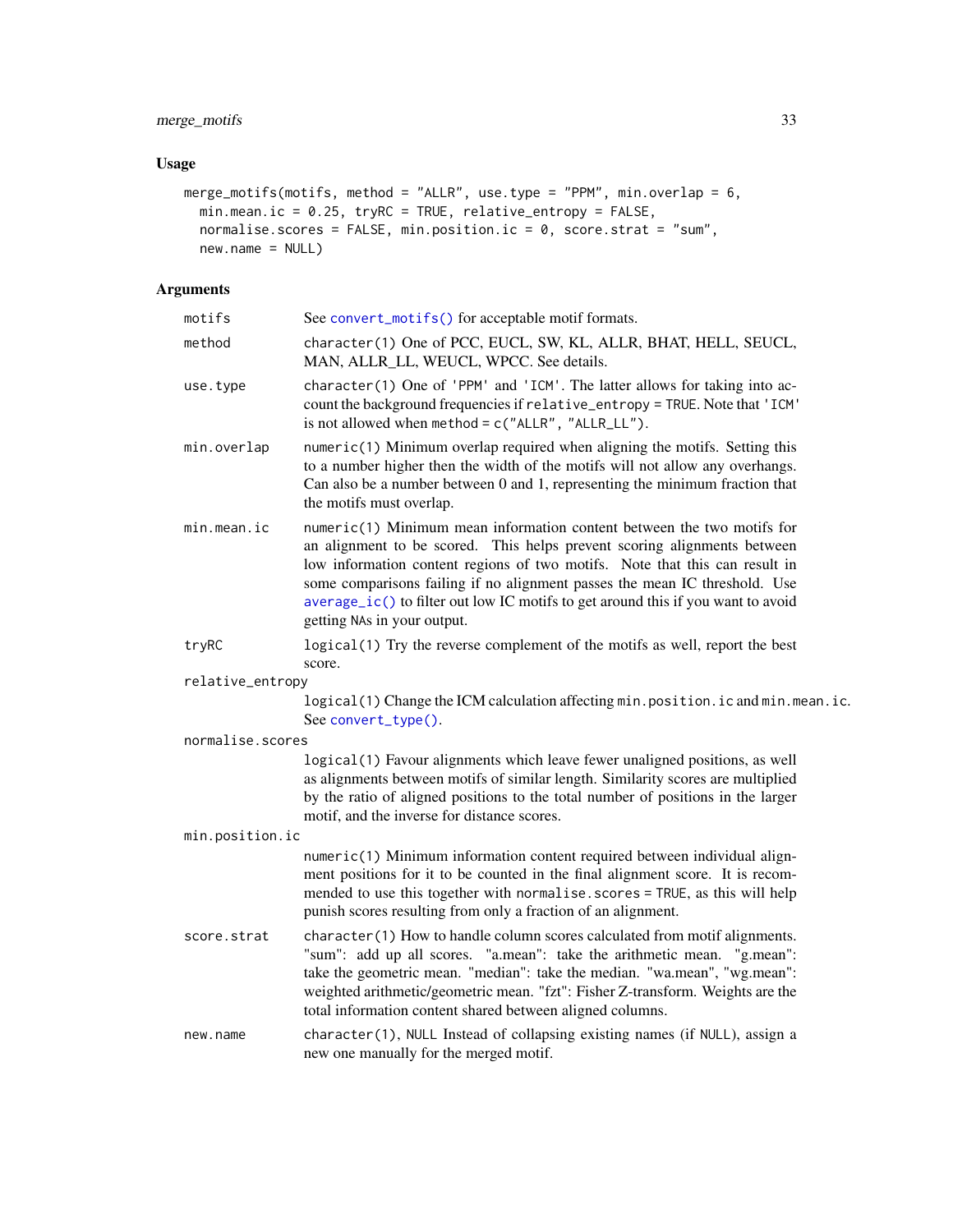### <span id="page-33-0"></span>Details

See [compare\\_motifs\(\)](#page-5-2) for more info on comparison parameters.

If using a comparison metric where 0s are not allowed (KL, ALLR, ALLR\_LL, IS), then pseudocounts will be added internally. These pseudocounts are only used for comparison and alignment, and are not used in the final merging step.

Note: score.strat = "a.mean" is NOT recommended, as [merge\\_motifs\(\)](#page-31-1) will not discriminate between two alignments with equal mean scores, even if one alignment is longer than the other.

### Value

A single motif object. See [convert\\_motifs\(\)](#page-9-1) for available formats.

### Author(s)

Benjamin Jean-Marie Tremblay, <benjamin.tremblay@uwaterloo.ca>

### See Also

[compare\\_motifs\(\)](#page-5-2)

#### Examples

```
## Not run:
library(MotifDb)
merged.motif <- merge_motifs(MotifDb[1:5])
## End(Not run)
m1 <- create_motif("TTAAACCCC", name = "1")
```

```
m2 \le - create_motif("AACC", name = "2")
m3 <- create_motif("AACCCCGG", name = "3")
view_motifs(merge_motifs(c(m1, m2, m3)))
```
<span id="page-33-1"></span>

| merge_similar | Identify and merge similar motifs within a collection of motifs (or sim- |
|---------------|--------------------------------------------------------------------------|
|               | ply cluster motifs).                                                     |

### Description

Given a list of motifs, [merge\\_similar\(\)](#page-33-1) will identify similar motifs with [compare\\_motifs\(\)](#page-5-2), and merge similar ones with [merge\\_motifs\(\)](#page-31-1).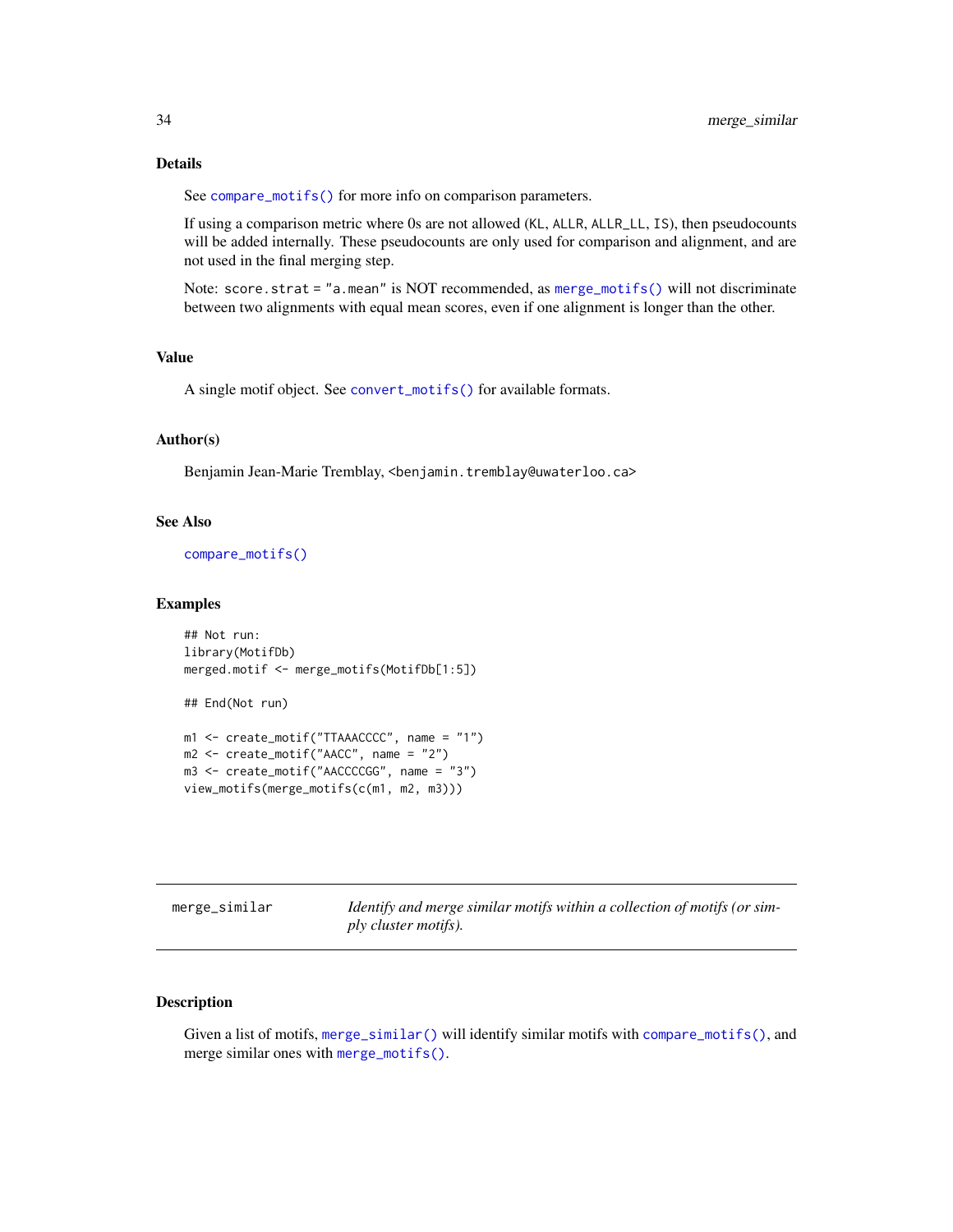### Usage

```
merge_similar(motifs, threshold = 0.95, threshold.type = "score.abs",
 method = "PCC", use.type = "PPM", min.overlap = 6, min.mean.ic = 0,
 tryRC = TRUE, relative_entropy = FALSE, normalise.scores = FALSE,
 min.position.ic = 0, score.strat.compare = "a.mean",
 score.strat.merge = "sum", nthreads = 1, return.clusters = FALSE)
```

| motifs           | See convert_motifs() for acceptable motif formats.                                                                                                                                                                                                                                                                                                                                                                                 |
|------------------|------------------------------------------------------------------------------------------------------------------------------------------------------------------------------------------------------------------------------------------------------------------------------------------------------------------------------------------------------------------------------------------------------------------------------------|
| threshold        | $numeric(1)$ The minimum (for similarity metrics) or maximum (for distance<br>metrics) threshold score for merging.                                                                                                                                                                                                                                                                                                                |
|                  | threshold.type character(1) Type of score used for thresholding. Currently unused.                                                                                                                                                                                                                                                                                                                                                 |
| method           | character(1) One of PCC, EUCL, SW, KL, BHAT, HELL, SEUCL, MAN,<br>WEUCL, WPCC. See compare_motifs(). (The ALLR and ALLR_LL meth-<br>ods cannot be used for distance matrix construction.)                                                                                                                                                                                                                                          |
| use.type         | character(1) One of 'PPM' and 'ICM'. The latter allows for taking into ac-<br>count the background frequencies if relative_entropy = TRUE. Note that 'ICM'<br>is not allowed when method = $c("ALLR", "ALLR_LL")$ .                                                                                                                                                                                                                |
| min.overlap      | numeric(1) Minimum overlap required when aligning the motifs. Setting this<br>to a number higher then the width of the motifs will not allow any overhangs.<br>Can also be a number between 0 and 1, representing the minimum fraction that<br>the motifs must overlap.                                                                                                                                                            |
| min.mean.ic      | numeric(1) Minimum mean information content between the two motifs for<br>an alignment to be scored. This helps prevent scoring alignments between<br>low information content regions of two motifs. Note that this can result in<br>some comparisons failing if no alignment passes the mean IC threshold. Use<br>average_ic() to filter out low IC motifs to get around this if you want to avoid<br>getting NAs in your output. |
| tryRC            | logical(1) Try the reverse complement of the motifs as well, report the best<br>score.                                                                                                                                                                                                                                                                                                                                             |
| relative_entropy |                                                                                                                                                                                                                                                                                                                                                                                                                                    |
|                  | logical(1) Change the ICM calculation affecting min.position.ic and min.mean.ic.<br>See convert_type().                                                                                                                                                                                                                                                                                                                            |
| normalise.scores |                                                                                                                                                                                                                                                                                                                                                                                                                                    |
|                  | logical(1) Favour alignments which leave fewer unaligned positions, as well<br>as alignments between motifs of similar length. Similarity scores are multiplied<br>by the ratio of aligned positions to the total number of positions in the larger<br>motif, and the inverse for distance scores.                                                                                                                                 |
| min.position.ic  |                                                                                                                                                                                                                                                                                                                                                                                                                                    |
|                  | numeric(1) Minimum information content required between individual align-<br>ment positions for it to be counted in the final alignment score. It is recom-<br>mended to use this together with normalise.scores = TRUE, as this will help<br>punish scores resulting from only a fraction of an alignment.                                                                                                                        |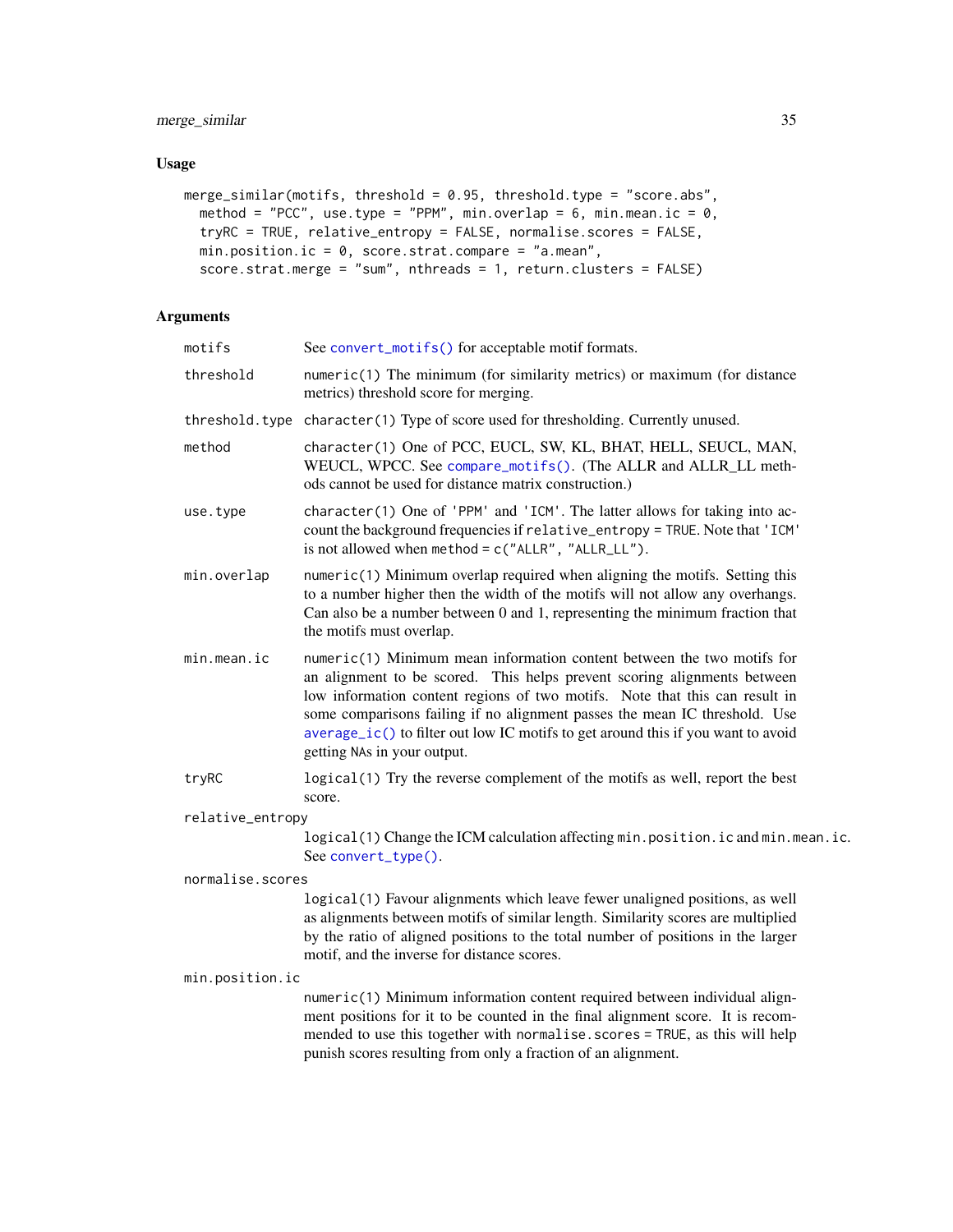<span id="page-35-0"></span>

| score.strat.compare |  |                                                                                                                                                                                              |
|---------------------|--|----------------------------------------------------------------------------------------------------------------------------------------------------------------------------------------------|
|                     |  | character(1) The score strat parameter used by compare_motifs(). For<br>clustering purposes, the "sum" option cannot be used.                                                                |
| score.strat.merge   |  |                                                                                                                                                                                              |
|                     |  | character(1) The score strat parameter used by merge_motifs(). As dis-<br>cussed in merge_motifs(), the "sum" option is recommended over "a.mean"<br>to maximize the overlap between motifs. |
| nthreads            |  | numeric(1) Run compare_motifs() in parallel with nthreads threads. nthreads<br>$=$ 0 uses all available threads.                                                                             |
| return.clusters     |  |                                                                                                                                                                                              |
|                     |  | logical (1) Return the clusters instead of merging.                                                                                                                                          |

### Details

See [compare\\_motifs\(\)](#page-5-2) for more info on comparison parameters, and [merge\\_motifs\(\)](#page-31-1) for more info on motif merging.

### Value

See [convert\\_motifs\(\)](#page-9-1) for available output formats.

### Author(s)

Benjamin Jean-Marie Tremblay, <benjamin.tremblay@uwaterloo.ca>

### See Also

[compare\\_motifs\(\)](#page-5-2), [merge\\_motifs\(\)](#page-31-1)

### Examples

```
## Not run:
library(MotifDb)
motifs <- filter_motifs(MotifDb, family = "bHLH")[1:50]
length(motifs)
motifs <- merge_similar(motifs)
length(motifs)
## End(Not run)
```
motif\_peaks *Look for overrepresented motif position peaks in a set of sequences.*

### Description

Using the motif position data from [scan\\_sequences\(\)](#page-57-1) (or elsewhere), test whether certain positions in the sequences have significantly higher motif density.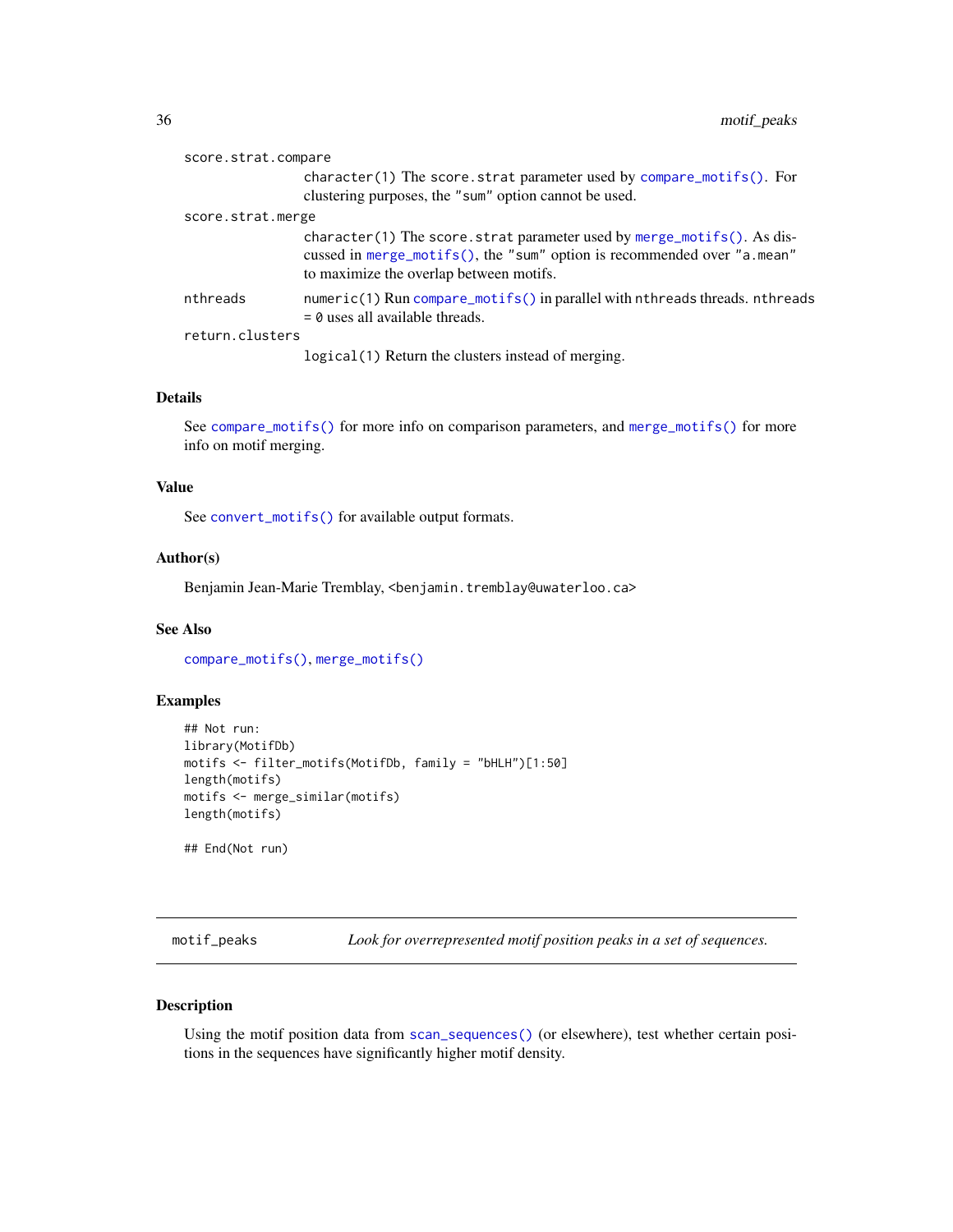# motif\_peaks 37

## Usage

```
motif_peaks(hits, seq.length, seq.count, bandwidth, max.p = 1e-06,
 peak.width = 3, nrand = 100, plot = TRUE, BP = FALSE)
```
## Arguments

| hits       | numeric A vector of sequence positions indicating motif sites.                                                                                                                                                                                                                                     |
|------------|----------------------------------------------------------------------------------------------------------------------------------------------------------------------------------------------------------------------------------------------------------------------------------------------------|
| seq.length | numeric(1) Length of sequences. Only one number is allowed, as all sequences<br>must be of identical length. If missing, then the largest number from hits is<br>used.                                                                                                                             |
| seq.count  | numeric(1) Number of sequences with motif sites. If missing, then the number<br>of unique values in hits is used.                                                                                                                                                                                  |
| bandwidth  | numeric(1) Peak smoothing parameter. Smaller numbers will result in skinnier<br>peaks, larger numbers will result in wider peaks. Leaving this empty will cause<br>motif_peaks() to generate one by itself (see 'details').                                                                        |
| max.p      | numeric(1) Maximum P-value allowed for finding significant motif site peaks.                                                                                                                                                                                                                       |
| peak.width | $numeric(1)$ Minimum peak width. A peak is defined as as the highest point<br>within the value set by peak. width.                                                                                                                                                                                 |
| nrand      | numeric(1) Number of random permutations for generating a null distribution.<br>In order to calculate P-values, a set of random motif site positions are generated<br>nrand times.                                                                                                                 |
| plot       | logical (1) Will create a ggplot2 object displaying motif peaks.                                                                                                                                                                                                                                   |
| <b>BP</b>  | logical(1) Allows for the use of <b>BiocParallel</b> within motif_peaks(). See<br>BiocParallel:: register() to change the default backend. Setting BP = TRUE<br>is only recommended for exceptionally large jobs. Keep in mind that this func-<br>tion will not attempt to limit its memory usage. |

### Details

Kernel smoothing is used to calculate motif position density. The implementation for this process is based on code from the KernSmooth R package (Wand 2015). These density estimates are used to determine peak locations and heights. To calculate the P-values of these peaks, a null distribution is calculated from peak heights of randomly generated motif positions.

If the bandwidth option is not supplied, then the following code is used (from **KernSmooth**):

del0 <-  $(1 / (4 * pi))$ ^ $(1 / 10)$ 

bandwidth <- del0 \* (243 / (35 \* length(hits)))^(1 / 5) \* sqrt(var(hits))

# Value

A DataFrame with peak positions and P-values. If plot = TRUE, then a list is returned with the DataFrame as the first item and the ggplot2 object as the second item.

### Author(s)

Benjamin Jean-Marie Tremblay, <benjamin.tremblay@uwaterloo.ca>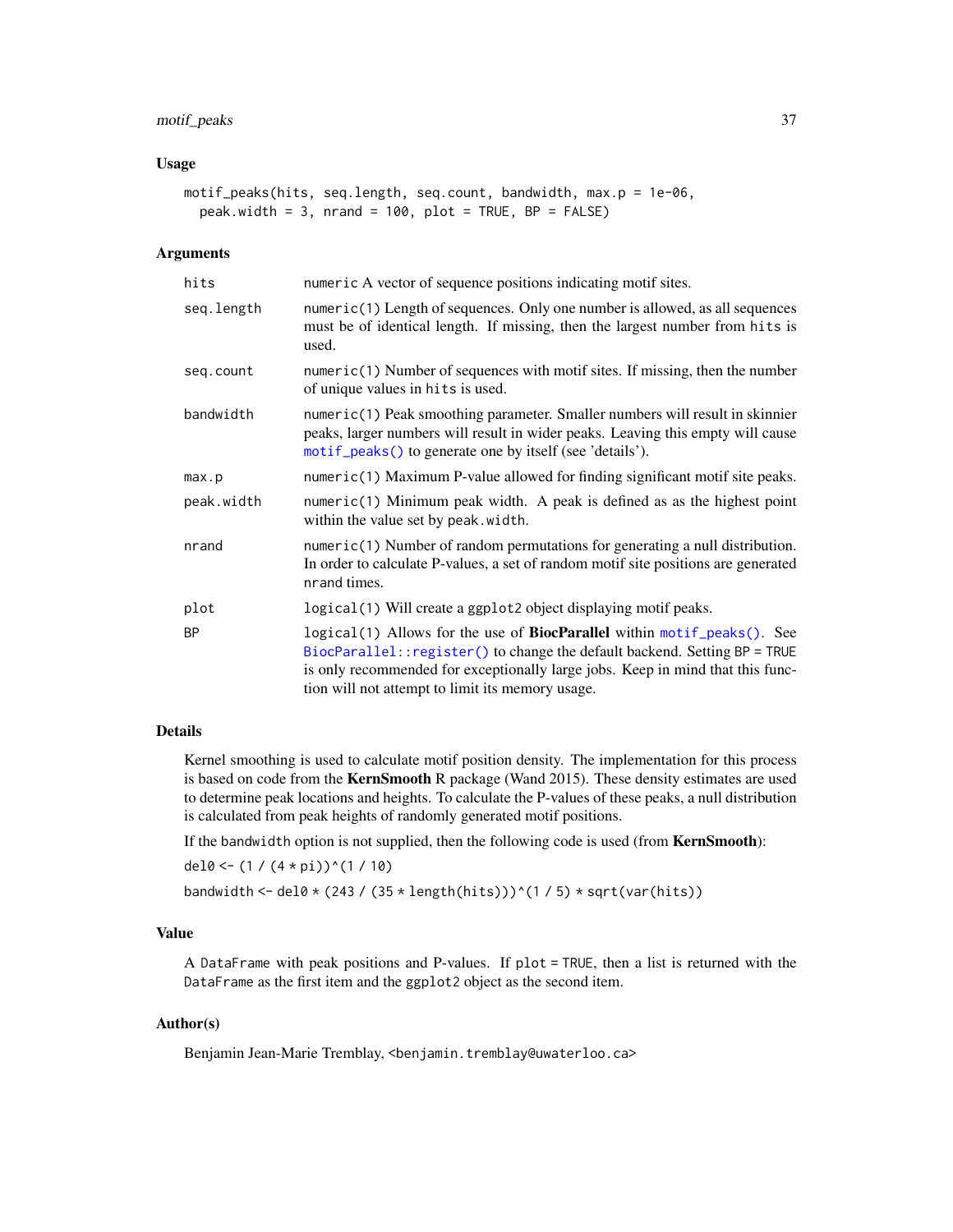# References

Wand M (2015). *KernSmooth: Functions for Kernel Smoothing Supporting Wand and Jones (1995)*. R package version 2.23-15, <URL: https://CRAN.R-project.org/package=KernSmooth>.

## See Also

[scan\\_sequences\(\)](#page-57-0)

# Examples

```
data(ArabidopsisMotif)
data(ArabidopsisPromoters)
if (R.Version()$arch != "i386") {
hits <- scan_sequences(ArabidopsisMotif, ArabidopsisPromoters, RC = FALSE)
res <- motif_peaks(as.vector(hits$start), 1000, 50)
# View plot:
res$Plot
# The raw plot data can be found in:
res$Plot$data
}
```
<span id="page-37-0"></span>

### motif\_pvalue *Motif P-value and scoring utility*

### Description

For calculating P-values and logodds scores from P-values for any number of motifs.

### Usage

```
motif_pvalue(motifs, score, pvalue, bkg.probs, use.freq = 1, k = 8,
 nthreads = 1, rand.tries = 10, rng.seed = sample.int(10000, 1),
  allow.nonfinite = FALSE, method = c("dynamic", "exhaustive"))
```
# Arguments

| motifs    | See convert_motifs() for acceptable motif formats.                                                                                                                                                                                                                                                                           |
|-----------|------------------------------------------------------------------------------------------------------------------------------------------------------------------------------------------------------------------------------------------------------------------------------------------------------------------------------|
| score     | numeric, list Get a P-value for a motif from a logodds score. See details for<br>an explanation of how to vectorize the calculation for method = "dynamic".                                                                                                                                                                  |
| pvalue    | numeric, list Get a logodds score for a motif from a P-value. See details for<br>an explanation of how to vectorize the calculation for method = "dynamic".                                                                                                                                                                  |
| bkg.probs | numeric, list A vector background probabilities. If supplying individual back-<br>ground probabilities for each motif, a list of such vectors. If missing, retrieves<br>the background from the motif bkg slot. Note that this option is only used<br>when method = "dynamic", or when method = "exhaustive" and providing a |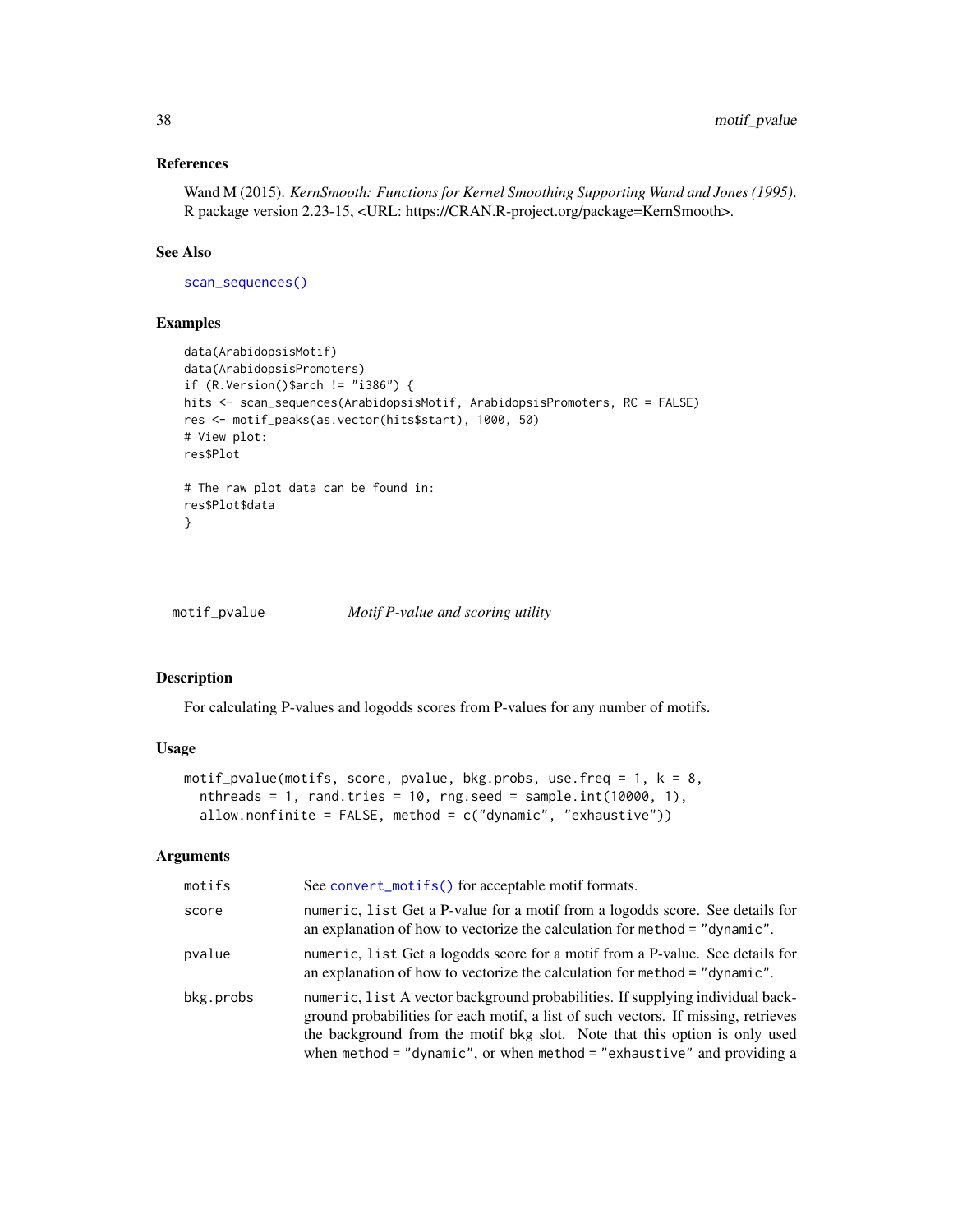|                 | P-value and returning a score; for the inverse, the motifs are first converted to<br>PWMs via convert_type(), which uses the motif bkg slot for background ad-<br>justment.                                                                                                                                                                                                                                                                                                                                                                                                                                                                                                                                                                                                        |
|-----------------|------------------------------------------------------------------------------------------------------------------------------------------------------------------------------------------------------------------------------------------------------------------------------------------------------------------------------------------------------------------------------------------------------------------------------------------------------------------------------------------------------------------------------------------------------------------------------------------------------------------------------------------------------------------------------------------------------------------------------------------------------------------------------------|
| use.freq        | numeric(1) By default uses the regular motif matrix; otherwise uses the corre-<br>sponding multifreq matrix. Max is $3$ when method = "exhaustive".                                                                                                                                                                                                                                                                                                                                                                                                                                                                                                                                                                                                                                |
| k               | numeric(1) For speed, scores/P-values can be approximated after subsetting<br>the motif every k columns when method = "exhaustive". If k is a value equal<br>or higher to the size of input motif(s), then the calculations are exact. The de-<br>fault, 8, is recommended to those looking for a good tradeoff between speed and<br>accuracy for jobs requiring repeated calculations. Note that this is ignored when<br>method = "dynamic", as subsetting is not required.                                                                                                                                                                                                                                                                                                       |
| nthreads        | numeric(1) Run motif_pvalue() in parallel with nthreads threads. nthreads<br>= 0 uses all available threads. Currently only applied when method = "exhaustive".                                                                                                                                                                                                                                                                                                                                                                                                                                                                                                                                                                                                                    |
| rand.tries      | numeric(1) When ncol(motif) < k and method = "exhaustive", an approx-<br>imation is used. This involves randomly approximating the overall motif score<br>distribution. To increase accuracy, the distribution is approximated rand. tries<br>times and the final scores averaged. Note that this is ignored when method =<br>"dynamic", as subsetting is not required.                                                                                                                                                                                                                                                                                                                                                                                                            |
| rng.seed        | numeric(1) In order to allow motif_pvalue() to perform C++ level paralleli-<br>sation, it must work independently from R. This means it cannot communicate<br>with R to get/set the R RNG state. To get around this, the RNG seed used by<br>the C++ function can be set with rng. seed. To make sure each thread gets a<br>different seed however, the seed is multiplied with the iteration count. For ex-<br>ample: when working with two motifs, the second motif gets the following seed:<br>$rng. seed * 2. The default is to pick a random number as chosen by sample(),$<br>which effectively makes motif_pvalue() dependent on the R RNG state. Note<br>that this is ignored when method = "dynamic", as the random subsetting is only<br>used for method = "exhaustive". |
| allow.nonfinite | logical(1) If FALSE, then apply a pseudocount if non-finite values are found in<br>the PWM. Note that if the motif has a pseudocount greater than zero and the mo-<br>tif is not currently of type PWM, then this parameter has no effect as the pseu-<br>docount will be applied automatically when the motif is converted to a PWM<br>internally. Note that this option is incompatible with method = "dynamic".<br>A message will be printed if a pseudocount is applied. To disable this, set<br>options(pseudocount.warning=FALSE).                                                                                                                                                                                                                                           |
| method          | character(1) One of c("dynamic", "exhaustive"). Algorithm used for cal-<br>culating P-values. The "exhaustive" method involves finding all possible mo-<br>tif matches at or above the specified score using a branch-and-bound algorithm,<br>which can be computationally intensive (Hartman et al., 2013). Additionally, the<br>computation must be repeated for each hit. The "dynamic" method calculates<br>the distribution of possible motif scores using a much faster dynamic program-<br>ming algorithm, and can be recycled for multiple scores (Grant et al., 2011).<br>The only disadvantage is the inability to use allow.nonfinite = TRUE.                                                                                                                           |

# Details

Regarding vectorization: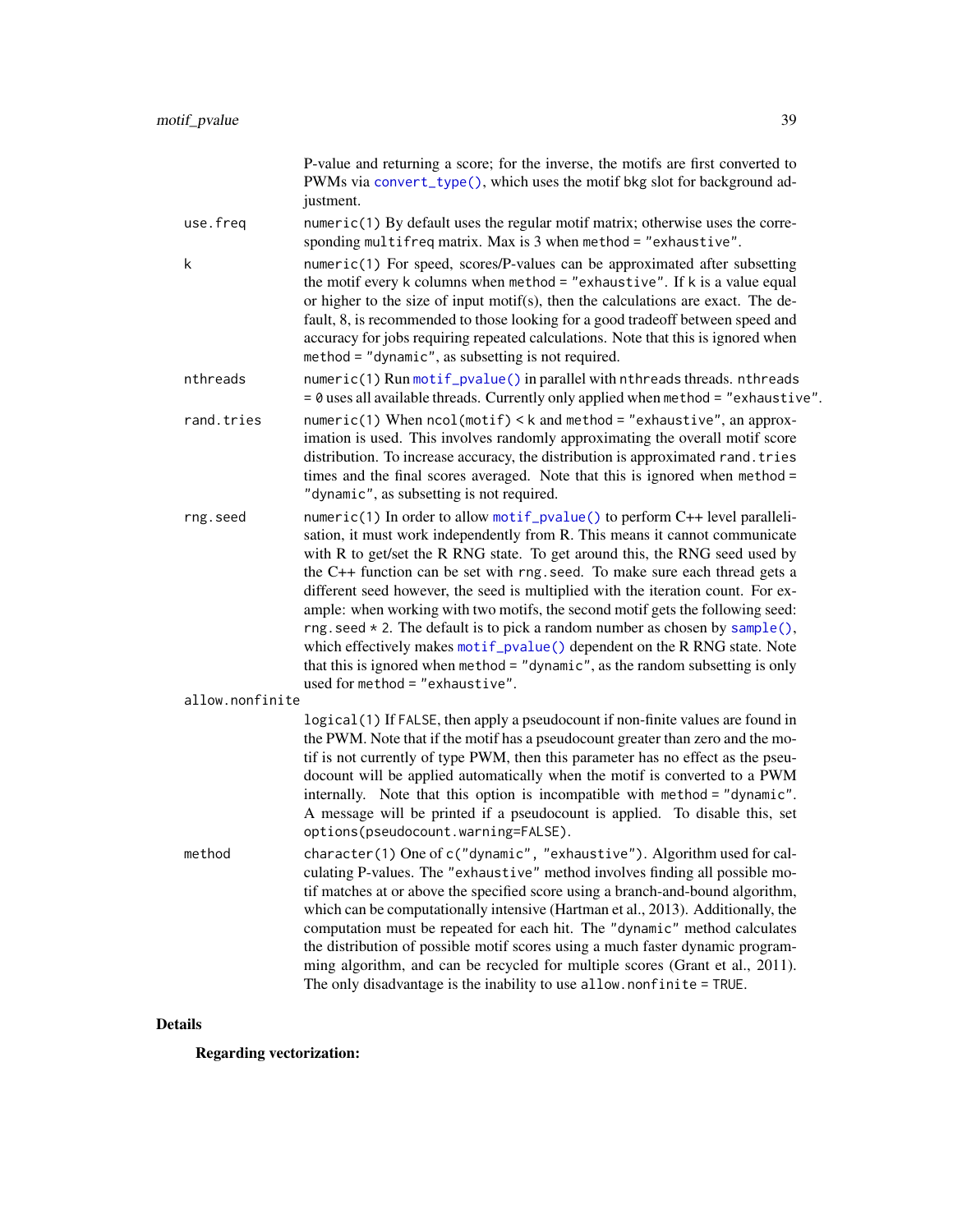A note regarding vectorizing the calculation when method = "dynamic" (no vectorization is possible with method = "exhaustive"): to avoid performing the P-value/score calculation repeatedly for individual motifs, provide the score/pvalue arguments as a list, with each entry corresponding to the scores/P-values to be calculated for the respective motifs provided to motifs. If you simply provide a list of repeating motifs and a single numeric vector of corresponding input scores/P-values, then [motif\\_pvalue\(\)](#page-37-0) will not vectorize. See the Examples section.

### The dynamic method:

One of the algorithms available to [motif\\_pvalue\(\)](#page-37-0) to calculate scores or P-values is the dynamic programming algorithm used by FIMO (Grant et al., 2011). In this method, a small range of possible scores from the possible miminum and maximum is created and the cumulative probability of each score in this distribution is incrementally calculated using the logodds scores and the background probabilities. This distribution of scores and associated P-values can be used to calculate P-values or scores for any input, any number of times. This method scales well with large motifs, and multifreq representations. The only downside is that it is incompatible with allow.nonfinite = TRUE, as this would not allow for the creation of the initial range of scores. Although described for a different purpose, the basic premise of the dynamic programming algorithm is also described in Gupta et al. (2007).

### The exhaustive method:

Calculating P-values exhaustively for motifs can be very computationally intensive. This is due to how P-values must be calculated: for a given score, all possible sequences which score equal or higher must be found, and the probability for each of these sequences (based on background probabilities) summed. For a DNA motif of length 10, the number of possible unique sequences is  $4^{\text{A}}10 = 1,048,576$ . Finding all possible sequences higher than a given score can be done very efficiently and quickly with a branch-and-bound algorithm, but as the motif length increases even this calculation becomes impractical. To get around this, the P-value calculation can be approximated.

In order to calculate P-values for longer motifs, this function uses the approximation proposed by Hartmann et al. (2013), where the motif is subset, P-values calculated for the subsets, and finally combined for a total P-value. The smaller the size of the subsets, the faster the calculation; but also, the bigger the approximation. This can be controlled by setting k. In fact, for smaller motifs (< 13 positions) calculating exact P-values can be done individually in reasonable time by setting  $k = 12.$ 

To calculate a score from a P-value, all possible scores are calculated and the  $(1 - pvalue) *$ 100 nth percentile score returned. When k < ncol(motif), the complete set of scores is instead approximated by randomly adding up all possible scores from each subset. Note that this approximation can actually be potentially quite expensive at times and even slower than the exact version; for jobs requiring lots of repeat calculations, a bit of benchmarking beforehand can be useful to find the optimal settings.

Please note that bugs are more likely to occur when using the exhaustive method, as the algorithm contains several times more code compared to the dynamic method. Unless you have a strong need to use allow.nonfinite = TRUE then avoid using this method.

### Value

numeric, list A vector or list of vectors of scores/P-values.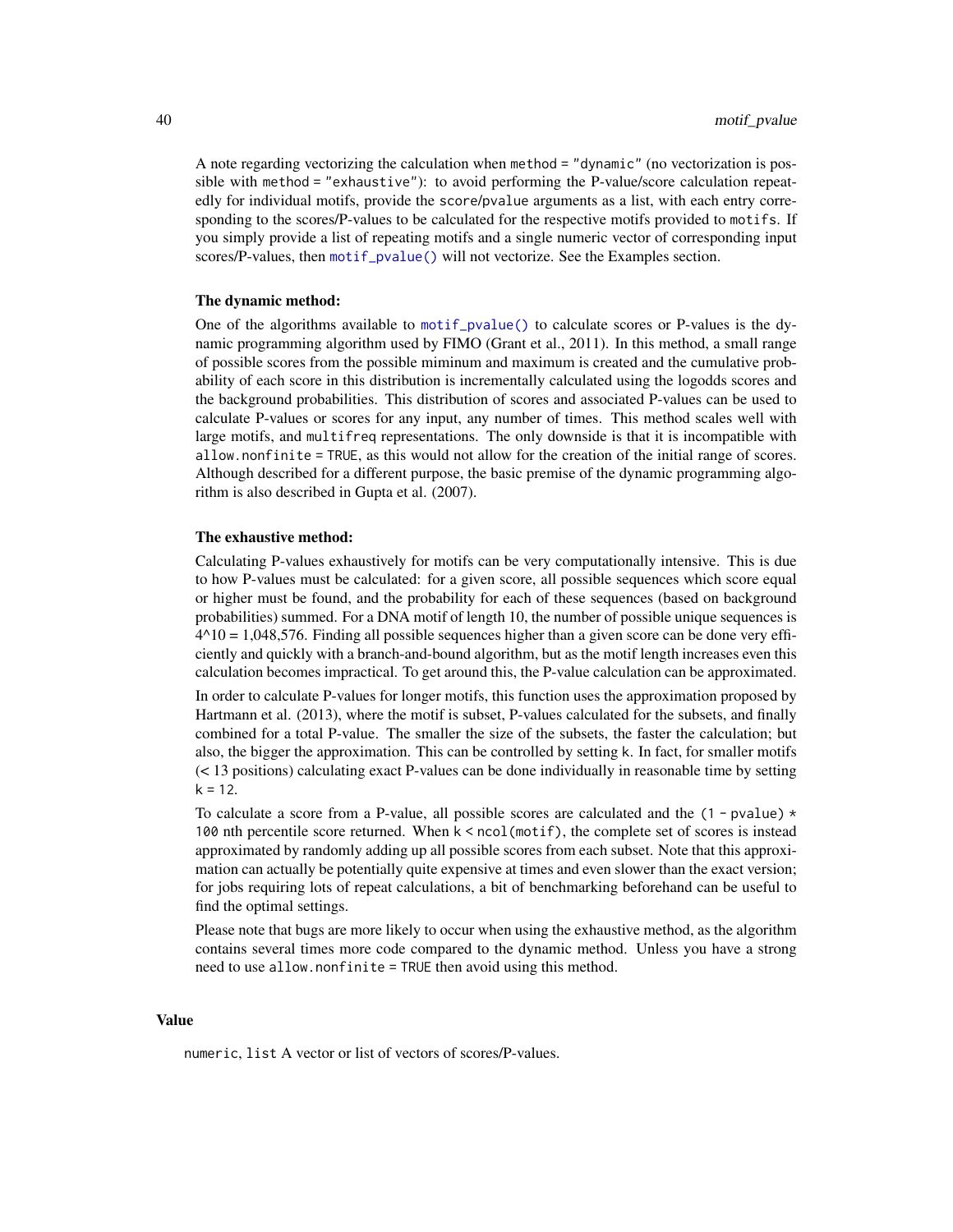### Author(s)

Benjamin Jean-Marie Tremblay, <benjamin.tremblay@uwaterloo.ca>

### References

Grant CE, Bailey TL, Noble WS (2011). "FIMO: scanning for occurrences of a given motif." *Bioinformatics*, 27, 1017-1018.

Gupta S, Stamatoyannopoulos JA, Bailey TL, Noble WS (2007). "Quantifying similarity between motifs." *Genome Biology*, 8, R24.

Hartmann H, Guthohrlein EW, Siebert M, Soding SLJ (2013). "P-value-based regulatory motif discovery using positional weight matrices." *Genome Research*, 23, 181-194.

# See Also

```
get_matches(), get_scores(), motif_range(), motif_score(), prob_match(), prob_match_bkg(),
score_match()
```

```
if (R.Version()$arch != "i386") {
```

```
## P-value/score calculations are performed using the PWM version of the
## motif
data(examplemotif)
## Get a minimum score based on a P-value
motif_pvalue(examplemotif, pvalue = 0.001)
## Get the probability of a particular sequence hit
motif_pvalue(examplemotif, score = 0)
## The calculations can be performed for multiple motifs
motif_pvalue(c(examplemotif, examplemotif), pvalue = c(0.001, 0.0001))
## Compare score thresholds and P-value:
scores <- motif_score(examplemotif, c(0.6, 0.7, 0.8, 0.9))
motif_pvalue(examplemotif, scores)
## Calculate the probability of getting a certain match or better:
TATATAT <- score_match(examplemotif, "TATATAT")
TATATAG <- score_match(examplemotif, "TATATAG")
motif_pvalue(examplemotif, TATATAT)
motif_pvalue(examplemotif, TATATAG)
## Get all possible matches by P-value:
get_matches(examplemotif, motif_pvalue(examplemotif, pvalue = 0.0001))
## Vectorize the calculation for multiple motifs and scores/P-values:
m <- create_motif()
motif_pvalue(c(examplemotif, m), list(1:5, 2:3))
## The non-vectorized equivalent:
```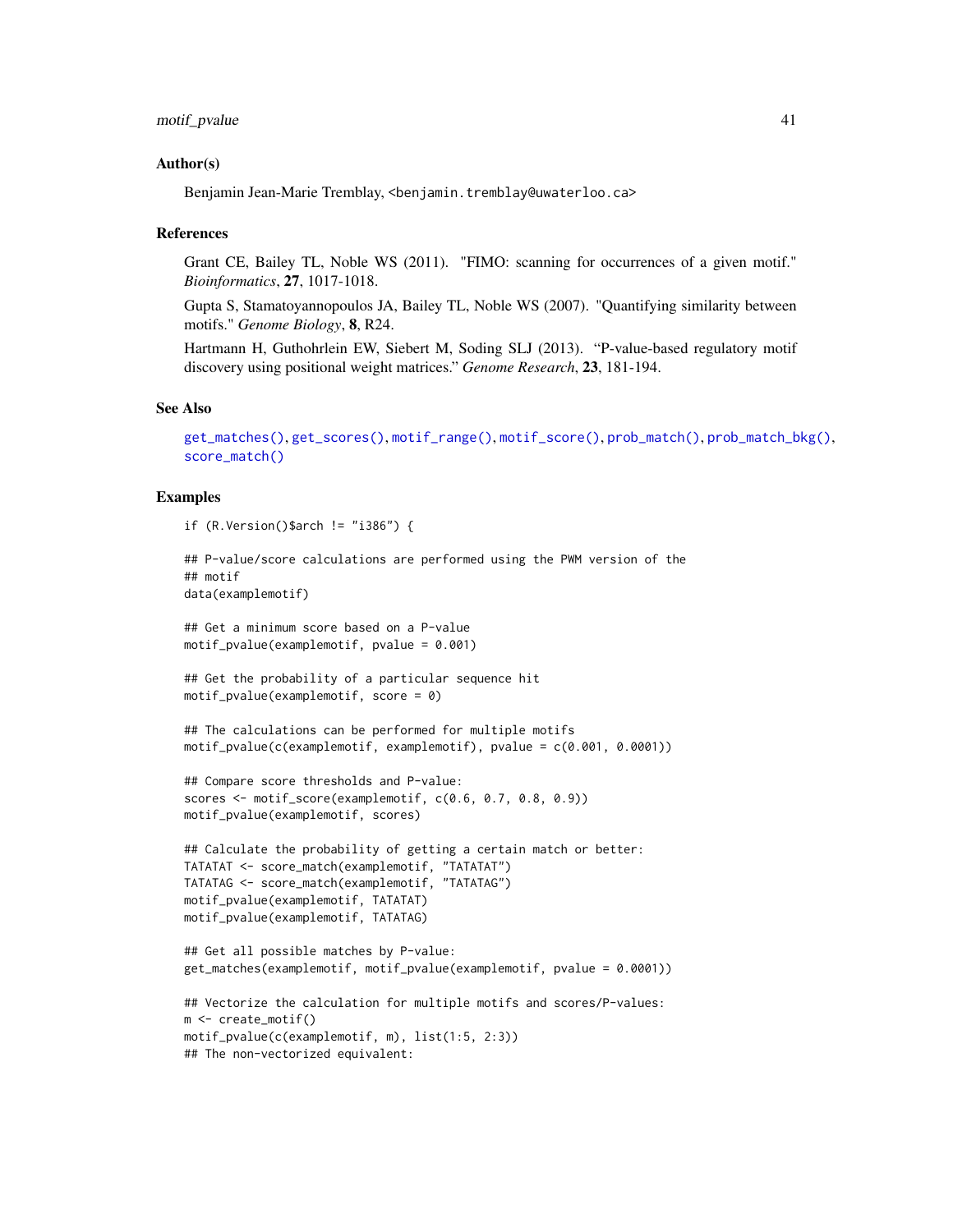```
motif_pvalue(
  c(rep(list(examplemotif), 5), rep(list(m), 2)), c(1:5, 2:3)
)
}
```
<span id="page-41-0"></span>motif\_rc *Get the reverse complement of a DNA or RNA motif.*

# Description

For any motif, change the motif slot to it's reverse complement. If the multifreq slot is filled, then it is also applied. No other slots are affected.

# Usage

motif\_rc(motifs, ignore.alphabet = FALSE)

# Arguments

motifs See [convert\\_motifs\(\)](#page-9-0) for acceptable formats

ignore.alphabet

logical(1) If TRUE, then [motif\\_rc\(\)](#page-41-0) throws an error when it detects a non-DNA/RNA motif. If FALSE, it will proceed regardless.

## Value

See [convert\\_motifs\(\)](#page-9-0) for available output formats.

# Author(s)

Benjamin Jean-Marie Tremblay, <benjamin.tremblay@uwaterloo.ca>

```
jaspar <- read_jaspar(system.file("extdata", "jaspar.txt",
                                  package = "universalmotif"))
jaspar.rc <- motif_rc(jaspar)
```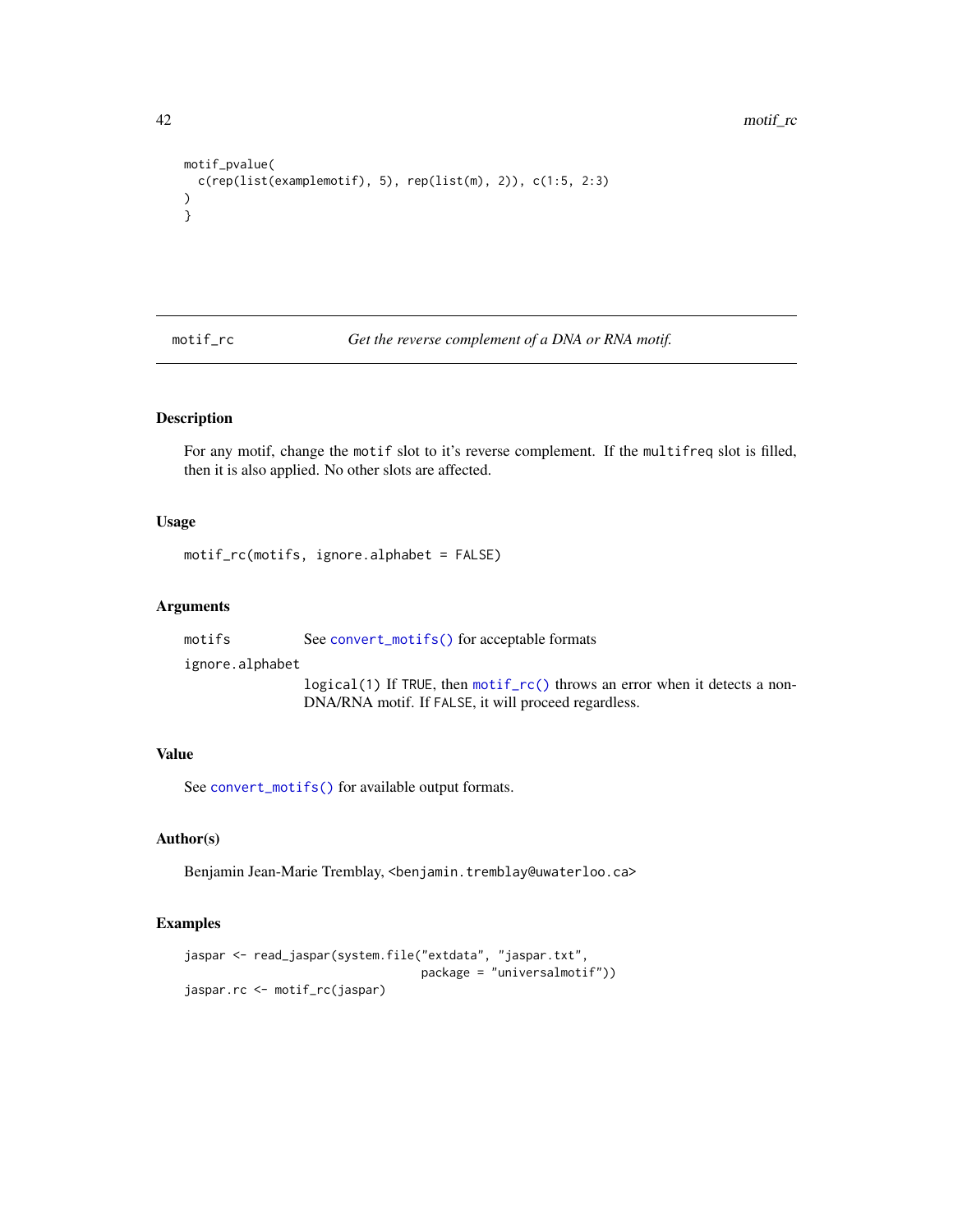<span id="page-42-0"></span>

For more powerful motif tree functions, see the **motifStack** package. The [motif\\_tree\(\)](#page-42-0) function compares motifs with [compare\\_motifs\(\)](#page-5-0) to create a distance matrix, which is used to generate a phylogeny. This can be plotted with [ggtree::ggtree\(\)](#page-0-0). The purpose of this function is simply to combine the [compare\\_motifs\(\)](#page-5-0) and [ggtree::ggtree\(\)](#page-0-0) steps into one. For more control over tree creation, it is recommend to do these steps separately. See the "Motif comparisons and P-values" vignette for such a workthrough. This function requires the ape and ggtree packages to be installed separately.

## Usage

```
motif_tree(motifs, layout = "circular", linecol = "family",
 labels = "none", tipsize = "none", legend = TRUE,branch.length = "none", db.scores, method = "EUCL", use.type = "PPM",
 min.overlap = 6, min.position.ic = 0, tryRC = TRUE, min.mean.ic = 0,
  relative_entropy = FALSE, progress = FALSE, nthreads = 1,
  score.strat = "a.mean", ...)
```
## Arguments

| motifs        | list, dist See convert_motifs() for available formats. Alternatively, the<br>resulting comparison matrix from compare_motifs() (run as.dist(results)<br>beforehand; if the comparison was performed with a similarity metric, make<br>sure to convert to distances first). |
|---------------|----------------------------------------------------------------------------------------------------------------------------------------------------------------------------------------------------------------------------------------------------------------------------|
| layout        | character(1) One of c('rectangular', 'slanted', 'fan', 'circular',<br>'radial', 'equal_angle', 'daylight'). See ggtree::ggtree().                                                                                                                                          |
| linecol       | character (1) universalmotif slot to use to colour lines (e.g. 'family'). Not<br>available for distinput (see examples for how to add it manually). See ggtree: : ggtree().                                                                                                |
| labels        | character(1) universalmotif slot to use to label tips (e.g. 'name'). For dist<br>input, only 'name' is available. See ggtree: : ggtree().                                                                                                                                  |
| tipsize       | $character(1)$ universalmotif slot to use to control tip size (e.g. 'icscore').<br>Not available for dist input (see examples for how to add it manually). See<br>ggtree::ggtree().                                                                                        |
| legend        | $logical(1)$ Show legend for line colour and tip size. See ggtree: :ggtree().                                                                                                                                                                                              |
| branch.length | character(1) If 'none', draw a cladogram. See ggtree::ggtree().                                                                                                                                                                                                            |
| db.scores     | data.frame See compare_motifs().                                                                                                                                                                                                                                           |
| method        | character(1) One of PCC, EUCL, SW, KL, ALLR, BHAT, HELL, SEUCL,<br>MAN, ALLR_LL, WEUCL, WPCC. See details.                                                                                                                                                                 |
| use.type      | $character(1)c('PPM', 'ICM').$ The latter allows for taking into account the background fre<br>$ative_entropy = TRUE$ ; See compare_motifs().                                                                                                                              |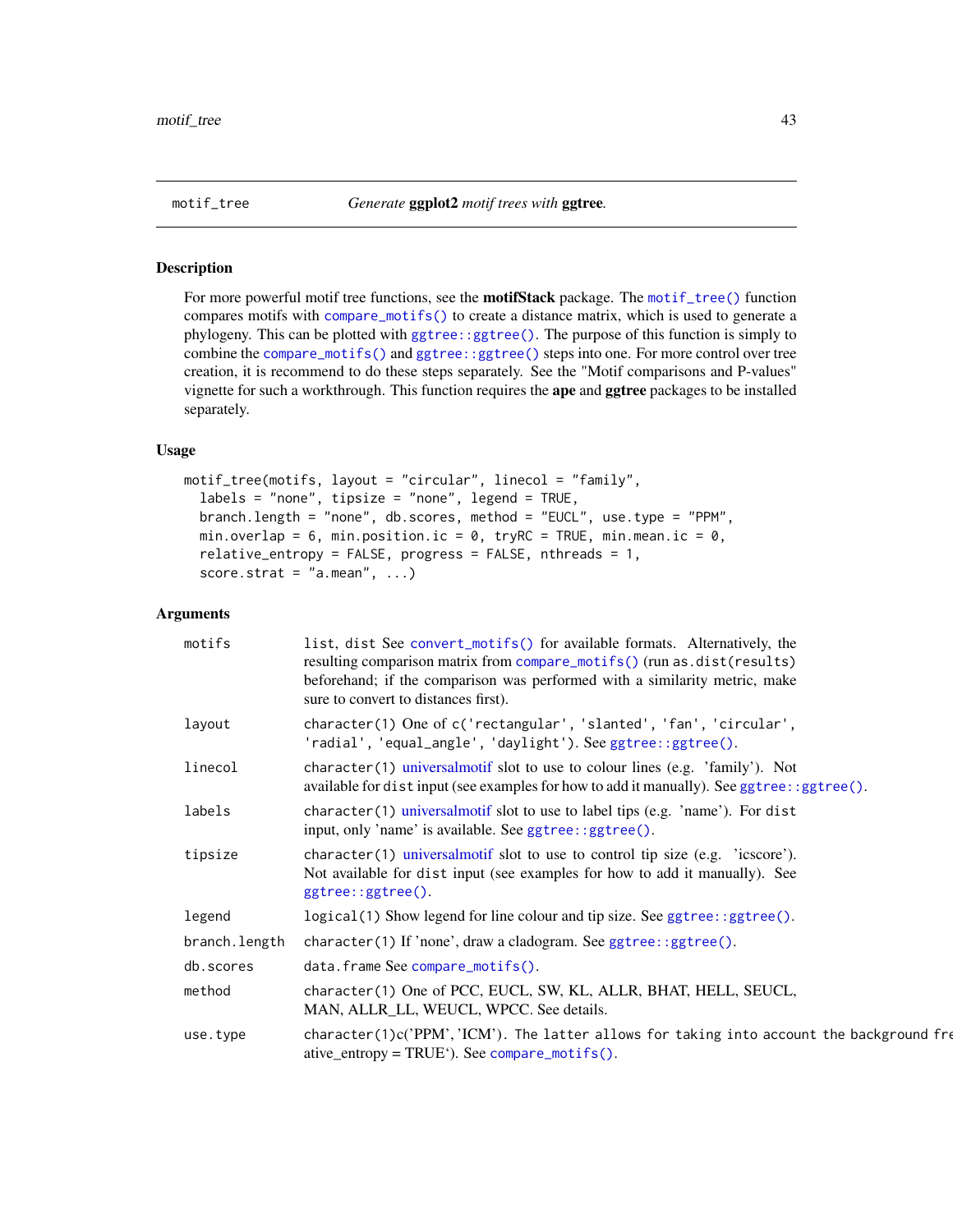| min.overlap      | numeric(1) Minimum overlap required when aligning the motifs. Setting this<br>to a number higher then the width of the motifs will not allow any overhangs.<br>Can also be a number between 0 and 1, representing the minimum fraction that                                                                                                                                                                                        |
|------------------|------------------------------------------------------------------------------------------------------------------------------------------------------------------------------------------------------------------------------------------------------------------------------------------------------------------------------------------------------------------------------------------------------------------------------------|
|                  | the motifs must overlap.                                                                                                                                                                                                                                                                                                                                                                                                           |
| min.position.ic  |                                                                                                                                                                                                                                                                                                                                                                                                                                    |
|                  | numeric(1) Minimum information content required between individual align-<br>ment positions for it to be counted in the final alignment score. It is recom-<br>mended to use this together with normalise.scores = TRUE, as this will help<br>punish scores resulting from only a fraction of an alignment.                                                                                                                        |
| tryRC            | logical (1) Try the reverse complement of the motifs as well, report the best<br>score.                                                                                                                                                                                                                                                                                                                                            |
| min. mean.       | numeric(1) Minimum mean information content between the two motifs for<br>an alignment to be scored. This helps prevent scoring alignments between<br>low information content regions of two motifs. Note that this can result in<br>some comparisons failing if no alignment passes the mean IC threshold. Use<br>average_ic() to filter out low IC motifs to get around this if you want to avoid<br>getting NAs in your output. |
| relative_entropy |                                                                                                                                                                                                                                                                                                                                                                                                                                    |
|                  | logical(1) Change the ICM calculation affecting min.position.ic and min.mean.ic.<br>See convert_type().                                                                                                                                                                                                                                                                                                                            |
| progress         | logical(1) Show message regarding current step.                                                                                                                                                                                                                                                                                                                                                                                    |
| nthreads         | numeric(1) Run compare_motifs() in parallel with nthreads threads. nthreads<br>$= 0$ uses all available threads.                                                                                                                                                                                                                                                                                                                   |
| score.strat      | character(1) How to handle column scores calculated from motif alignments.<br>"sum": add up all scores. "a.mean": take the arithmetic mean. "g.mean":<br>take the geometric mean. "median": take the median. "wa.mean", "wg.mean":<br>weighted arithmetic/geometric mean. "fzt": Fisher Z-transform. Weights are the<br>total information content shared between aligned columns.                                                  |
| $\cdots$         | ggtree params. See ggtree::ggtree().                                                                                                                                                                                                                                                                                                                                                                                               |
|                  |                                                                                                                                                                                                                                                                                                                                                                                                                                    |

# Details

See [compare\\_motifs\(\)](#page-5-0) for more info on comparison parameters.

# Value

ggplot object.

# Author(s)

Benjamin Jean-Marie Tremblay, <br/>benjamin.tremblay@uwaterloo.ca>

# References

Wickham H (2009). *ggplot2: Elegant Graphics for Data Analysis*. Springer-Verlag New York. ISBN 978-0-387-98140-6, <URL: http://ggplot2.org>.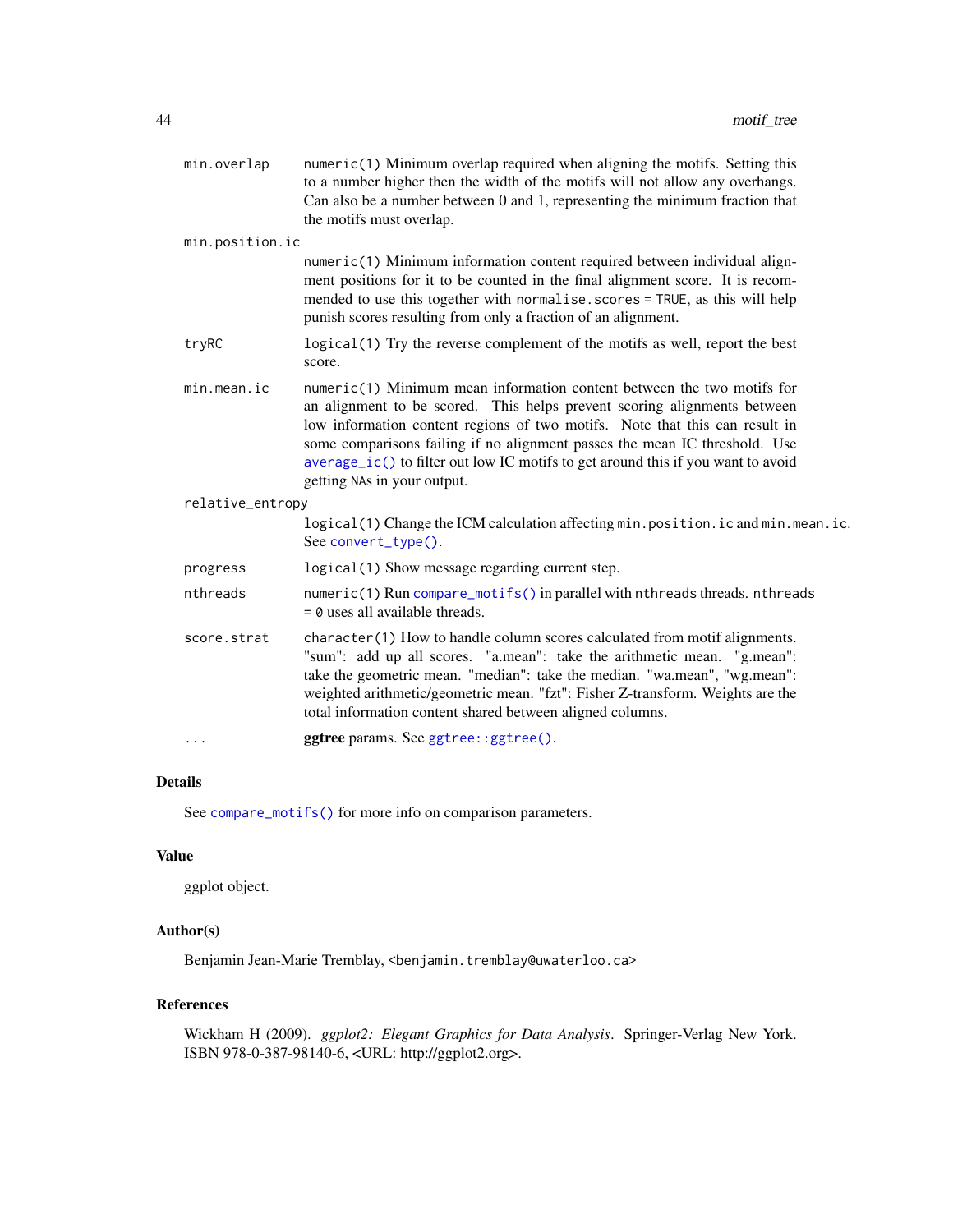# read\_cisbp 45

Yu G, Smith D, Zhu H, Guan Y, Lam TT (2017). "ggtree: an R package for visualization and annotation of phylogenetic trees with their covariates and other associated data." *Methods in Ecology and Evolution*, 8, 28-36. doi: 10.1111/2041-210X.12628.

# See Also

[motifStack::motifStack\(\)](#page-0-0), [compare\\_motifs\(\)](#page-5-0), [ggtree::ggtree\(\)](#page-0-0), [ggplot2::ggplot\(\)](#page-0-0)

### Examples

```
jaspar <- read_jaspar(system.file("extdata", "jaspar.txt",
                                  package = "universalmotif"))
if (requireNamespace("ggtree", quietly = TRUE)) {
jaspar.tree <- motif_tree(jaspar, linecol = "none", labels = "name",
                          layout = "rectangular")
}
## Not run:
## When inputting a dist object, the linecol and tipsize options are
## not available. To add these manually:
library(MotifDb)
library(ggtree)
library(ggplot2)
motifs <- filter_motifs(MotifDb, organism = "Athaliana")[1:50]
comparison <- compare_motifs(motifs, method = "PCC", score.strat = "a.mean")
comparison <- as.dist(1 - comparison)
mot.names <- attr(comparison, "Labels")
tree <- motif_tree(comparison)
annotations \leq data.frame(label = mot.names,
                          icscore = sapply(motifs, function(x) x["icscore"]),
                          family = sapply(motifs, function(x) x["family"]))
tree <- tree %<+% annotations +
          geom_tippoint(aes(size = icscore)) +
          aes(colour = family) +
          theme(legend.position = "right",
                legend.title = element_blank())
## End(Not run)
```
<span id="page-44-0"></span>read\_cisbp *Import CIS-BP motifs.*

### **Description**

Import CIS-BP formatted motifs. See <http://cisbp.ccbr.utoronto.ca/index.php>. Assumed to be DNA motifs.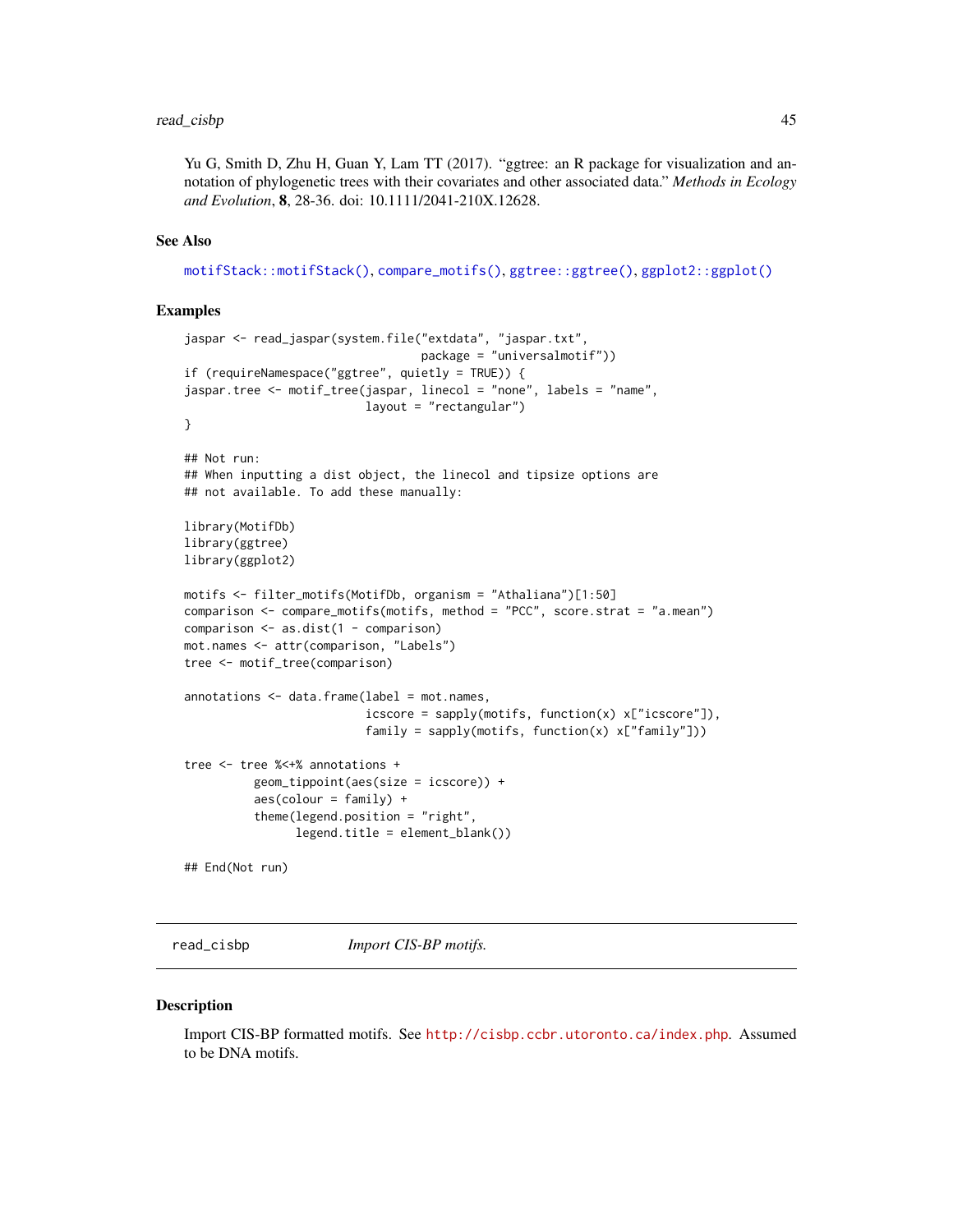### Usage

read\_cisbp(file, skip = 0)

### Arguments

| file | character(1) File name.                                                                              |
|------|------------------------------------------------------------------------------------------------------|
| skip | numeric(1) If not zero, will skip however many desired lines in the file before<br>starting to read. |

## Details

CIS-BP motifs can be formatted with or without additional header metadata. Motifs without any header start at instances of the word "Pos", whereas motifs with a header start at instances of the word "TF".

# Value

list [universalmotif](#page-70-0) objects.

### Author(s)

Benjamin Jean-Marie Tremblay, <benjamin.tremblay@uwaterloo.ca>

## References

Weirauch MT, Yang A, Albu M, Cote AG, Montenegro-Montero A, Drewe P, Najafabadi HS, Lambert SA, Mann I, Cook K, Zheng H, Goity A, van Bakel H, Lozano JC, Galli M, Lewsey MG, Huang E, Mukherjee T, Chen X, Reece-Hoyes JS, Govindarajan S, Shaulsky G, Walhout AJ, Bouget FY, Ratsch G, Larrondo LF, Ecker JR, Hughes TR (2014). "Determination and inference of eukaryotic transcription factor sequence specificity." *Cell*, 158, 1431-1443.

# See Also

Other read\_motifs: [read\\_homer\(](#page-46-0)), [read\\_jaspar\(](#page-47-0)), [read\\_matrix\(](#page-48-0)), [read\\_meme\(](#page-49-0)), [read\\_motifs\(](#page-50-0)), [read\\_transfac\(](#page-51-0)), [read\\_uniprobe\(](#page-52-0))

```
cisbp <- read_cisbp(system.file("extdata", "cisbp.txt",
                               package = "universalmotif"))
```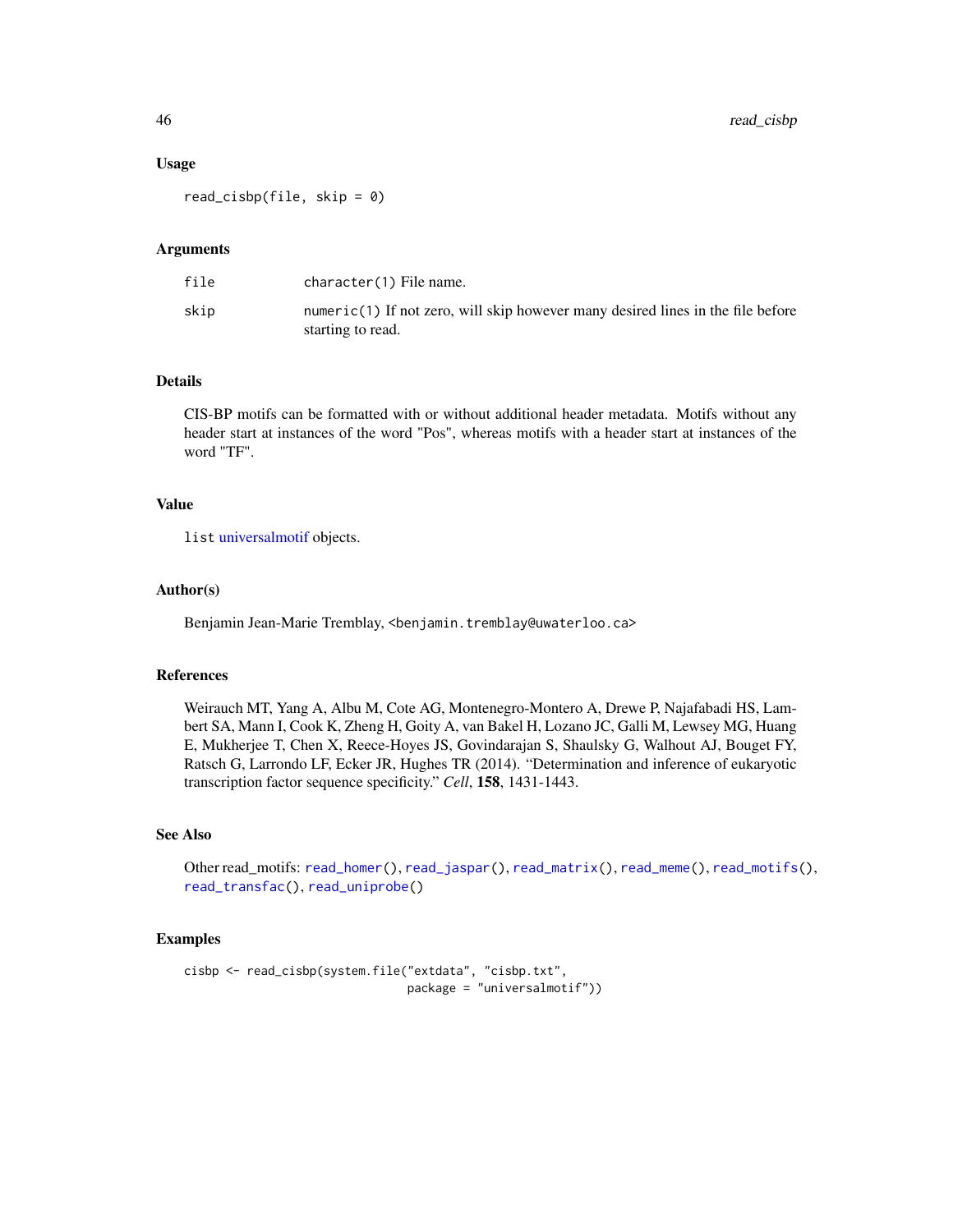<span id="page-46-0"></span>

Import HOMER formatted motifs. See <http://homer.ucsd.edu/homer/motif/>. Assumed to be DNA motifs. Note that HOMER motifs come with a pre-determined logodds threshold; if you wish to re-create HOMER's motif scanning, then use it in [scan\\_sequences\(\)](#page-57-0) (see examples).

# Usage

read\_homer(file, skip = 0)

### Arguments

| file | character(1) File name.                                                                              |
|------|------------------------------------------------------------------------------------------------------|
| skip | numeric(1) If not zero, will skip however many desired lines in the file before<br>starting to read. |

# Value

list [universalmotif](#page-70-0) objects.

### Author(s)

Benjamin Jean-Marie Tremblay, <br />benjamin.tremblay@uwaterloo.ca>

# References

Heinz S, Benner C, Spann N, Bertolino E, Lin YC, Laslo P, Cheng JX, Murre C, Singh H, Glass CK (2010). "Simple combinations of lineage-determining transcription factors prime cis-regulatory elements required for macrophage and B cell identities." *Molecular Cell*, 38, 576-589.

### See Also

```
Other read_motifs: read_cisbp(), read_jaspar(), read_matrix(), read_meme(), read_motifs(),
read_transfac(), read_uniprobe()
```

```
data(ArabidopsisPromoters)
homer <- read_homer(system.file("extdata", "homer.txt",
                               package = "universalmotif"))
thresholds <- homer |> to_df() |> with(logodds.threshold) |> as.numeric()
scan_sequences(homer, ArabidopsisPromoters,
 threshold = thresholds, threshold.type = "logodds.abs")
```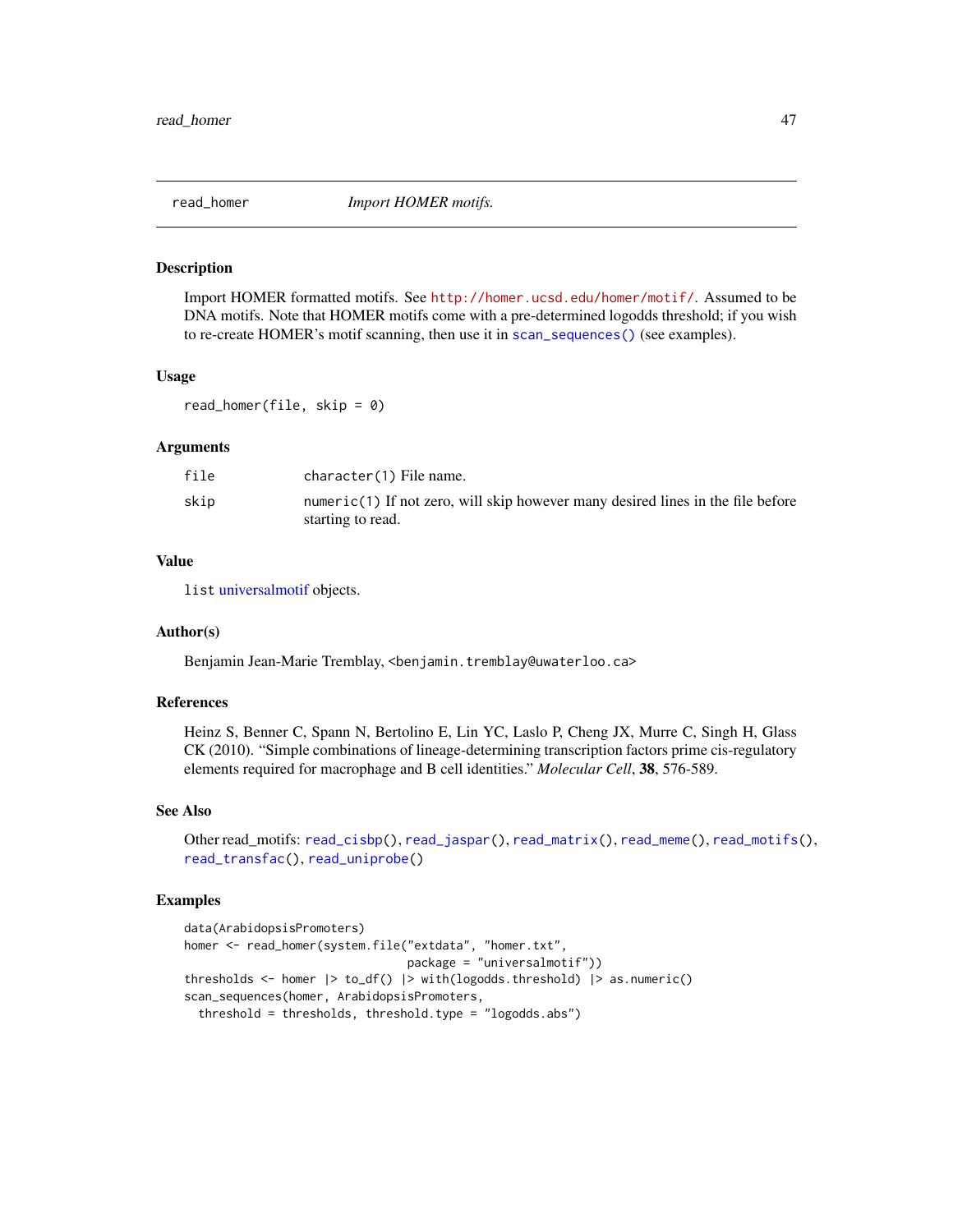<span id="page-47-0"></span>

Import JASPAR formatted motifs. See <http://jaspar.genereg.net/>. Can be either DNA, RNA, or AA motifs.

### Usage

read\_jaspar(file, skip = 0)

# Arguments

| file | character(1) File name.                                                                              |
|------|------------------------------------------------------------------------------------------------------|
| skip | numeric(1) If not zero, will skip however many desired lines in the file before<br>starting to read. |

# Value

list [universalmotif](#page-70-0) objects.

## Author(s)

Benjamin Jean-Marie Tremblay, <benjamin.tremblay@uwaterloo.ca>

### References

Khan A, Fornes O, Stigliani A, Gheorghe M, Castro-Mondragon JA, van der Lee R, Bessy A, Cheneby J, Kulkarni SR, Tan G, Baranasic D, Arenillas DJ, Sandelin A, Vandepoele K, Lenhard B, Ballester B, Wasserman WW, Parcy F, Mathelier A (2018). "JASPAR 2018: update of the open-access database of transcription factor binding profiles and its web framework." *Nucleic Acids Research*, 46, D260-D266.

# See Also

Other read\_motifs: [read\\_cisbp\(](#page-44-0)), [read\\_homer\(](#page-46-0)), [read\\_matrix\(](#page-48-0)), [read\\_meme\(](#page-49-0)), [read\\_motifs\(](#page-50-0)), [read\\_transfac\(](#page-51-0)), [read\\_uniprobe\(](#page-52-0))

```
jaspar <- read_jaspar(system.file("extdata", "jaspar.txt",
                                 package = "universalmotif"))
```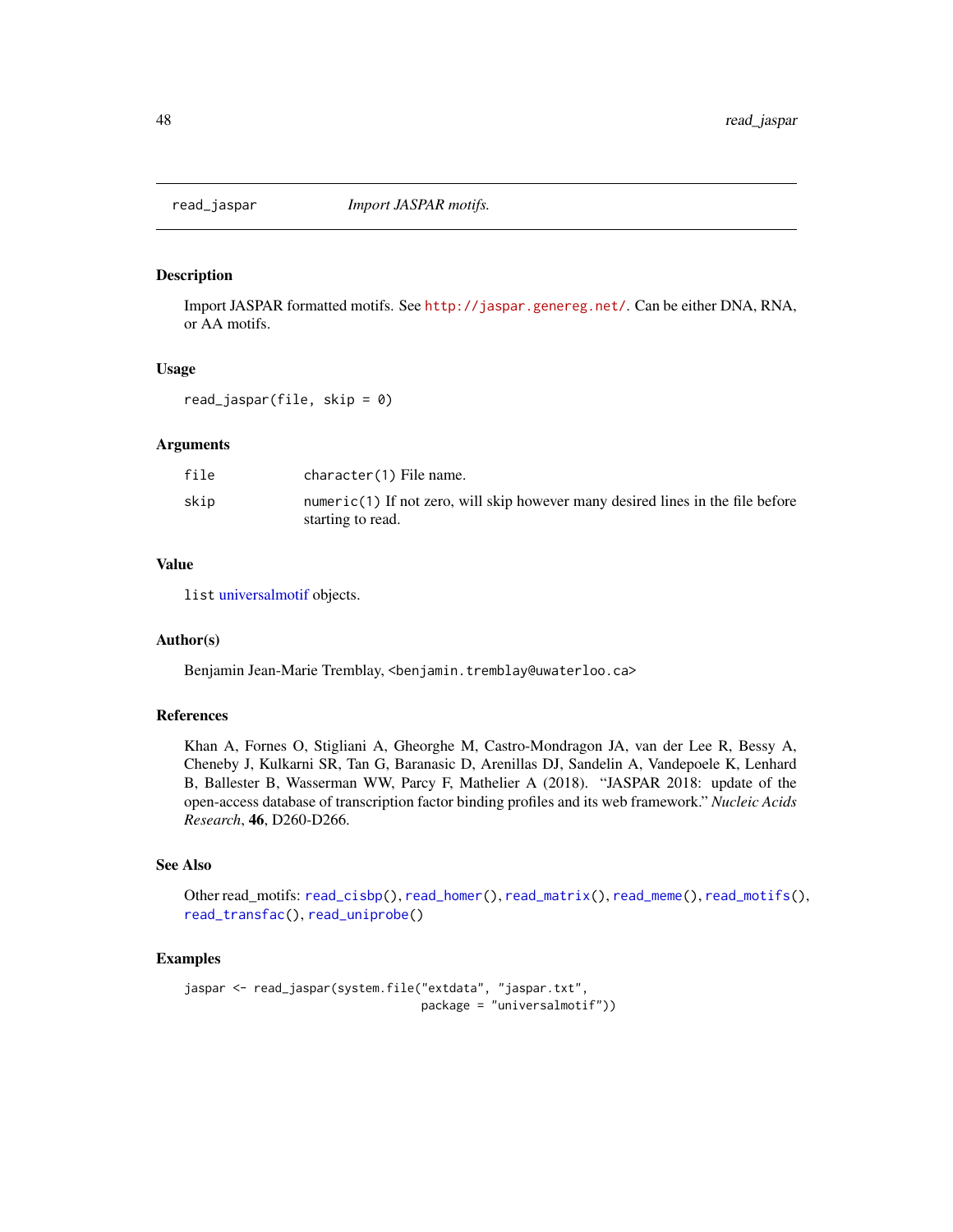<span id="page-48-0"></span>

Import simply formatted motifs.

## Usage

```
read_matrix(file, skip = 0, type, positions = "columns",
  alphabet = "DNA", sep = "", headers = TRUE, rownames = FALSE,
 comment = NULL)
```
# Arguments

| file      | character(1) File name.                                                                                                                                                    |
|-----------|----------------------------------------------------------------------------------------------------------------------------------------------------------------------------|
| skip      | $numeric(1)$ If not zero, will skip however many desired lines in the file before<br>starting to read.                                                                     |
| type      | character(1) One of c('PCM', 'PPM', 'PWM', 'ICM'). If missing will try<br>and guess which one.                                                                             |
| positions | character(1) One of c('columns', 'rows'). Partial matching allowed. In-<br>dicate whether each position within a motif is represented as a row or a column<br>in the file. |
| alphabet  | character(1) One of c('DNA', 'RNA', 'AA'), or a string of letters.                                                                                                         |
| sep       | character(1) Indicates how individual motifs are separated. Set as NULL if<br>there are no seperating lines between motifs (the default is to assume a blank<br>line).     |
| headers   | $logical(1)$ , character(1) Indicating if and how to read names.                                                                                                           |
| rownames  | logical(1) Are there alphabet letters present as rownames?                                                                                                                 |
| comment   | NULL, character(1) Character denoting lines to be considered comments.                                                                                                     |

## Value

list [universalmotif](#page-70-0) objects.

# Author(s)

Benjamin Jean-Marie Tremblay, <benjamin.tremblay@uwaterloo.ca>

## See Also

```
Other read_motifs: read_cisbp(), read_homer(), read_jaspar(), read_meme(), read_motifs(),
read_transfac(), read_uniprobe()
```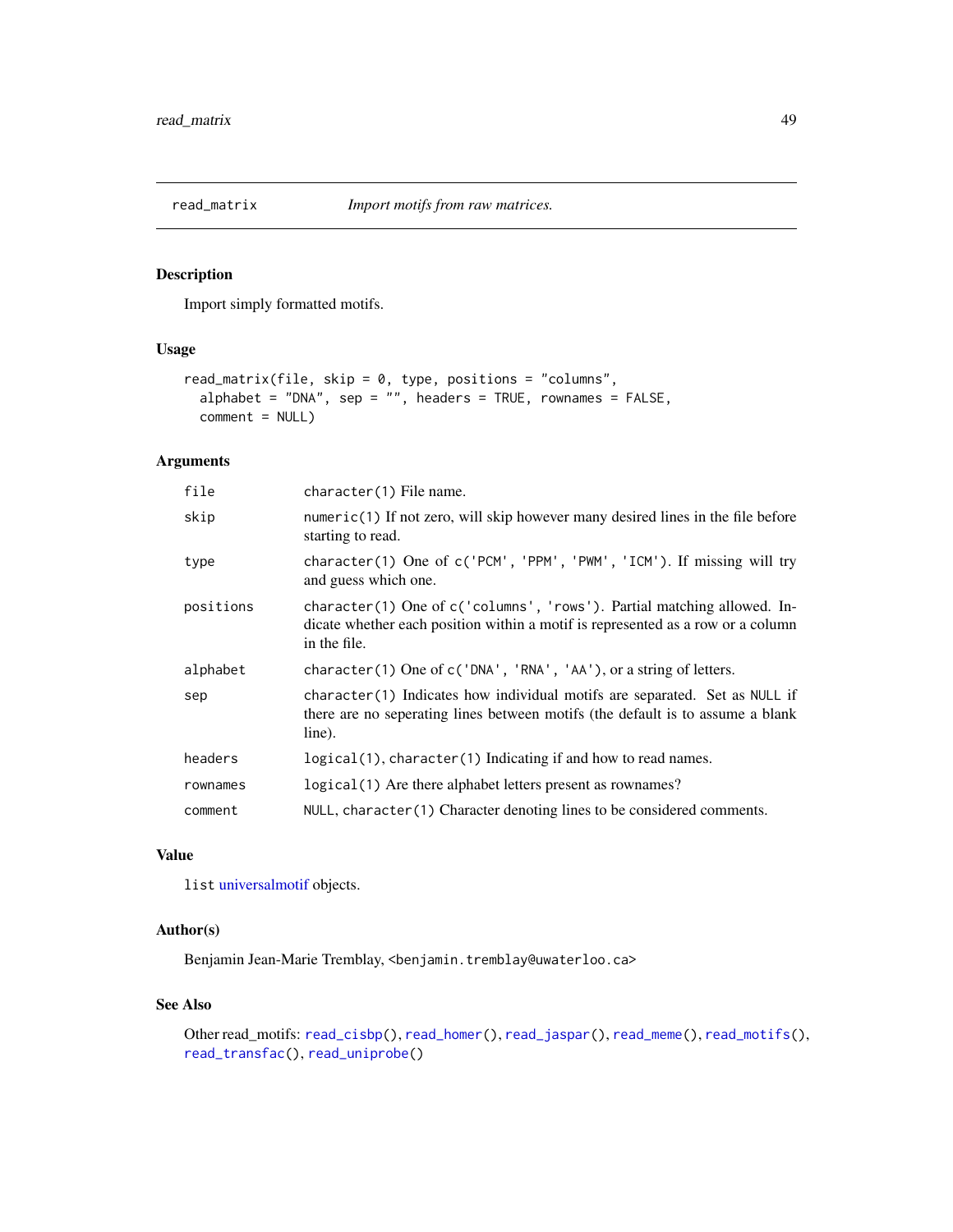### Examples

```
hocomoco <- system.file("extdata", "hocomoco.txt", package = "universalmotif")
hocomoco \leq read_matrix(hocomoco, headers = ">", positions = "rows")
```
<span id="page-49-0"></span>read\_meme *Import MEME motifs.*

# **Description**

Import MEME formatted motifs, as well as original motif sequences. See [http://meme-suite.](http://meme-suite.org/doc/meme-format.html) [org/doc/meme-format.html](http://meme-suite.org/doc/meme-format.html). Both 'full' and 'minimal' formats are supported. DREME and STREME motifs can also be imported, but note that readsites and readsites.meta arguments do nothing.

### Usage

```
read_meme(file, skip = 0, readsites = FALSE, readsites.meta = FALSE)
```
### Arguments

| file      | character(1) File name.                                                                                  |
|-----------|----------------------------------------------------------------------------------------------------------|
| skip      | $numeric(1)$ If not zero, will skip however many desired lines in the file before<br>starting to read.   |
| readsites | logical (1) If TRUE, the motif sites will be read as well.                                               |
|           | readsites meta $logical(1)$ If readsites = TRUE, then additionally read site positions and P-<br>values. |

## Details

Please note that the typical number precision limit in R is around 1e-308. This means that motif P-values in MEME files below this limit are rounded automatically to 0. To get around this, the E-value is also stored as a string in the extrainfo slot. If you require a numeric value for analysis, use the [log\\_string\\_pval\(\)](#page-75-0) function to get the log of the string-formatted p-value.

### Value

list [universalmotif](#page-70-0) objects. If readsites = TRUE, a list comprising of a sub-list of motif objects and a sub-list of motif sites will be returned. If readsites.meta = TRUE, then two additional list items will be present, one containing site positions and P-values, and another containing combined sequence p-values.

## Author(s)

Benjamin Jean-Marie Tremblay, <benjamin.tremblay@uwaterloo.ca>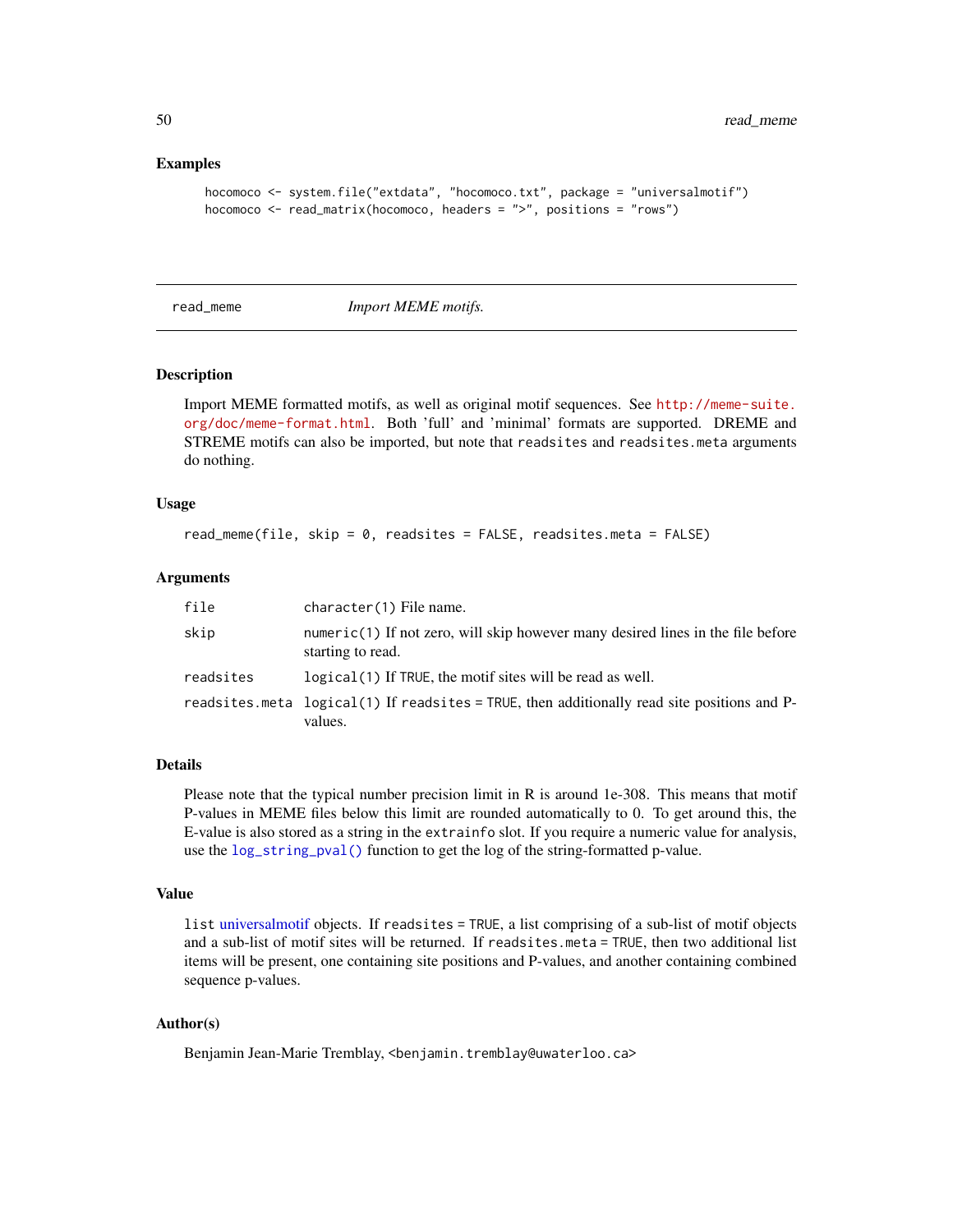# read\_motifs 51

# References

Bailey TL, Boden M, Buske FA, Frith M, Grant CE, Clementi L, Ren J, Li WW, Noble WS (2009). "MEME SUITE: tools for motif discovery and searching." *Nucleic Acids Research*, 37, W202- W208.

# See Also

Other read\_motifs: [read\\_cisbp\(](#page-44-0)), [read\\_homer\(](#page-46-0)), [read\\_jaspar\(](#page-47-0)), [read\\_matrix\(](#page-48-0)), [read\\_motifs\(](#page-50-0)), [read\\_transfac\(](#page-51-0)), [read\\_uniprobe\(](#page-52-0))

# Examples

```
meme.minimal <- read_meme(system.file("extdata", "meme_minimal.txt",
                                      package = "universalmotif"))
meme.full <- read_meme(system.file("extdata", "meme_full.txt",
                                   package = "universalmotif"))
## Get numeric p-value:
log_string_pval(meme.minimal[[1]]["extrainfo"]["eval.string"])
```
<span id="page-50-0"></span>read\_motifs *Import universalmotif formatted motifs.*

## Description

Import motifs created from [write\\_motifs\(\)](#page-95-0). For optimal storage of universalmotif class motifs, consider using [saveRDS\(\)](#page-0-0) and [readRDS\(\)](#page-0-0). Currently the universalmotif format is YAML-based, but this is subject to change.

# Usage

read\_motifs(file, skip = 0, progress = FALSE, BP = FALSE)

### Arguments

| file      | character(1) File name.                                                                                                                    |
|-----------|--------------------------------------------------------------------------------------------------------------------------------------------|
| skip      | $numeric(1)$ If not zero, will skip however many desired lines in the file before<br>starting to read.                                     |
| progress  | logical(1) Show progress.                                                                                                                  |
| <b>BP</b> | logical(1) Allows for the use of <b>BiocParallel</b> within read_motifs(). See<br>BiocParallel:: register() to change the default backend. |

### Value

list [universalmotif](#page-70-0) objects.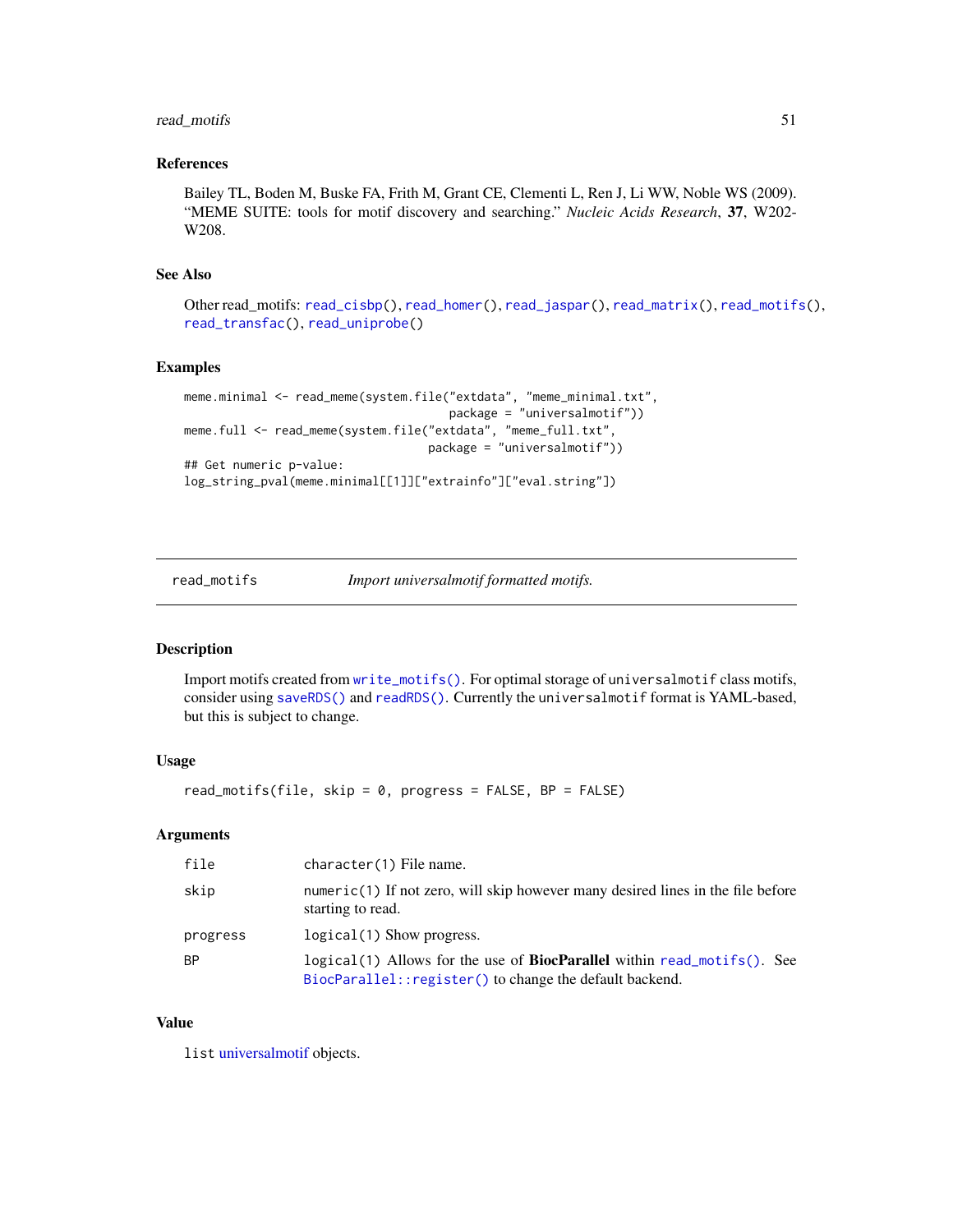## Author(s)

Benjamin Jean-Marie Tremblay, <benjamin.tremblay@uwaterloo.ca>

### See Also

```
Other read_motifs: read_cisbp(), read_homer(), read_jaspar(), read_matrix(), read_meme(),
read_transfac(), read_uniprobe()
```
<span id="page-51-0"></span>read\_transfac *Import TRANSFAC motifs.*

### Description

Import TRANSFAC formatted motifs. Assumed to be DNA motifs, type PCM. See system.file("extdata", "transfac.txt", pacakge="universalmotif") for an example motif.

## Usage

read\_transfac(file, skip =  $0$ )

# Arguments

| file | character(1) File name.                                                         |
|------|---------------------------------------------------------------------------------|
| skip | numeric(1) If not zero, will skip however many desired lines in the file before |
|      | starting to read.                                                               |

# Value

list [universalmotif](#page-70-0) objects.

# Author(s)

Benjamin Jean-Marie Tremblay, <benjamin.tremblay@uwaterloo.ca>

# References

Wingender E, Dietze P, Karas H, Knuppel R (1996). "TRANSFAC: A Database on Transcription Factors and Their DNA Binding Sites." *Nucleic Acids Research*, 24, 238-241.

## See Also

```
Other read_motifs: read_cisbp(), read_homer(), read_jaspar(), read_matrix(), read_meme(),
read_motifs(), read_uniprobe()
```

```
transfac <- read_transfac(system.file("extdata", "transfac.txt",
                                     package = "universalmotif"))
```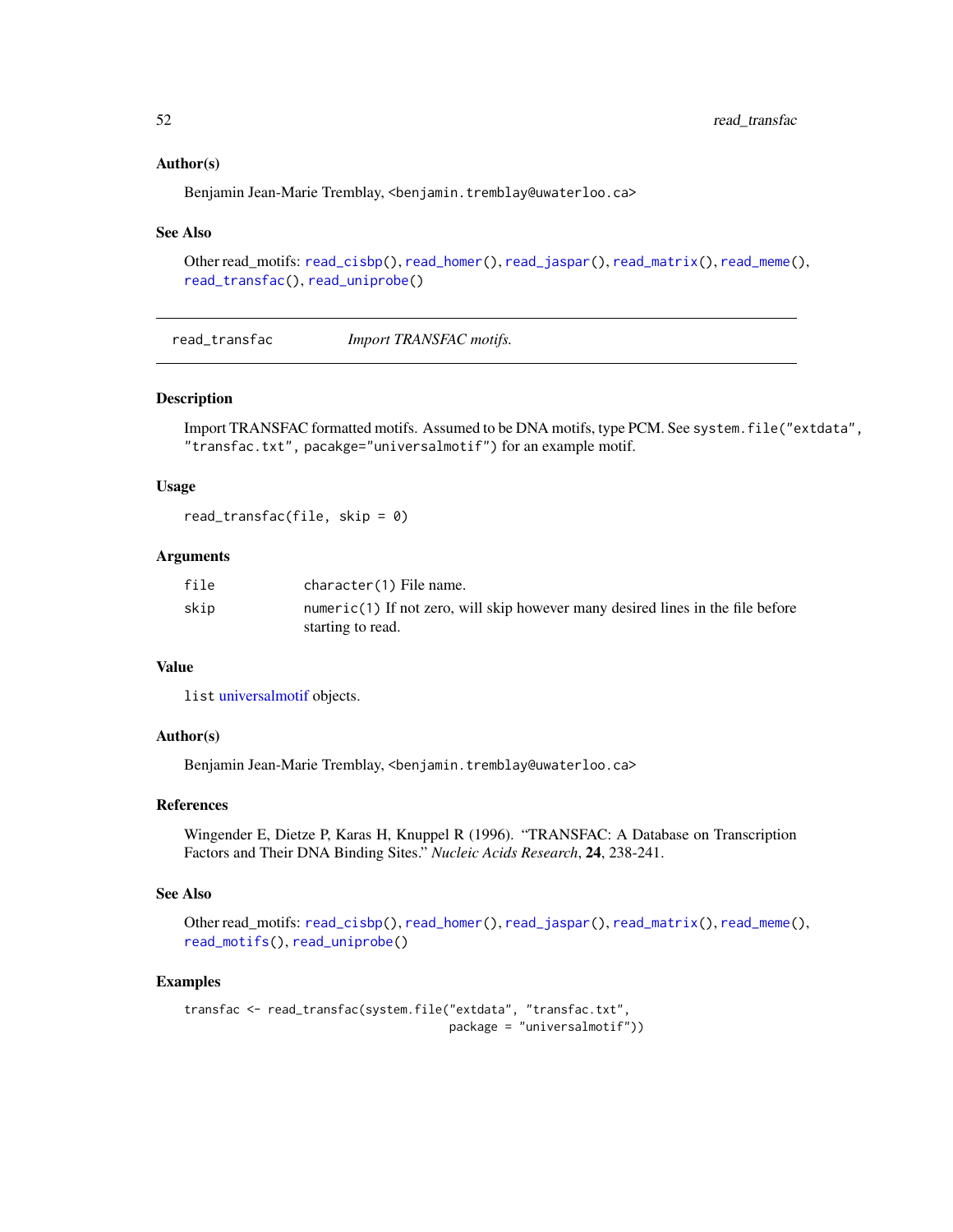<span id="page-52-0"></span>

Import UNIPROBE formatted motifs. Assumed DNA.

## Usage

read\_uniprobe(file, skip = 0)

## Arguments

| file | character(1) File name.                                                                              |
|------|------------------------------------------------------------------------------------------------------|
| skip | numeric(1) If not zero, will skip however many desired lines in the file before<br>starting to read. |

## Value

list [universalmotif](#page-70-0) objects.

# Author(s)

Benjamin Jean-Marie Tremblay, <benjamin.tremblay@uwaterloo.ca>

# References

Hume MA, Barrera LA, Gisselbrecht SS, Bulyk ML (2015). "UniPROBE, update 2015: new tools and content for the online database of protein-binding microarray data on protein-DNA interactions." *Nucleic Acids Research*, 43, D117-D122.

### See Also

Other read\_motifs: [read\\_cisbp\(](#page-44-0)), [read\\_homer\(](#page-46-0)), [read\\_jaspar\(](#page-47-0)), [read\\_matrix\(](#page-48-0)), [read\\_meme\(](#page-49-0)), [read\\_motifs\(](#page-50-0)), [read\\_transfac\(](#page-51-0))

```
uniprobe.minimal <- read_uniprobe(system.file("extdata", "uniprobe_minimal.txt",
                                              package = "universalmotif"))
uniprobe.full <- read_uniprobe(system.file("extdata", "uniprobe_full.txt",
                                           package = "universalmotif"))
```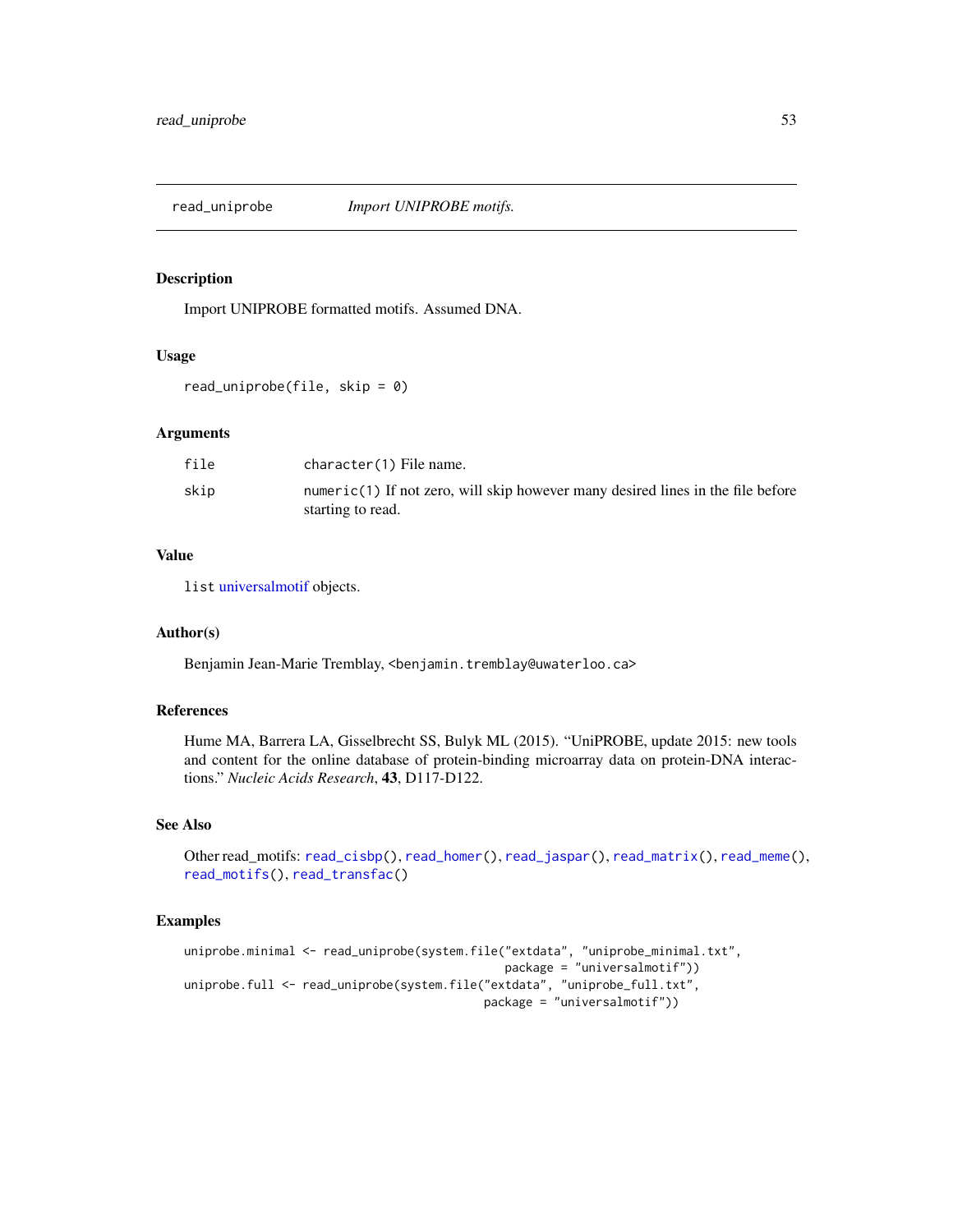<span id="page-53-0"></span>De novo motif discovery via MEME. For a detailed description of the command, see [http://](http://meme-suite.org/doc/meme.html) [meme-suite.org/doc/meme.html](http://meme-suite.org/doc/meme.html). For a brief description of the command parameters, call run\_meme() without any arguments. Parameters in [run\\_meme\(\)](#page-53-0) which are directly taken from the MEME program are tagged with [MEME]. This function requires that the **processx** package be installed separately.

### Usage

```
run_meme(target.sequences, output = NULL, overwrite.dir = FALSE,
 control.sequences = NULL, weights = NULL, text = FALSE, brief = 1000,
 objfun = "classic", test = NULL, use_llr = FALSE, shuf = 2,
 hsfrac = NULL, cefrac = NULL, searchsize = NULL, norand = FALSE,
 csites = 1000, seed = 0, alph = NULL, revcomp = FALSE, pal = FALSE,
 mod = "z oops", nmotifs = 3, evt = NULL, nsites = NULL,
 minsites = NULL, maxsites = NULL, wnsites = 0.8, w = NULL,
 minw = 8, maxw = 50, allw = NULL, nomatrix = FALSE, wg = 11,
 ws = 1, noendgaps = FALSE, bfile = NULL, markov_order = 0,
 psp = NULL, maxiter = 50, distance = 0.001, prior = NULL, b = NULL,
 plib = NULL, spruzz = NULL, smap = NULL, cons = NULL, p = NULL,
 maxsize = NULL, maxtime = NULL, wd = getwd(), logfile = past@(wd),
 "/memerun.log"), readsites = TRUE, echo = FALSE, verbose = 1,
 timeout = Inf, bin = getOption("meme.bin"))
```
# Arguments

| target.sequences  |                                                                                    |  |
|-------------------|------------------------------------------------------------------------------------|--|
|                   | XStringSet List of sequences to get motifs from.                                   |  |
| output            | $character(1)$ Name of the output folder. If NULL, MEME output will be<br>deleted. |  |
| overwrite.dir     | logical (1) If output is set but already exists, allow over-writing.               |  |
| control.sequences |                                                                                    |  |
|                   | XStringSet List of negative sequences. Only used if objfun = $c$ ("de", "se").     |  |
| weights           | numeric Vector of numbers between 0 and 1, representing sequence weights.          |  |
| text              | $logical(1)$ [MEME]                                                                |  |
| brief             | numeric(1) [MEME]                                                                  |  |
| objfun            | character(1) [MEME]                                                                |  |
| test              | character(1) [MEME]                                                                |  |
| use_llr           | $logical(1)$ [MEME]                                                                |  |
| shuf              | $numeric(1)$ [MEME]                                                                |  |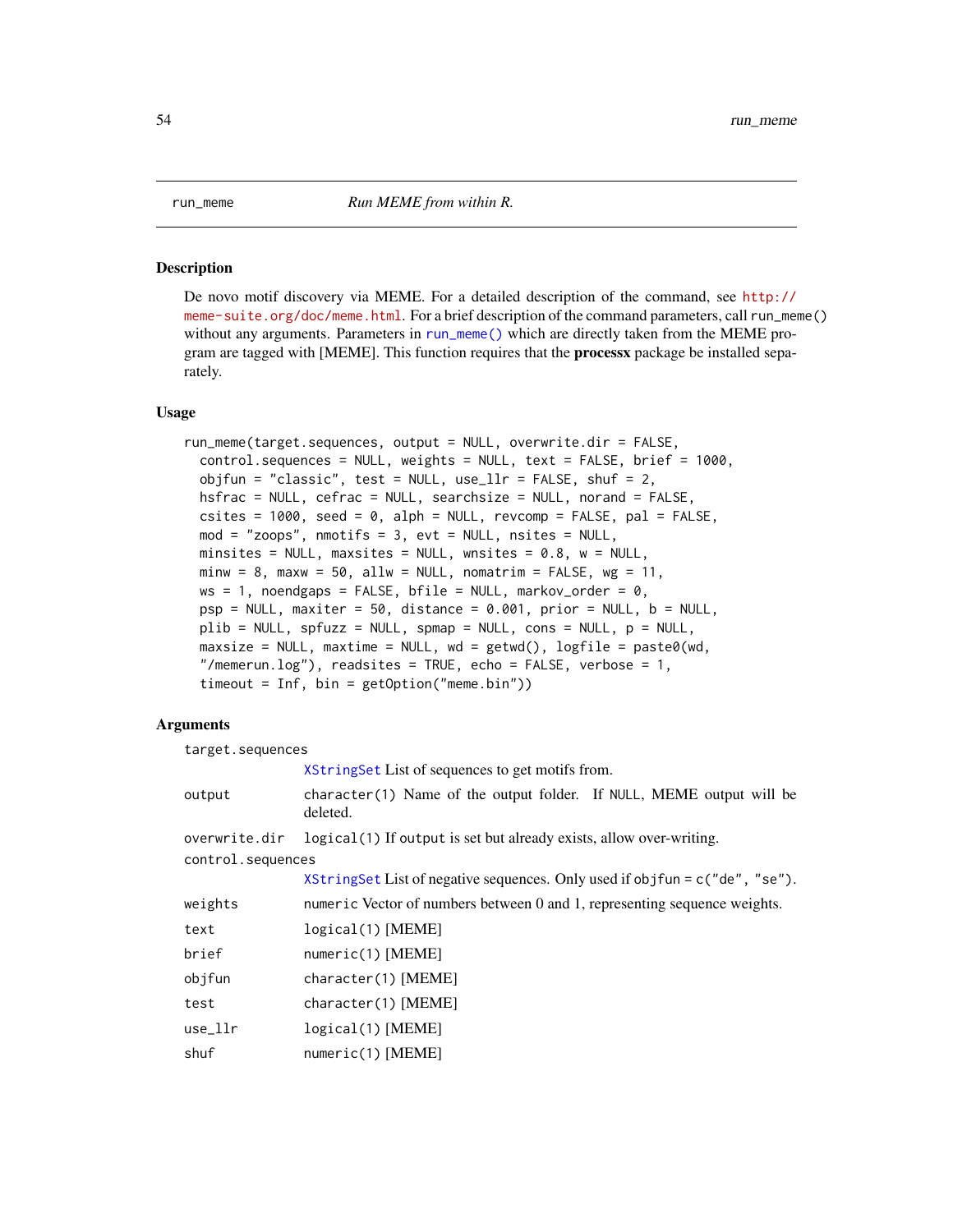# run\_meme 55

| numeric(1) [MEME]                                                                                 |
|---------------------------------------------------------------------------------------------------|
| numeric(1) [MEME]                                                                                 |
| numeric(1) [MEME]                                                                                 |
| logical(1) [MEME]                                                                                 |
| numeric(1) [MEME]                                                                                 |
| numeric(1) [MEME]                                                                                 |
| character(1) [MEME] Note: custom alphabet definition files can be created<br>$using$ meme_alph(). |
| logical(1) [MEME]                                                                                 |
| logical(1) [MEME]                                                                                 |
| character(1) [MEME]                                                                               |
| numeric(1) [MEME]                                                                                 |
| numeric(1) [MEME]                                                                                 |
| numeric(1) [MEME]                                                                                 |
| numeric(1) [MEME]                                                                                 |
| numeric(1) [MEME]                                                                                 |
| numeric(1) [MEME]                                                                                 |
| numeric(1) [MEME]                                                                                 |
| numeric(1) [MEME]                                                                                 |
| numeric(1) [MEME]                                                                                 |
| numeric(1) [MEME]                                                                                 |
| logical(1) [MEME]                                                                                 |
| numeric(1) [MEME]                                                                                 |
| numeric(1) [MEME]                                                                                 |
| logical(1) [MEME]                                                                                 |
| character(1) [MEME]                                                                               |
| numeric(1) [MEME]                                                                                 |
| character(1) [MEME]                                                                               |
| numeric(1) [MEME]                                                                                 |
| numeric(1) [MEME]                                                                                 |
| character(1) [MEME]                                                                               |
| $numeric(1)$ [MEME]                                                                               |
| character(1) [MEME]                                                                               |
| numeric(1) [MEME]                                                                                 |
| character(1) [MEME]                                                                               |
| character(1) [MEME]                                                                               |
| numeric(1) [MEME]                                                                                 |
|                                                                                                   |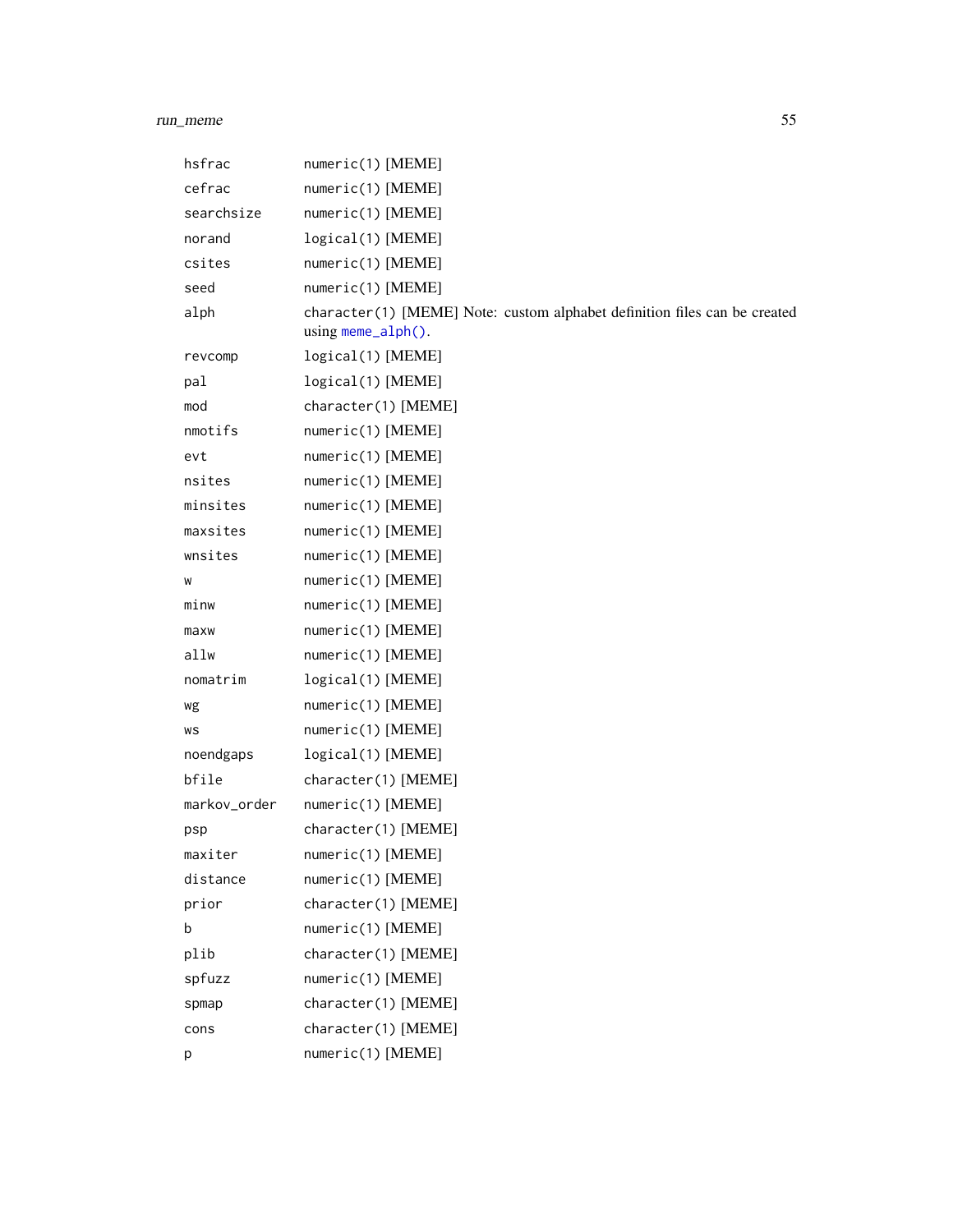| maxsize   | $numeric(1)$ [MEME]                                                                                                |
|-----------|--------------------------------------------------------------------------------------------------------------------|
| maxtime   | $numeric(1)$ [MEME]                                                                                                |
| wd        | character(1) Working directory to run MEME in.                                                                     |
| logfile   | character(1) File to dump MEME stderr. If NULL, no logs will be saved.                                             |
| readsites | logical(1) Read sites from MEME output (from read_meme()).                                                         |
| echo      | logical(1) Dump MEME output to console.                                                                            |
| verbose   | numeric(1) Set verbose = $\theta$ to quiet run_meme().                                                             |
| timeout   | numeric(1) Stop MEME program past timeout (seconds). See processx::run().                                          |
| bin       | character (1) Location of MEME binary. Alternatively, set this via options (meme. bin<br>$=$ '/path/to/meme/bin'). |

# Value

list The output file is read with [read\\_meme\(\)](#page-49-0).

## Author(s)

Benjamin Jean-Marie Tremblay, <br/>benjamin.tremblay@uwaterloo.ca>

# References

Bailey TL, Elkan C (1994). "Fitting a mixture model by expectation maximization to discover motifs in biopolymers." *Proceedings of the Second International Conference on Intelligent Systems for Molecular Biology*, 2, 28-36.

# See Also

[read\\_meme\(\)](#page-49-0), [create\\_sequences\(\)](#page-20-0), [shuffle\\_sequences\(\)](#page-65-0), [processx::run\(\)](#page-0-0)

# Examples

```
## Not run:
## To check that you are properly linking to the binary:
run_meme()
```
## End(Not run)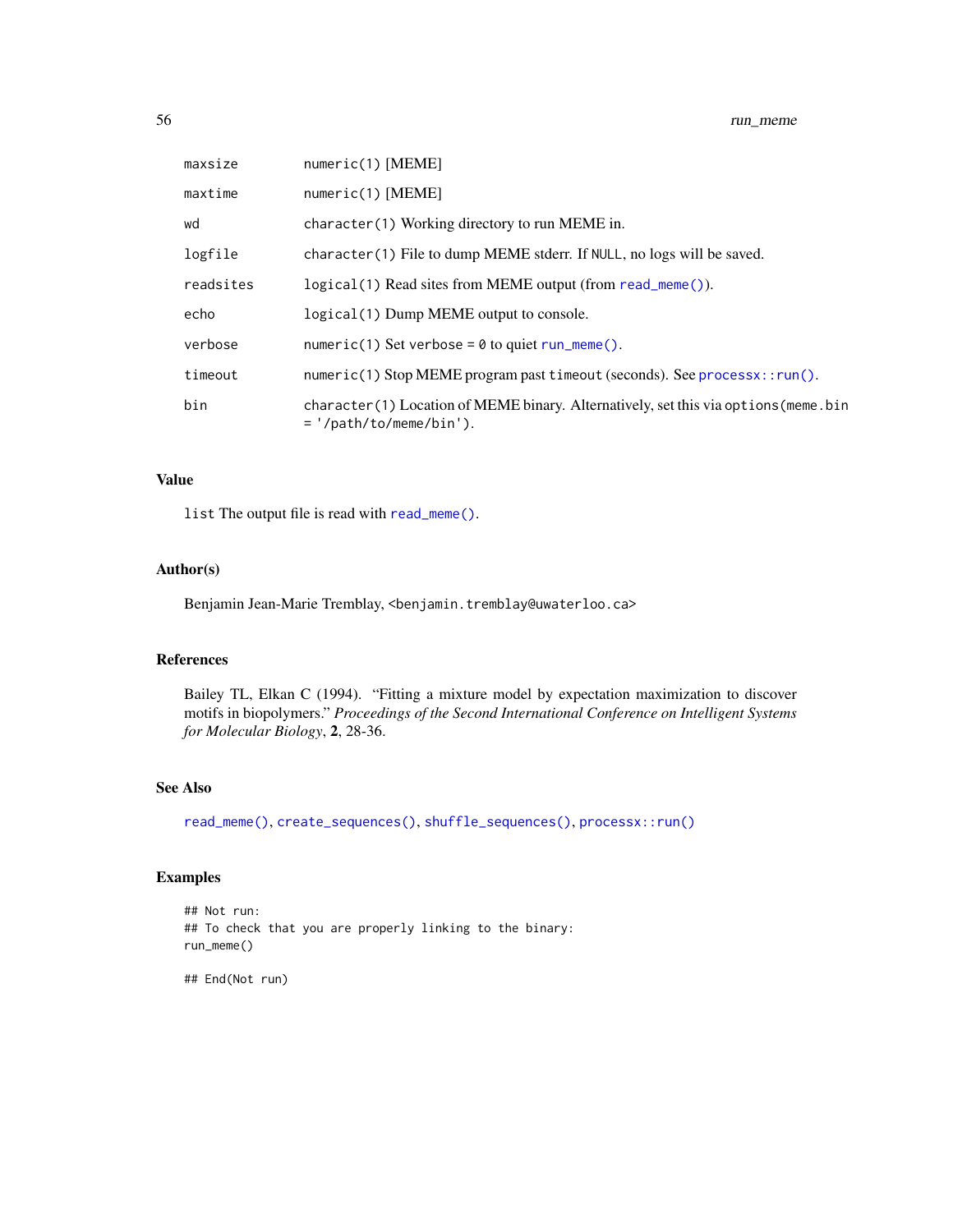Given probabilities for a sequence as represented by a motif, generate random sequences with the same length as the motif.

## Usage

sample\_sites(motif, n = 100, use.freq = 1)

# Arguments

| motif    | See convert_motifs() for acceptable formats.                                                |
|----------|---------------------------------------------------------------------------------------------|
| n        | numeric(1) Number of sites to generate.                                                     |
| use.freq | numeric(1) If one, use regular motif matrix. Otherwise, use respective multifreq<br>matrix. |

## Value

[XStringSet](#page-0-0) object.

# Author(s)

Benjamin Jean-Marie Tremblay, <benjamin.tremblay@uwaterloo.ca>

# See Also

[create\\_sequences\(\)](#page-20-0), [create\\_motif\(\)](#page-15-0), [add\\_multifreq\(\)](#page-2-0)

```
motif <- create_motif()
sites <- sample_sites(motif)
```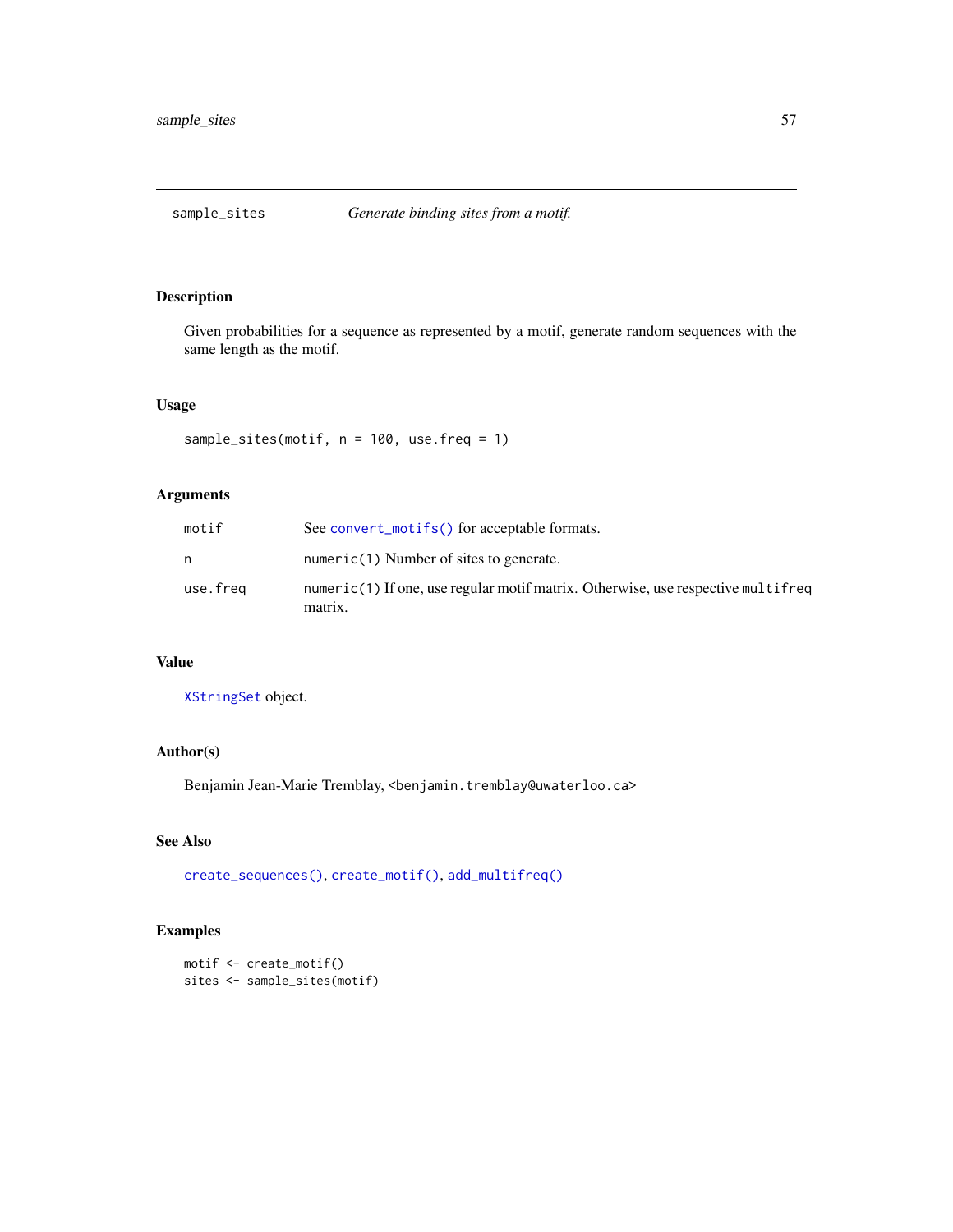For sequences of any alphabet, scan them using the PWM matrices of a set of input motifs.

## Usage

```
scan_sequences(motifs, sequences, threshold = 1e-04,
  threshold.type = c("pvalue", "qvalue", "logodds", "logodds.abs"),
 RC = FALSE, use.freq = 1, verbose = 0, nthreads = 1,
 motif_pvalue.k = 8, use.gaps = TRUE, allow.nonfinite = FALSE,
 warn.NA = TRUE, calc.pvals = TRUE, return.granges = FALSE,
 no.overlaps = FALSE, no.overlaps.by.strand = FALSE,
 no.overlaps.strat = c("score", "order"), respect.strand = FALSE,
 motif_pvalue.method = c("dynamic", "exhaustive"),
 calc.qvals = calc.pvals, calc.qvals.method = c("fdr", "BH",
  "bonferroni"))
```
# Arguments

| motifs          | See convert_motifs() for acceptable motif formats.                                                                                                                                                                                                     |  |
|-----------------|--------------------------------------------------------------------------------------------------------------------------------------------------------------------------------------------------------------------------------------------------------|--|
| sequences       | XStringSet Sequences to scan. Alphabet should match motif.                                                                                                                                                                                             |  |
| threshold       | numeric(1) See details.                                                                                                                                                                                                                                |  |
| threshold.type  | character(1) One of c('pvalue', 'qvalue', 'logodds', 'logodds.abs').<br>See details.                                                                                                                                                                   |  |
| <b>RC</b>       | logical(1) If TRUE, check reverse complement of the input sequences. Only<br>available for DNA/RNA.                                                                                                                                                    |  |
| use.freq        | numeric(1) The default, 1, uses the motif matrix (from the motif['motif']<br>slot) to search for sequences. If a higher number is used, then the matching k-let<br>matrix from the motif['multifreq'] slot is used. See add_multifreq().               |  |
| verbose         | numeric(1) Describe progress, from none $(\theta)$ to verbose (3).                                                                                                                                                                                     |  |
| nthreads        | numeric(1) Run scan_sequences() in parallel with nthreads threads. nthreads<br>$= 0$ uses all available threads. Note that no speed up will occur for jobs with only<br>a single motif and sequence.                                                   |  |
|                 | motif_pvalue.k numeric(1) Control motif_pvalue() approximation. See motif_pvalue().<br>Only used if motif_pvalue.method = "exhaustive".                                                                                                                |  |
| use.gaps        | logical (1) Set this to FALSE to ignore motif gaps, if present.                                                                                                                                                                                        |  |
| allow.nonfinite |                                                                                                                                                                                                                                                        |  |
|                 | logical(1) If FALSE, then apply a pseudocount if non-finite values are found in<br>the PWM. Note that if the motif has a pseudocount greater than zero and the mo-<br>tif is not currently of type PWM, then this parameter has no effect as the pseu- |  |

tif is not currently of type PWM, then this parameter has no effect as the pseudocount will be applied automatically when the motif is converted to a PWM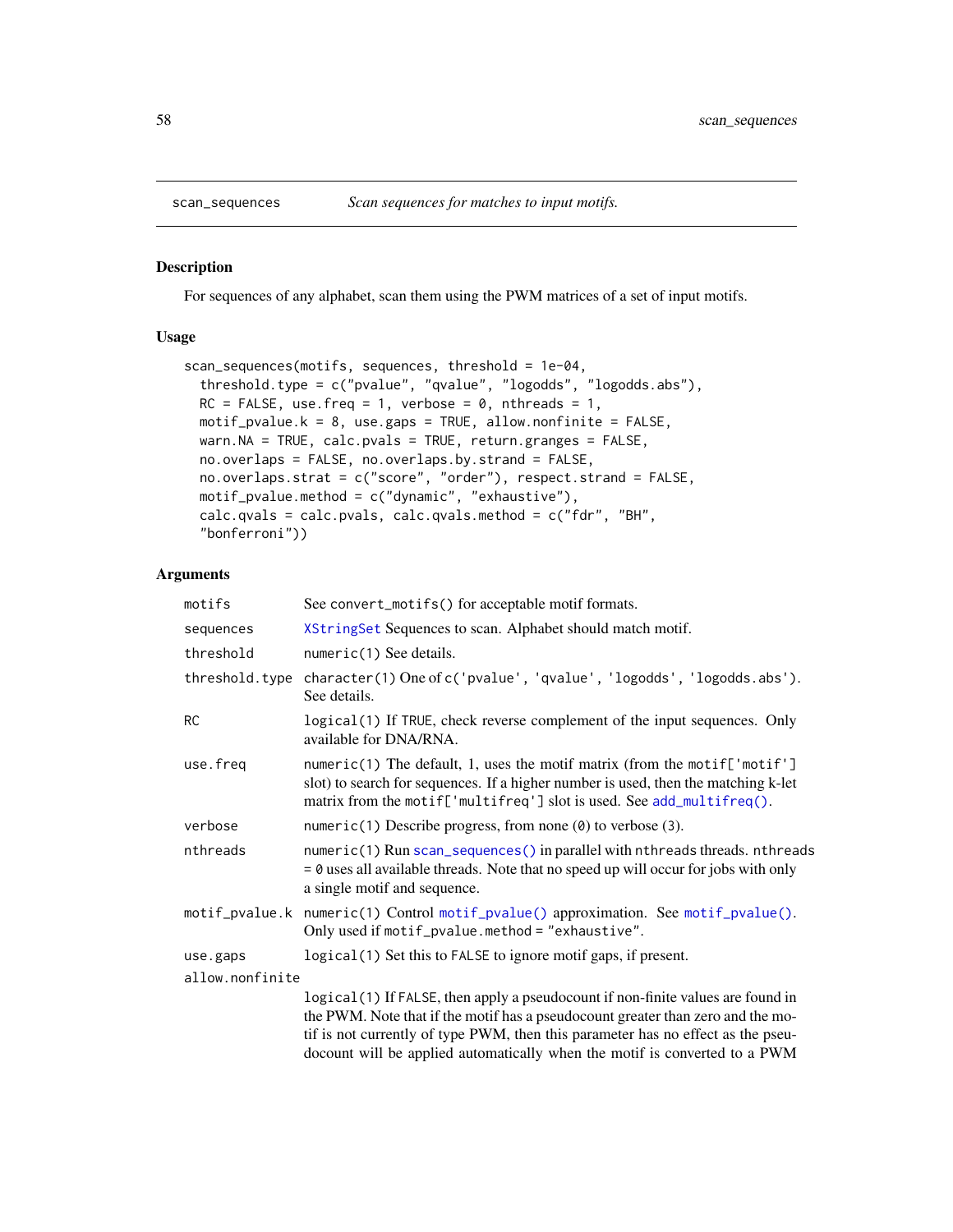| internally. This value is set to FALSE by default in order to stay consistent with |
|------------------------------------------------------------------------------------|
| pre-version 1.8.0 behaviour. Also note that this parameter is not compatible with  |
| motif_pvalue.method = "dynamic". A message will be printed if a pseudo-            |
| count is applied. To disable this, set options (pseudocount warning=FALSE).        |
|                                                                                    |

- warn.NA logical(1) Whether to warn about the presence of non-standard letters in the input sequence, such as those in masked sequences.
- calc.pvals logical(1) Calculate P-values for each hit. This is a convenience option which simply gives motif\_pvalue() the input motifs and the scores of each hit. Be careful about setting this to TRUE if you anticipate getting thousands of hits and are using motif\_pvalue.method = "exhaustive": expect to wait a few seconds or minutes for the calculations to finish. Increasing the nthreads value can help greatly here. See Details for more information on P-value calculation. If motif\_pvalue.method = "dynamic", then this is usually not an issue.
- return.granges logical(1) Return the results as a GRanges object. Requires the GenomicRanges package to be installed.
- no.overlaps logical(1) Remove overlapping hits from the same motifs. Overlapping hits from different motifs are preserved. Please note that the current implementation of this feature can add significantly to the run time for large inputs.
- no.overlaps.by.strand

logical(1) Whether to discard overlapping hits from the opposite strand (TRUE), or to only discard overlapping hits on the same strand (FALSE).

no.overlaps.strat

character(1) One of c("score", "order"). The former option keeps the highest scoring overlapping hit (and the first of these within ties), and the latter simply keeps the first overlapping hit.

respect.strand logical(1) If motifs are DNA/RNA, then setting this option to TRUE will make scan\_sequences() only scan the strands of the input sequences as indicated in the motif strand slot.

## motif\_pvalue.method

character(1) One of c("dynamic", "exhaustive"). Algorithm used for calculating P-values. The "exhaustive" method involves finding all possible motif matches at or above the specified score using a branch-and-bound algorithm, which can be computationally intensive (Hartman et al., 2013). Additionally, the computation must be repeated for each hit. The "dynamic" method calculates the distribution of possible motif scores using a much faster dynamic programming algorithm, and can be recycled for multiple scores (Grant et al., 2011). The only disadvantage is the inability to use allow.nonfinite = TRUE. See [motif\\_pvalue\(\)](#page-37-0) for details.

calc.qvals logical(1) Whether to also calculate adjusted P-values. Only valid if calc.pvals  $=$  TRUE.

calc.qvals.method

character(1) One of c("fdr", "BH", "bonferroni"). The method for calculating adjusted P-values. These are described in depth in the Sequence Searches vignette. Also see Noble (2009).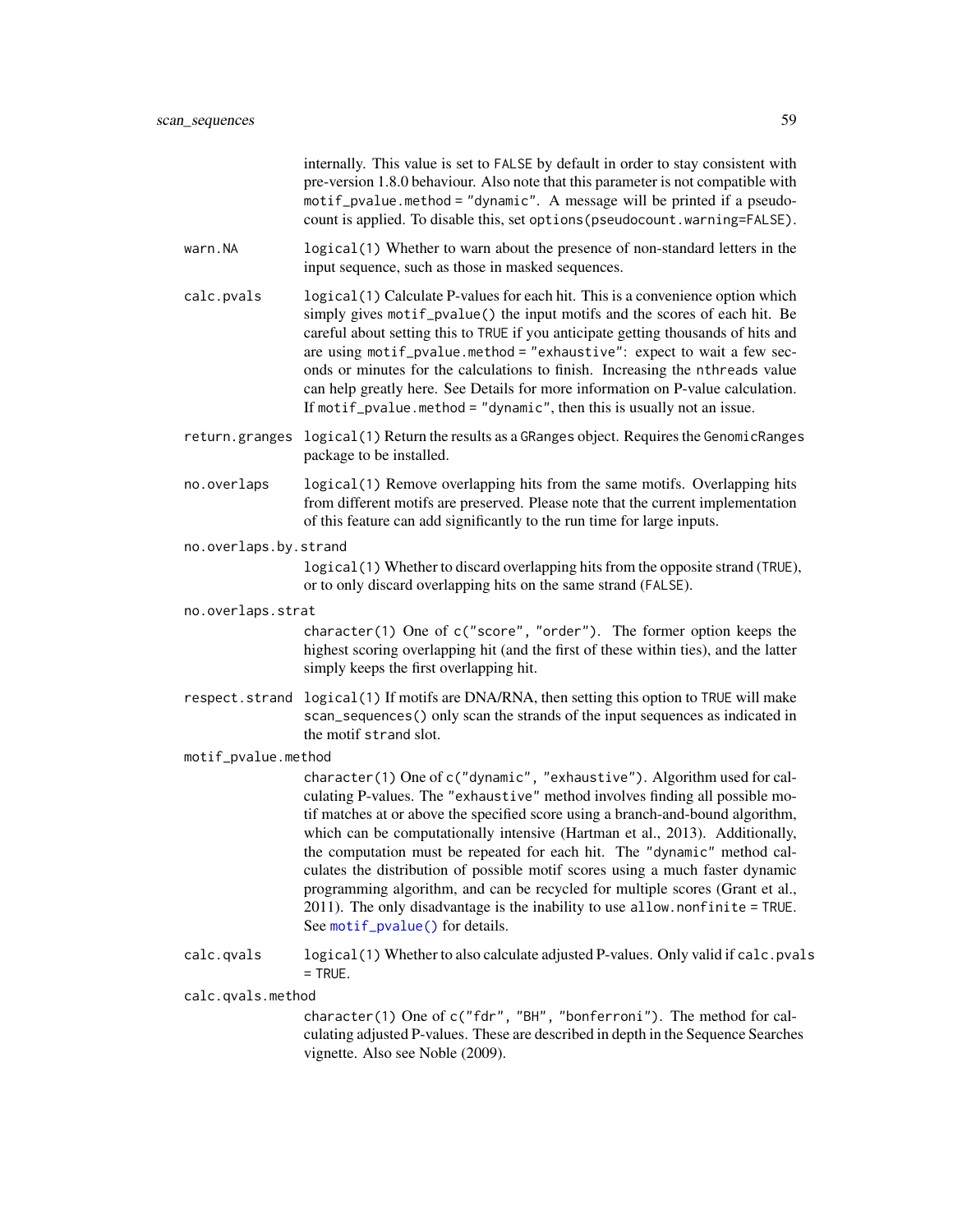# Details

# Logodds scoring:

Similar to [Biostrings::matchPWM\(\)](#page-0-0), the scanning method uses logodds scoring. (To see the scoring matrix for any motif, simply run convert\_type(motif, "PWM"). For a multifreq scoring matrix: apply(motif["multifreq"][["2"]], 2, ppm\_to\_pwm)). In order to score a sequence, at each position within a sequence of length equal to the length of the motif, the scores for each base are summed. If the score sum is above the desired threshold, it is kept.

### Thresholds:

If threshold, type  $=$  'logodds', then the threshold value is multiplied by the maximum possible motif scores. To calculate the maximum possible scores a motif (of type PWM) manually, run motif\_score(motif, 1). If threshold.type = 'pvalue', then threshold logodds scores are generated using [motif\\_pvalue\(\)](#page-37-0). Finally, if threshold.type = 'logodds.abs', then the exact values provided will be used as thresholds. Finally, if threshold.type = 'qvalue', then the threshold is calculated as if threshold.type = 'pvalue' and the final set of hits are filtered based on their calculated Q-value. (Note: this means that the thresh.score column will be incorrect!) This is done since most Q-values cannot be calculated prior to scanning. If you are running a very large job, it may be wise to use a P-value threshold followed by manually filtering by Q-value; this will avoid the scanning have to parse the larger number of hits from the internally-lowered threshold.

## Non-standard letters:

Non-standard letters (such as "N", "+", "-", ".", etc in [DNAString](#page-0-0) objects) will be safely ignored, resulting only in a warning and a very minor performance cost. This can used to scan masked sequences. See [Biostrings::mask\(\)](#page-0-0) for masking sequences (generating [MaskedXString](#page-0-0) objects), and [Biostrings::injectHardMask\(\)](#page-0-0) to recover masked [XStringSet](#page-0-0) objects for use with [scan\\_sequences\(\)](#page-57-0). There is also a provided wrapper function which performs both steps: [mask\\_seqs\(\)](#page-82-0).

### Value

DataFrame, GRanges with each row representing one hit. If the input sequences are [DNAStringSet](#page-0-0) or [RNAStringSet](#page-0-0), then an additional column with the strand is included. Function args are stored in the metadata slot. If return.granges = TRUE then a GRanges object is returned.

## Author(s)

Benjamin Jean-Marie Tremblay, <benjamin.tremblay@uwaterloo.ca>

## References

Grant CE, Bailey TL, Noble WS (2011). "FIMO: scanning for occurrences of a given motif." *Bioinformatics*, 27, 1017-1018.

Hartmann H, Guthohrlein EW, Siebert M, Soding SLJ (2013). "P-value-based regulatory motif discovery using positional weight matrices." *Genome Research*, 23, 181-194.

Noble WS (2009). "How does multiple testing work?" *Nature Biotechnology*, 27, 1135-1137.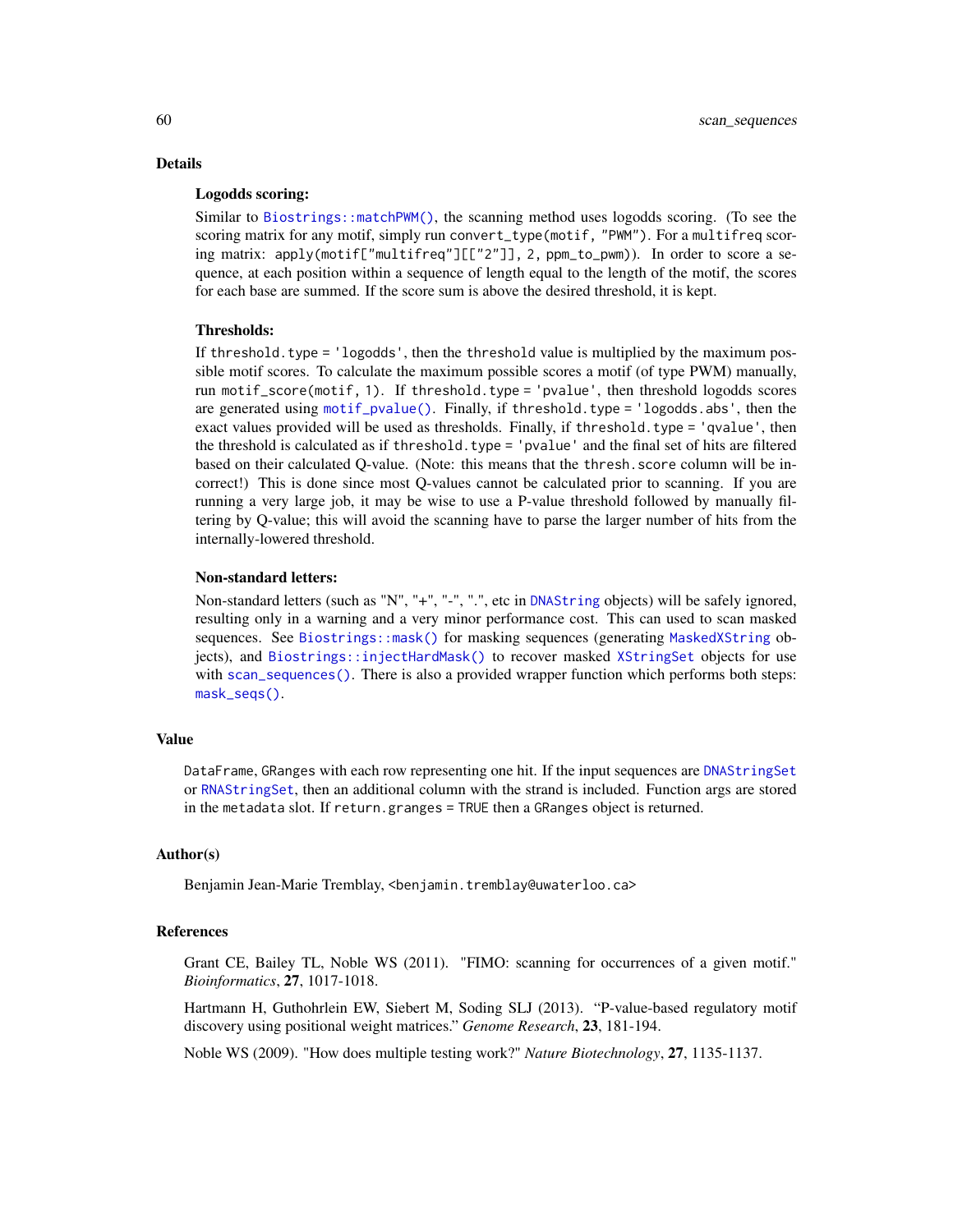sequence\_complexity 61

### See Also

```
add_multifreq(), Biostrings::matchPWM(), enrich_motifs(), motif_pvalue()
```
### Examples

```
## any alphabet can be used
## Not run:
set.seed(1)
alphabet <- paste(c(letters), collapse = "")
motif <- create_motif("hello", alphabet = alphabet)
sequences <- create_sequences(alphabet, seqnum = 1000, seqlen = 100000)
scan_sequences(motif, sequences)
## End(Not run)
## Sequence masking:
if (R.Version()$arch != "i386") {
library(Biostrings)
data(ArabidopsisMotif)
data(ArabidopsisPromoters)
seq <- mask_seqs(ArabidopsisPromoters, "AAAAA")
scan_sequences(ArabidopsisMotif, seq)
# A warning regarding the presence of non-standard letters will be given,
# but can be safely ignored in this case.
```
<span id="page-60-0"></span>sequence\_complexity *Calculate sequence complexity.*

## Description

}

Calculate sequence complexity using either the Wootton-Federhen, Trifonov, or DUST algorithms.

### Usage

```
sequence_complexity(seqs, window.size = 20,
 window.overlap = round(window.size/2), method = c("WoottonFederhen",
  "WoottonFederhenFast", "Trifonov", "TrifonovFast", "DUST"),
  trifonov.max.word.size = 7, nthreads = 1, return.granges = FALSE)
```
### Arguments

| segs        | XStringSet Input sequences.                                                                                                                                               |
|-------------|---------------------------------------------------------------------------------------------------------------------------------------------------------------------------|
| window.size | numeric Window size. If a number between 0 and 1 is provided, the value is<br>calculated as the number multiplied by the sequence length.                                 |
|             | window, overlap numeric Overlap between windows. If a number between $0$ and $1$ is provided,<br>the value is calculated as the number multiplied by the sequence length. |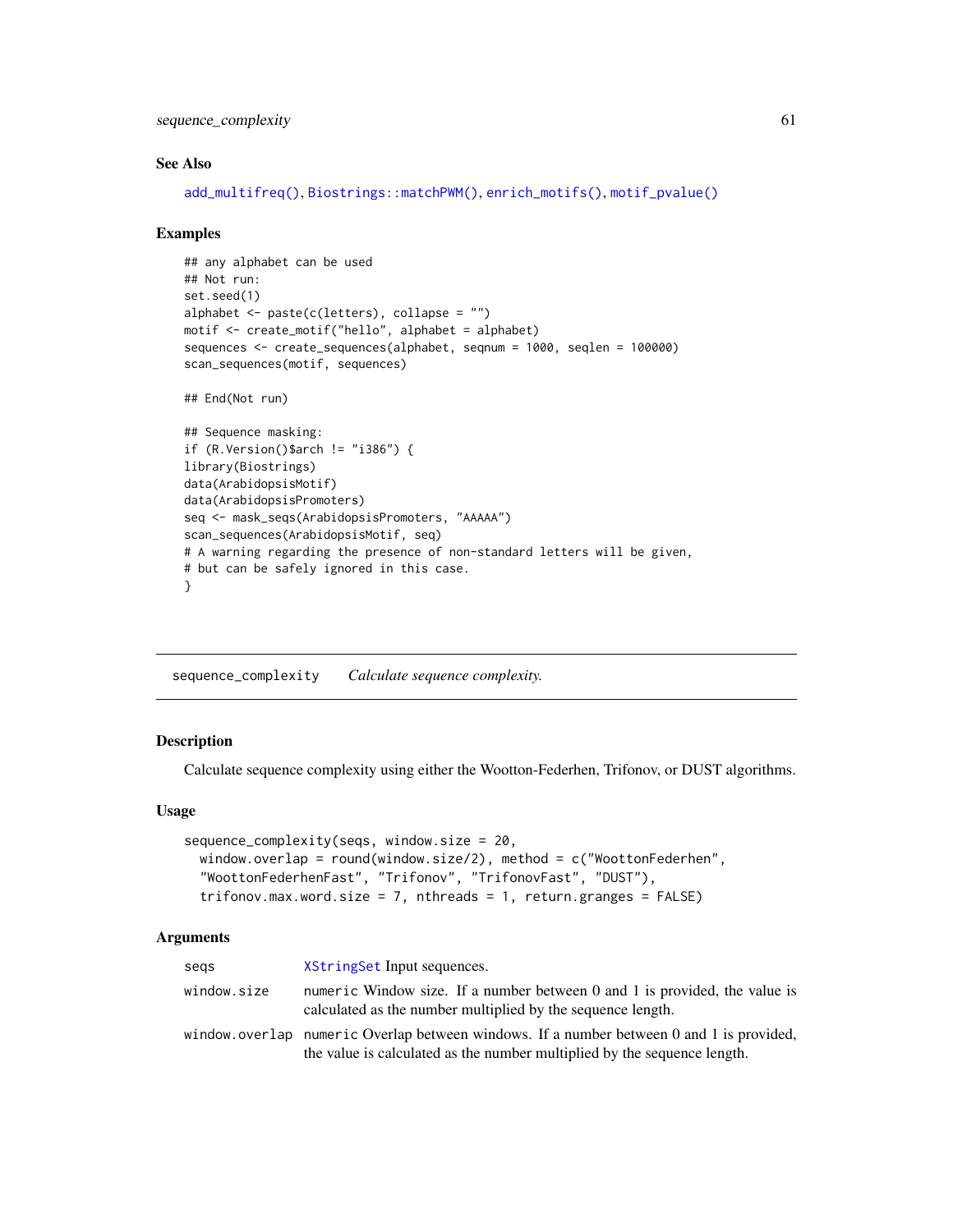| method                 | character (1) Choose one of the available methods for calculating sequence<br>complexity. See details.                                                                                                                                                                                                                                                                                                                                                                                                                         |
|------------------------|--------------------------------------------------------------------------------------------------------------------------------------------------------------------------------------------------------------------------------------------------------------------------------------------------------------------------------------------------------------------------------------------------------------------------------------------------------------------------------------------------------------------------------|
| trifonov.max.word.size |                                                                                                                                                                                                                                                                                                                                                                                                                                                                                                                                |
|                        | $numeric(1)$ The maximum word size within each window used to calculate<br>complexity using method = $c('Trifonov", "TrifonovFast").$ In other words,<br>the Trifonov method involves counting the number of possible different sub-<br>words in a window at different sizes up to the values provided by this option.<br>It also involves calculating the product of ever increasing sequences of num-<br>bers and so in order to reduce the computations involed this can be limited to a<br>specific maximum sub-word size. |
| nthreads               | $numeric(1)$ Run sequence_complexity() in parallel with nthreads threads.<br>nthreads = $\theta$ uses all available threads.                                                                                                                                                                                                                                                                                                                                                                                                   |
| return.granges         | logical (1) Return the results as a GRanges object. Requires the GenomicRanges<br>package to be installed.                                                                                                                                                                                                                                                                                                                                                                                                                     |
|                        |                                                                                                                                                                                                                                                                                                                                                                                                                                                                                                                                |

## Details

The Wootton-Federhen (Wootton and Federhen, 1993) and Trifonov (Trifonov, 1990) algorithms as well as their faster approximations are well described within Orlov and Potapov (2004). These algorithms score less complex sequences closer to 0, and more complex ones closer to 1. Please note that the 'fast' approximation versions of the two methods are not actually faster within [sequence\\_complexity\(\)](#page-60-0), and so speed should not be a major consideration when choosing which method to use within the universalmotif package. The DUST algorithm implementation is described in Morgulis et al. (2006). In this case, less complex sequences score higher, and more complex ones closer to 0.

Briefly, the Wootton-Federhen complexity score is a reflection of the numbers of each unique letter found in the window (e.g. for DNA, the more of all four letters can be found in the window the higher the score). An increasing Trifonov score is a relection of the numbers of increasingly larger k-mers (e.g. the count of possible 1-mers, 2-mers, 3-mers, ..., until trifonov.max.word.size). Finally, the DUST score approaches 0 as the count of unique 3-mers increases. (See the final section in the examples to see how different types of sequence compositions affect the methods.)

Please note that the authors of the different methods recommend various window sizes and complexity thresholds. The authors of DUST for example, suggest using a window size of 64 and a threshold of 2 for low complexity. Wootton and Federhen suggest a window size of 40, though show that 10 and 20 can be appropriate as well (for amino acid sequences). Keep in mind however that these algorithms were implemented at a time when computers were much slower; perhaps the authors would suggest different window sizes today. One thing to note is that the Wootton-Federhen algorithm has a hard limit due to the need to caculate the product from 1:window.size. This can end up calculating values which are greater than what a double can hold (e.g. try prod(1:500)). Its approximation does not suffer from this though, as it skips calculating the product.

In terms of speed, the Wootton-Federhen algorithms are fastest, with DUST being 1-3 times slower and the Trifonov algorithms being several times slower (though the exact amount depends on the max word size).

### Value

DataFrame, GRanges with each row getting a complexity score for each window in each input sequence.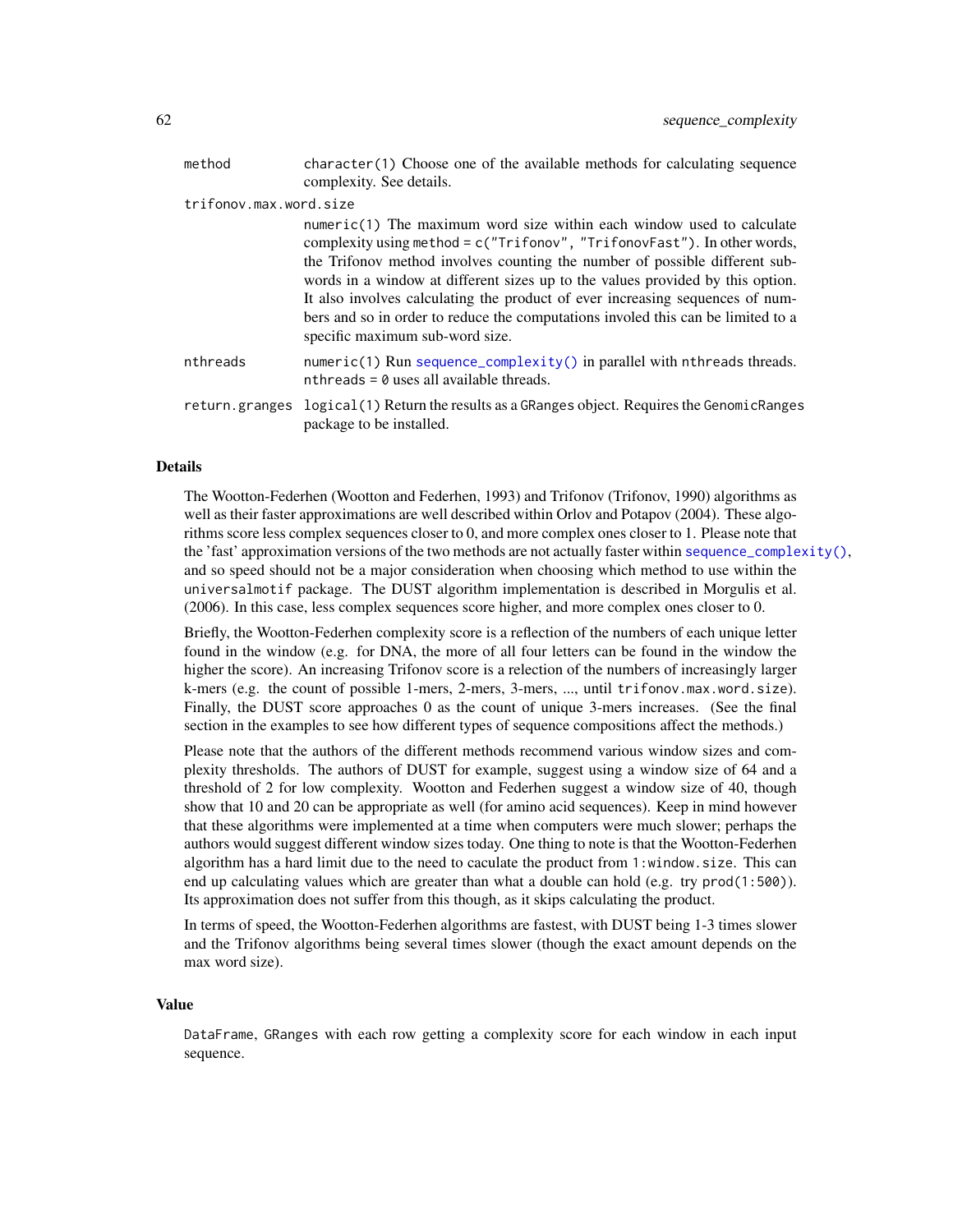### Author(s)

Benjamin Jean-Marie Tremblay, <benjamin.tremblay@uwaterloo.ca>

## **References**

Morgulis A, Gertz EM, Schaffer AA, Agarwala R (2006). "A fast and symmetric DUST implementation to mask low-complexity DNA sequences." *Journal of Computational Biology*, 13, 1028-1040.

Orlov YL, Potapov VN (2004). "Complexity: an internet resource for analysis of DNA sequence complexity." *Nucleic Acids Research*, 32, W628-W633.

Trifonov EN (1990). "Making sense of the human genome." In Sarma RH, Sarma MH (Eds), *Structure & Methods* Adenine Press, Albany, 1, 69-77.

Wootton JC, Federhen S (1993). "Statistics of local complexity in amino acid sequences and sequence databases." *Computers & Chemistry*, 17, 149-163.

## See Also

[calc\\_complexity\(\)](#page-82-0), [count\\_klets\(\)](#page-82-0), [get\\_bkg\(\)](#page-27-0), [mask\\_ranges\(\)](#page-82-0), [mask\\_seqs\(\)](#page-82-0)

### Examples

```
## Feel free to play around with different toy sequences to get a feel for
## how the different methods perform
```

```
library(Biostrings)
test.seq <- DNAStringSet(c("AAAAAAAAAAA", "ATGACTGATGC"))
```

```
sequence_complexity(test.seq, method = "WoottonFederhen")
sequence_complexity(test.seq, method = "WoottonFederhenFast")
sequence_complexity(test.seq, method = "Trifonov")
sequence_complexity(test.seq, method = "TrifonovFast")
sequence_complexity(test.seq, method = "DUST")
```
## You could also use this in conjuction with mask\_ranges() to hide ## low complexity regions from scanning, de novo motif discovery, etc

```
if (requireNamespace("GenomicRanges", quiet = TRUE)) {
data(ArabidopsisPromoters)
```

```
# Calculate complexity in 20 bp windows, sliding every 1 bp
to.mask <- sequence_complexity(ArabidopsisPromoters, method = "DUST",
 window.size = 20, window.overlap = 19, return.granges = TRUE)
```

```
# Get the ranges with a complexity score greater than 3.5
to.mask <- to.mask[to.mask$complexity > 3.5]
```

```
# See what the low complexity regions look like
ArabidopsisPromoters[IRanges::reduce(to.mask)]
```

```
# Mask them with the default '-' character:
mask_ranges(ArabidopsisPromoters, to.mask)
```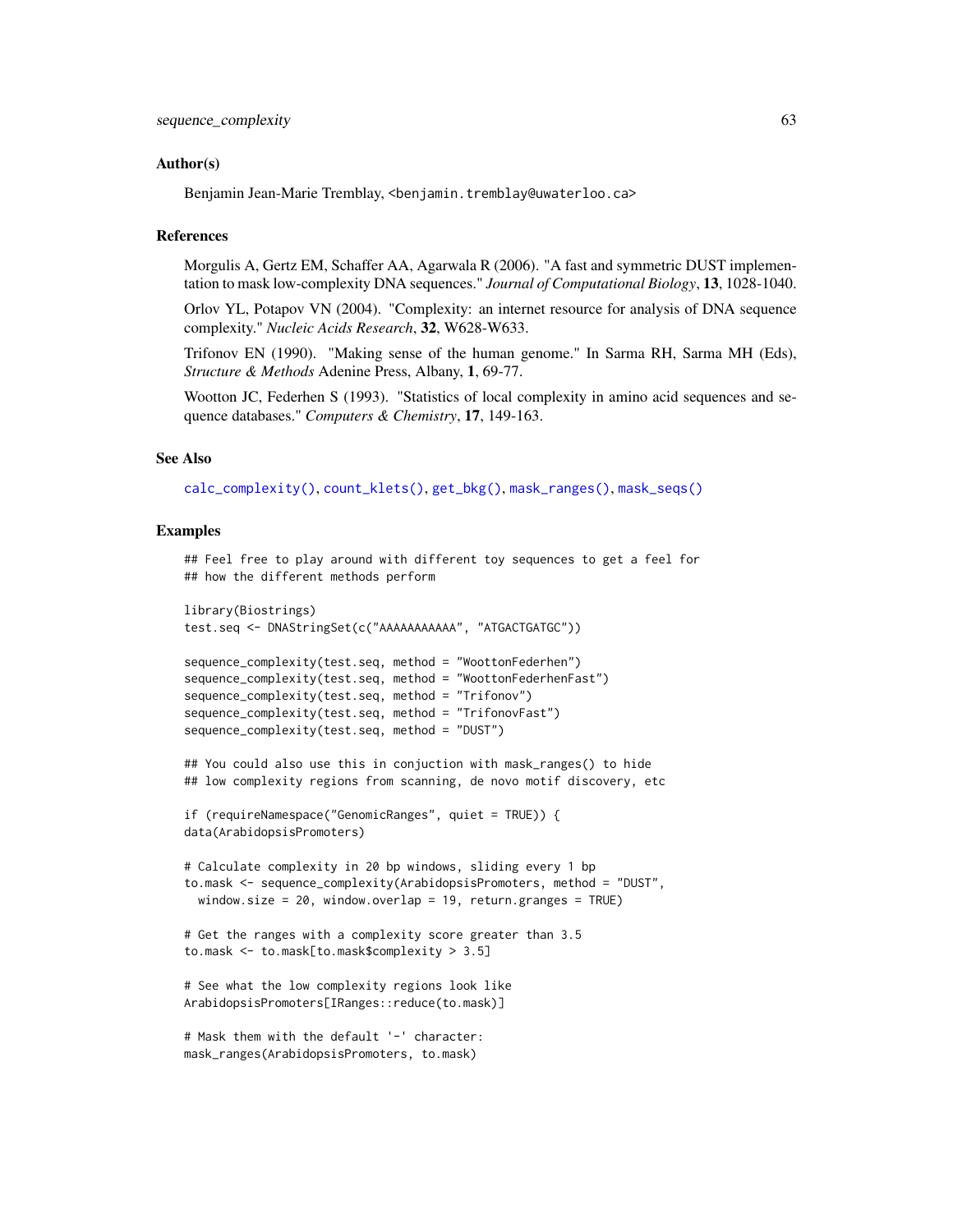```
## To demonstrate how the methods work, consider:
## (These examples use the calc_complexity() utility which utilizes
## the same algorithms and works on character vectors, but lacks
## the ability to use sliding windows.)
a \leftarrow "ACGT"
# For Wootton-Federhen, it can be easily shown it is only dependent
# on the counts of individual letters (though do note that the
# original paper discusses this method in the context of amino acid
calc_complexity("AAACCCGGGTTT", alph = a) # 0.7707
calc_complexity("AACCGGTTACGT", alph = a) # 0.7707
calc_complexity("ACGTACGTACGT", alph = a) # 0.7707
# As letters start to see drops in counts, the scores go down too:
calc_complexity("AAAACCCCGGGG", alph = a) # 0.6284
calc_complexity("AAAAAACCCCCC", alph = a) # 0.4105
calc_complexity("AAAAAAAAAACC", alph = a) # 0.2518
# Trifonov on the other hand is greatly affected by the number
# of higher order combinations:
calc_complexity("AAACCCGGGTTT", c = "Trifonov", alph = a) # 0.6364
calc_complexity("AACCGGTTACGT", c = "Trifonov", alph = a) # 0.7273
# This next one may seem surprising, but it indeed scores very low.
# This is because although it has many of each individual letter,
# the number of higher order letter combinations in fact is quite
# low due to this particular repeating pattern!
calc_complexity("ACGTACGTACGT", c = "Trifonov", alph = a) # 0.01231
# By extension, this means it scores sequences with fewer
# counts of individual letters lower too.
calc_complexity("AAAACCCCGGGG", c = "Trifonov", alph = a) # 0.2386
calc_complexity("AAAAAACCCCCC", c = "Trifonov", alph = a) # 0.0227
calc_complexity("AAAAAAAAAACC", c = "Trifonov", alph = a) # 0.0011
# As for DUST, it considers the number of 3-mers in the sequence.
# The higher the numbers of 3-mers, the lower the score.
# (0 = the max possible number of DNA 3-mers for the window size)
calc_complexity("AAACCCGGGTTT", c = "DUST", alph = a) # 0
calc_complexity("AACCGGTTACGT", c = "DUST", alph = a) # 0
calc_complexity("ACGTACGTACGT", c = "DUST", alph = a) # 0.8889
calc_complexity("AAAACCCCGGGG", c = "DUST", alph = a) # 0.333
calc_complexity("ACGACGACGACG", c = "DUST", alph = a) # 1.333
calc_complexity("AAAAAACCCCCC", c = "DUST", alph = a) # 1.333
# Similarly to Trifonov, the next one also scores as less complex
# compared to the previous one:
calc_complexity("ACACACACACAC", c = "DUST", alph = a) # 2.222
calc\_complexity("AAAAAAAAACC", c = "DUST", alpha = a) # 3.111calc_complexity("AAAAAAAAAAAC", c = "DUST", alph = a) # 4
calc_complexity("AAAAAAAAAAAA", c = "DUST", alph = a) # 5
```
}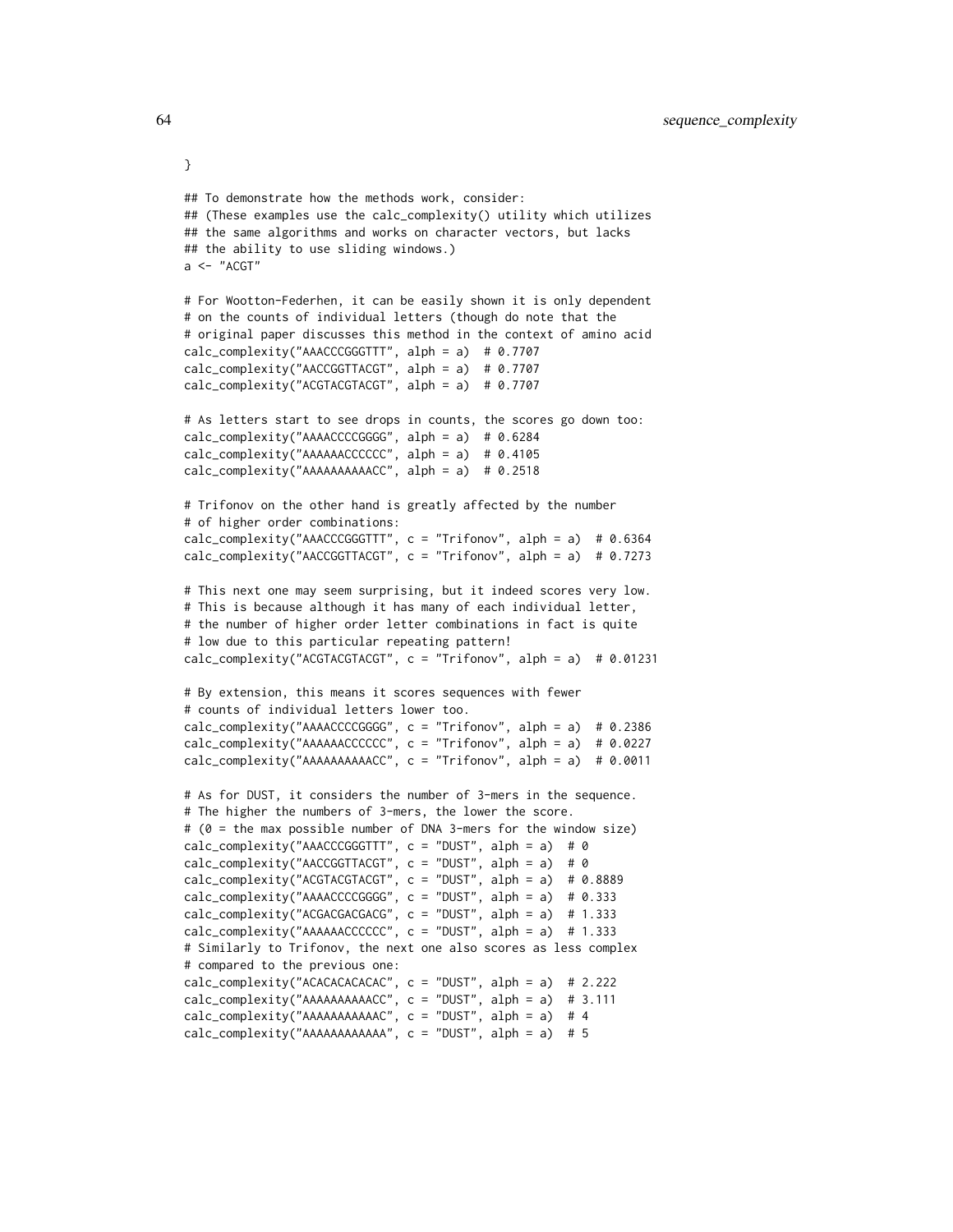# shuffle\_motifs 65

# Just to show once more why the seemingly more complex sequences # such as "ACACACACACAC" score as less complex than "AAAAAACCCCCC" # for the Trifonov and DUST methods: count\_klets("ACACACACACAC", k = 3) # Only 2 possible 3-mers count\_klets("AAAAAACCCCCC", k = 3) # Now 4 possible 3-mers!

<span id="page-64-0"></span>shuffle\_motifs *Shuffle motifs by column.*

## Description

Given a set of motifs, shuffle the columns to create new motifs. Currently does not support keeping the 'multifreq' slot. Only the 'bkg', 'nsites', 'strand', and 'bkgsites' slots will be preserved. Uses the same shuffling methods as [shuffle\\_sequences\(\)](#page-65-0). When shuffling more than one motif, all motif columns are merged into a single pool and shuffled together, finally returning them as motifs of identical lengths as the input motifs. To instead shuffle motifs individually, call [shuffle\\_motifs\(\)](#page-64-0) using lapply().

# Usage

shuffle\_motifs(motifs,  $k = 2$ , method = "linear")

## Arguments

| motifs | See convert_motifs() for acceptable formats.      |
|--------|---------------------------------------------------|
| k      | numeric $(1)$ K-let size.                         |
| method | character(1) Currently only 'linear' is accepted. |

## Value

Motifs. See [convert\\_motifs\(\)](#page-9-0) for available output formats.

# Author(s)

Benjamin Jean-Marie Tremblay, <benjamin.tremblay@uwaterloo.ca>

### See Also

[shuffle\\_sequences\(\)](#page-65-0)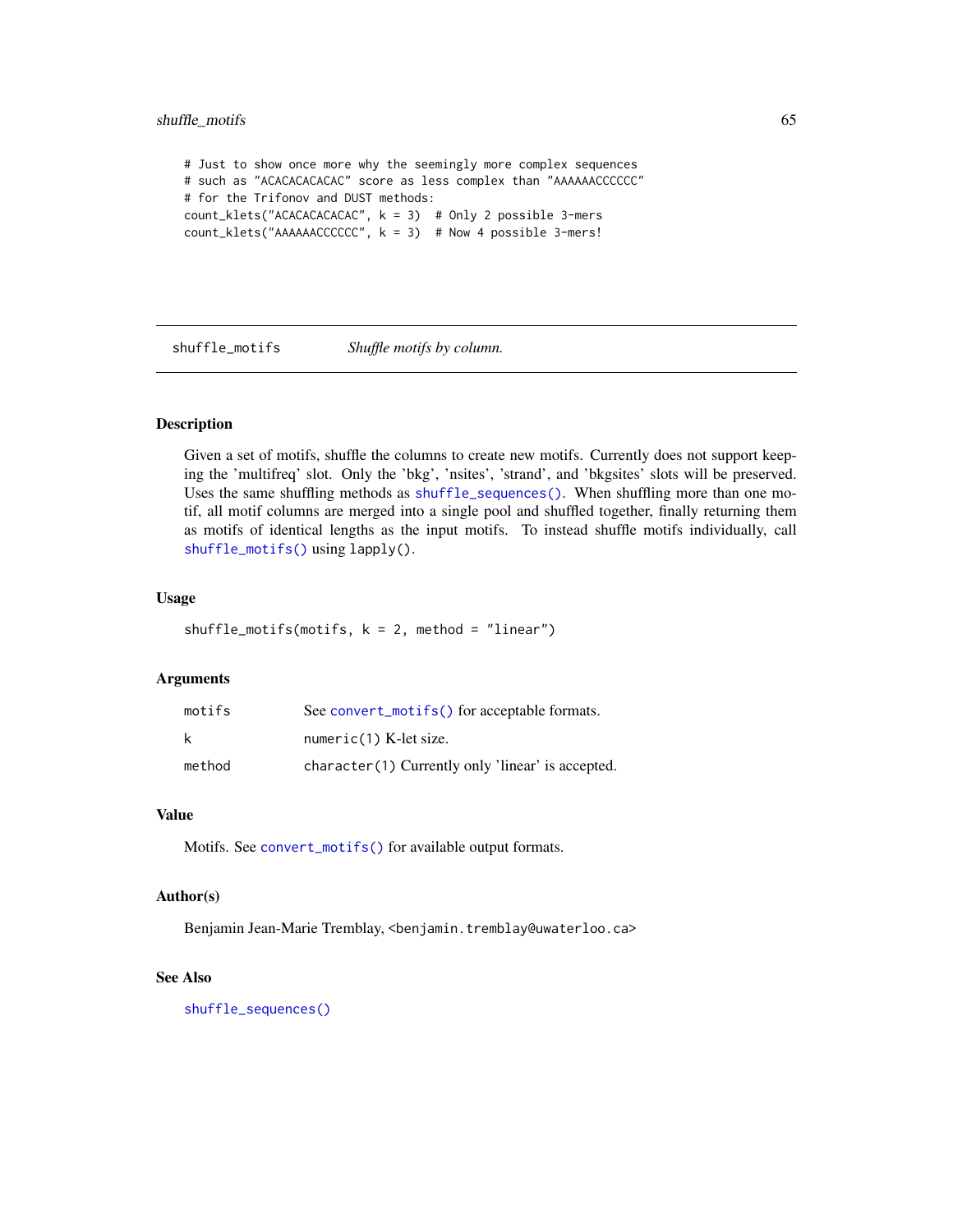<span id="page-65-0"></span>Given a set of input sequences, shuffle the letters within those sequences with any k-let size.

# Usage

```
shuffle_sequences(sequences, k = 1, method = "euler", nthreads = 1,
 rng.seed = sample.int(10000, 1), window = FALSE, window.size = 0.1,
 window.overlap = 0.01)
```
# Arguments

| sequences   | XStringSet Set of sequences to shuffle. Works with any set of characters.                                                                                                                                                                                                                                                                                                                                                                                                                                        |  |
|-------------|------------------------------------------------------------------------------------------------------------------------------------------------------------------------------------------------------------------------------------------------------------------------------------------------------------------------------------------------------------------------------------------------------------------------------------------------------------------------------------------------------------------|--|
| k           | $numeric(1)$ K-let size.                                                                                                                                                                                                                                                                                                                                                                                                                                                                                         |  |
| method      | character(1) One of c('euler', 'markov', 'linear'). Only relevant if k<br>> 1. See details.                                                                                                                                                                                                                                                                                                                                                                                                                      |  |
| nthreads    | numeric(1) Run shuffle_sequences() in parallel with nthreads threads.<br>nthreads $= 0$ uses all available threads. Note that no speed up will occur for<br>jobs with only a single sequence.                                                                                                                                                                                                                                                                                                                    |  |
| rng.seed    | numeric(1) Set random number generator seed. Since shuffling can occur si-<br>multaneously in multiple threads using $C_{++}$ , it cannot communicate with the<br>regular R random number generator state and thus requires an independent seed.<br>Each individual sequence in an XStringSet object will be given the following<br>seed: $rng. seed * index. The default is to pick a random number as chosen by$<br>sample(), which effectively is making shuffle_sequences() dependent on<br>the R RNG state. |  |
| window      | logical (1) Shuffle sequences iteratively over windows instead of all at once.                                                                                                                                                                                                                                                                                                                                                                                                                                   |  |
| window.size | $numeric(1)$ Window size. Can be a fraction less than one, or an integer repre-<br>senting the actual window size.                                                                                                                                                                                                                                                                                                                                                                                               |  |
|             | window.overlap numeric(1) Overlap between windows. Can be a fraction less than one, or an<br>integer representing the actual overlap size.                                                                                                                                                                                                                                                                                                                                                                       |  |

## Details

# markov method:

If method = 'markov', then the Markov model is used to generate sequences which will maintain (on average) the k-let frequencies. Please note that this method is not a 'true' shuffling, and for short sequences (e.g. <100bp) this can result in slightly more dissimilar sequences versus true shuffling. See Fitch (1983) for a discussion on the topic.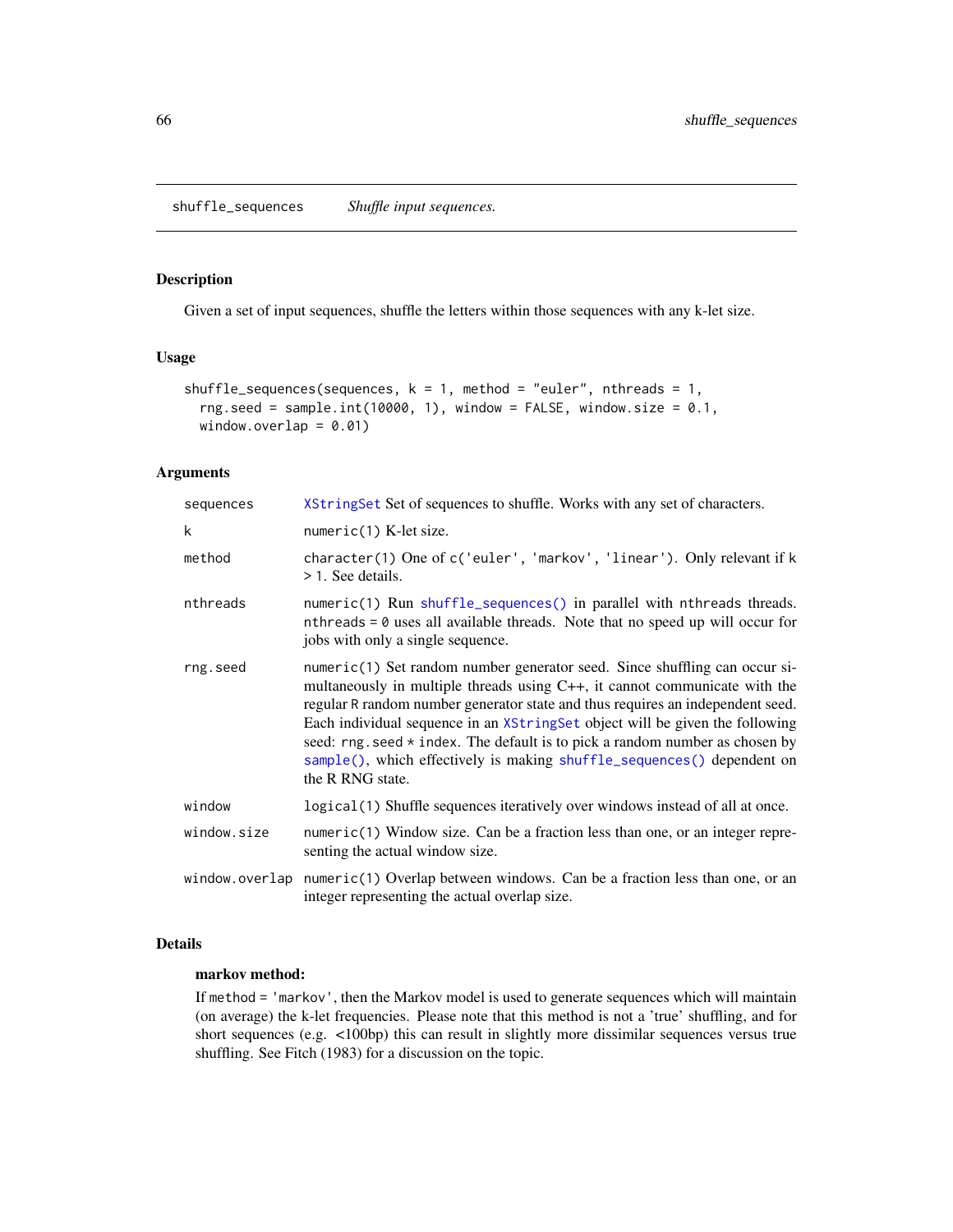### euler method:

If method = 'euler', then the sequence shuffling method proposed by Altschul and Erickson (1985) is used. As opposed to the 'markov' method, this one preserves exact k-let frequencies. This is done by creating a k-let edge graph, then following a random Eulerian walk through the graph. Not all walks will use up all available letters however, so the cycle-popping algorithm proposed by Propp and Wilson (1998) is used to find a random Eulerian path. A side effect of using this method is that the starting and ending sequence letters will remain unshuffled.

### linear method:

If method = 'linear', then the input sequences are split linearly every k letters. For example, for k = 3 'ACAGATAGACCC' becomes 'ACA GAT AGA CCC'; after which these 3-lets are shuffled randomly.

### Single-letter shuffling:

Do note however, that the method parameter is only relevant for  $k > 1$ . For  $k = 1$ , a simple shuffling is performed using the shuffle function from the C++ standard library.

## Value

[XStringSet](#page-0-0) The input sequences will be returned with identical names and lengths.

### Author(s)

Benjamin Jean-Marie Tremblay, <benjamin.tremblay@uwaterloo.ca>

# References

Altschul SF, Erickson BW (1985). "Significance of Nucleotide Sequence Alignments: A Method for Random Sequence Permutation That Preserves Dinucleotide and Codon Usage." *Molecular Biology and Evolution*, 2, 526-538.

Fitch WM (1983). "Random sequences." *Journal of Molecular Biology*, 163, 171-176.

Propp JG, Wilson DW (1998). "How to get a perfectly random sample from a generic markov chain and generate a random spanning tree of a directed graph." *Journal of Algorithms*, 27, 170-217.

## See Also

```
create_sequences(), scan_sequences(), enrich_motifs(), shuffle_motifs()
```

```
if (R.Version()$arch != "i386") {
sequences <- create_sequences()
sequences.shuffled <- shuffle_sequences(sequences, k = 2)
}
```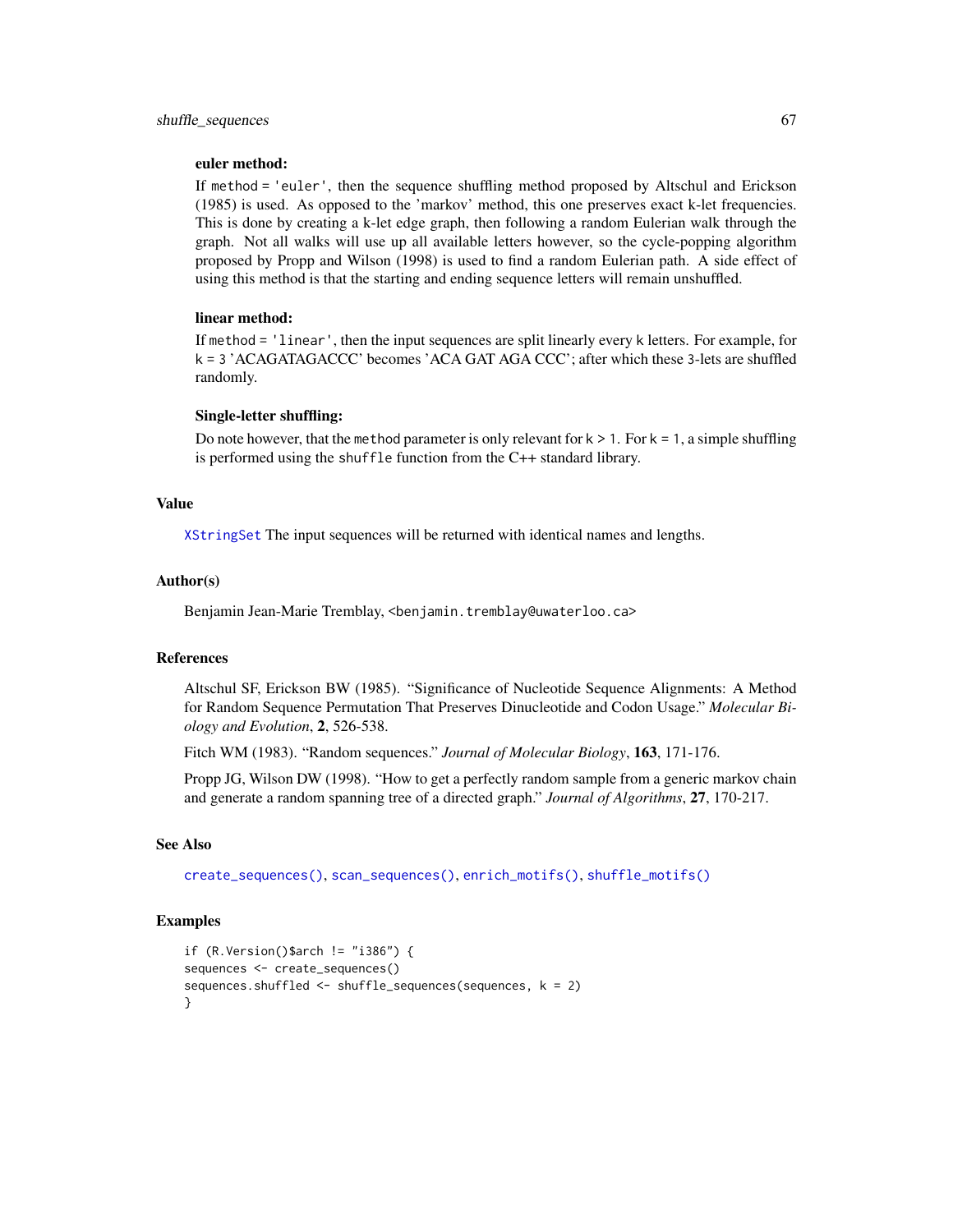Convert a motif from DNA to RNA, or RNA to DNA.

### Usage

```
switch_alph(motifs)
```
# Arguments

motifs See [convert\\_motifs\(\)](#page-9-0) for acceptable formats.

## Value

The DNA/RNA version of the motifs. See [convert\\_motifs\(\)](#page-9-0) for acceptable output formats.

# Author(s)

Benjamin Jean-Marie Tremblay, <benjamin.tremblay@uwaterloo.ca>

## See Also

[create\\_motif\(\)](#page-15-0)

## Examples

DNA.motif <- create\_motif() RNA.motif <- switch\_alph(DNA.motif)

tidy-motifs *Tidy manipulation of motifs.*

# <span id="page-67-0"></span>Description

Tidy manipulation of motifs.

# Usage

```
to_df(motifs, extrainfo = TRUE)
update_motifs(motif_df, extrainfo = TRUE, force = FALSE)
to_list(motif_df, extrainfo = TRUE, force = FALSE)
requires_update(motifs, extrainfo = TRUE)
```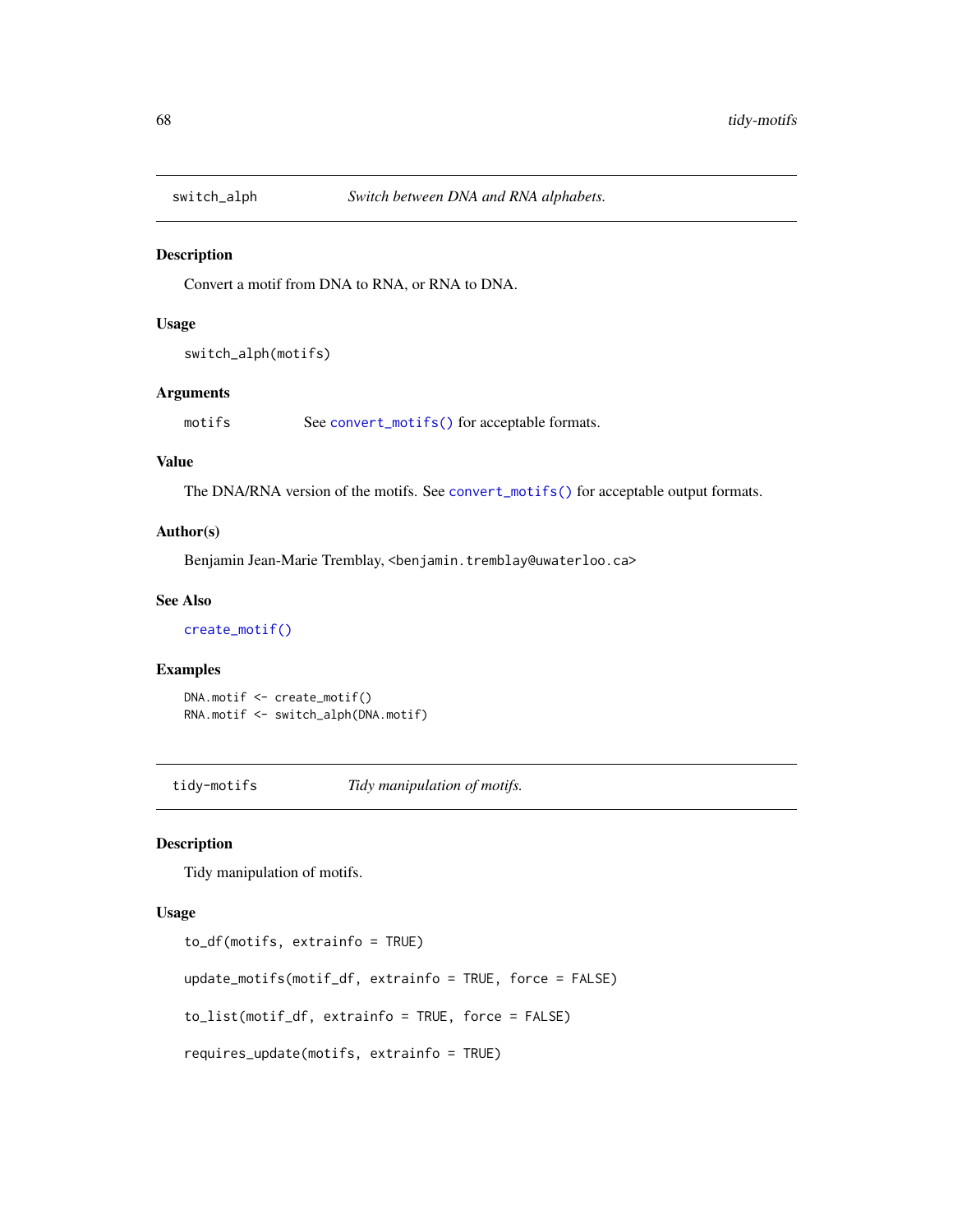# tidy-motifs 69

### Arguments

| motifs    | List of motifs.                                                                                                                                                                                                                                                                                                                                                                                                                                                                                                                                                                                                                                                            |
|-----------|----------------------------------------------------------------------------------------------------------------------------------------------------------------------------------------------------------------------------------------------------------------------------------------------------------------------------------------------------------------------------------------------------------------------------------------------------------------------------------------------------------------------------------------------------------------------------------------------------------------------------------------------------------------------------|
| extrainfo | Use the extrain fo slot in the tidy data. frame. The column names will be<br>taken from the character vectors themselves, and unnamed elements will be as-<br>signed a unique name. To add elements to the slot, simply create new columns in<br>the data, frame. Note that these will be coerced into characters. If extrainfo<br>is not set to TRUE in $to_d f()$ , then the contents of the slot will not be transferred<br>to the data. frame. If extrain fo is not set to TRUE in update_motifs() or<br>$to$ list(), then the extra columns will be discarded.                                                                                                        |
| motif_df  | Motif data. frame generated by to_df().                                                                                                                                                                                                                                                                                                                                                                                                                                                                                                                                                                                                                                    |
| force     | Whether to coerce non-character data types into characters for inclusion in extrainfo.<br>If force is FALSE (the default), columns which are not of type "character",<br>"numeric", or "integer" (for example, list columns, or logical values), will not<br>be added to the motif extrainfo slot, but will be passed onto the returned<br>universalmotif_df unchanged. Setting force = TRUE coerces these values<br>into a character, adding them to the extrain fo slot, and updating the universal motif df<br>columns to reflect this coercion. In other words, forcing inclusion of these data<br>is destructive and will change the column values. Use with caution. |

### Details

To turn off the informative messages/warnings when printing the object to the console, set options (universalmotif\_df.wa

### Value

For  $to_df()$ : a data. frame with the exposed slots as columns.

For [update\\_motifs\(\)](#page-67-0): the updated data.frame.

For [requires\\_update\(\)](#page-67-0): TRUE if the motifs are out of date, FALSE if otherwise. Note that this function uses identical() to check for this, which can be quite slow for large datasets. It is usually just as fast to simply run [update\\_motifs\(\)](#page-67-0) in such cases.

For [to\\_list\(\)](#page-67-0): a list of motifs.

### Author(s)

Benjamin Jean-Marie Tremblay, <benjamin.tremblay@uwaterloo.ca>

```
## Not run:
library(universalmotif)
library(dplyr)
m \leq c (create_motif(name = "motif A"), create_motif(name = "motif B"))
# Change the names of the motifs using the tidy way:
m <- m %>%
  to_df() %>%
   mutate(name = paste0(name, "-2")) %>%
```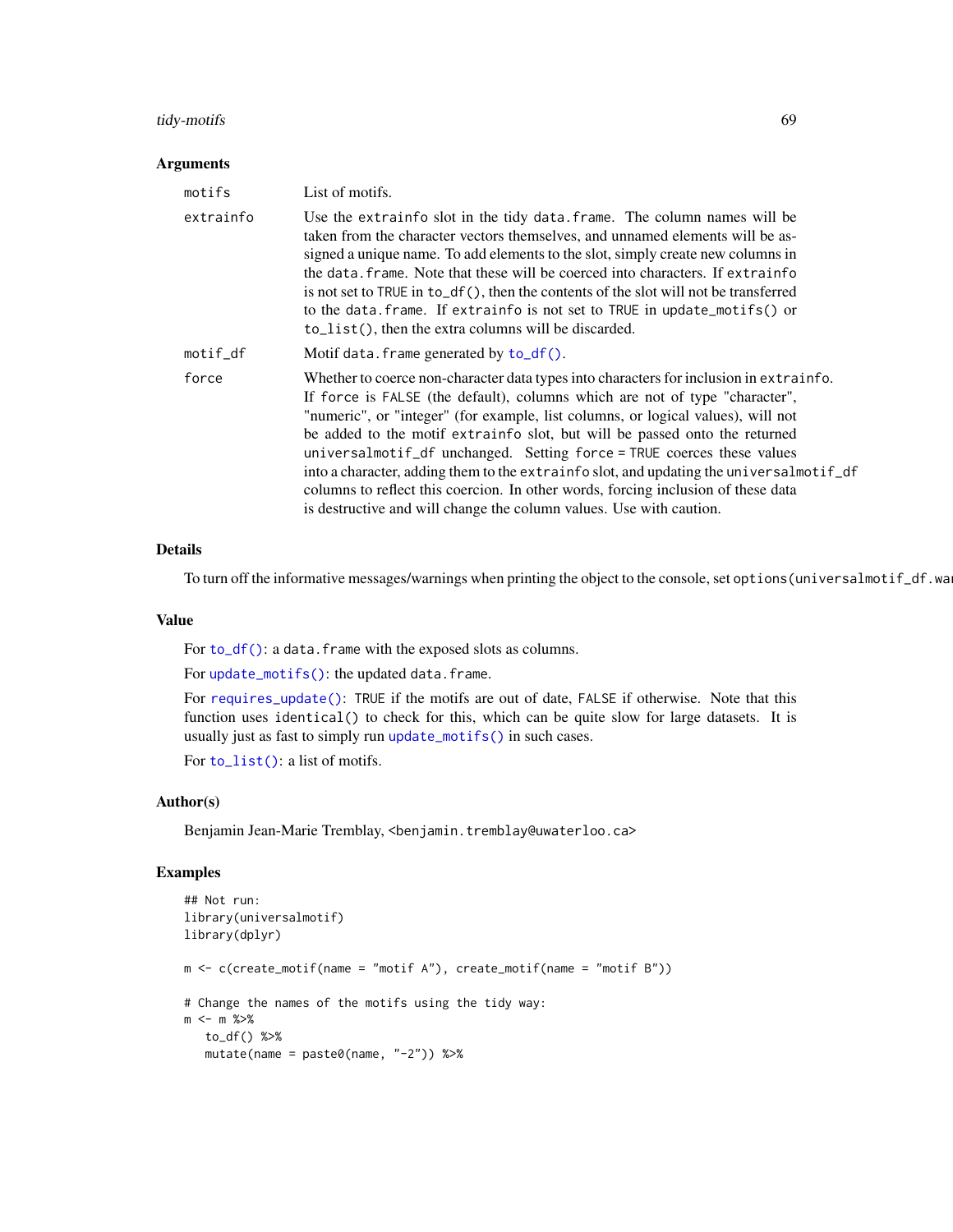```
to_list()
# Add your own metadata to be stored in the extrainfo slot:
m_d f \leftarrow to_d f(m)m_df$MyMetadata <- c("Info_1", "Info_2")
m <- to_list(m_df, extrainfo = TRUE)
## End(Not run)
```
trim\_motifs *Trim motifs.*

## Description

Remove edges of motifs with low information content. Currently does not trim multifreq representations.

# Usage

```
trim_motifs(motifs, min.ic = 0.25, trim.from = c("both", "left", "right"))
```
# Arguments

| motifs    | See convert_motifs() for acceptable formats.                                                                   |
|-----------|----------------------------------------------------------------------------------------------------------------|
| min.ic    | numeric(1) Minimum allowed information content. See convert_type() for<br>a discussion on information content. |
| trim.from | character(1) Control the direction of trimming.                                                                |

### Value

Motifs See [convert\\_motifs\(\)](#page-9-0) for available output formats.

### Author(s)

Benjamin Jean-Marie Tremblay, <benjamin.tremblay@uwaterloo.ca>

# See Also

[create\\_motif\(\)](#page-15-0), [convert\\_type\(\)](#page-13-0)

```
jaspar <- read_jaspar(system.file("extdata", "jaspar.txt",
                                  package = "universalmotif"))
jaspar.trimmed <- trim_motifs(jaspar)
```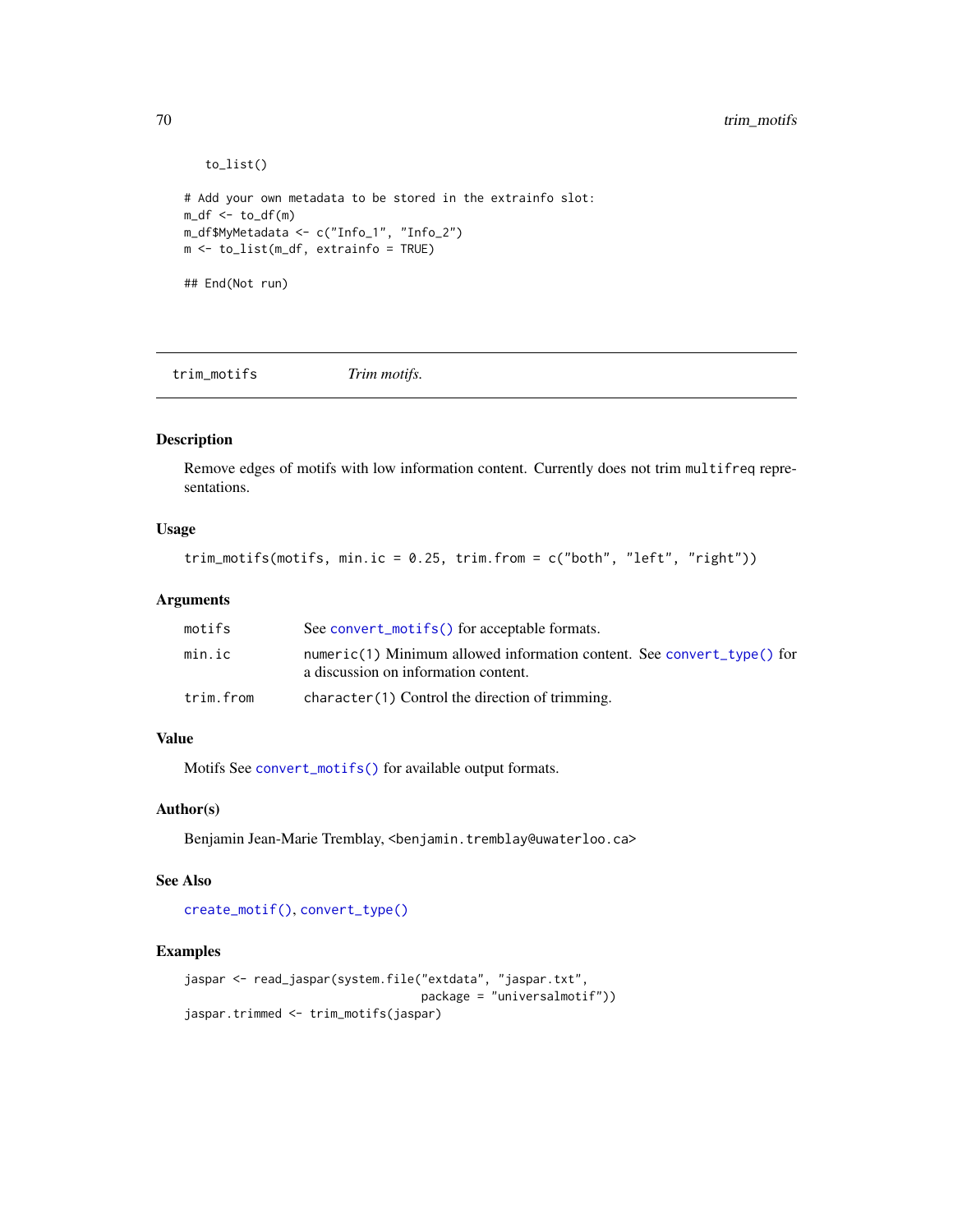<span id="page-70-0"></span>universalmotif-class *universalmotif: Motif class.*

### **Description**

Container for motif objects. See [create\\_motif\(\)](#page-15-0) for creating motifs as well as a more detailed description of the slots. For a brief description of available methods, see examples.

## Usage

```
## S4 method for signature 'universalmotif'
x[i]
## S4 replacement method for signature 'universalmotif'
x[i] <- value
## S4 method for signature 'universalmotif'
initialize(.Object, name, altname, family, organism,
  motif, alphabet = "DNA", type, icscore, nsites, pseudocount = 1, bkg,
  bkgsites, consensus, strand = "+-", pval, qval, eval, multifreq, extrainfo,
  gapinfo)
## S4 method for signature 'universalmotif'
show(object)
## S4 method for signature 'universalmotif'
as.data.frame(x)
## S4 method for signature 'universalmotif'
subset(x, select)
## S4 method for signature 'universalmotif'
normalize(object)
## S4 method for signature 'universalmotif'
rowMeans(x)
## S4 method for signature 'universalmotif'
colMeans(x)
## S4 method for signature 'universalmotif'
colSums(x)
## S4 method for signature 'universalmotif'
rowSums(x)
## S4 method for signature 'universalmotif'
```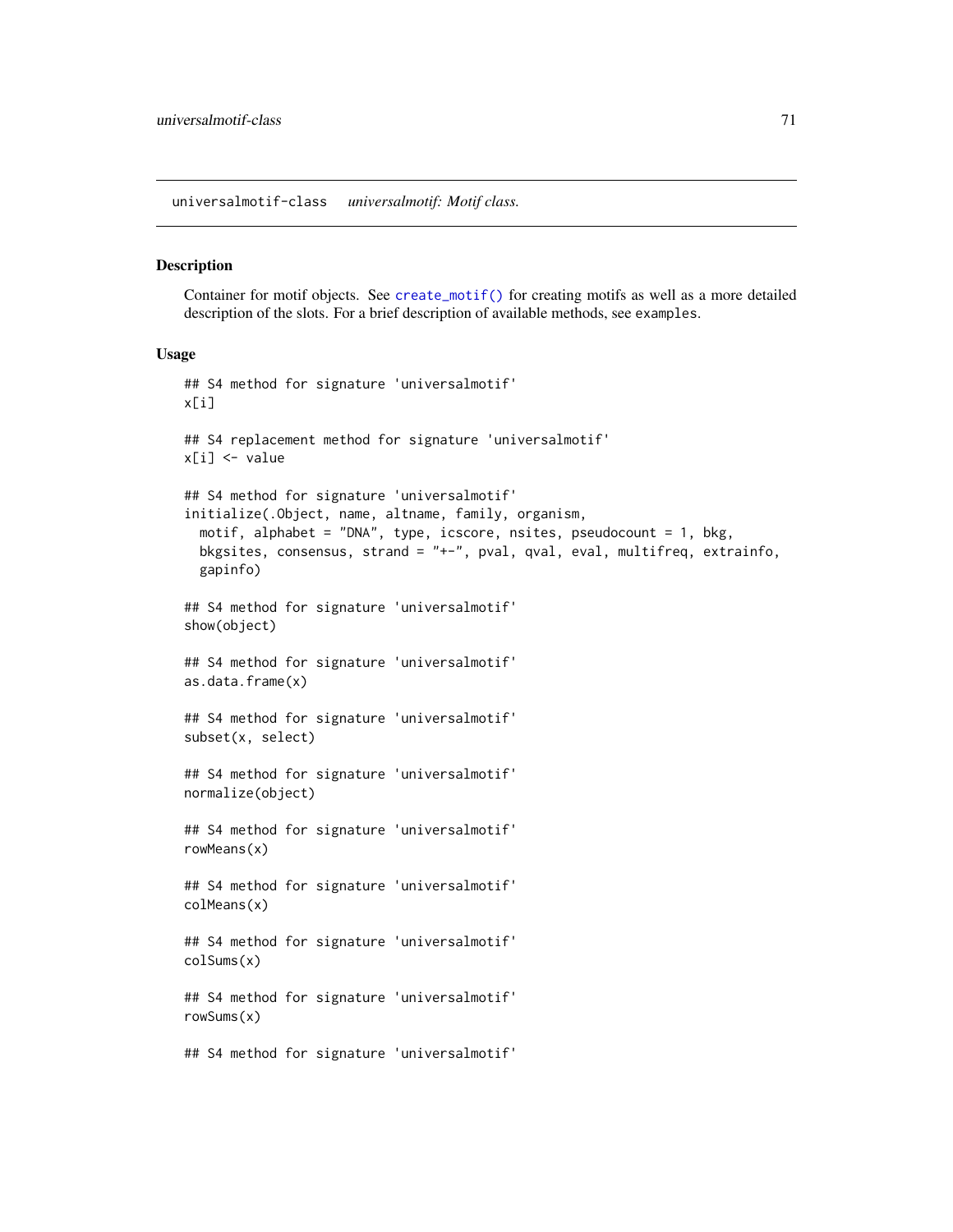```
nrow(x)
## S4 method for signature 'universalmotif'
ncol(x)
## S4 method for signature 'universalmotif'
colnames(x)
## S4 method for signature 'universalmotif'
rownames(x)
## S4 method for signature 'universalmotif'
```
 $cbind(..., deparse.level = 0)$ 

# Arguments

| x           | universalmotif Motif.                                                                                                                                  |
|-------------|--------------------------------------------------------------------------------------------------------------------------------------------------------|
| i           | character Slot.                                                                                                                                        |
| value       | Object to replace slot with.                                                                                                                           |
| .Object     | universalmotif Final motif.                                                                                                                            |
| name        | character(1) Motif name.                                                                                                                               |
| altname     | character(1) Alternate motif name.                                                                                                                     |
| family      | character(1) Transcription factor family.                                                                                                              |
| organism    | character(1) Species of origin.                                                                                                                        |
| motif       | matrix Each column represents a position in the motif.                                                                                                 |
| alphabet    | character(1) One of c('DNA', 'RNA', 'AA'), or a combined string represent-<br>ing the letters.                                                         |
| type        | character(1) One of c('PCM', 'PPM', 'PWM', 'ICM').                                                                                                     |
| icscore     | numeric(1) Total information content. Automatically generated.                                                                                         |
| nsites      | numeric(1) Number of sites the motif was constructed from.                                                                                             |
| pseudocount | numeric(1) Correction to be applied to prevent -Inf from appearing in PWM<br>matrices.                                                                 |
| bkg         | numeric A vector of probabilities, each between 0 and 1. If higher order back-<br>grounds are provided, then the elements of the vector must be named. |
| bkgsites    | numeric(1) Total number of sites used to find the motif.                                                                                               |
| consensus   | character(1) Consensus string. Automatically generated for 'DNA', 'RNA',<br>and 'AA' alphabets.                                                        |
| strand      | character(1) Whether the motif is specific to a certain strand.                                                                                        |
| pval        | numeric(1) P-value associated with motif.                                                                                                              |
| qval        | numeric(1) Adjusted P-value associated with motif.                                                                                                     |
| eval        | numeric(1) E-value associated with motif.                                                                                                              |
| multifreq   | list See add_multifreq().                                                                                                                              |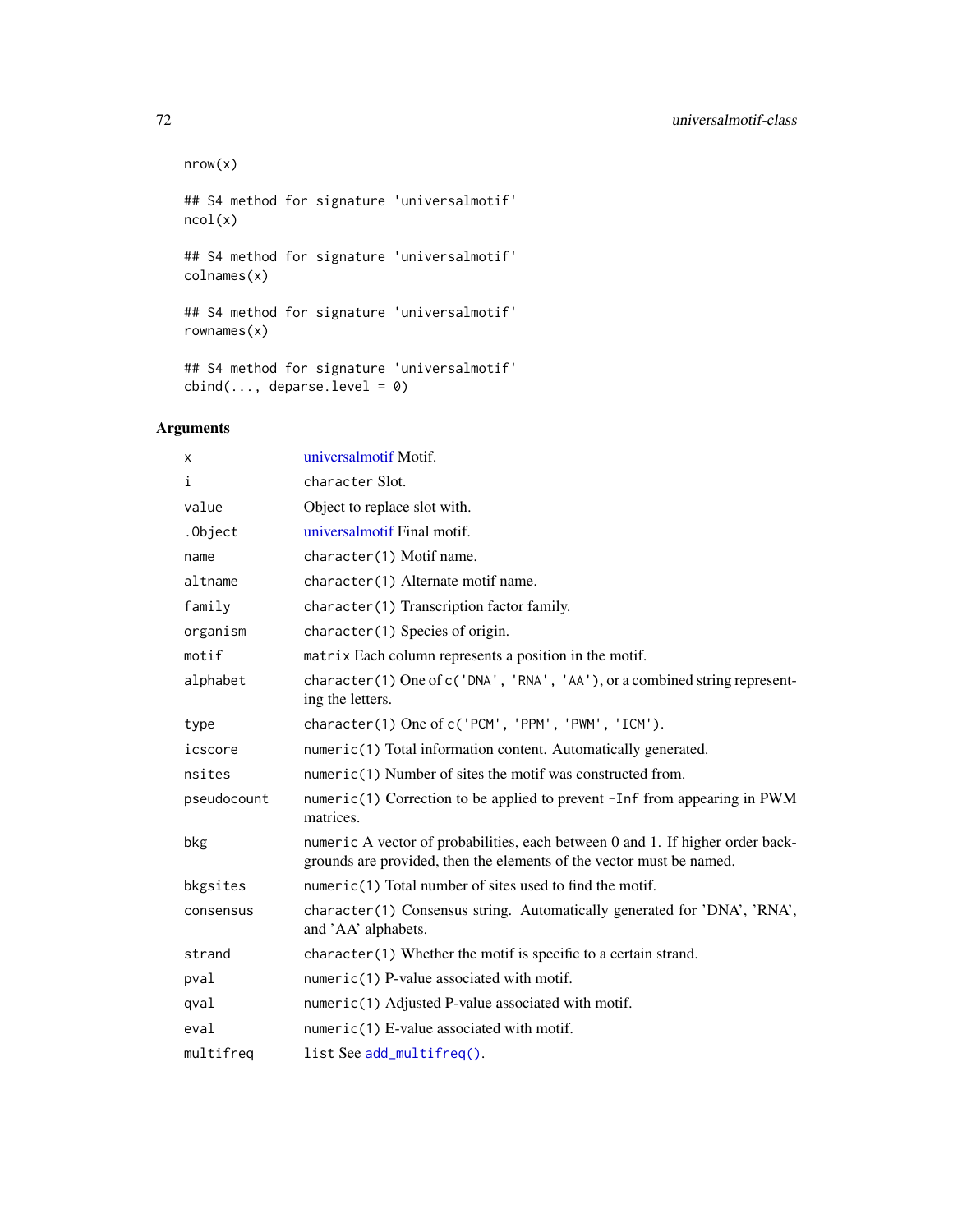# <span id="page-72-0"></span>universalmotif-class 73

| extrainfo     | character Any other extra information, represented as a named character vec-<br>tor. |
|---------------|--------------------------------------------------------------------------------------|
| gapinfo       | universalmotif_gapped(1) Gapped motif information.                                   |
| object        | universalmotif Motif.                                                                |
| select        | numeric Columns to keep.                                                             |
| $\cdot$       | universalmotif Motifs.                                                               |
| deparse.level | Unused.                                                                              |

# Value

A motif object of class [universalmotif.](#page-70-0)

# Slots

```
name character(1)
altname character(1)
family character(1)
organism character(1)
motif matrix
alphabet character(1)
type character(1)
icscore numeric(1) Generated automatically.
nsites numeric(1)
pseudocount numeric(1)
bkg numeric 0-order probabilities must be provided for all letters.
bkgsites numeric(1)
consensus character Generated automatically.
strand character(1)
pval numeric(1)
qval numeric(1)
eval numeric(1)
multifreq list
extrainfo character
gapinfo universalmotif_gapped(1)
```
# Author(s)

Benjamin Jean-Marie Tremblay, <benjamin.tremblay@uwaterloo.ca>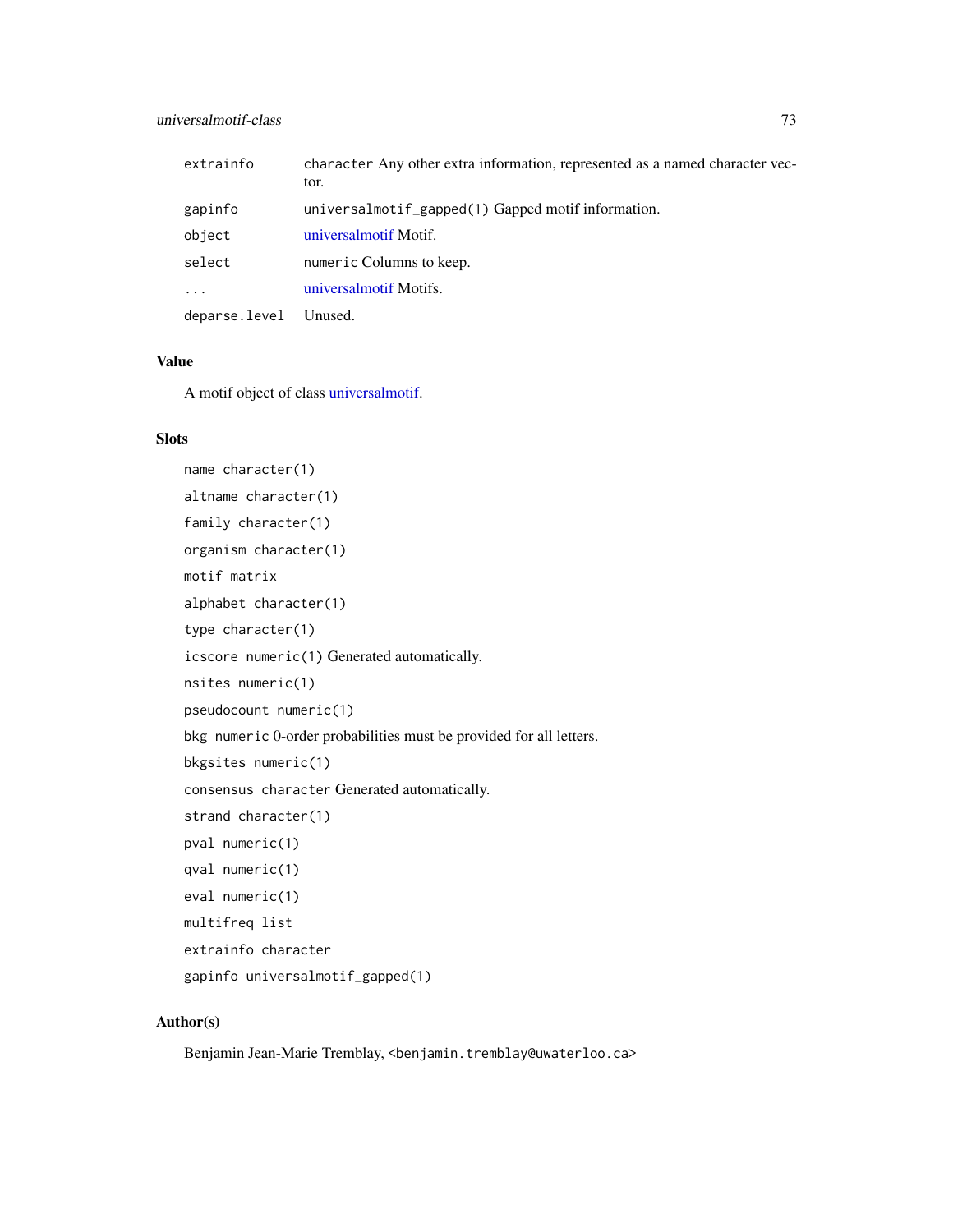```
## [
## Access the slots.
motif <- create_motif()
motif["motif"]
# you can also access multiple slots at once, released as a list
motif[c("motif", "name")]
## [<-
## Replace the slots.
motif["name"] <- "new name"
# some slots are protected
# motif["consensus"] <- "AAAA" # not allowed
## c
## Assemble a list of motifs.
c(motif, motif)
## as.data.frame
## Represent a motif as a data.frame. The actual motif matrix is lost.
## as.data.frame<br>## Represent a motif as a data.frame<br>## Necessary for `summarise_motifs`.
as.data.frame(motif)
## subset
## Subset a motif matrix by column.
subset(motif, 3:7) # extract motif core
## normalize
## Apply the pseudocount slot (or `1`, if the slot is set to zero) to the
## motif matrix.
motif2 <- create_motif("AAAAA", nsites = 100, pseudocount = 1)
normalize(motif2)
## rowMeans
## Calculate motif rowMeans.
rowMeans(motif)
## colMeans
## Calculate motif colMeans.
colMeans(motif)
## colSums
## Calculate motif colSums
colSums(motif)
## rowSums
## Calculate motif rowSums.
rowSums(motif)
## nrow
## Count motif rows.
nrow(motif)
```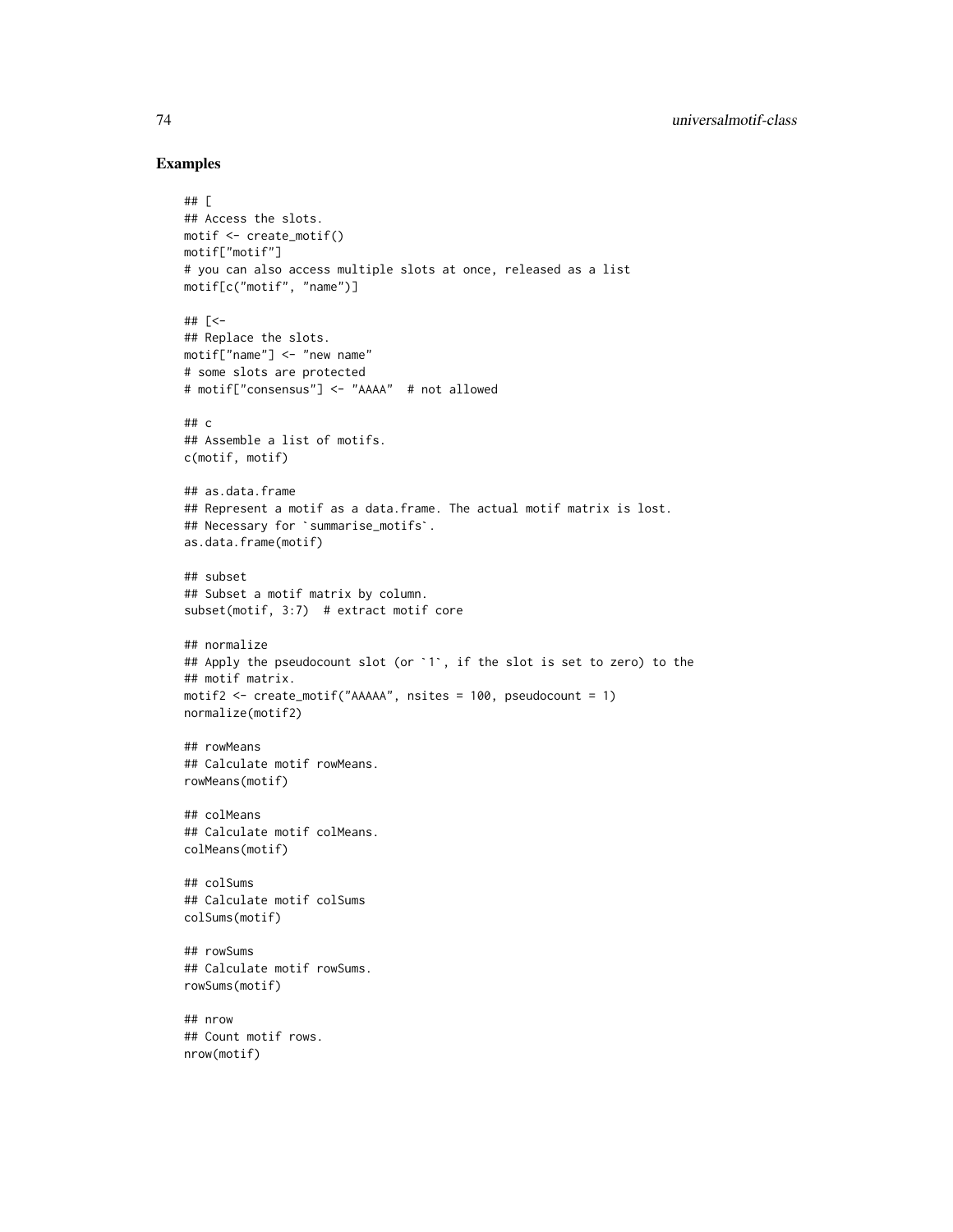# <span id="page-74-0"></span>universalmotif-pkg 75

rownames(motif)

## ncol ## Count motif columns. ncol(motif) ## colnames ## Get motif colnames. colnames(motif) ## rownames ## Get motif rownames.

## cbind ## Bind motifs together to create a new motif. cbind(motif, motif2)

universalmotif-pkg *universalmotif: Import, Modify and Export Motifs with R*

# Description

A collection of utility functions for working with motifs.

utilities *Utility functions.*

#### Description

Utility functions have been split into two categories: those related to motifs ?'utils-motif', and those related to sequences ?'utils-sequence'.

#### Author(s)

Benjamin Jean-Marie Tremblay, <benjamin.tremblay@uwaterloo.ca>

#### See Also

[utils-motif,](#page-75-0) [utils-sequence](#page-81-0)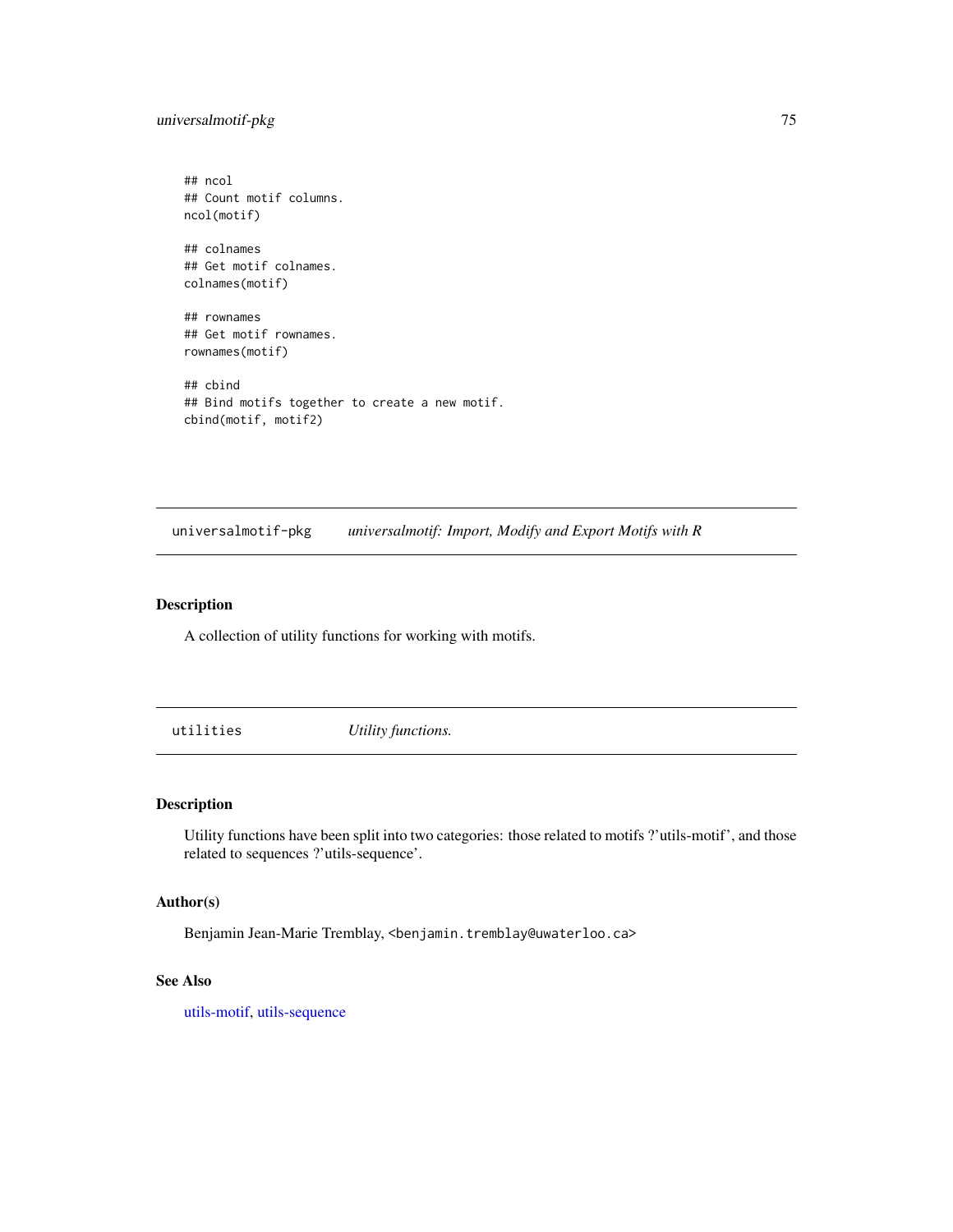<span id="page-75-2"></span><span id="page-75-1"></span><span id="page-75-0"></span>

Motif-related utility functions.

#### Usage

```
add\_gap(motif, gaploc = ncol(motif)%/%2, mingap = 1, maxgap = 5)
average_ic(motifs, average = c("a.mean", "g.mean", "median", "fzt"))
compare\_columns(x, y, method, bkg1 = rep(1/length(x), length(x)),bkg2 = rep(1/length(y), length(y)), nsites1 = 100, nsites2 = 100)
consensus_to_ppm(letter)
consensus_to_ppmAA(letter)
get_consensus(position, alphabet = "DNA", type = "PPM", pseudocount = 1)
get\_consensusAA(position, type = "PPM", pseudocount = 0)get_matches(motif, score, allow.nonfinite = FALSE)
get_scores(motif, allow.nonfinite = FALSE)
icm_to_ppm(position)
motif_range(motif, use.freq = 1, allow.nonfinite = FALSE)
motif_score(motif, threshold = c(0, 1), use.freq = 1,
 allow.nonfinite = FALSE, threshold.type = c("total", "fromzero"))
log_string_pval(pval)
pcm_to_ppm(position, pseudocount = 0)
position_icscore(position, bkg = numeric(), type = "PPM",
 pseudocount = 1, nsites = 100, relative_entropy = FALSE,
  schneider_correction = FALSE)
ppm_to_icm(position, bkg = numeric(), schneider_correction = FALSE,
 nsites = 100, relative_entropy = FALSE)
ppm_to_pcm(position, nsites = 100)
```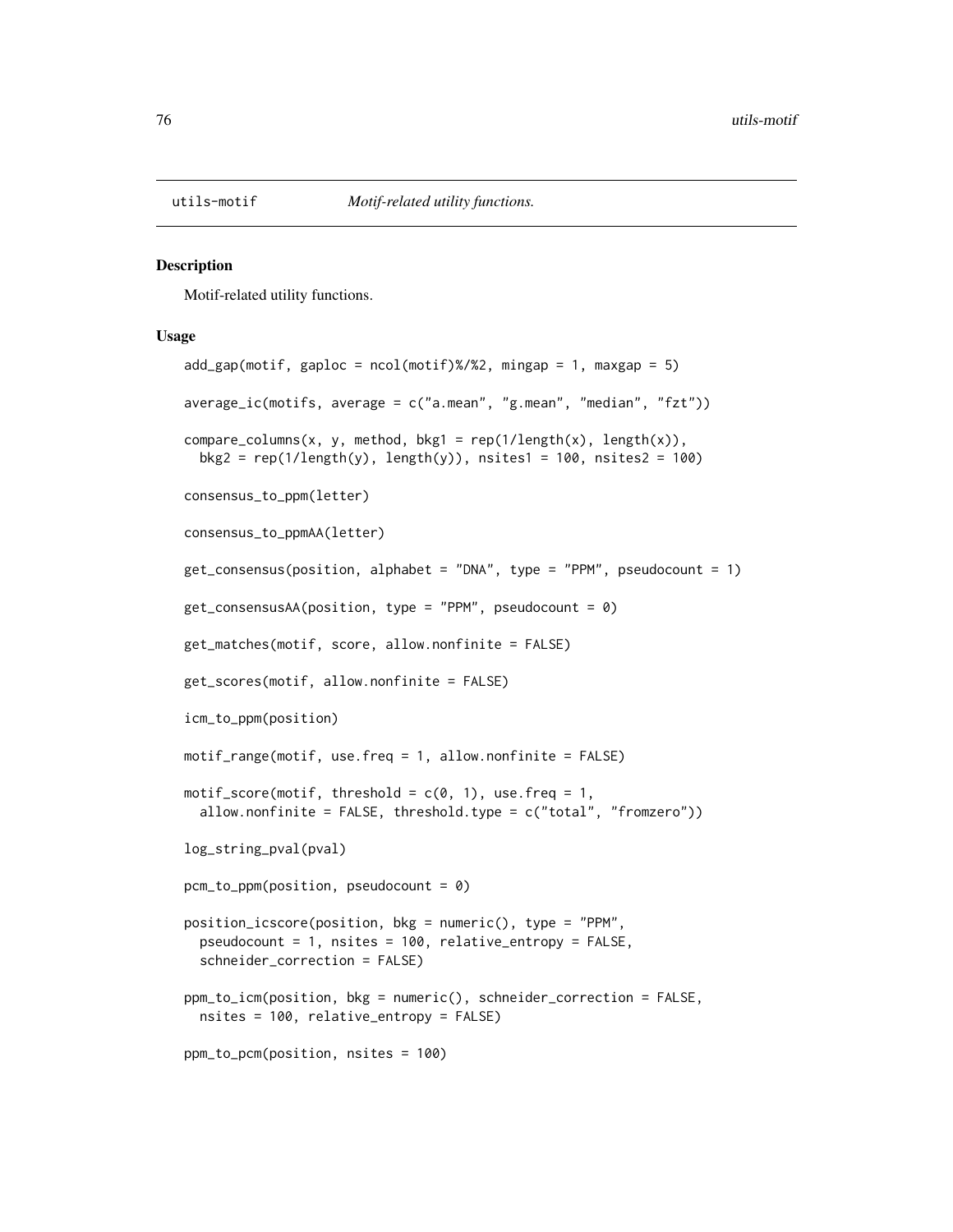```
ppm_to_pwm(position, bkg = numeric(), pseudocount = 1, nsites = 100,
 smooth = TRUE)
prob_match(motif, match, allow.zero = TRUE)
prob_match_bkg(bkg, match)
pwm_to_ppm(position, bkg = numeric())
round_motif(motif, pct.tolerance = 0.05)
score_match(motif, match, allow.nonfinite = FALSE)
summarise_motifs(motifs, na.rm = TRUE)
ungap(motif, delete = FALSE)
```
# Arguments

| motif    | Motif object to calculate scores from, or add/remove gap, or round.                                                             |
|----------|---------------------------------------------------------------------------------------------------------------------------------|
| gaploc   | numeric Motif gap locations. The gap occurs immediately after every position<br>value. If missing, uses round(ncol(motif) / 2). |
| mingap   | numeric Minimum gap size. Must have one value for every location. If missing,<br>set to $1$ .                                   |
| maxgap   | numeric Maximum gap size. Must have one value for every location. If missing,<br>set to $5$ .                                   |
| motifs   | list A list of universalmotif motifs.                                                                                           |
| average  | character(1) One of c("a.mean", "g.mean", "median", "fzt"). How to<br>calculate the average motif information content.          |
| X        | numeric First column for comparison.                                                                                            |
| У        | numeric Second column for comparison.                                                                                           |
| method   | character(1) Column comparison metric. See compare_motifs() for details.                                                        |
| bkg1     | numeric Vector of background probabilities for the first column. Only relevant<br>if method $=$ "ALLR".                         |
| bkg2     | numeric Vector of background probabilities for the second column. Only rele-<br>vant if method = $"ALLR".$                      |
| nsites1  | numeric(1) Number of sites for the first column. Only relevant if method =<br>"ALLR".                                           |
| nsites2  | numeric(1) Number of sites for the second column. Only relevant if method =<br>"ALLR".                                          |
| letter   | character(1) Any DNA, RNA, or AA IUPAC letter. Ambiguity letters are<br>accepted.                                               |
| position | numeric A numeric vector representing the frequency or probability for each<br>alphabet letter at a specific position.          |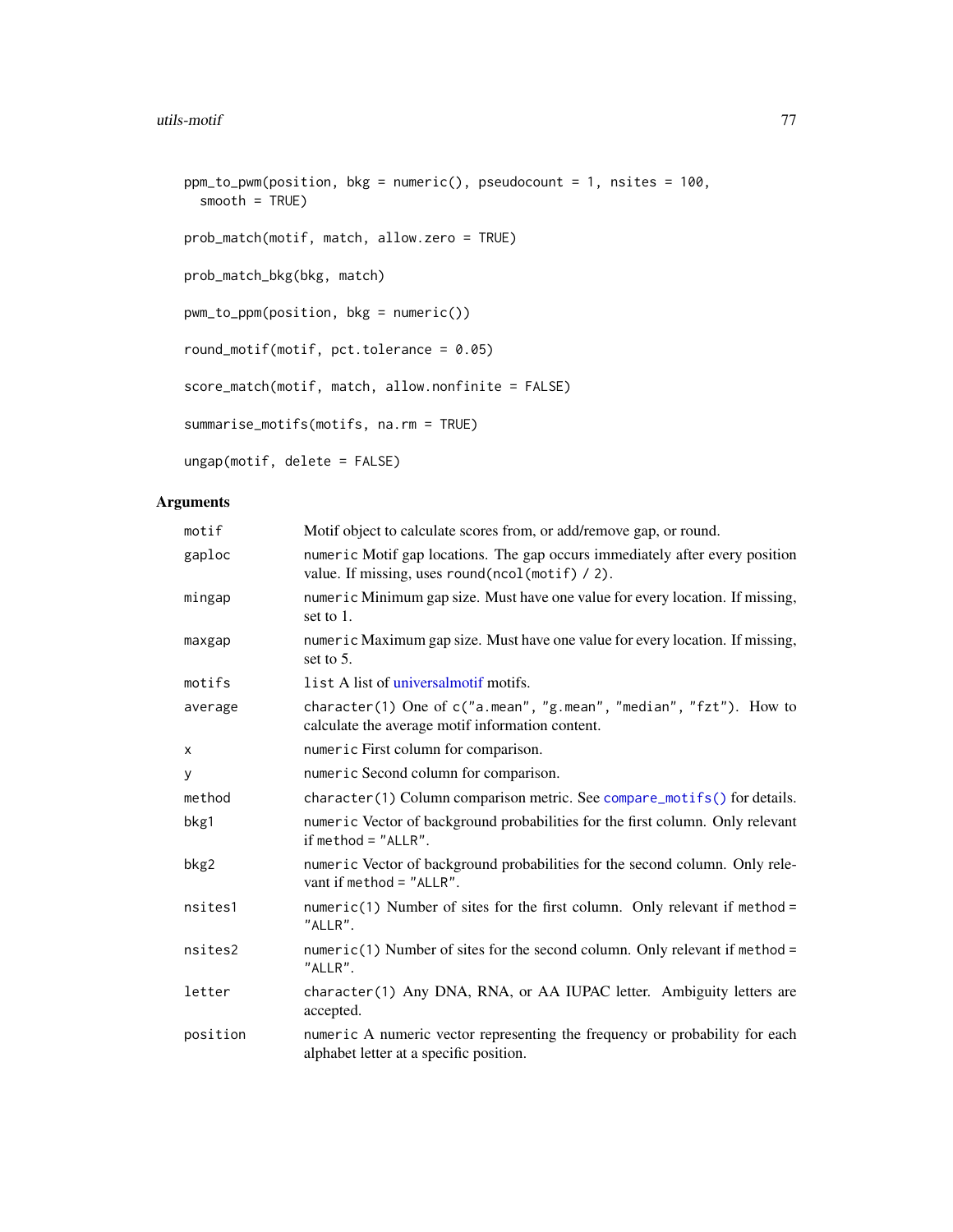78 utils-motif

| alphabet        | $character(1)$ One of $c('DNA', 'RNA').$                                                                                                                                                                                                                                                                                                                                                                           |  |
|-----------------|--------------------------------------------------------------------------------------------------------------------------------------------------------------------------------------------------------------------------------------------------------------------------------------------------------------------------------------------------------------------------------------------------------------------|--|
| type            | character(1) One of c('PCM', 'PPM', 'PWM' 'ICM').                                                                                                                                                                                                                                                                                                                                                                  |  |
| pseudocount     | numeric(1) Used to prevent zeroes in motif matrix.                                                                                                                                                                                                                                                                                                                                                                 |  |
| score           | $numeric(1)$ Logodds motif score.                                                                                                                                                                                                                                                                                                                                                                                  |  |
| allow.nonfinite |                                                                                                                                                                                                                                                                                                                                                                                                                    |  |
|                 | logical (1) If FALSE, then apply a pseudocount if non-finite values are found<br>in the PWM. Note that if the motif has a pseudocount greater than zero and<br>the motif is not currently of type PWM, then this parameter has no effect as<br>the pseudocount will be applied automatically when the motif is converted to a<br>PWM internally. This value is set to FALSE by default in order to stay consistent |  |

use.freq numeric(1) Use regular motif or the respective multifreq representation.

- threshold numeric(1) Any number of numeric values between 0 and 1 representing score percentage.
- threshold.type character For "total", a threshold of zero represents the minimum possible score. This means the range of scores that can be extracted is from the minimum to the maximum possible scores. For "fromzero", a threshold of zero is a score of zero. This means the range of scores is from zero to the maximum. The "total" threshold type can only be used if no non-finite values are present in the PWM.

pval character(1) String-formatted p-value.

- bkg numeric Should be the same length as the alphabet length.
- nsites numeric(1) Number of sites motif originated from.
- relative\_entropy

logical(1) Calculate information content as relative entropy or Kullback-Leibler divergence.

with pre-version 1.8.0 behaviour. A message will be printed if a pseudocount is

applied. To disable this, set options(pseudocount.warning=FALSE).

schneider\_correction

logical(1) Apply sample size correction.

smooth logical(1) Apply pseudocount correction.

match character Sequence string to calculate score from.

- allow.zero logical(1) If FALSE, apply a pseudocount if zero values are found in the background frequencies.
- pct.tolerance numeric(1) or character(1) The minimum tolerated proportion each letter must represent per position in order not to be rounded off, either as a numeric value from 0 to 1 or a percentage written as a string from "0%" to "100%".
- na.rm logical Remove columns where all values are NA.
- delete logical(1) Clear gap information from motif. If FALSE, then it can be reactivated simply with add\_gap(motif).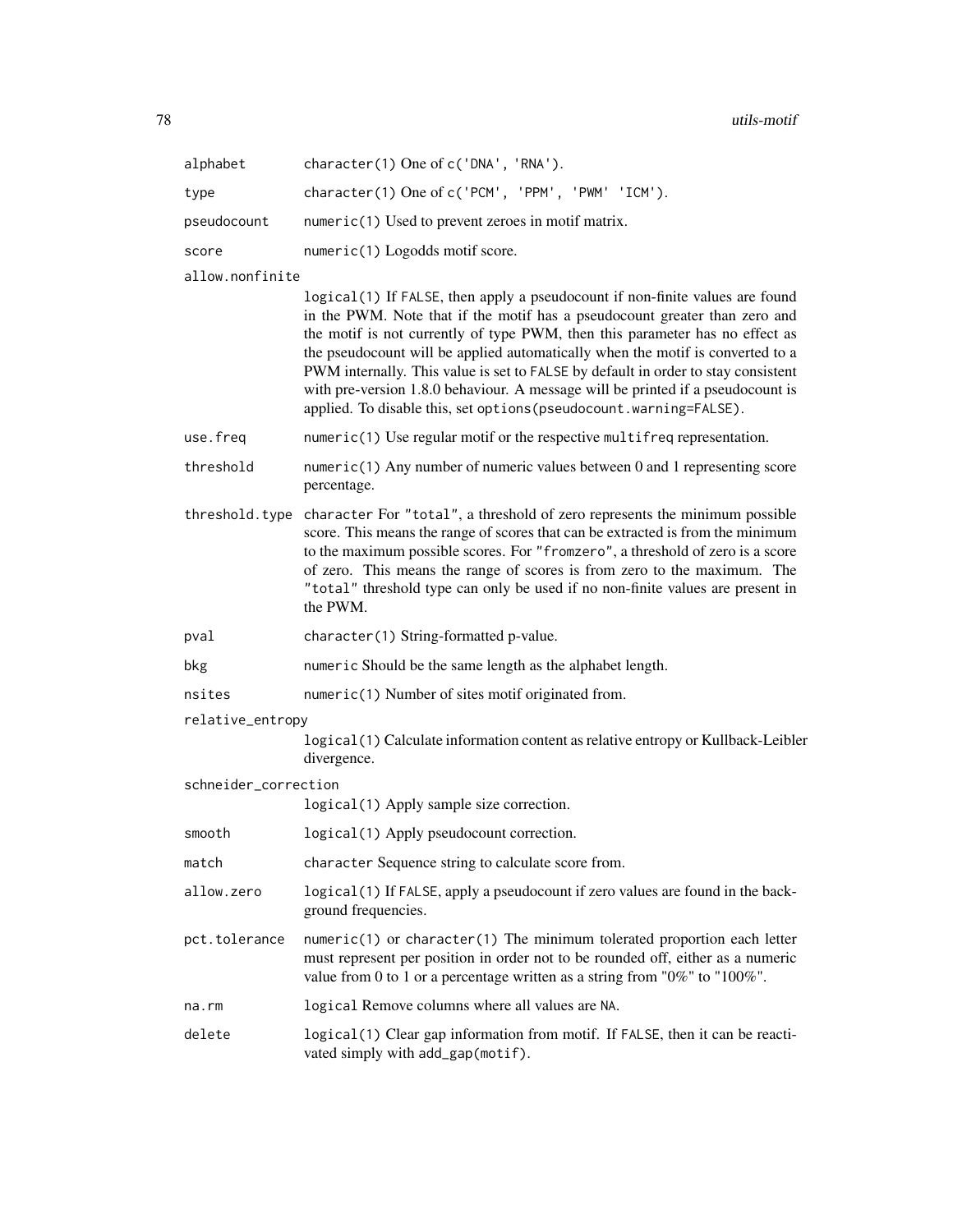#### <span id="page-78-0"></span>utils-motif 79

#### Value

For [consensus\\_to\\_ppm\(\)](#page-75-1) and [consensus\\_to\\_ppmAA\(\)](#page-75-1): a numeric vector of length 4 and 20, respectively.

For [get\\_consensus\(\)](#page-75-1) and [get\\_consensusAA\(\)](#page-75-1): a character vector of length 1.

For [get\\_matches\(\)](#page-75-1): a character vector of motif matches.

For [motif\\_range\(\)](#page-75-1): a named numeric vector of motif scores.

For [motif\\_score\(\)](#page-75-1): a named numeric vector of motif scores.

For [log\\_string\\_pval\(\)](#page-75-1): a numeric vector of length 1.

For [position\\_icscore\(\)](#page-75-1): a numeric vector of length 1.

For [ppm\\_to\\_icm\(\)](#page-75-1), [icm\\_to\\_ppm\(\)](#page-75-1), [pcm\\_to\\_ppm\(\)](#page-75-1), [ppm\\_to\\_pcm\(\)](#page-75-1), [ppm\\_to\\_pwm\(\)](#page-75-1), and [pwm\\_to\\_ppm\(\)](#page-75-1): a numeric vector with length equal to input numeric vector.

For [prob\\_match\(\)](#page-75-1): a numeric vector of probabilities.

For [round\\_motif\(\)](#page-75-1): the input motif, rounded.

For [score\\_match\(\)](#page-75-1): a numeric vector with the match motif score.

For [summarise\\_motifs\(\)](#page-75-1): a data.frame with columns representing the [universalmotif](#page-70-0) slots.

# Author(s)

Benjamin Jean-Marie Tremblay, <benjamin.tremblay@uwaterloo.ca>

#### See Also

[create\\_motif\(\)](#page-15-0)

```
data(examplemotif)
examplemotif0 <- examplemotif
examplemotif0["pseudocount"] <- 0
```

```
#######################################################################
## add_gap
## Add gap information to a motif.
m <- create_motif()
# Add a gap size 5-8 between positions 4 and 5:
m \le - add_gap(m, gaploc = 4, mingap = 5, maxgap = 8)
```

```
#######################################################################
## average_ic
```

```
## Calculate the average information content for a list of motifs.
m <- create_motif()
average_ic(m, "fzt")
```

```
#######################################################################
## compare_columns
## Compare two numeric vectors using the metrics from compare_motifs()
compare_columns(c(0.5, 0.1, 0.1, 0.2), c(0.7, 0.1, 0.1, 0.1), "PCC")
```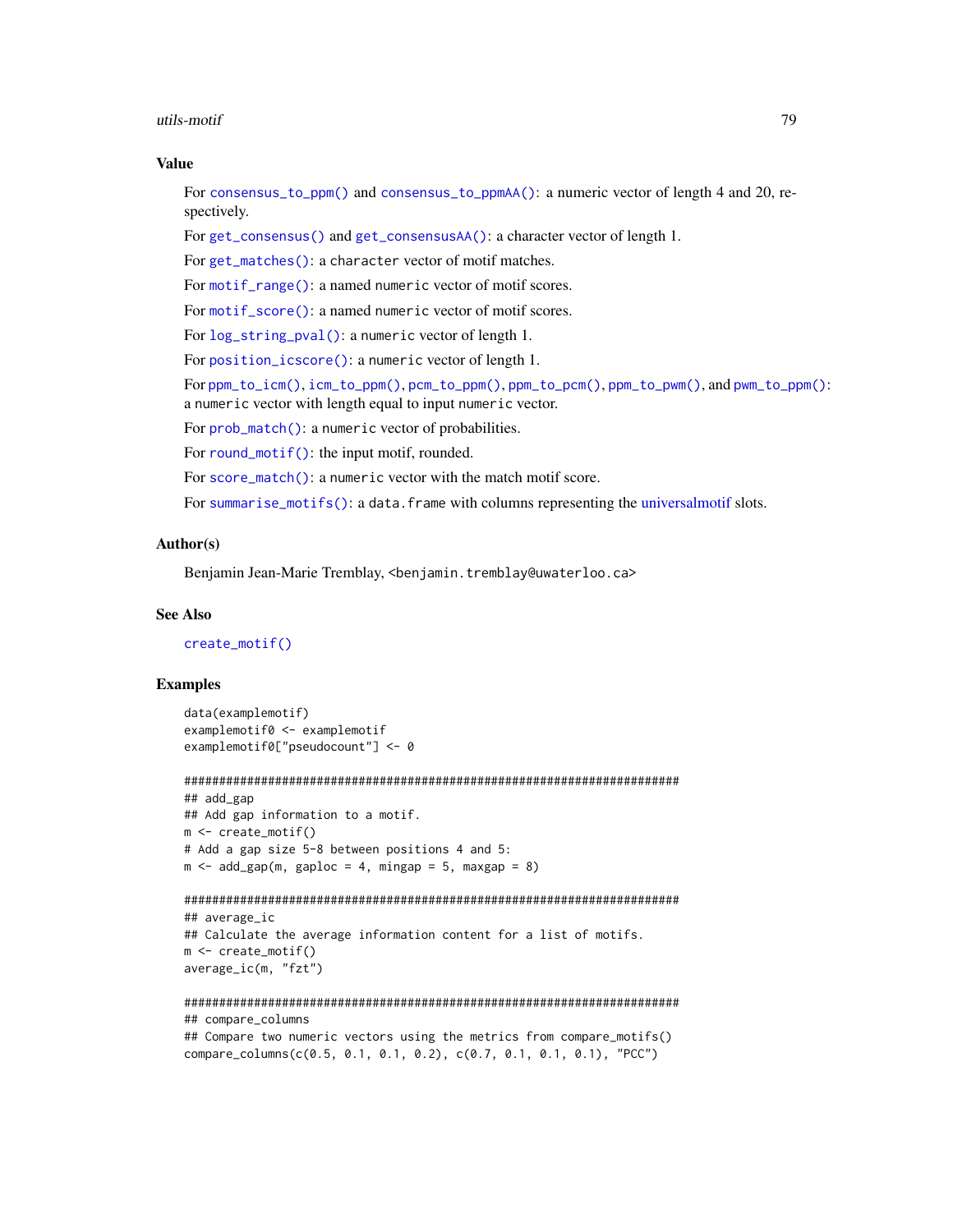```
#######################################################################
## consensus_to_ppm
## Do the opposite of get_consensus. Note that loss of information is
## inevitable. Generates a sequence matrix.
sapply(c("A", "G", "T", "B"), consensus_to_ppm)
#######################################################################
## consensus_to_ppmAA
## Do the opposite of get_consensusAA and generate a motif matrix.
sapply(c("V", "A", "L"), consensus_to_ppmAA)
#######################################################################
## get_consensus
## Get a consensus string from a DNA/RNA motif.
m <- create_motif()["motif"]
apply(m, 2, get_consensus)
#######################################################################
## get_consensusAA
## Get a consensus string from an amino acid motif. Unless each position
## is clearly dominated by a single amino acid, the resulting string will
## likely be useless.
m <- create_motif(alphabet = "AA")["motif"]
apply(m, 2, get_consensusAA, type = "PPM")
#######################################################################
## get_match
## Get all possible motif matches above input score
get_matches(examplemotif, 0)
get_matches(examplemotif0, 0, allow.nonfinite = TRUE)
#######################################################################
## get_scores
## Get all possible scores for a motif
length(get_scores(examplemotif))
get_scores(examplemotif)
get_scores(examplemotif0, allow.nonfinite = TRUE)
#######################################################################
## icm_to_ppm
## Do the opposite of ppm_to_icm.
m <- create_motif(type = "ICM")["motif"]
apply(m, 2, icm_to_ppm)
```

```
#######################################################################
## motif_range
## Calculate the range of possible logodds scores for a motif
motif_range(examplemotif)
motif_range(examplemotif, allow.nonfinite = TRUE)
```

```
#######################################################################
## motif_score
```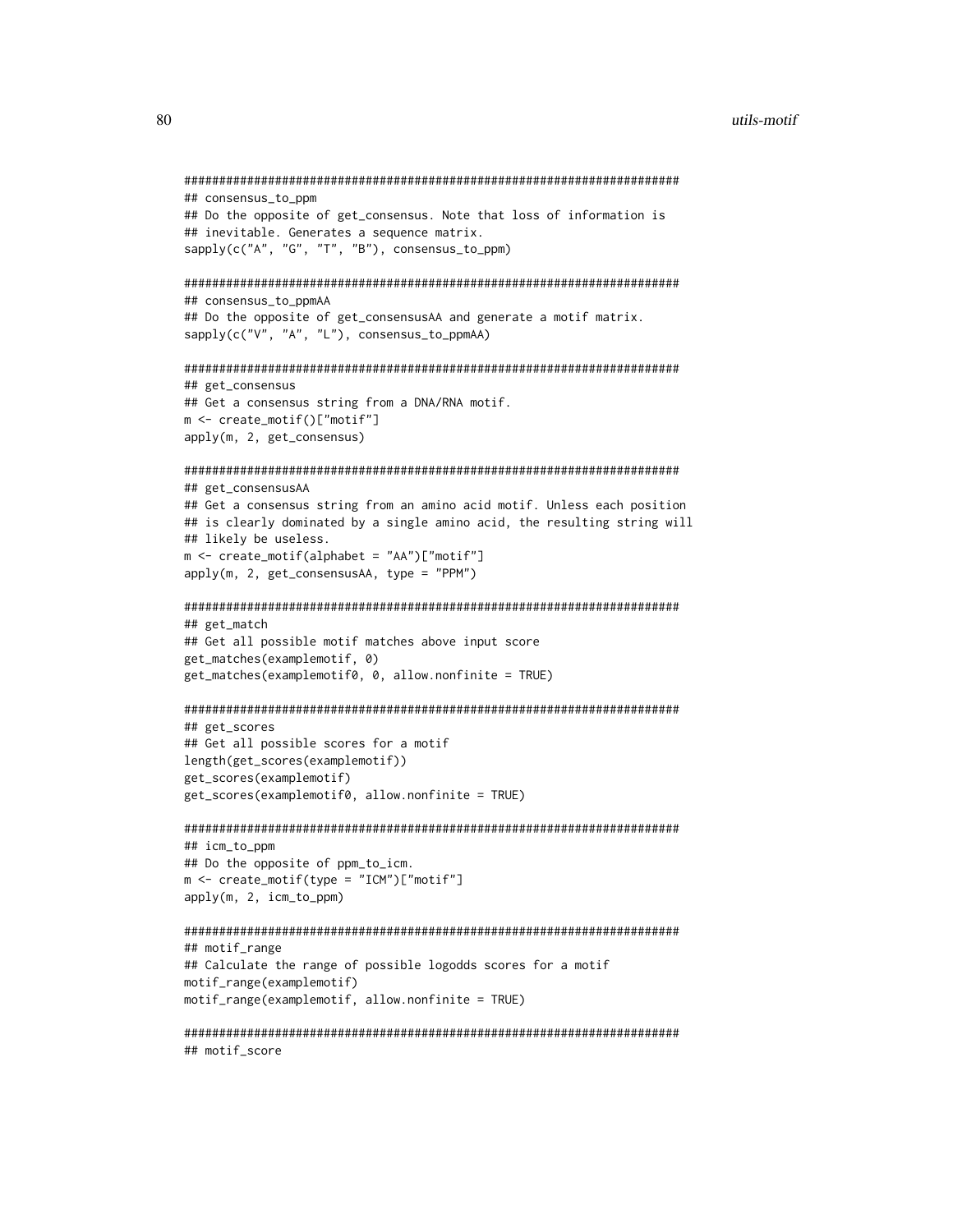#### utils-motif 81

```
## Calculate motif score from different thresholds
m <- normalize(examplemotif)
motif_score(m, c(0, 0.8, 1))
motif_score(examplemotif0, c(0, 0.8, 1), allow.nonfinite = TRUE,
   threshold.type = "fromzero")
#######################################################################
## log_string_pval
## Get the log of a string-formatted p-value
log_string_pval("1e-200")
#######################################################################
## pcm to ppm
## Go from a count type motif to a probability type motif.
m <- create_motif(type = "PCM", nsites = 50)["motif"]
apply(m, 2, pcm_to_ppm, pseudocount = 1)#######################################################################
## position_icscore
## Similar to ppm_to_icm, except this calculates the position sum.
m <- create_motif()["motif"]
apply(m, 2, position_i}{score, type = "PPM", bkg = rep(0.25, 4))#######################################################################
## ppm_to_icm
## Convert one column from a probability type motif to an information
## content type motif.
m \le create_motif(nsites = 100, pseudocount = 0.8)["motif"]
apply(m, 2, ppm_to_icm, nsites = 100, bkg = rep(0.25, 4))#######################################################################
## ppm_to_pcm
## Do the opposite of pcm_to_ppm.
m <- create_motif()["motif"]
apply(m, 2, ppm_to_pcm, nsites = 50)
#######################################################################
## ppm_to_pwm
## Go from a probability type motif to a weight type motif.
m <- create_motif()["motif"]
apply(m, 2, ppm_to_pwm, nsites = 100, bkg = rep(0.25, 4))#######################################################################
## prob_match, prob_match_bkg
## Calculate probability of a particular match based on background
## frequencies
prob_match(examplemotif, "TATATAT")
## Since this motif has a uniform background, the probability of
## finding any motif hit within the sequence is equal
prob_match(examplemotif, "TATATAG")
m <- examplemotif
m["bkg"] <- c(0.3, 0.2, 0.2, 0.3)
prob_match(m, "TATATAT")
```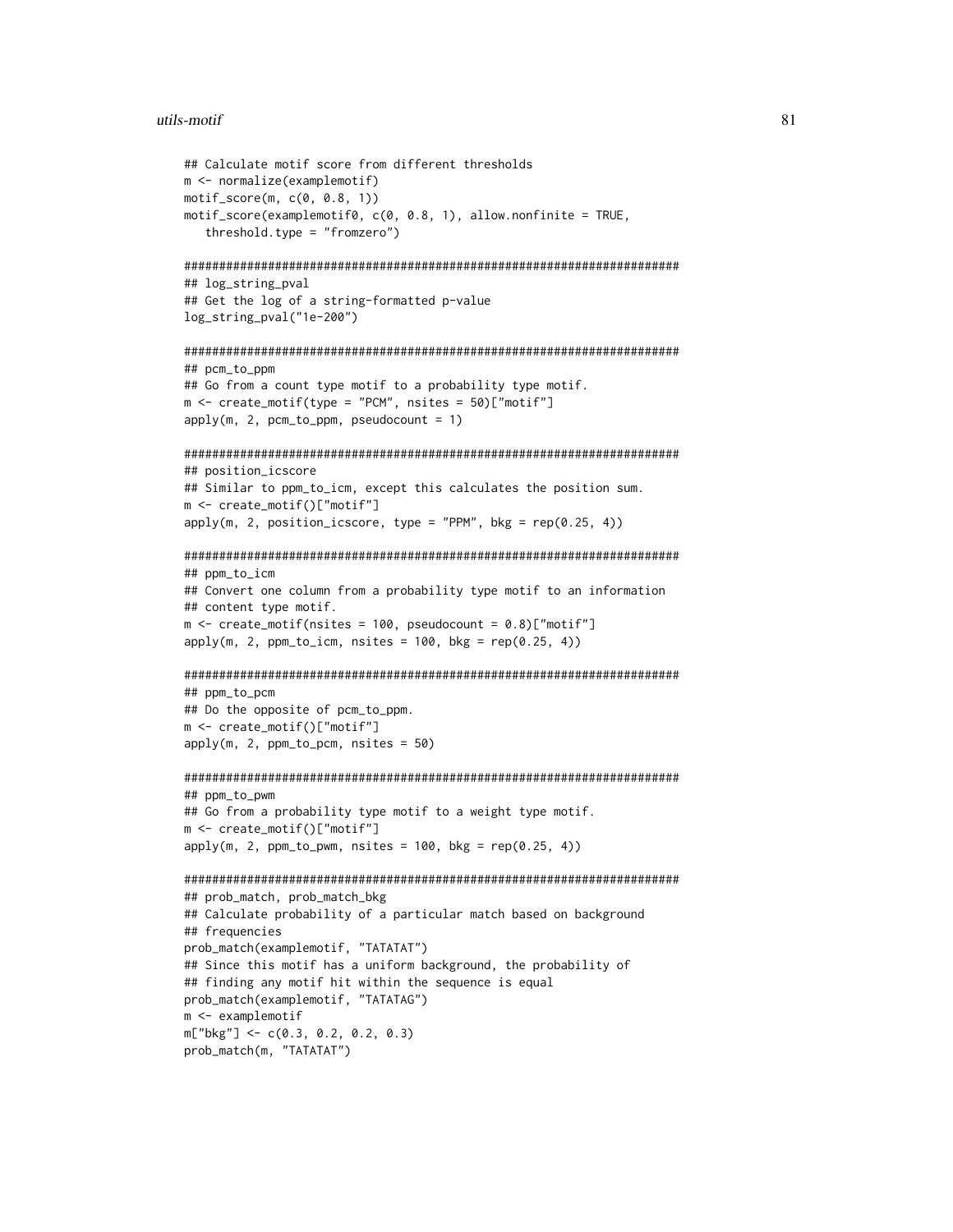```
## The prob_match_bkg alternative allows you to simply pass along the
## background frequencies
prob_match_bkg(c(A=0.3, C=0.2, G=0.2, T=0.3), c("TATATAT", "TATATAG"))
#######################################################################
## pwm_to_ppm
## Do the opposite of ppm_to_pwm.
m <- create_motif(type = "PWM")["motif"]
apply(m, 2, pwm_to_ppm, bkg = rep(0.25, 4))#######################################################################
## Note that not all type conversions can be done directly; for those
## type conversions which are unavailable, universalmotif just chains
## together others (i.e. from PCM -> ICM => pcm_to_ppm -> ppm_to_icm)
#######################################################################
## round_motif
## Round down letter scores to 0
m <- create_motif()
## Remove letters from positions which are less than 5% of the total
## position:
round_motif(m, pct.tolerance = 0.05)
#######################################################################
## score_match
## Calculate score of a particular match
score_match(examplemotif, "TATATAT")
score_match(examplemotif, "TATATAG")
score_match(examplemotif0, "TATATAT", allow.nonfinite = TRUE)
score_match(examplemotif0, "TATATAG", allow.nonfinite = TRUE)
#######################################################################
## summarise_motifs
## Create a data.frame of information based on a list of motifs.
m1 <- create_motif()
m2 <- create_motif()
m3 <- create_motif()
summarise_motifs(list(m1, m2, m3))
#######################################################################
## ungap
## Unset motif's gap status. Does not delete actual gap data unless
## delete = TRUE.
m <- create_motif()
m < - add_gap(m, 3, 2, 4)
m < - ungap(m)# Restore gap data:
m < - add_gap(m)
```
<span id="page-81-0"></span>utils-sequence *Sequence-related utility functions.*

<span id="page-81-1"></span>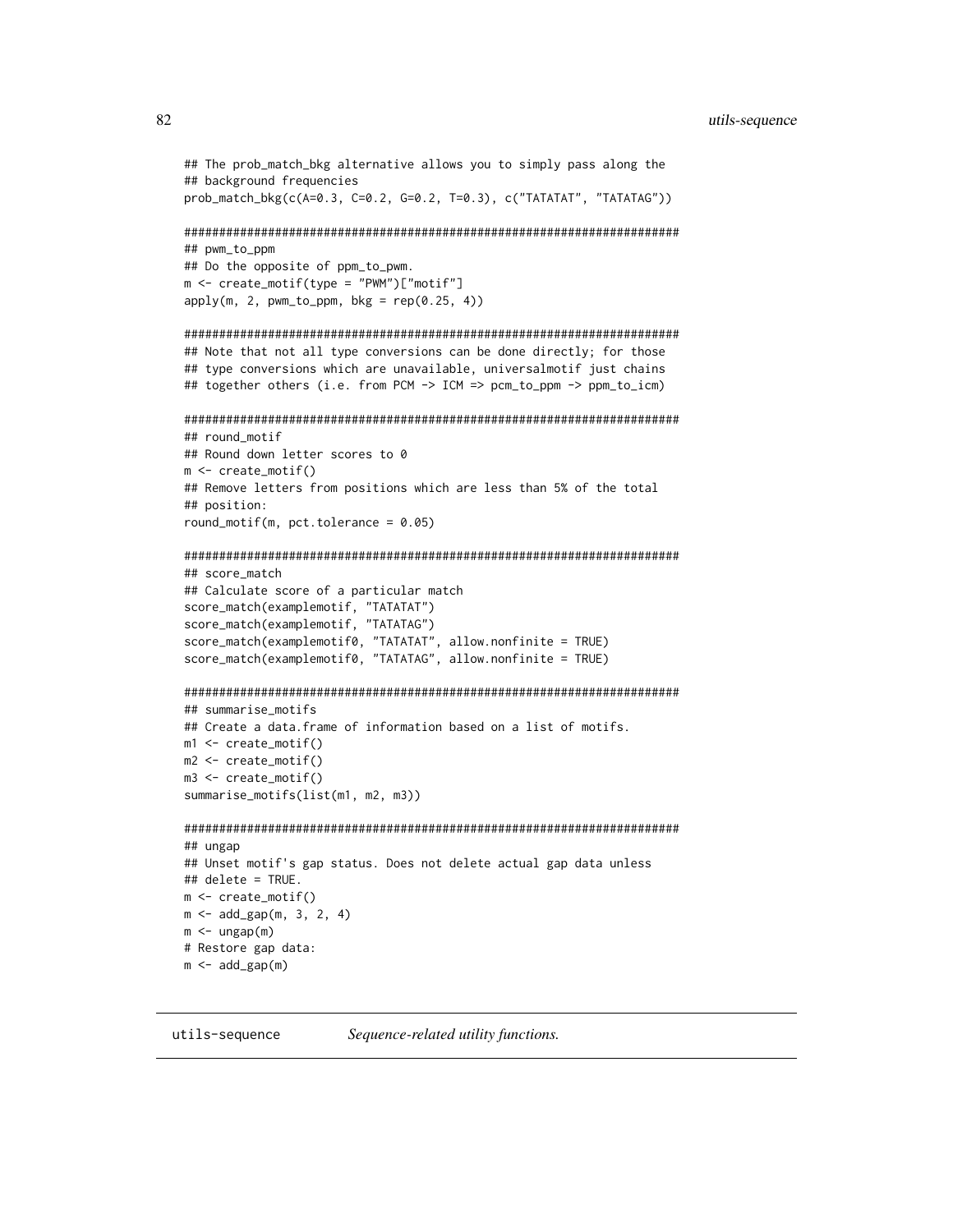# <span id="page-82-1"></span>utils-sequence 83

# <span id="page-82-0"></span>Description

Sequence-related utility functions.

#### Usage

```
calc_complexity(string, complexity.method = c("WoottonFederhen",
  "WoottonFederhenFast", "Trifonov", "TrifonovFast", "DUST"), alph = NULL,
  trifonov.max.word.size = 7)
calc\_windows(n, window = 1, overlap = 0, return.incomp = TRUE)count_klets(string, k = 1, alph)
get_klets(lets, k = 1)
mask_ranges(seqs, ranges, letter = "-")
mask_seqs(seqs, pattern, RC = FALSE, letter = "-")
meme_alph(core, file = stdout(), complements = NULL, ambiguity = NULL,
  like = NULL, alph.name = NULL, letter.names = NULL, colours = NULL)
shuffle_string(string, k = 1, method = c("euler", "linear", "markov"),
  rng.seed = sample.int(10000, 1))
slide_fun(string, FUN, FUN.VALUE, window = 1, overlap = 0,
  return.incomp = TRUE)
window_string(string, window = 1, overlap = 0, return.incomp = TRUE,
  nthreads = 1)
```
#### Arguments

| string                 | $character(1)$ A character vector containing a single string, with the exception<br>of calc_complexity() where string can be a length greater than one. |  |  |
|------------------------|---------------------------------------------------------------------------------------------------------------------------------------------------------|--|--|
|                        | complexity.method                                                                                                                                       |  |  |
|                        | character(1) Complexity algorithm. See sequence_complexity().                                                                                           |  |  |
| alph                   | $character(1)$ A single character string with the desired sequence alphabet. If<br>missing, finds the unique letters within each string.                |  |  |
| trifonov.max.word.size |                                                                                                                                                         |  |  |
|                        | integer (1) Maximum word size for use in the Trifonov complexity methods.<br>See sequence_complexity().                                                 |  |  |
| n                      | integer (1) Total size from which to calculate sliding windows.                                                                                         |  |  |
| window                 | integer(1) Window size to slide along.                                                                                                                  |  |  |
| overlap                | integer (1) Overlap size between windows.                                                                                                               |  |  |
| return.incomp          | logical (1) Whether to return the last window if it is smaller then the requested<br>window size.                                                       |  |  |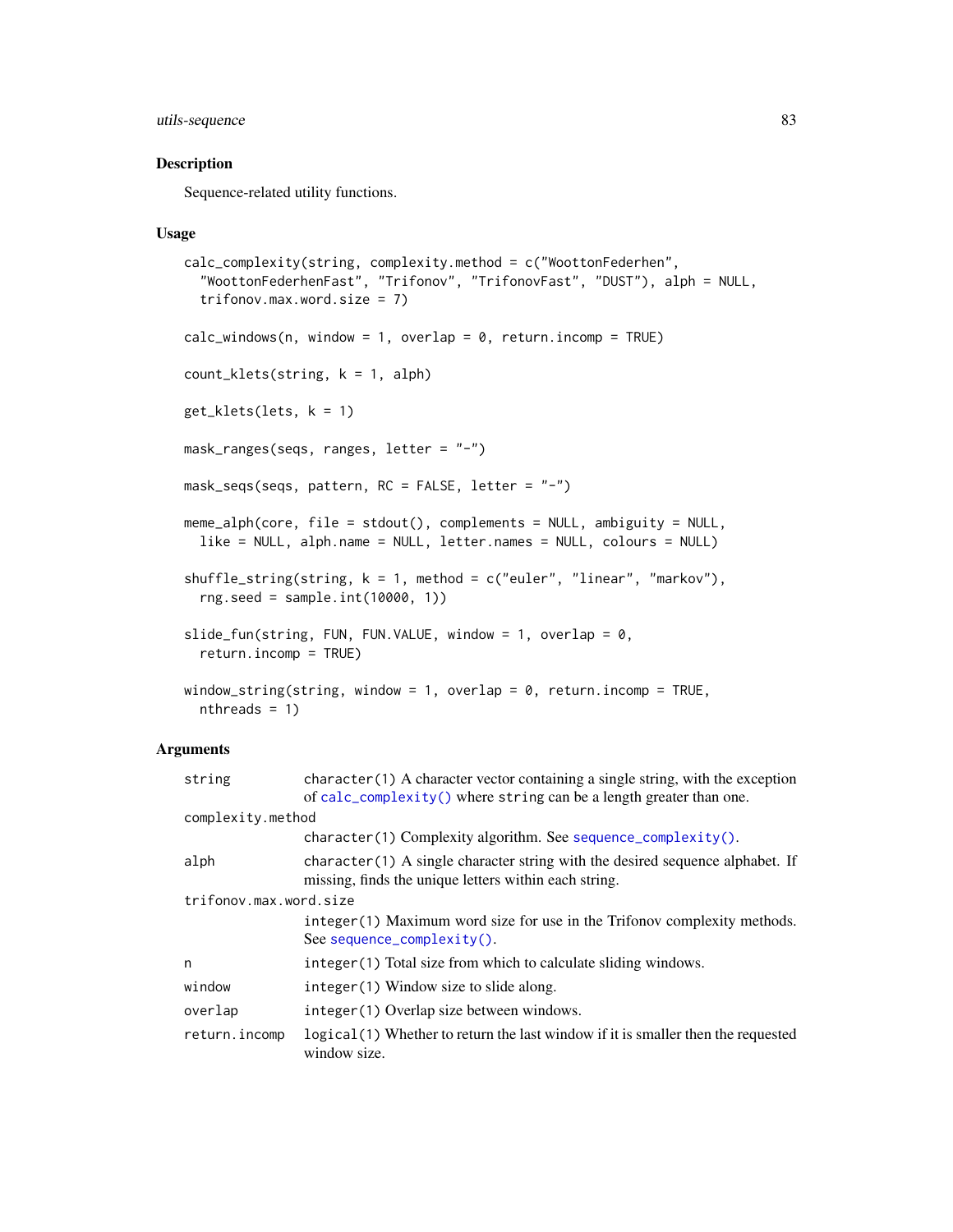<span id="page-83-0"></span>

| k            | integer(1) K-let size.                                                                                                                                                                                                                                                                                                                                                                                               |  |
|--------------|----------------------------------------------------------------------------------------------------------------------------------------------------------------------------------------------------------------------------------------------------------------------------------------------------------------------------------------------------------------------------------------------------------------------|--|
| lets         | character A character vector where each element will be considered a single<br>unit.                                                                                                                                                                                                                                                                                                                                 |  |
| segs         | XStringSet Sequences to mask. Cannot be BStringSet.                                                                                                                                                                                                                                                                                                                                                                  |  |
| ranges       | GRanges The ranges to mask. Must be a GRanges object from the GenomicRanges<br>package.                                                                                                                                                                                                                                                                                                                              |  |
| letter       | character(1) Character to use for masking.                                                                                                                                                                                                                                                                                                                                                                           |  |
| pattern      | character(1) Pattern to mask.                                                                                                                                                                                                                                                                                                                                                                                        |  |
| <b>RC</b>    | logical(1) Whether to mask the reverse complement of the pattern.                                                                                                                                                                                                                                                                                                                                                    |  |
| core         | character(1) Core alphabet symbols. If complements are also provided, then<br>only half of the letters should be provided to this argument.                                                                                                                                                                                                                                                                          |  |
| file         | Output file.                                                                                                                                                                                                                                                                                                                                                                                                         |  |
| complements  | character(1), NULL Complementary letters to the core symbols.                                                                                                                                                                                                                                                                                                                                                        |  |
| ambiguity    | character(1), NULL A named vector providing ambiguity codes for the custom<br>alphabet.                                                                                                                                                                                                                                                                                                                              |  |
| like         | character(1), NULL How to classify the custom alphabet. If not NULL, then one<br>of c("DNA", "RNA", "PROTEIN").                                                                                                                                                                                                                                                                                                      |  |
| alph.name    | character(1), NULL Custom alphabet name.                                                                                                                                                                                                                                                                                                                                                                             |  |
| letter.names | character, NULL Named vector of core symbol names.                                                                                                                                                                                                                                                                                                                                                                   |  |
| colours      | character, NULL Named vector of core symbol colours. MEME requires hex<br>colours.                                                                                                                                                                                                                                                                                                                                   |  |
| method       | character(1) Shuffling method. One of c("euler", "linear", "markov").<br>See shuffle_sequences().                                                                                                                                                                                                                                                                                                                    |  |
| rng.seed     | numeric(1) Set random number generator seed. Since shuffling in shuffle_sequences()<br>can occur simultaneously in multiple threads using C++, it cannot communi-<br>cate with the regular R random number generator state and thus requires an in-<br>dependent seed. Since shuffle_string() uses the same underlying code as<br>shuffle_sequences(), it also requires a separate seed even if it is run in serial. |  |
| <b>FUN</b>   | closure The function to apply per window. (See ?vapply.)                                                                                                                                                                                                                                                                                                                                                             |  |
| FUN. VALUE   | The expected return type for FUN. (See ?vapply.)                                                                                                                                                                                                                                                                                                                                                                     |  |
| nthreads     | integer(1) Number of threads to use. Zero uses all available threads.                                                                                                                                                                                                                                                                                                                                                |  |

# Value

For [calc\\_complexity\(\)](#page-82-0): A vector of numeric values.

For [calc\\_windows\(\)](#page-82-0): A data.frame with columns start and stop. For [count\\_klets\(\)](#page-82-0): A data.frame with columns lets and counts. For [get\\_klets\(\)](#page-82-0): A character vector of k-lets. For [mask\\_ranges\(\)](#page-82-0): The masked XStringSet object. For [mask\\_seqs\(\)](#page-82-0): The masked XStringSet object. For [meme\\_alph\(\)](#page-82-0): NULL, invisibly.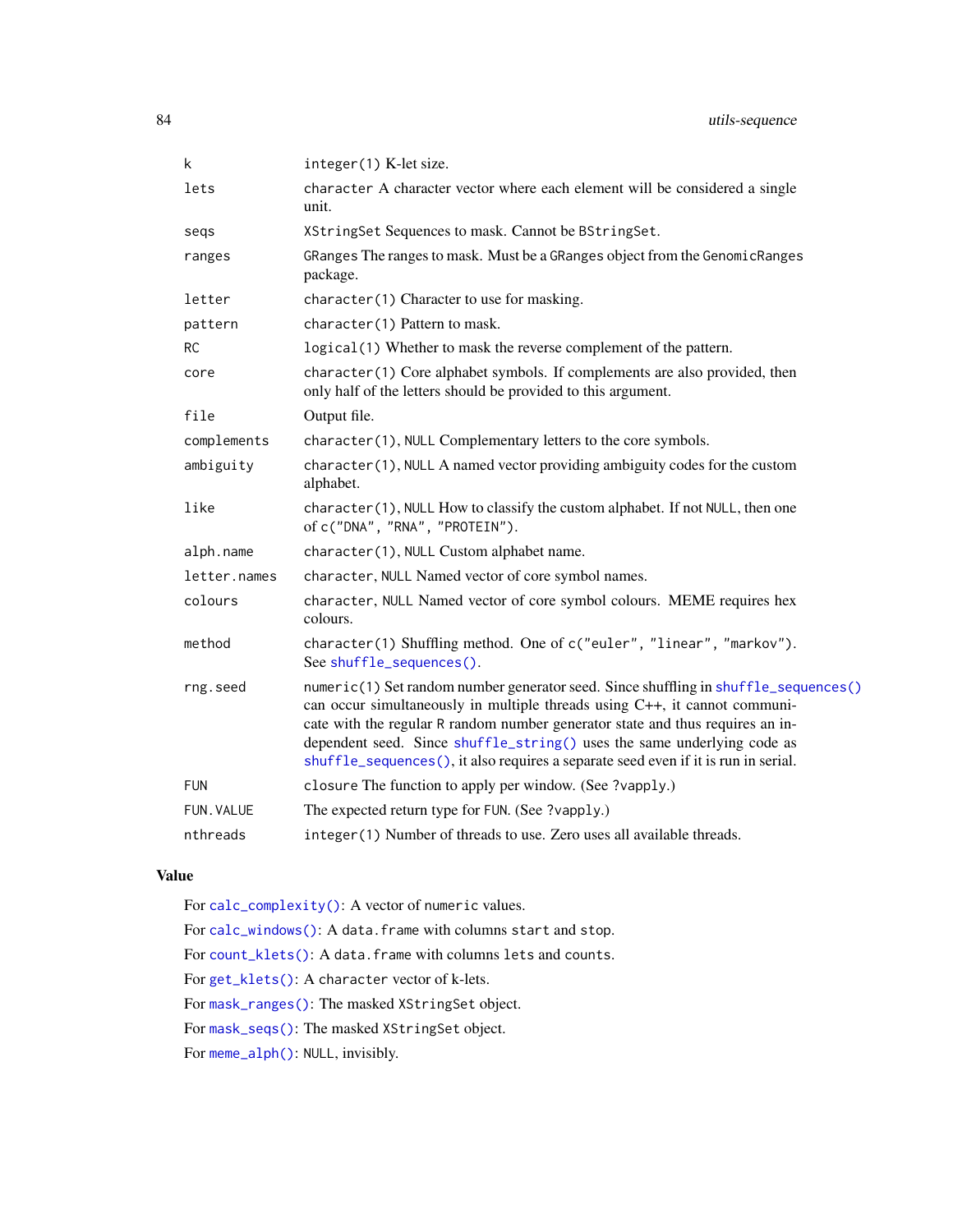<span id="page-84-0"></span>For [shuffle\\_string\(\)](#page-82-0): A single character string. For [slide\\_fun\(\)](#page-82-0): A vector with type FUN. VALUE. For [window\\_string\(\)](#page-82-0): A character vector.

#### Author(s)

Benjamin Jean-Marie Tremblay, <benjamin.tremblay@uwaterloo.ca>

#### See Also

```
create_sequences(), get_bkg(), sequence_complexity(), shuffle_sequences()
```

```
#######################################################################
## calc_complexity
## Calculate complexity for abitrary strings
calc_complexity("GTGCCCCGCGGGAACCCCGC", c = "WoottonFederhen")
calc_complexity("GTGCCCCGCGGGAACCCCGC", c = "WoottonFederhenFast")
calc_complexity("GTGCCCCGCGGGAACCCCGC", c = "Trifonov")
calc_complexity("GTGCCCCGCGGGAACCCCGC", c = "TrifonovFast")
calc_complexity("GTGCCCCGCGGGAACCCCGC", c = "DUST")
#######################################################################
## calc_windows
## Calculate window coordinates for any value 'n'.
calc_windows(100, 10, 5)
#######################################################################
## count klets
## Count k-lets for any string of characters
count_klets("GCAAATGTACGCAGGGCCGA", k = 2)
## The default 'k' value (1) counts individual letters
count_klets("GCAAATGTACGCAGGGCCGA")
#######################################################################
## get_klets
## Generate all possible k-lets for a set of characters
get_klets(c("A", "C", "G", "T"), 3)
## Note that each element in 'lets' is considered a single unit;
## see:
get_klets(c("AA", "B"), k = 2)
#######################################################################
## mask_ranges
## Mask arbitrary ranges
if (requireNamespace("GenomicRanges", quiet = TRUE)) {
ranges <- GenomicRanges::GRanges("A", IRanges::IRanges(1, 5))
seq <- Biostrings::DNAStringSet(c(A = "ATGACTGATTACTTATA"))
mask_ranges(seq, ranges, "-")
}
```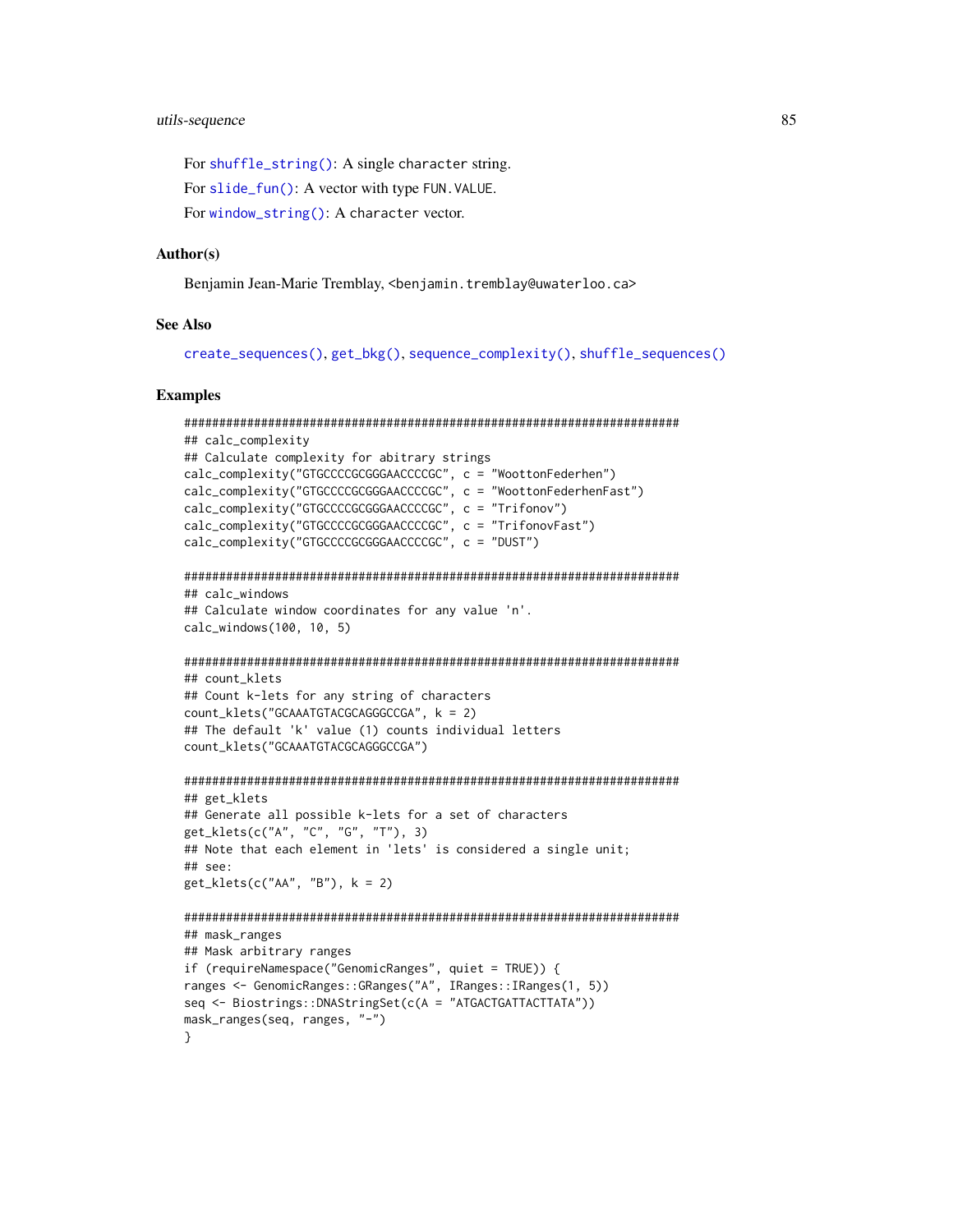```
#######################################################################
## mask_seqs
## Mask repetitive seqeuences
data(ArabidopsisPromoters)
mask_seqs(ArabidopsisPromoters, "AAAAAA")
#######################################################################
## meme_alph
## Create MEME custom alphabet definition files
meme_alph("ACm", complements = "TGM", alph.name = "MethDNA",
  letter.names = c(A = "Adenine", C = "Cytosine", G = "Guanine",
    T = "Thymine", m = "Methylcytosine", M = "mC:Guanine"),
  like = "DNA", ambiguity = c(N = "ACGTmM"))
#######################################################################
## shuffle_string
## Shuffle any string of characters
shuffle_string("ASDADASDASDASD", k = 1)
#######################################################################
## slide_fun
## Apply a function to a character vector along sliding windows
FUN <- function(x) grepl("[GC]", x)
data.frame(
  Window = window_string("ATGCATCTATGCA", 2, 1),
  HasGC = slide_fun("ATGCATCTATGCA", FUN, logical(1), 2, 1)
)
#######################################################################
## window_string
## Get sliding windows for a string of characters
window_string("ABCDEFGHIJ", 2, 1)
```
<span id="page-85-0"></span>view\_logo *Plot logos from numeric matrices.*

#### **Description**

This function provides the plotting capabilities of [view\\_motifs\(\)](#page-87-0) without requiring universalmotifclass objects. Instead, it takes a numeric matrix with row names as input. Additionally, columns can be of any height and letters can be a mix of different character lengths.

#### Usage

```
view\_logo(x, fontDF = NULL, fill = "black", colour.scheme = NULL,min.height = 0.01, x.spacer = 0.04, y.spacer = 0.01,
  sort.positions = FALSE, sort.positions.decreasing = TRUE,
  fit.to.height = NULL)
```
<span id="page-85-1"></span>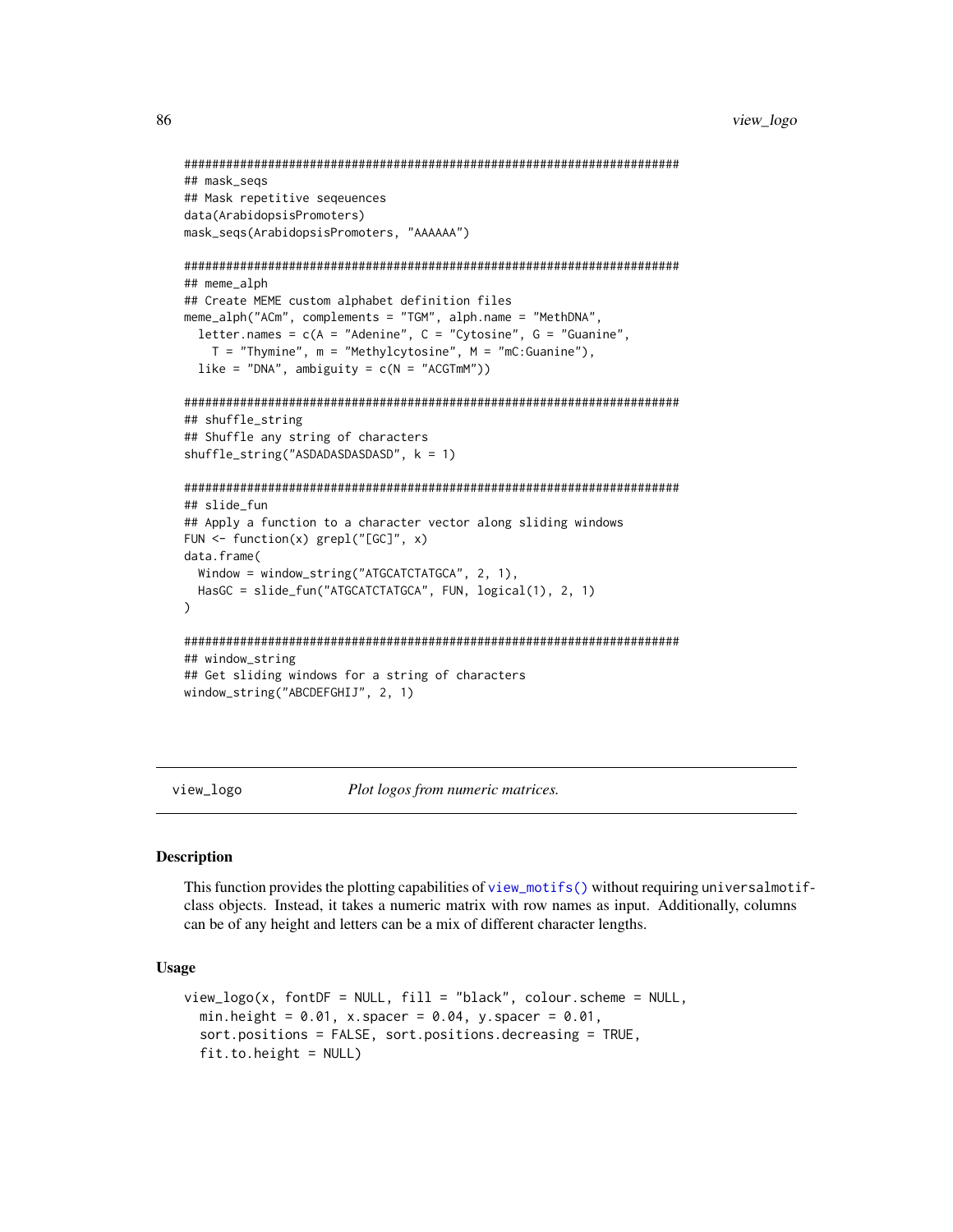# <span id="page-86-0"></span>view\_logo 87

# Arguments

| X                         | A numeric matrix with row names. The row names can be a mix of different<br>character lengths.                                                                                                                                                                                                                                                                         |
|---------------------------|------------------------------------------------------------------------------------------------------------------------------------------------------------------------------------------------------------------------------------------------------------------------------------------------------------------------------------------------------------------------|
| fontDF                    | data.frame or DataFrame Polygon data for letters used for plotting, as gen-<br>erated by the createPolygons() function from the gglogo package. See the<br>fontDFroboto data object (which is used by default when fontDF = NULL). See<br>Examples for how to generate your own font set. Expected columns: x, y,<br>order, group; additional columns will be ignored. |
| fill                      | character A single colour to fill all letters with. Ignored if colour. scheme is<br>provided.                                                                                                                                                                                                                                                                          |
| colour.scheme             | character A named character vector of colour names. Provide colours for<br>individual letters, even if the row names are made up of multiple characters.                                                                                                                                                                                                               |
| min.height                | $numeric(1)$ Minimum height for a letter to be plotted. The number is taken<br>as the fraction of the total height of the plot. The default value is to not show<br>letters which take up 1% or less of the vertical space. For smaller figures it is<br>recommended to increase this value, and vice versa for larger figures.                                        |
| x.spacer                  | $numeric(1)$ Add horizontal spacing between letters. The number is taken as the<br>fraction of the width of an individual position. Increasing this value is recom-<br>mended for letters made up of multiple characters.                                                                                                                                              |
| y.spacer                  | $numeric(1)$ Add vertical spacing between letters. The number is taken as the<br>fraction nof the total height of the plot.                                                                                                                                                                                                                                            |
|                           | sort.positions logical(1) Sort letters vertically per position by height.                                                                                                                                                                                                                                                                                              |
| sort.positions.decreasing | logical (1) Sort in decreasing or increasing order based on letter height.                                                                                                                                                                                                                                                                                             |
| fit.to.height             | numeric(1) Normalize the per position height to this value. If NULL, no normal-<br>ization is applied. Note that this parameter is ignored if use $type = c("PWM",$<br>$"ICM"$ ).                                                                                                                                                                                      |

#### Value

A ggplot object. If you wish to plot the data yourself from polygon paths, access them using \$data on the output object. The theme theme\_void() is applied to the object; apply your own theme or adjust specific plot parameters with theme() to change this.

# Author(s)

Benjamin Jean-Marie Tremblay, <benjamin.tremblay@uwaterloo.ca>

# See Also

[view\\_motifs\(\)](#page-87-0)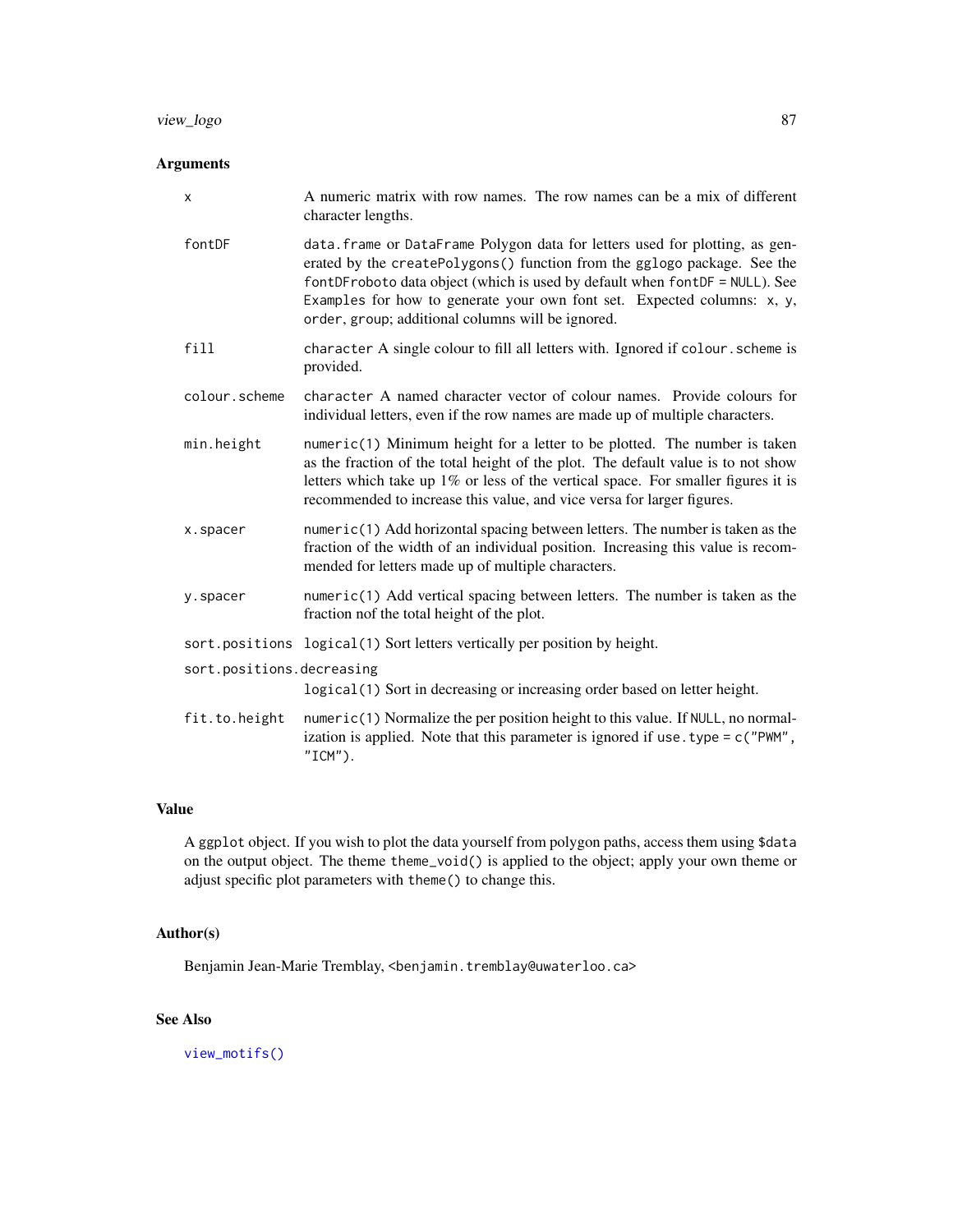#### Examples

```
## Feel free to mix and match row name character lengths and column sums.
data(examplemotif)
toplot <- examplemotif["motif"]
toplot[4] < -2toplot[20] < -0.5rownames(toplot)[1] <- "AA"
view_logo(toplot)
```
<span id="page-87-0"></span>

view\_motifs *Plot motif logos.*

# Description

Show sequence logo. If given a list of more than one motif, then the motifs are aligned with the first in the list.

#### Usage

```
view_motifs(motifs, use.type = "ICM", method = "ALLR", tryRC = TRUE,
 min.overlap = 6, min.mean.ic = 0.25, relative_entropy = FALSE,
 normalise.scores = FALSE, min.position.ic = 0, score.strat = "sum",
  return.raw = FALSE, dedup.names = TRUE, show.positions = TRUE,
  show.positions.once = TRUE, show.names = TRUE, names.pos = c("top",
  "right"), use.freq = 1, colour.scheme = NULL, fontDF = NULL,
 min.height = 0.01, x.spacer = if (use.freq == 1) 0.04 else 0.1,
 y.spacer = 0.01, sort.positions = !use.type %in% c("PCM", "PPM"),
  sort.positions.decreasing = TRUE, text.size = 16, fit.to.height = if
  (use.type == "PPM") 1 else NULL, RC.text = " [RC]^r, ...)
```
#### Arguments

| motifs      | See convert_motifs() for acceptable motif formats.                                                                                                                                                                                                                        |
|-------------|---------------------------------------------------------------------------------------------------------------------------------------------------------------------------------------------------------------------------------------------------------------------------|
| use.type    | character(1) One of c('PCM', 'PPM', 'PWM', 'ICM').                                                                                                                                                                                                                        |
| method      | character(1) One of PCC, EUCL, SW, KL, ALLR, BHAT, HELL, SEUCL,<br>MAN, ALLR LL, WEUCL, WPCC. See details.                                                                                                                                                                |
| tryRC       | logical(1) Try the reverse complement of the motifs as well, report the best<br>score.                                                                                                                                                                                    |
| min.overlap | $numeric(1)$ Minimum overlap required when aligning the motifs. Setting this<br>to a number higher then the width of the motifs will not allow any overhangs.<br>Can also be a number between 0 and 1, representing the minimum fraction that<br>the motifs must overlap. |

<span id="page-87-1"></span>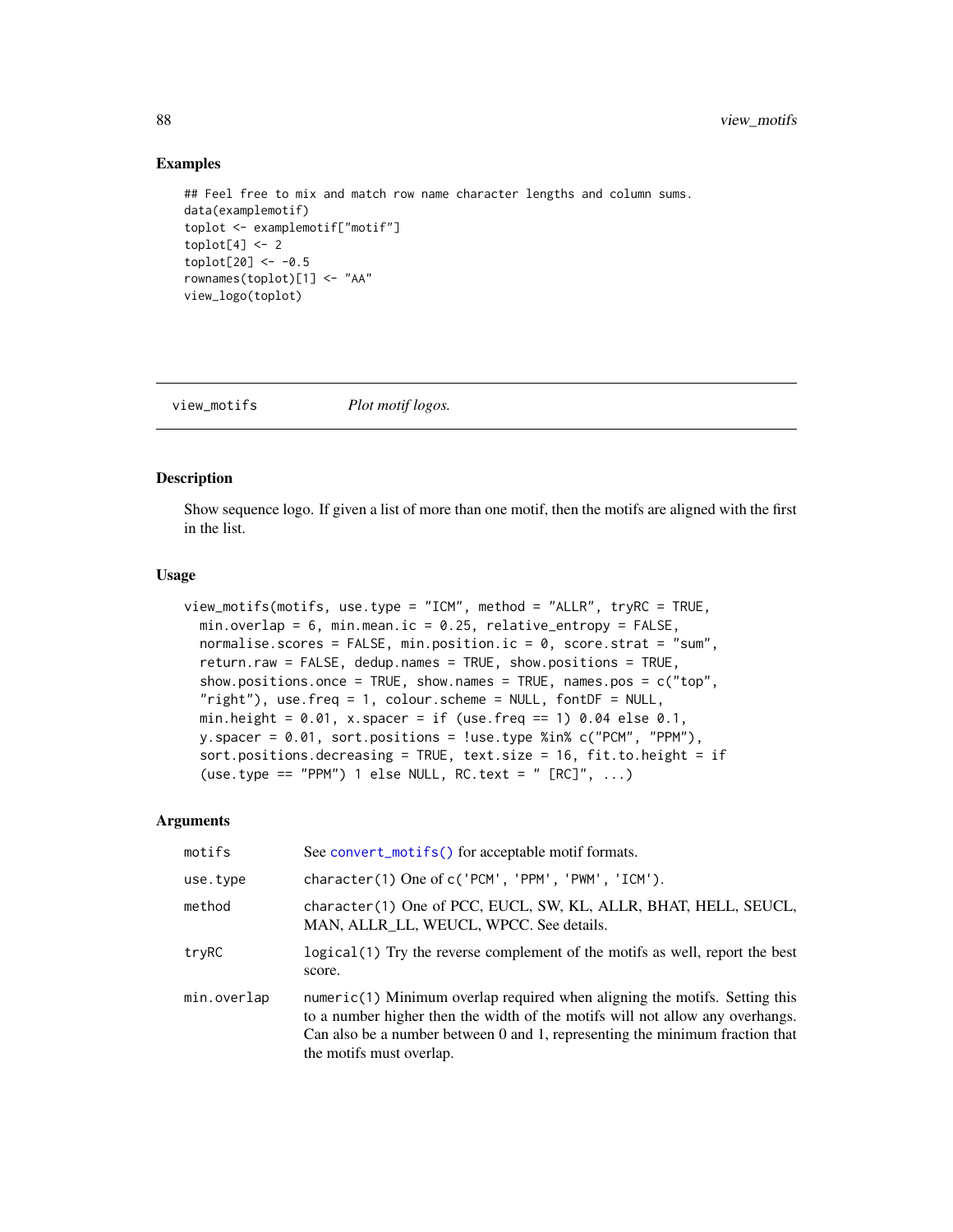<span id="page-88-0"></span>

| min.mean.ic | numeric $(1)$ Minimum mean information content between the two motifs for                           |
|-------------|-----------------------------------------------------------------------------------------------------|
|             | an alignment to be scored. This helps prevent scoring alignments between                            |
|             | low information content regions of two motifs. Note that this can result in                         |
|             | some comparisons failing if no alignment passes the mean IC threshold. Use                          |
|             | $\alpha$ average $\alpha$ ic () to filter out low IC motifs to get around this if you want to avoid |
|             | getting NAs in your output.                                                                         |
|             |                                                                                                     |

```
relative_entropy
```
logical(1) Change the ICM calculation affecting min.position.ic and min.mean.ic. See [convert\\_type\(\)](#page-13-0).

```
normalise.scores
```
logical(1) Favour alignments which leave fewer unaligned positions, as well as alignments between motifs of similar length. Similarity scores are multiplied by the ratio of aligned positions to the total number of positions in the larger motif, and the inverse for distance scores.

min.position.ic

numeric(1) Minimum information content required between individual alignment positions for it to be counted in the final alignment score. It is recommended to use this together with normalise.scores = TRUE, as this will help punish scores resulting from only a fraction of an alignment.

- score.strat character(1) How to handle column scores calculated from motif alignments. "sum": add up all scores. "a.mean": take the arithmetic mean. "g.mean": take the geometric mean. "median": take the median. "wa.mean", "wg.mean": weighted arithmetic/geometric mean. "fzt": Fisher Z-transform. Weights are the total information content shared between aligned columns.
- return.raw logical(1) Instead of returning a plot, return the aligned named matrices used to generate the plot. This can be useful if you wish to use [view\\_motifs\(\)](#page-87-0) alignment capabilities for custom plotting uses. Alignment is performed by adding empty columns to the left or right of motifs to generate matrices of equal length.
- dedup.names logical(1) Plotting motifs with duplicated names is not allowed. Setting this to TRUE allows the names to be modified for plotting.

show.positions logical(1) Show x-axis position tick labels.

```
show.positions.once
```
logical(1) When plotting multiple motifs, show x-axis position tick labels only once. If FALSE, then x-axis tick labels are specific to each motif.

```
show.names logical(1) Add motif names when plotting multiple motifs.
```
- names.pos character(1) Motif name locations. Either above (top) or to the right (right) of the logos.
- use.freq numeric(1) Plot higher order motifs from the multifreq slot.
- colour.scheme character A named character vector of colour names. Default colours are provided for DNA, RNA, and AA motifs if left NULL.
- fontDF data.frame or DataFrame Polygon data for letters used for plotting, as generated by the createPolygons() function from the gglogo package. See the fontDFroboto data object (which is used by default when fontDF = NULL). See Examples for how to generate your own font set. Expected columns: x, y, order, group; additional columns will be ignored.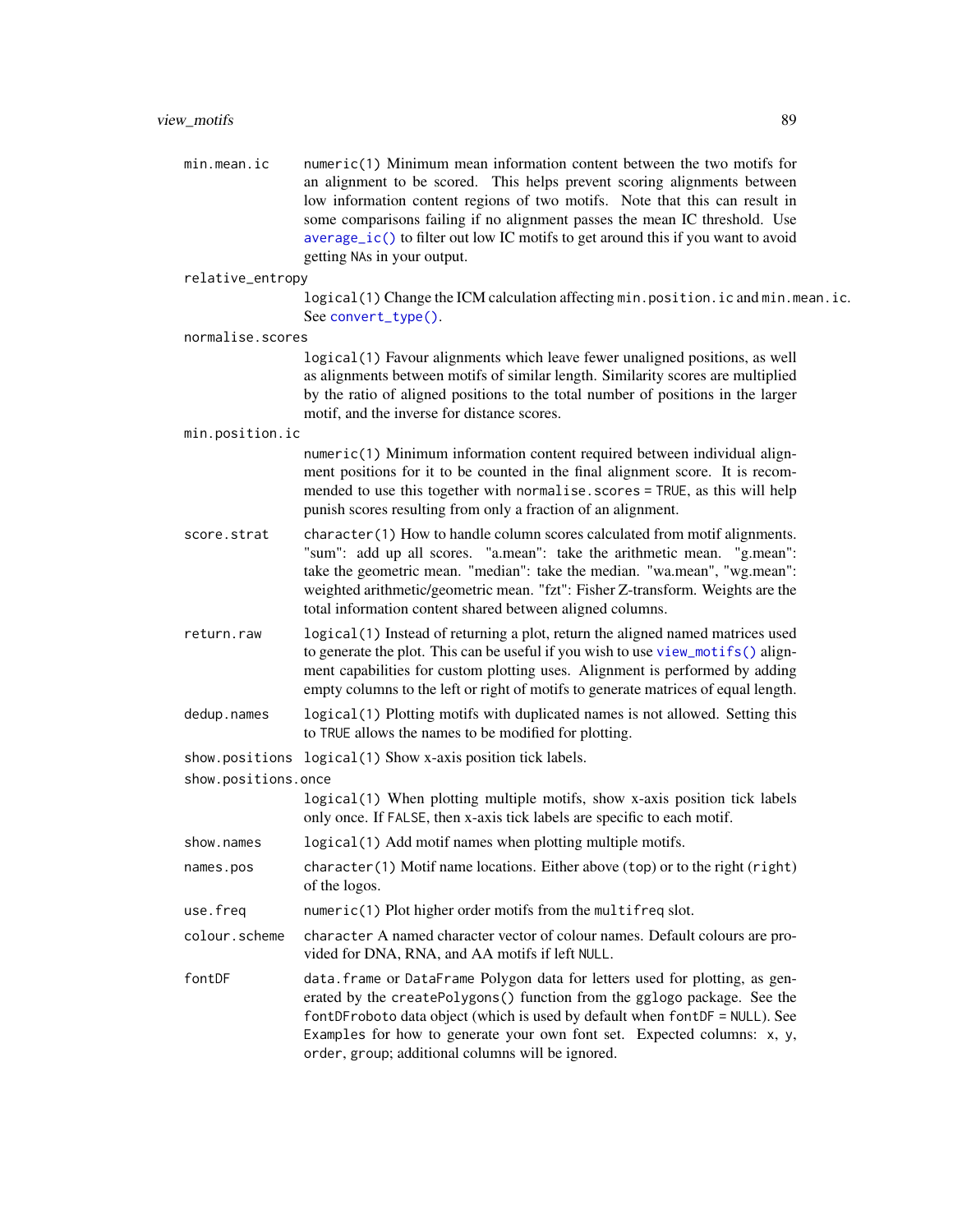<span id="page-89-0"></span>

| min.height                | $numeric(1)$ Minimum height for a letter to be plotted. The number is taken<br>as the fraction of the total height of the plot. The default value is to not show<br>letters which take up $1\%$ or less of the vertical space. For smaller figures it is<br>recommended to increase this value, and vice versa for larger figures. |  |
|---------------------------|------------------------------------------------------------------------------------------------------------------------------------------------------------------------------------------------------------------------------------------------------------------------------------------------------------------------------------|--|
| x.spacer                  | numeric(1) Add horizontal spacing between letters. The number is taken as the<br>fraction of the width of an individual position. Increasing this value is recom-<br>mended for plotting multifreq motifs.                                                                                                                         |  |
| y.spacer                  | $numeric(1)$ Add vertical spacing between letters. The number is taken as the<br>fraction nof the total height of the plot.                                                                                                                                                                                                        |  |
|                           | sort.positions logical(1) Sort letters vertically per position by height.                                                                                                                                                                                                                                                          |  |
| sort.positions.decreasing |                                                                                                                                                                                                                                                                                                                                    |  |
|                           | logical (1) Sort in decreasing or increasing order based on letter height.                                                                                                                                                                                                                                                         |  |
| text.size                 | numeric(1) Text size for labels.                                                                                                                                                                                                                                                                                                   |  |
| fit.to.height             | numeric(1) Normalize the per position height to this value. If $NULL$ , no normal-<br>ization is applied. Note that this parameter is ignored if use $type = c("PWM",$<br>$"ICM"$ ).                                                                                                                                               |  |
| RC.text                   | $character(1)$ The text to display alongside the name of motifs shown as their<br>reverse complement.                                                                                                                                                                                                                              |  |
| $\cdots$                  | Unused. Was previously in place to allow extra args to be given to $ggseqlogo$ : : $ggseqlogo$ ,<br>however universalmotif now implements its own motif plotting code directly<br>with ggplot2.                                                                                                                                    |  |

#### Details

See [compare\\_motifs\(\)](#page-5-0) for more info on comparison parameters.

See [view\\_logo\(\)](#page-85-0) to plot from a numeric matrix with arbitrary values instead of a motif object.

Note: score.strat = "a.mean" is NOT recommended, as [view\\_motifs\(\)](#page-87-0) will not discriminate between two alignments with equal mean scores, even if one alignment is longer than the other.

Note: if you want to plot the motifs yourself, you can set return.raw=TRUE to get the numeric motif matrices and calculate the polygon paths on your own or access the polygon path data directly from the final ggplot object using \$data.

# Value

A ggplot object. If return.raw = TRUE, a list of matrices.

### Author(s)

Benjamin Jean-Marie Tremblay, <benjamin.tremblay@uwaterloo.ca>

### See Also

[compare\\_motifs\(\)](#page-5-0), [add\\_multifreq\(\)](#page-2-0), [view\\_logo\(\)](#page-85-0)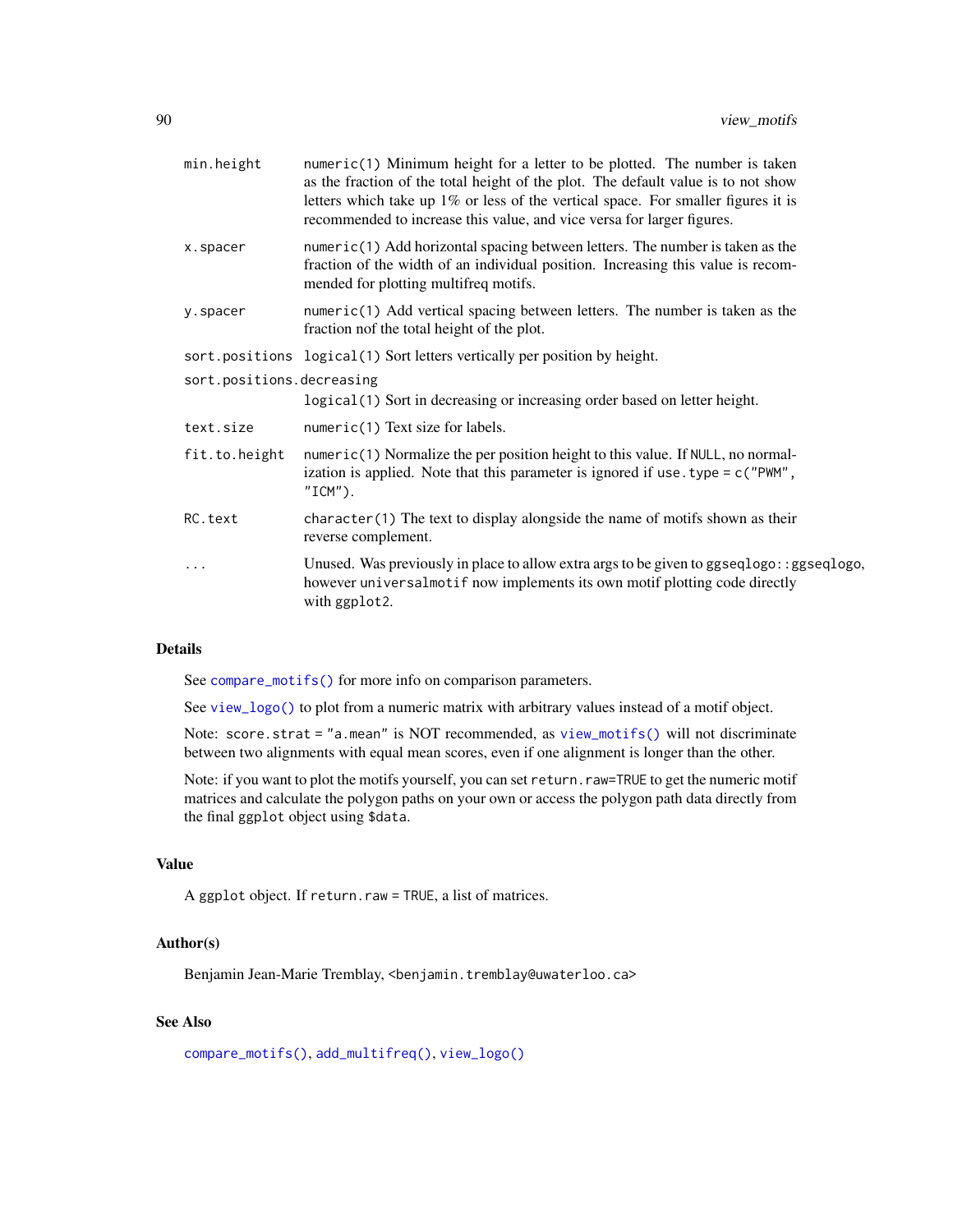# <span id="page-90-1"></span>write\_homer 91

#### Examples

```
## Plotting multifreq motifs:
data(examplemotif2)
view_motifs(examplemotif2, use.freq = 2)
## Generate your own letter set:
## Not run:
library(gglogo) # install from CRAN first if needed
fontDFtimes <- createPolygons(LETTERS, "Times", 800, scale = TRUE)
view_motifs(examplemotif2, fontDF = fontDFtimes)
## Note: setting `scale = TRUE` is necessary to properly align letters
## vertically, but this has the effect of horizontally stretching out
## letters which shouldn't be stretched (such as "I"). If you need to plot
## letters which have been badly horizontally scaled, you can fix them
## manually as demonstrated here:
# Retrieve the x-coordinates for the desired letter:
tofix <- fontDFtimes$x[fontDFtimes$group == "I"]
# Scale the letter x-coordinates:
tofix \le tofix * 0.35
# Remember to center the letter around 0.5 again:
\text{tofix} \leq \text{tofix} + (1 - \max(\text{tofix})) / 2# Apply the fix:
fontDFtimes$x[fontDFtimes$group == "I"] <- tofix
view_motifs(create_motif("AIG", alphabet = "AA"), fontDF = fontDFtimes)
```
## End(Not run)

<span id="page-90-0"></span>write\_homer *Export motifs in HOMER format.*

#### Description

Convert DNA motifs to HOMER format and write to file. See [http://homer.ucsd.edu/homer/](http://homer.ucsd.edu/homer/motif/) [motif/](http://homer.ucsd.edu/homer/motif/).

# Usage

```
write_homer(motifs, file, logodds_threshold = NULL, overwrite = FALSE,
  append = FALSE, threshold = 0.8, threshold.type = c("logodds","logodds.abs", "pvalue"))
```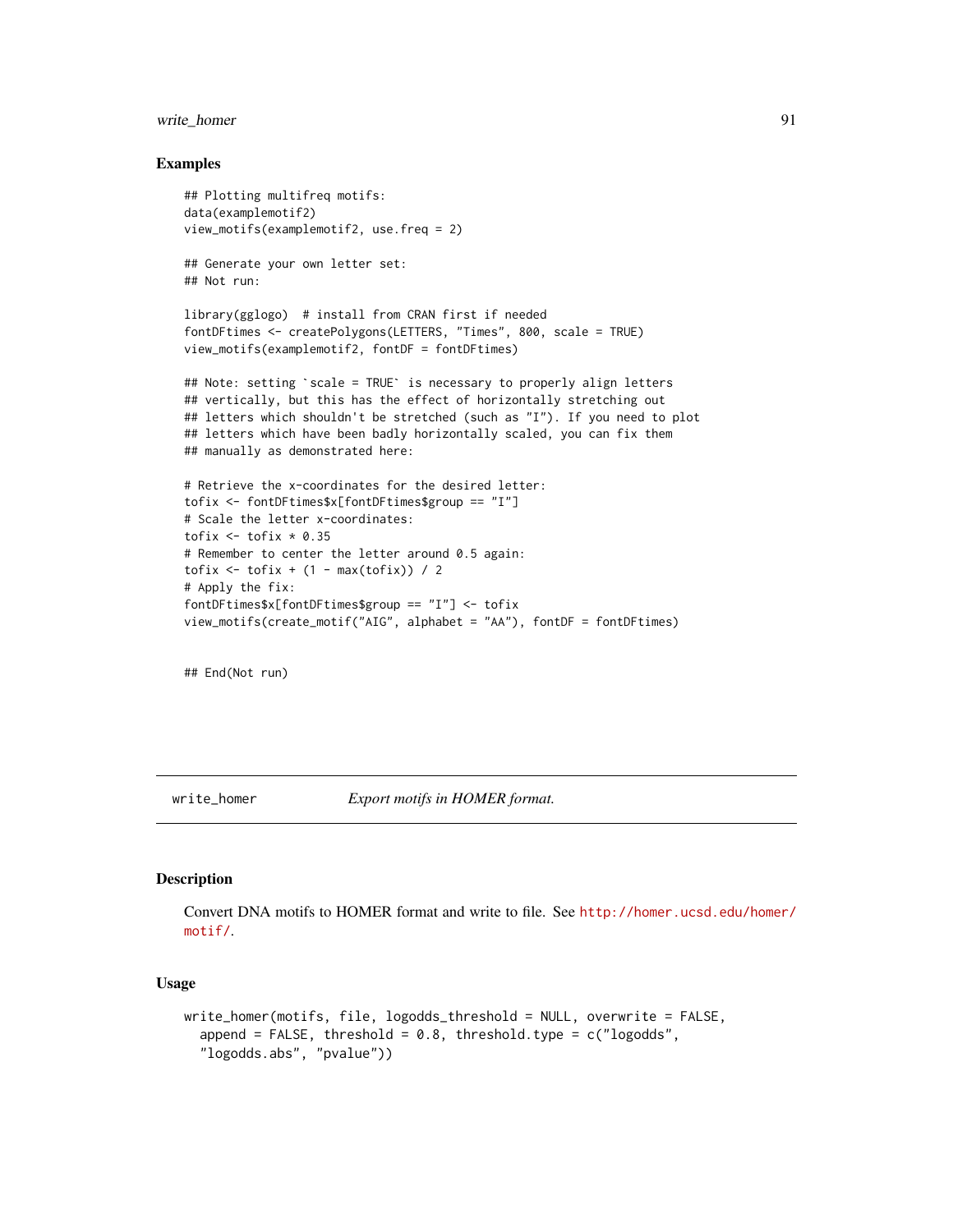# <span id="page-91-0"></span>Arguments

| See convert_motifs() for acceptable formats.                                                                                                                                                                                  |  |
|-------------------------------------------------------------------------------------------------------------------------------------------------------------------------------------------------------------------------------|--|
| character(1) File name.                                                                                                                                                                                                       |  |
| logodds_threshold                                                                                                                                                                                                             |  |
| Deprecated. If set, read_homer() will behave like pre-version 1.12.0 of the<br>universalmotif package for backwards compatibility (though a warning will<br>be printed).                                                      |  |
| logical (1) Overwrite existing file.                                                                                                                                                                                          |  |
| logical (1) Add to an existing file.                                                                                                                                                                                          |  |
| numeric(1) Stringency required for HOMER to match a motif. See scan_sequences()<br>for how to use this argument. Can be a single value to be recycled for all motifs,<br>or a vector of equal length to the number of motifs. |  |
| threshold type character(1) How the threshold value should be used to obtain the final<br>threshold value in the written motif. See scan_sequences() for how to use<br>this.                                                  |  |
|                                                                                                                                                                                                                               |  |

# Value

NULL, invisibly.

#### Author(s)

Benjamin Jean-Marie Tremblay, <benjamin.tremblay@uwaterloo.ca>

# References

Heinz S, Benner C, Spann N, Bertolino E, Lin YC, Laslo P, Cheng JX, Murre C, Singh H, Glass CK (2010). "Simple combinations of lineage-determining transcription factors prime cis-regulatory elements required for macrophage and B cell identities." *Molecular Cell*, 38, 576-589.

# See Also

# [read\\_homer\(\)](#page-46-0)

Other write\_motifs: [write\\_jaspar\(](#page-92-0)), [write\\_matrix\(](#page-93-0)), [write\\_meme\(](#page-94-0)), [write\\_motifs\(](#page-95-0)), [write\\_transfac\(](#page-96-0))

```
motif <- create_motif()
write_homer(motif, tempfile())
```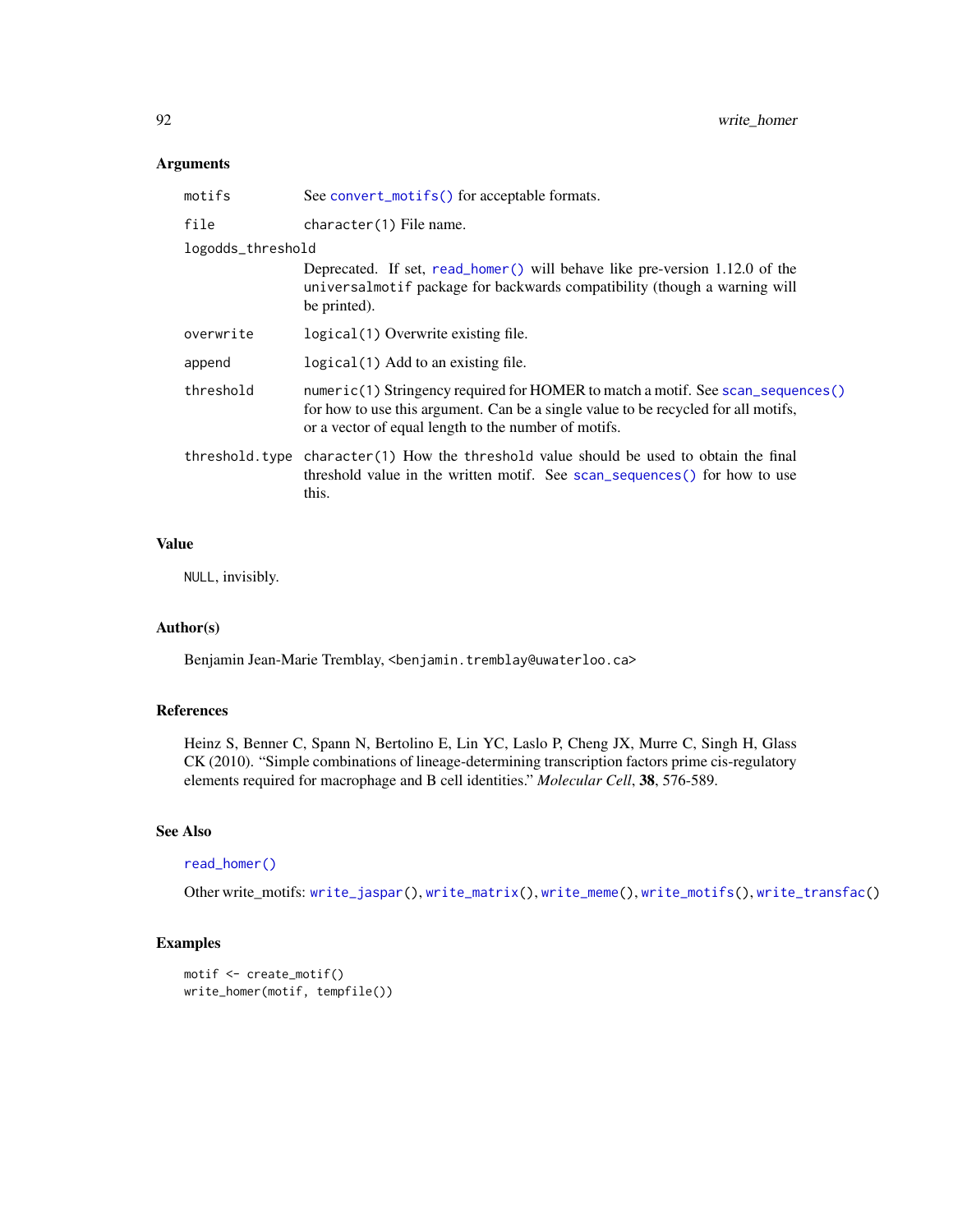<span id="page-92-1"></span><span id="page-92-0"></span>

Convert motifs to JASPAR format and write to file. See <http://jaspar.genereg.net/>.

# Usage

```
write_jaspar(motifs, file, overwrite = FALSE, append = FALSE)
```
#### Arguments

| motifs    | See convert_motifs() for acceptable formats. |
|-----------|----------------------------------------------|
| file      | character(1) File name.                      |
| overwrite | logical(1) Overwrite existing file.          |
| append    | logical(1) Add to an existing file.          |

#### Value

NULL, invisibly.

# Author(s)

Benjamin Jean-Marie Tremblay, <benjamin.tremblay@uwaterloo.ca>

# References

Khan A, Fornes O, Stigliani A, Gheorghe M, Castro-Mondragon JA, van der Lee R, Bessy A, Cheneby J, Kulkarni SR, Tan G, Baranasic D, Arenillas DJ, Sandelin A, Vandepoele K, Lenhard B, Ballester B, Wasserman WW, Parcy F, Mathelier A (2018). "JASPAR 2018: update of the open-access database of transcription factor binding profiles and its web framework." *Nucleic Acids Research*, 46, D260-D266.

# See Also

#### [read\\_jaspar\(\)](#page-47-0)

Other write\_motifs: [write\\_homer\(](#page-90-0)), [write\\_matrix\(](#page-93-0)), [write\\_meme\(](#page-94-0)), [write\\_motifs\(](#page-95-0)), [write\\_transfac\(](#page-96-0))

```
transfac <- read_transfac(system.file("extdata", "transfac.txt",
                                    package = "universalmotif"))
write_jaspar(transfac, tempfile())
```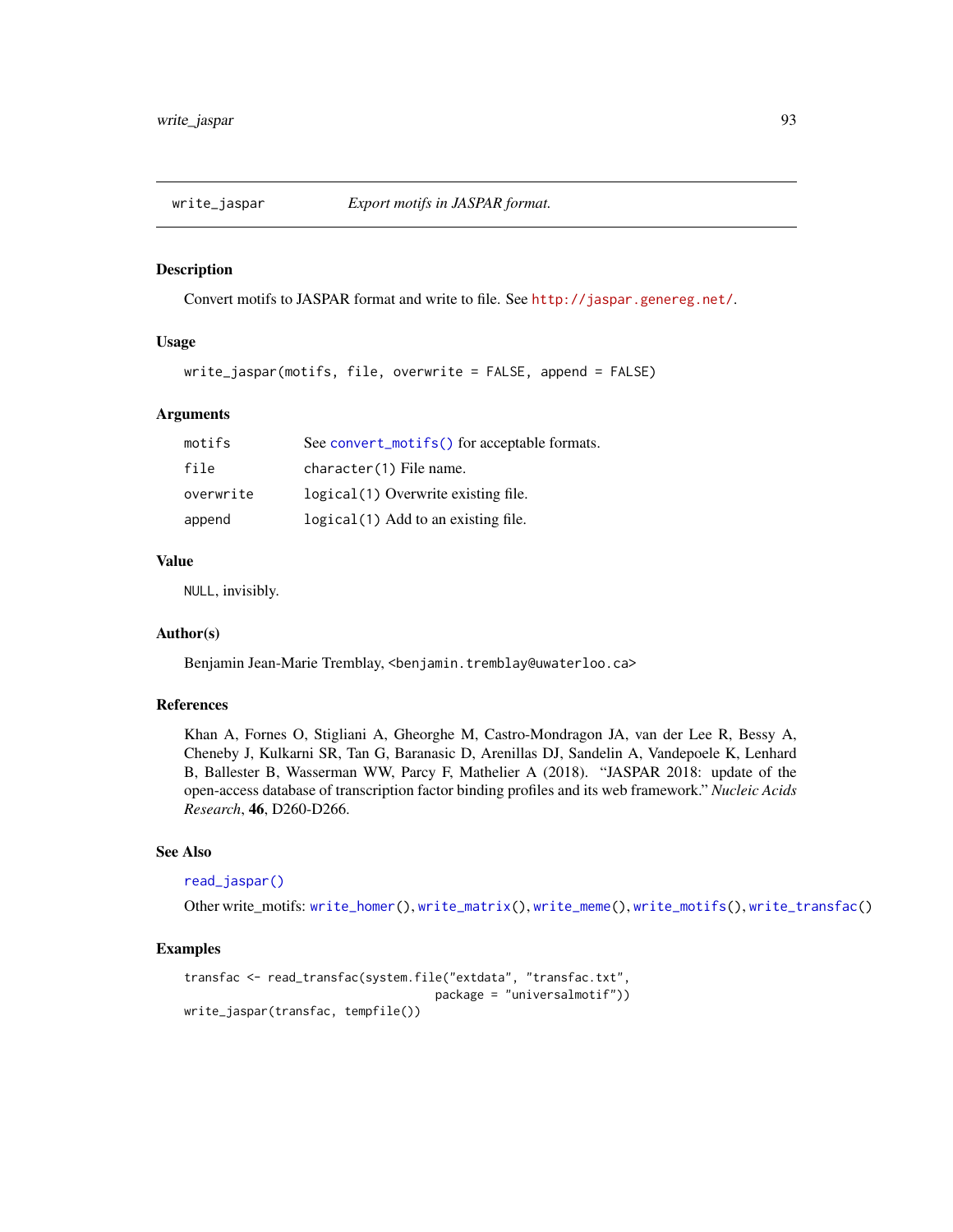<span id="page-93-1"></span><span id="page-93-0"></span>

Write motifs as simple matrices with optional headers to file.

#### Usage

```
write_matrix(motifs, file, positions = "columns", rownames = FALSE, type,
  sep = "", headers = TRUE, overwrite = FALSE, append = FALSE,
 digits = 6)
```
# Arguments

| motifs    | See convert_motifs() for acceptable formats.                                                                                                               |
|-----------|------------------------------------------------------------------------------------------------------------------------------------------------------------|
| file      | character(1) File name.                                                                                                                                    |
| positions | character(1) One of c('columns', 'rows').                                                                                                                  |
| rownames  | logical(1) Include alphabet letters as rownames.                                                                                                           |
| type      | character(1) One of c('PCM', 'PPM', 'PWM', 'ICM'). If missing will use<br>whatever type the motif is currently stored as.                                  |
| sep       | character (1) Indicates how to separate individual motifs. Set as NULL to have<br>no seperating lines between motifs (the default is to use a blank line). |
| headers   | logical(1), character(1) Indicating if and how to write names.                                                                                             |
| overwrite | logical (1) Overwrite existing file.                                                                                                                       |
| append    | $logical(1)$ Add to an existing file.                                                                                                                      |
| digits    | $numeric(1)$ Number of digits to use for motif positions.                                                                                                  |
|           |                                                                                                                                                            |

# Value

NULL, invisibly.

#### Author(s)

Benjamin Jean-Marie Tremblay, <benjamin.tremblay@uwaterloo.ca>

#### See Also

#### [read\\_matrix\(\)](#page-48-0)

Other write\_motifs: [write\\_homer\(](#page-90-0)), [write\\_jaspar\(](#page-92-0)), [write\\_meme\(](#page-94-0)), [write\\_motifs\(](#page-95-0)), [write\\_transfac\(](#page-96-0))

```
motif <- create_motif()
write_matrix(motif, tempfile(), headers = ">")
```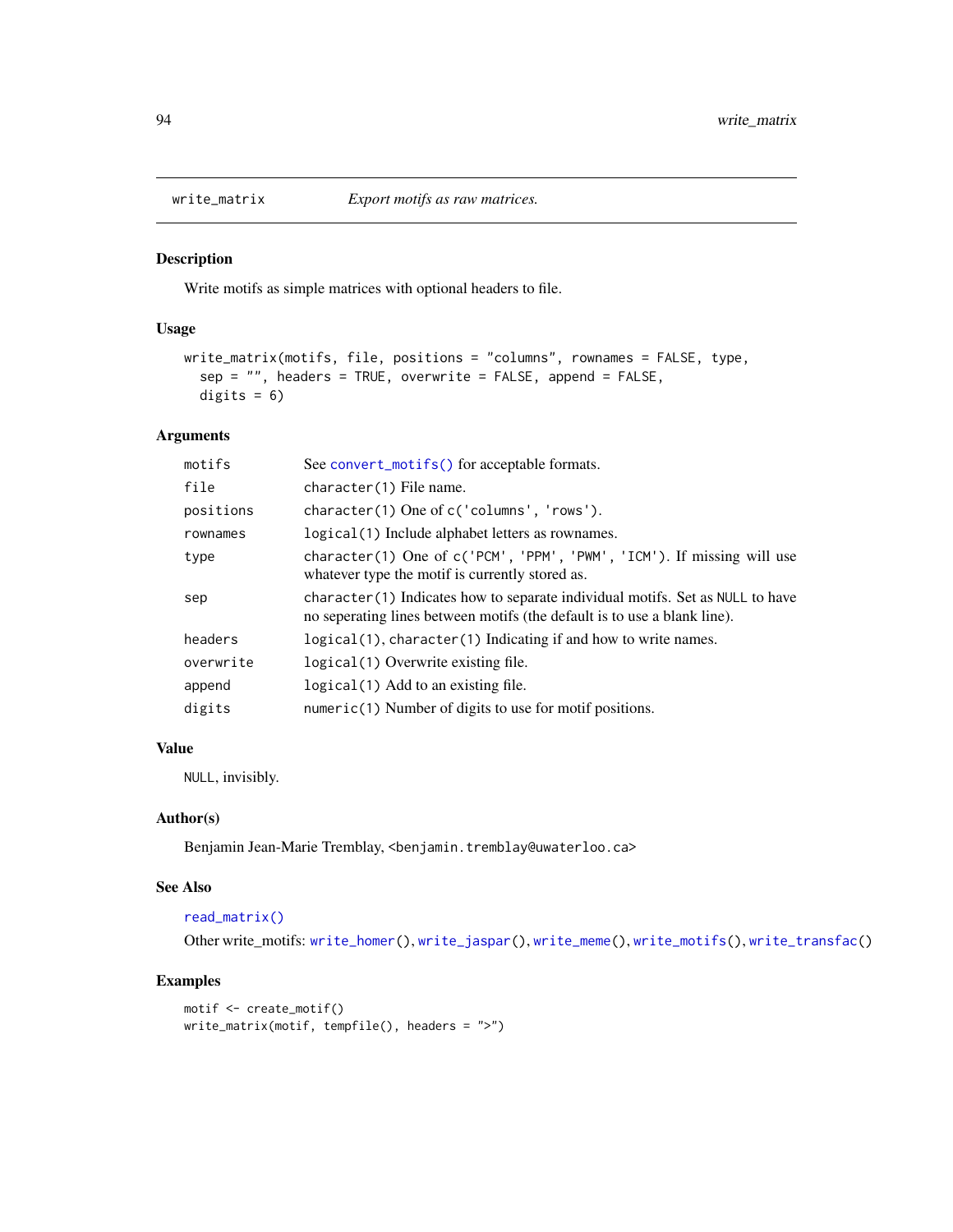<span id="page-94-1"></span><span id="page-94-0"></span>

Convert motifs to minimal MEME format and write to file. See [http://meme-suite.org/doc/](http://meme-suite.org/doc/meme-format.html) [meme-format.html](http://meme-suite.org/doc/meme-format.html).

# Usage

```
write_meme(motifs, file, version = 5, bkg, strand, overwrite = FALSE,
  append = FALSE)
```
#### Arguments

| motifs    | See convert_motifs() for acceptable formats.                                                                                                                                                                  |
|-----------|---------------------------------------------------------------------------------------------------------------------------------------------------------------------------------------------------------------|
| file      | character(1) File name.                                                                                                                                                                                       |
| version   | numeric(1) MEME version.                                                                                                                                                                                      |
| bkg       | numeric Background letter frequencies. If missing, will use background fre-<br>quencies from motif objects (if they are identical); else background frequencies<br>will be set to freq $= 1/length(alphabet)$ |
| strand    | character If missing, will use strand from motif objects (if identical); other-<br>wise will default to " $+$ -"                                                                                              |
| overwrite | logical (1) Overwrite existing file.                                                                                                                                                                          |
| append    | logical (1) Add to an existing file. Motifs will be written in minimal format,<br>so it is recommended to only use this if the existing file is also a minimal MEME<br>format file.                           |
|           |                                                                                                                                                                                                               |

### Value

NULL, invisibly.

# Author(s)

Benjamin Jean-Marie Tremblay, <benjamin.tremblay@uwaterloo.ca>

#### References

Bailey TL, Boden M, Buske FA, Frith M, Grant CE, Clementi L, Ren J, Li WW, Noble WS (2009). "MEME SUITE: tools for motif discovery and searching." *Nucleic Acids Research*, 37, W202- W208.

# See Also

# [read\\_meme\(\)](#page-49-0)

Other write\_motifs: [write\\_homer\(](#page-90-0)), [write\\_jaspar\(](#page-92-0)), [write\\_matrix\(](#page-93-0)), [write\\_motifs\(](#page-95-0)), [write\\_transfac\(](#page-96-0))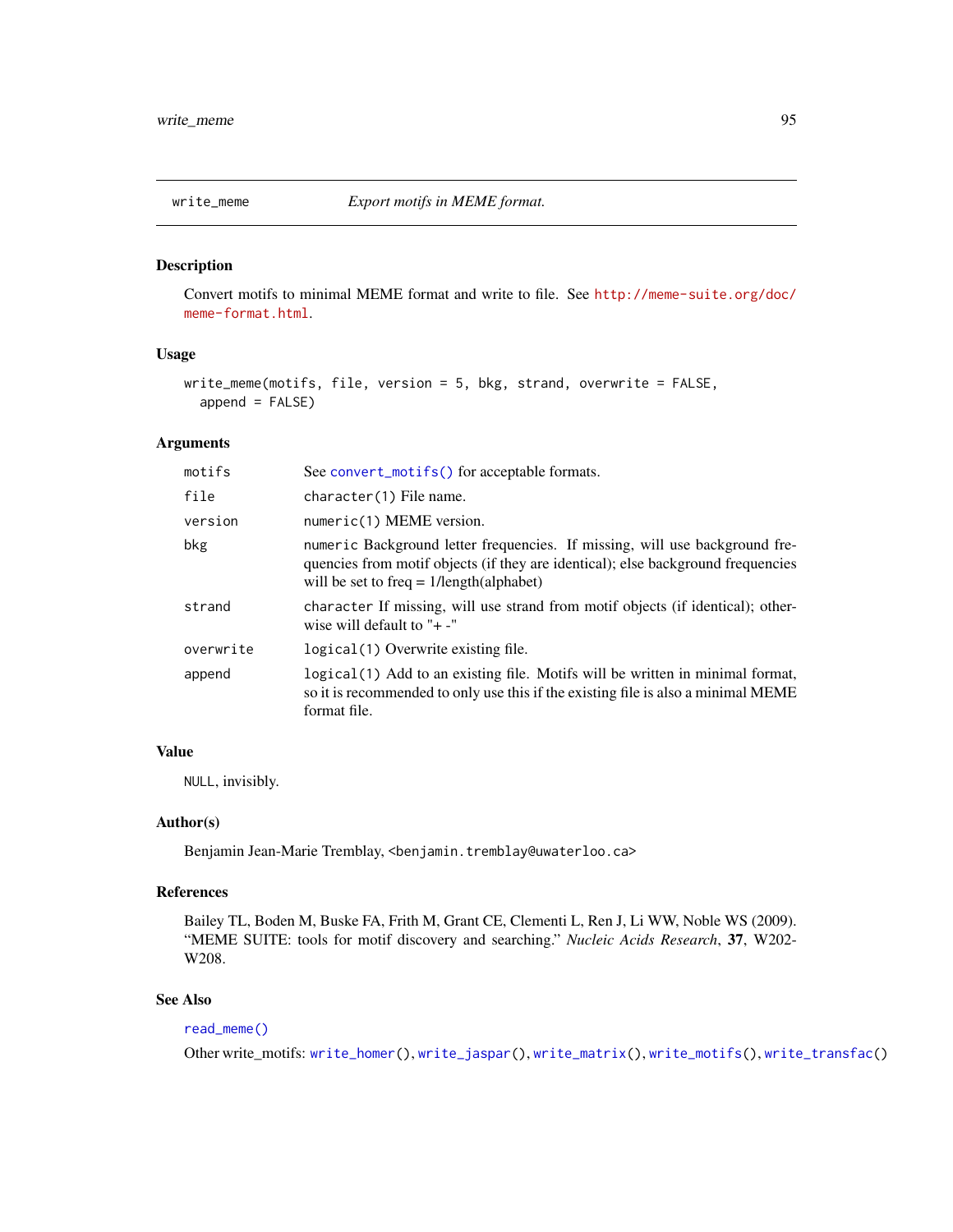#### Examples

```
transfac <- read_transfac(system.file("extdata", "transfac.txt",
                                    package = "universalmotif"))
write_meme(transfac, tempfile())
```
<span id="page-95-0"></span>write\_motifs *Export motifs in universalmotif format.*

#### Description

Write motifs as universalmotif objects to file. For optimal storage of universalmotif class motifs, consider using [saveRDS\(\)](#page-0-0) and [readRDS\(\)](#page-0-0). Currently the universalmotif format is YAML-based, but this is subject to change.

#### Usage

```
write_motifs(motifs, file, minimal = FALSE, multifreq = TRUE,
 progress = FALSE, overwrite = FALSE, append = FALSE, BP = FALSE)
```
#### Arguments

| motifs    | See convert_motifs() for acceptable formats.                                                                                                |
|-----------|---------------------------------------------------------------------------------------------------------------------------------------------|
| file      | character(1) File name.                                                                                                                     |
| minimal   | logical (1) Only write essential motif information.                                                                                         |
| multifreq | logical(1) Write multifreq slot, if present.                                                                                                |
| progress  | $logical(1)$ Show progress.                                                                                                                 |
| overwrite | logical(1) Overwrite existing file.                                                                                                         |
| append    | logical (1) Add to an existing motif file. Package version in existing motif file<br>must be greater than 1.2.0.                            |
| <b>BP</b> | logical(1) Allows for the use of <b>BiocParallel</b> within write_motifs(). See<br>BiocParallel:: register() to change the default backend. |

#### Value

NULL, invisibly.

# Author(s)

Benjamin Jean-Marie Tremblay, <benjamin.tremblay@uwaterloo.ca>

# See Also

Other write\_motifs: [write\\_homer\(](#page-90-0)), [write\\_jaspar\(](#page-92-0)), [write\\_matrix\(](#page-93-0)), [write\\_meme\(](#page-94-0)), [write\\_transfac\(](#page-96-0))

<span id="page-95-1"></span>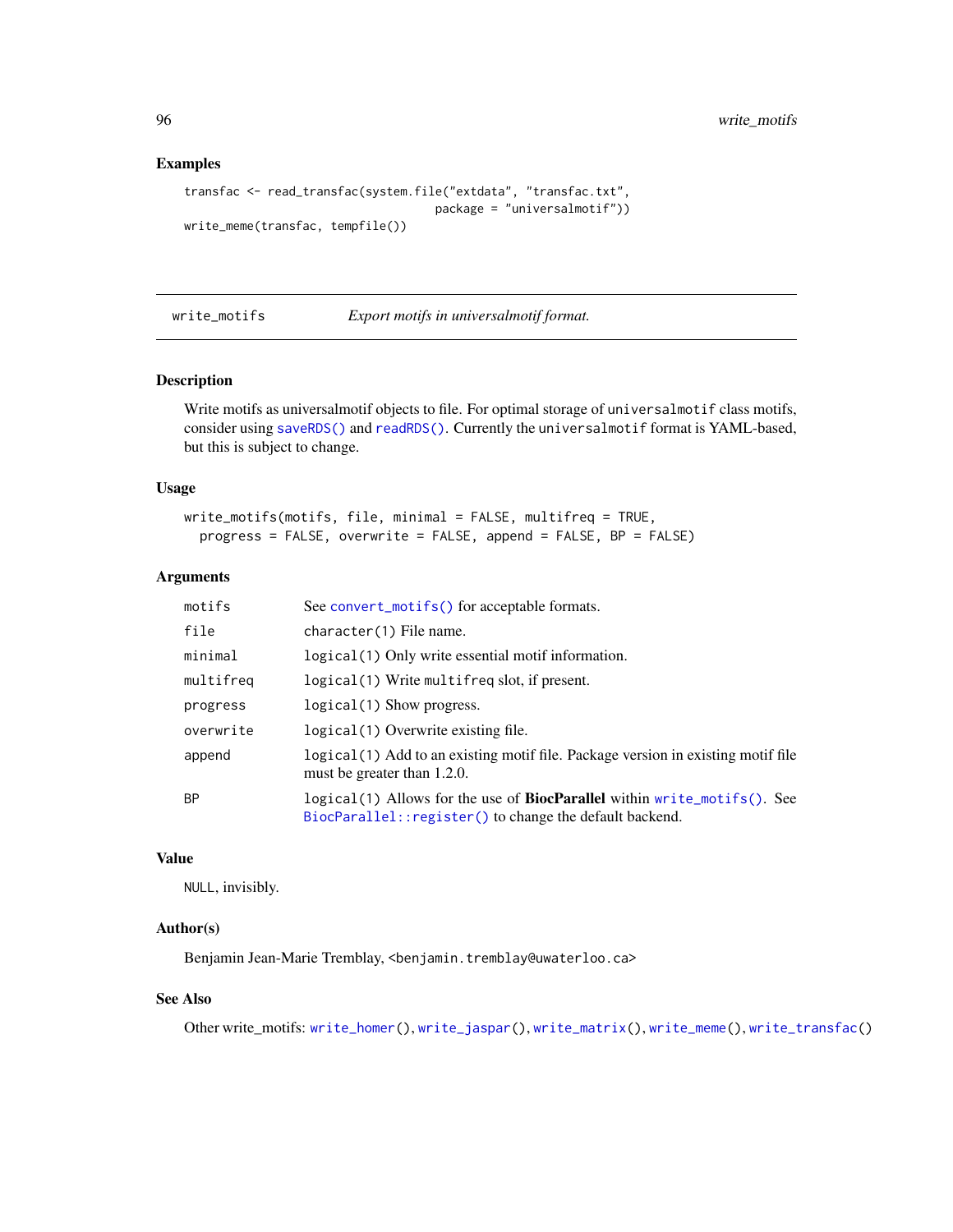<span id="page-96-1"></span><span id="page-96-0"></span>

Convert motifs to TRANSFAC format and write to file.

### Usage

```
write_transfac(motifs, file, overwrite = FALSE, append = FALSE)
```
# Arguments

| motifs    | See convert_motifs() for acceptable formats. |
|-----------|----------------------------------------------|
| file      | character(1) File name.                      |
| overwrite | logical(1) Overwrite existing file.          |
| append    | logical (1) Add to an existing file.         |

## Value

NULL, invisibly.

# Author(s)

Benjamin Jean-Marie Tremblay, <benjamin.tremblay@uwaterloo.ca>

# References

Wingender E, Dietze P, Karas H, Knuppel R (1996). "TRANSFAC: A Database on Transcription Factors and Their DNA Binding Sites." *Nucleic Acids Research*, 24, 238-241.

# See Also

#### [read\\_transfac\(\)](#page-51-0)

Other write\_motifs: [write\\_homer\(](#page-90-0)), [write\\_jaspar\(](#page-92-0)), [write\\_matrix\(](#page-93-0)), [write\\_meme\(](#page-94-0)), [write\\_motifs\(](#page-95-0))

```
jaspar <- read_jaspar(system.file("extdata", "jaspar.txt",
                                    package = "universalmotif"))
write_transfac(jaspar, tempfile())
```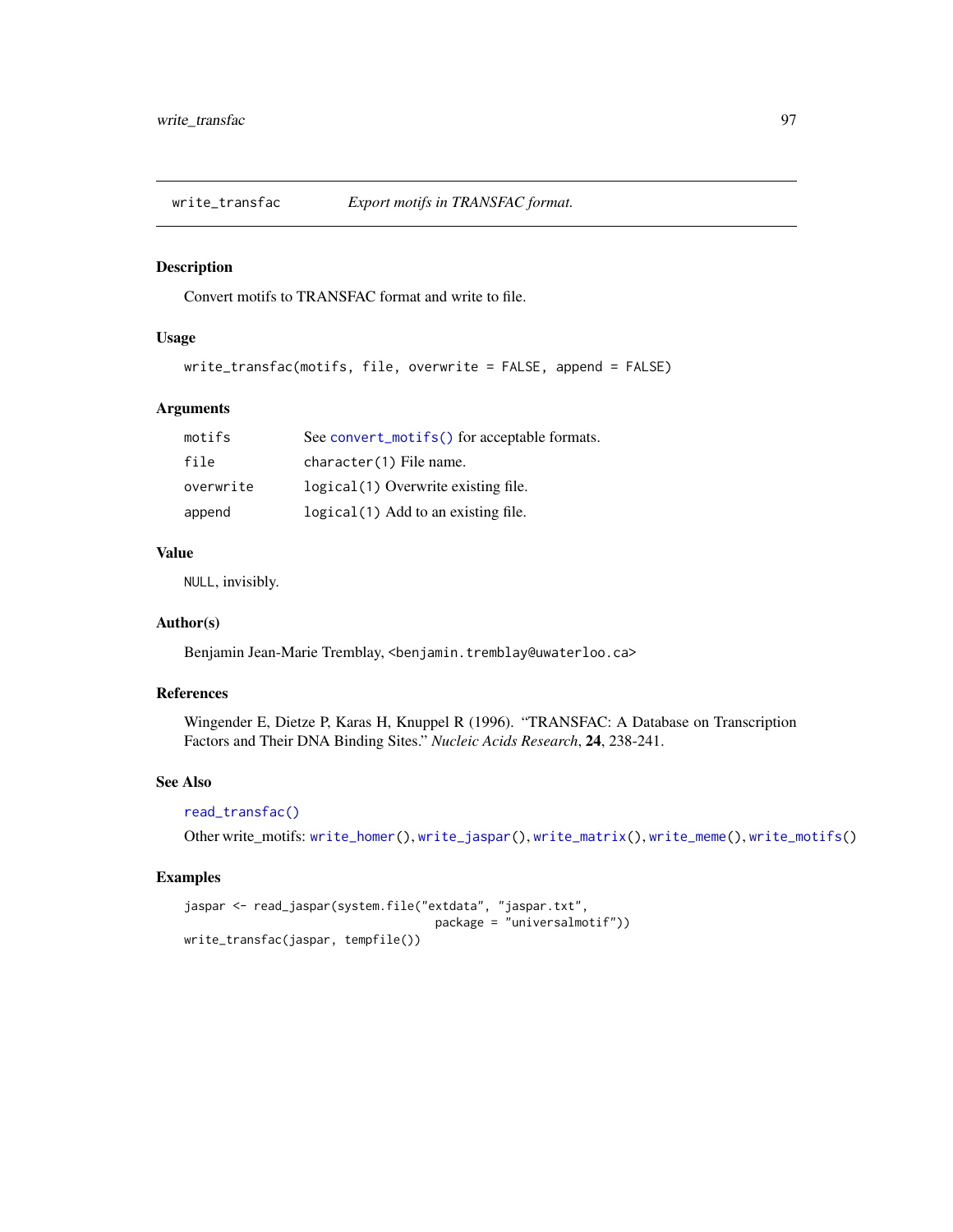# **Index**

∗ datasets ArabidopsisMotif, [5](#page-4-0) ArabidopsisPromoters, [6](#page-5-1) examplemotif, [25](#page-24-0) examplemotif2, [26](#page-25-0) fontDFroboto, [27](#page-26-0) JASPAR2018\_CORE\_DBSCORES, [30](#page-29-0) ∗ read\_motifs read\_cisbp, [45](#page-44-0) read\_homer, [47](#page-46-1) read\_jaspar, [48](#page-47-1) read\_matrix, [49](#page-48-1) read\_meme, [50](#page-49-1) read\_motifs, [51](#page-50-0) read\_transfac, [52](#page-51-1) read\_uniprobe, [53](#page-52-0) ∗ write\_motifs write homer. [91](#page-90-1) write\_jaspar, [93](#page-92-1) write matrix, [94](#page-93-1) write\_meme, [95](#page-94-1) write\_motifs, [96](#page-95-1) write\_transfac, [97](#page-96-1) [,universalmotif-method *(*universalmotif-class*)*, [71](#page-70-1) [<-,universalmotif-method *(*universalmotif-class*)*, [71](#page-70-1)

```
AAStringSet, 18
add_gap (utils-motif), 76
add_multifreq, 3
add_multifreq(), 4, 18, 19, 23, 25, 57, 58,
        61, 72, 90
ArabidopsisMotif, 5
ArabidopsisPromoters, 5, 6
as.data.frame,universalmotif-method
        (universalmotif-class), 71
average_ic (utils-motif), 76
average_ic(), 7, 31, 33, 35, 44, 89
```
BiocParallel::register(), *[37](#page-36-0)*, *[51](#page-50-0)*, *[96](#page-95-1)* Biostrings::injectHardMask(), *[60](#page-59-0)* Biostrings::mask(), *[60](#page-59-0)* Biostrings::matchPWM(), *[60,](#page-59-0) [61](#page-60-1)* Biostrings::oligonucleotideFrequency(), *[28](#page-27-1)* BStringSet, *[18](#page-17-0)*

calc\_complexity *(*utils-sequence*)*, [83](#page-82-1) calc\_complexity(), *[63](#page-62-0)*, *[83,](#page-82-1) [84](#page-83-0)* calc\_windows *(*utils-sequence*)*, [83](#page-82-1) calc\_windows(), *[84](#page-83-0)* cbind,universalmotif-method *(*universalmotif-class*)*, [71](#page-70-1) colMeans,universalmotif-method *(*universalmotif-class*)*, [71](#page-70-1) colnames,universalmotif-method *(*universalmotif-class*)*, [71](#page-70-1) colSums,universalmotif-method *(*universalmotif-class*)*, [71](#page-70-1) compare\_columns *(*utils-motif*)*, [76](#page-75-2) compare\_motifs, [6](#page-5-1) compare\_motifs(), *[7](#page-6-0)*, *[30](#page-29-0)[–32](#page-31-0)*, *[34](#page-33-0)[–36](#page-35-0)*, *[43](#page-42-0)[–45](#page-44-0)*, *[77](#page-76-0)*, *[90](#page-89-0)* consensus\_to\_ppm *(*utils-motif*)*, [76](#page-75-2) consensus\_to\_ppm(), *[79](#page-78-0)* consensus\_to\_ppmAA *(*utils-motif*)*, [76](#page-75-2) consensus\_to\_ppmAA(), *[79](#page-78-0)* convert\_motifs, [10](#page-9-1) convert\_motifs(), *[4](#page-3-0)[–6](#page-5-1)*, *[9](#page-8-0)*, *[12](#page-11-0)*, *[14](#page-13-1)[–16](#page-15-1)*, *[23](#page-22-0)*, *[26,](#page-25-0) [27](#page-26-0)*, *[33](#page-32-0)[–36](#page-35-0)*, *[38](#page-37-0)*, *[42,](#page-41-0) [43](#page-42-0)*, *[57](#page-56-0)*, *[65](#page-64-0)*, *[68](#page-67-0)*, *[70](#page-69-0)*, *[88](#page-87-1)*, *[92](#page-91-0)[–97](#page-96-1)* convert\_motifs,AsIs-method *(*convert\_motifs*)*, [10](#page-9-1) convert\_motifs,ICMatrix-method *(*convert\_motifs*)*, [10](#page-9-1) convert\_motifs,list-method *(*convert\_motifs*)*, [10](#page-9-1) convert\_motifs,matrix-method *(*convert\_motifs*)*, [10](#page-9-1)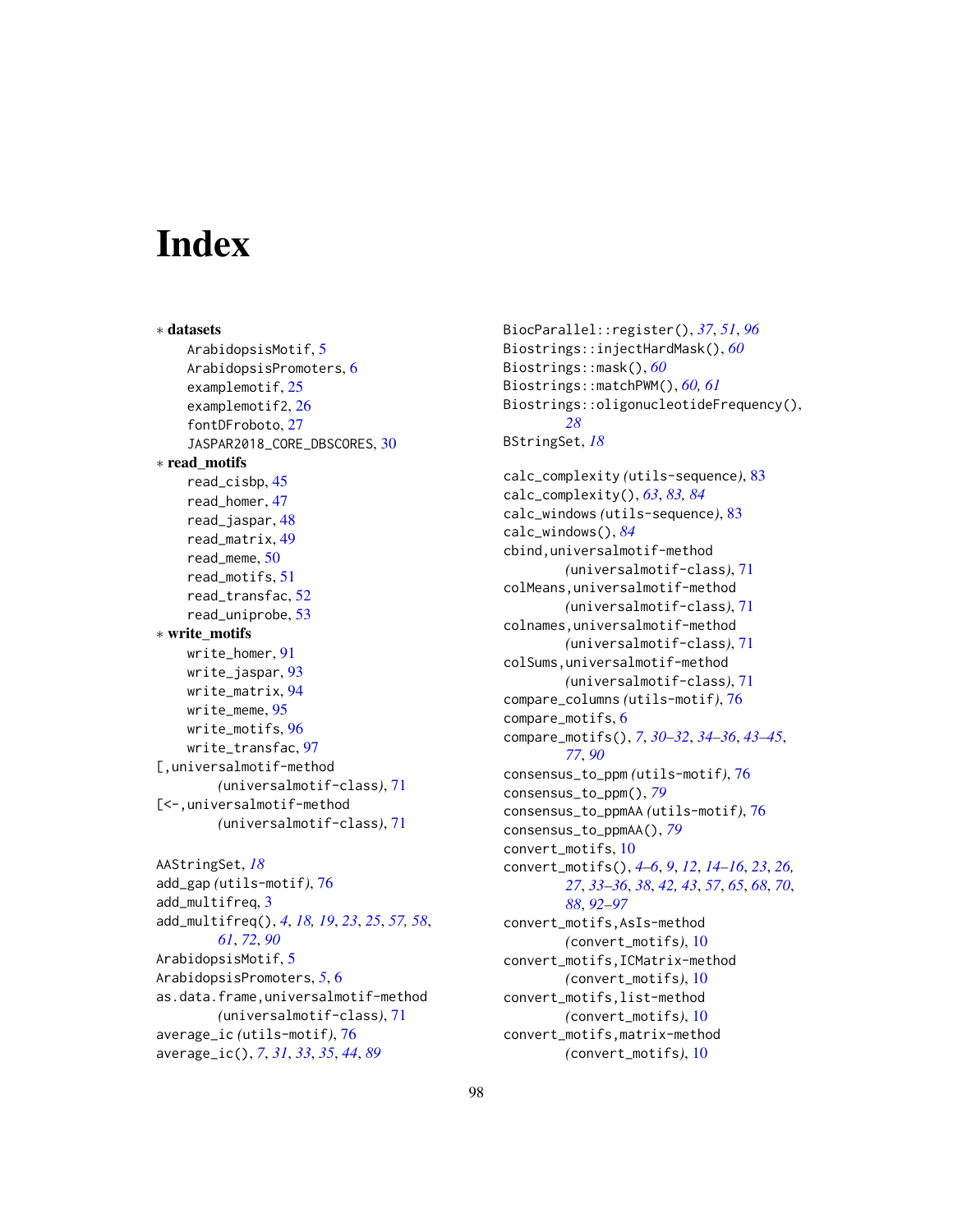#### INDEX 99

convert\_motifs,Motif-method *(*convert\_motifs*)*, [10](#page-9-1) convert\_motifs,MotifList-method *(*convert\_motifs*)*, [10](#page-9-1) convert\_motifs,pcm-method *(*convert\_motifs*)*, [10](#page-9-1) convert\_motifs,pfm-method *(*convert\_motifs*)*, [10](#page-9-1) convert\_motifs,PFMatrix-method *(*convert\_motifs*)*, [10](#page-9-1) convert\_motifs,PWM-method *(*convert\_motifs*)*, [10](#page-9-1) convert\_motifs,pwm-method *(*convert\_motifs*)*, [10](#page-9-1) convert\_motifs,PWMatrix-method *(*convert\_motifs*)*, [10](#page-9-1) convert\_motifs,TFFMFirst-method *(*convert\_motifs*)*, [10](#page-9-1) convert\_motifs,universalmotif-method *(*convert\_motifs*)*, [10](#page-9-1) convert\_motifs,XMatrixList-method *(*convert\_motifs*)*, [10](#page-9-1) convert\_type, [14](#page-13-1) convert\_type(), *[7](#page-6-0)*, *[19](#page-18-0)*, *[33](#page-32-0)*, *[35](#page-34-0)*, *[39](#page-38-0)*, *[44](#page-43-0)*, *[70](#page-69-0)*, *[89](#page-88-0)* count\_klets *(*utils-sequence*)*, [83](#page-82-1) count\_klets(), *[63](#page-62-0)*, *[84](#page-83-0)* create\_motif, [16](#page-15-1) create\_motif(), *[22](#page-21-0)*, *[31](#page-30-0)*, *[57](#page-56-0)*, *[68](#page-67-0)*, *[70,](#page-69-0) [71](#page-70-1)*, *[79](#page-78-0)* create\_motif,AAStringSet-method *(*create\_motif*)*, [16](#page-15-1) create\_motif,BStringSet-method *(*create\_motif*)*, [16](#page-15-1) create\_motif,character-method *(*create\_motif*)*, [16](#page-15-1) create\_motif,DNAStringSet-method *(*create\_motif*)*, [16](#page-15-1) create\_motif,matrix-method *(*create\_motif*)*, [16](#page-15-1) create\_motif,missing-method *(*create\_motif*)*, [16](#page-15-1) create\_motif,numeric-method *(*create\_motif*)*, [16](#page-15-1) create\_motif,RNAStringSet-method *(*create\_motif*)*, [16](#page-15-1) create\_sequences, [21](#page-20-1) create\_sequences(), *[19](#page-18-0)*, *[21,](#page-20-1) [22](#page-21-0)*, *[29](#page-28-0)*, *[56,](#page-55-0) [57](#page-56-0)*, *[67](#page-66-0)*, *[85](#page-84-0)*

```
DataFrame, 28
```
DNAString, *[60](#page-59-0)* DNAStringSet, *[6](#page-5-1)*, *[18](#page-17-0)*, *[60](#page-59-0)* enrich\_motifs, [22](#page-21-0) enrich\_motifs(), *[61](#page-60-1)*, *[67](#page-66-0)* examplemotif, [25](#page-24-0) examplemotif2, [26](#page-25-0) filter\_motifs, [26](#page-25-0) filter\_motifs(), *[12](#page-11-0)*, *[26](#page-25-0)* fontDFroboto, [27](#page-26-0) get\_bkg, [28](#page-27-1) get\_bkg(), *[28,](#page-27-1) [29](#page-28-0)*, *[63](#page-62-0)*, *[85](#page-84-0)* get\_consensus *(*utils-motif*)*, [76](#page-75-2) get\_consensus(), *[79](#page-78-0)* get\_consensusAA *(*utils-motif*)*, [76](#page-75-2) get\_consensusAA(), *[79](#page-78-0)* get\_klets *(*utils-sequence*)*, [83](#page-82-1) get\_klets(), *[84](#page-83-0)* get\_matches *(*utils-motif*)*, [76](#page-75-2) get\_matches(), *[41](#page-40-0)*, *[79](#page-78-0)* get\_scores *(*utils-motif*)*, [76](#page-75-2) get\_scores(), *[41](#page-40-0)* ggplot2::ggplot(), *[45](#page-44-0)* ggtree::ggtree(), *[43](#page-42-0)[–45](#page-44-0)* icm\_to\_ppm *(*utils-motif*)*, [76](#page-75-2) icm\_to\_ppm(), *[79](#page-78-0)* initialize,universalmotif-method *(*universalmotif-class*)*, [71](#page-70-1) JASPAR2018\_CORE\_DBSCORES, [30](#page-29-0) log\_string\_pval *(*utils-motif*)*, [76](#page-75-2) log\_string\_pval(), *[50](#page-49-1)*, *[79](#page-78-0)* make\_DBscores, [30](#page-29-0) make\_DBscores(), *[8,](#page-7-0) [9](#page-8-0)*, *[30](#page-29-0)*, *[32](#page-31-0)* mask\_ranges *(*utils-sequence*)*, [83](#page-82-1) mask\_ranges(), *[63](#page-62-0)*, *[84](#page-83-0)* mask\_seqs *(*utils-sequence*)*, [83](#page-82-1) mask\_seqs(), *[60](#page-59-0)*, *[63](#page-62-0)*, *[84](#page-83-0)* MaskedXString, *[60](#page-59-0)* meme\_alph *(*utils-sequence*)*, [83](#page-82-1) meme\_alph(), *[55](#page-54-0)*, *[84](#page-83-0)* merge\_motifs, [32](#page-31-0) merge\_motifs(), *[34](#page-33-0)*, *[36](#page-35-0)* merge\_similar, [34](#page-33-0)

merge\_similar(), *[34](#page-33-0)*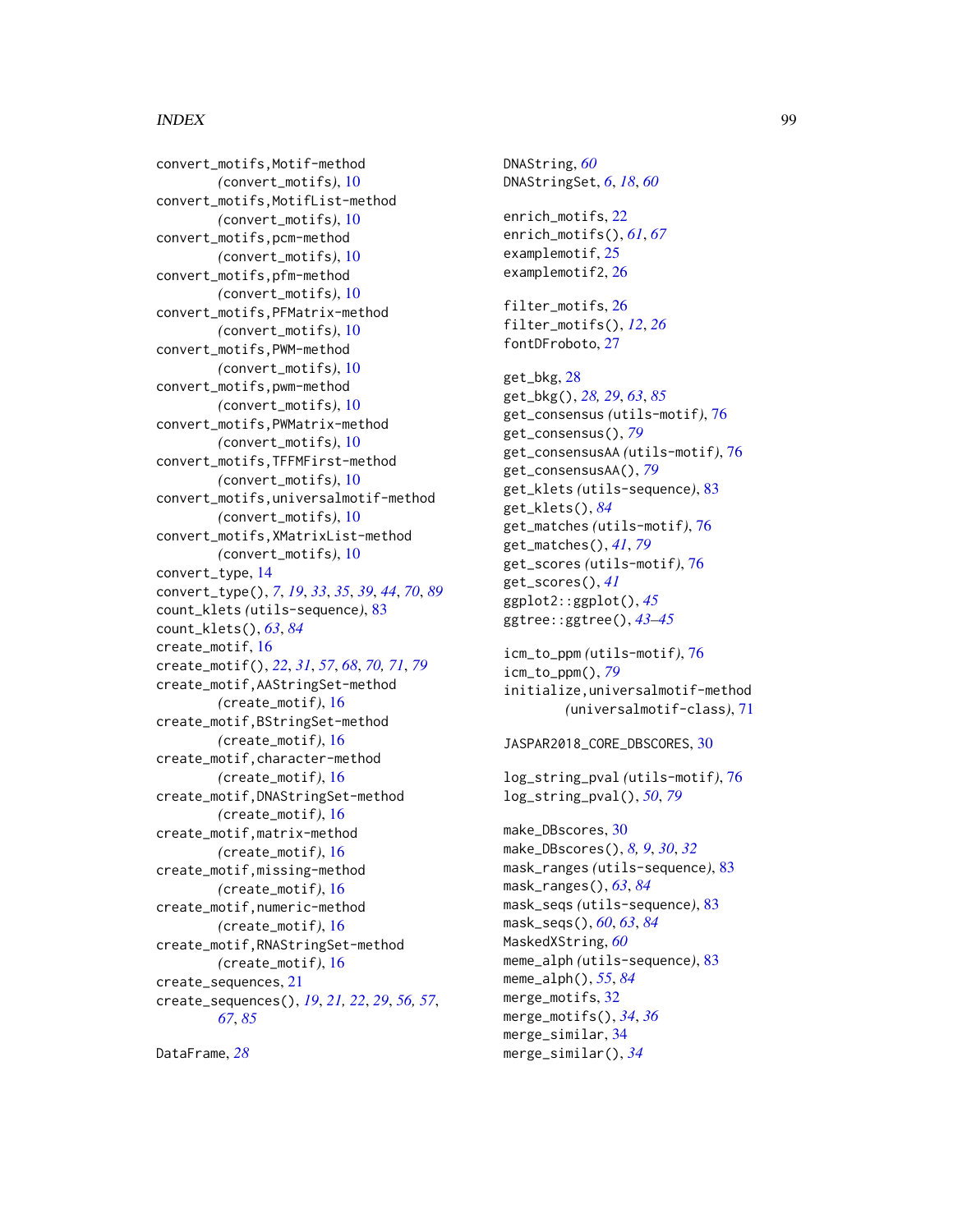```
motif_peaks, 36
motif_peaks(), 37
motif_pvalue, 38
motif_pvalue(), 23–25, 39, 40, 58–61
motif_range (utils-motif), 76
motif_range(), 41, 79
motif_rc, 42
motif_rc(), 42
motif_score (utils-motif), 76
motif_score(), 41, 79
motif_tree, 43
motif_tree(), 9, 43
motifStack::motifStack(), 45
```

```
ncol,universalmotif-method
        (universalmotif-class), 71
normalize,universalmotif-method
        (universalmotif-class), 71
nrow,universalmotif-method
        (universalmotif-class), 71
```

```
pcm_to_ppm (utils-motif), 76
pcm_to_ppm(), 79
position_icscore (utils-motif), 76
position_icscore(), 79
ppm_to_icm (utils-motif), 76
ppm_to_icm(), 79
ppm_to_pcm (utils-motif), 76
ppm_to_pcm(), 79
ppm_to_pwm (utils-motif), 76
ppm_to_pwm(), 79
prob_match (utils-motif), 76
prob_match(), 41, 79
prob_match_bkg (utils-motif), 76
prob_match_bkg(), 41
processx::run(), 56
pwm_to_ppm (utils-motif), 76
pwm_to_ppm(), 79
```

```
read_cisbp, 45, 47–49, 51–53
read_homer, 46, 47, 48, 49, 51–53
read_homer(), 92
read_jaspar, 46, 47, 48, 49, 51–53
read_jaspar(), 93
read_matrix, 46–48, 49, 51–53
read_matrix(), 94
read_meme, 46–49, 50, 52, 53
read_meme(), 56, 95
read_motifs, 46–49, 51, 51, 52, 53
```
read\_motifs(), *[51](#page-50-0)* read\_transfac, *[46](#page-45-0)[–49](#page-48-1)*, *[51,](#page-50-0) [52](#page-51-1)*, [52,](#page-51-1) *[53](#page-52-0)* read\_transfac(), *[97](#page-96-1)* read\_uniprobe, *[46](#page-45-0)[–49](#page-48-1)*, *[51,](#page-50-0) [52](#page-51-1)*, [53](#page-52-0) readRDS(), *[51](#page-50-0)*, *[96](#page-95-1)* requires\_update *(*tidy-motifs*)*, [68](#page-67-0) requires\_update(), *[69](#page-68-0)* RNAStringSet, *[18](#page-17-0)*, *[60](#page-59-0)* round\_motif *(*utils-motif*)*, [76](#page-75-2) round\_motif(), *[79](#page-78-0)* rowMeans,universalmotif-method *(*universalmotif-class*)*, [71](#page-70-1) rownames,universalmotif-method *(*universalmotif-class*)*, [71](#page-70-1) rowSums,universalmotif-method *(*universalmotif-class*)*, [71](#page-70-1) run\_meme, [54](#page-53-0) run\_meme(), *[54](#page-53-0)*, *[56](#page-55-0)* sample(), *[22](#page-21-0)*, *[39](#page-38-0)*, *[66](#page-65-1)* sample\_sites, [57](#page-56-0) saveRDS(), *[51](#page-50-0)*, *[96](#page-95-1)* scan\_sequences, [58](#page-57-1) scan\_sequences(), *[4,](#page-3-0) [5](#page-4-0)*, *[23](#page-22-0)[–25](#page-24-0)*, *[29](#page-28-0)*, *[36](#page-35-0)*, *[38](#page-37-0)*, *[47](#page-46-1)*, *[58](#page-57-1)*, *[60](#page-59-0)*, *[67](#page-66-0)*, *[92](#page-91-0)* score\_match *(*utils-motif*)*, [76](#page-75-2) score\_match(), *[41](#page-40-0)*, *[79](#page-78-0)* sequence\_complexity, [61](#page-60-1) sequence\_complexity(), *[62](#page-61-0)*, *[83](#page-82-1)*, *[85](#page-84-0)* show,universalmotif-method *(*universalmotif-class*)*, [71](#page-70-1) shuffle\_motifs, [65](#page-64-0) shuffle\_motifs(), *[19](#page-18-0)*, *[31](#page-30-0)*, *[65](#page-64-0)*, *[67](#page-66-0)* shuffle\_sequences, [66](#page-65-1) shuffle\_sequences(), *[22,](#page-21-0) [23](#page-22-0)*, *[25](#page-24-0)*, *[29](#page-28-0)*, *[56](#page-55-0)*, *[65,](#page-64-0) [66](#page-65-1)*, *[84,](#page-83-0) [85](#page-84-0)* shuffle\_string *(*utils-sequence*)*, [83](#page-82-1) shuffle\_string(), *[84,](#page-83-0) [85](#page-84-0)* slide\_fun *(*utils-sequence*)*, [83](#page-82-1) slide\_fun(), *[85](#page-84-0)*

stats::fisher.test(), *[24](#page-23-0)* stats::p.adjust(), *[23](#page-22-0)* subset,universalmotif-method *(*universalmotif-class*)*, [71](#page-70-1) summarise\_motifs *(*utils-motif*)*, [76](#page-75-2) summarise\_motifs(), *[79](#page-78-0)* switch\_alph, [68](#page-67-0)

tidy-motifs, [68](#page-67-0)